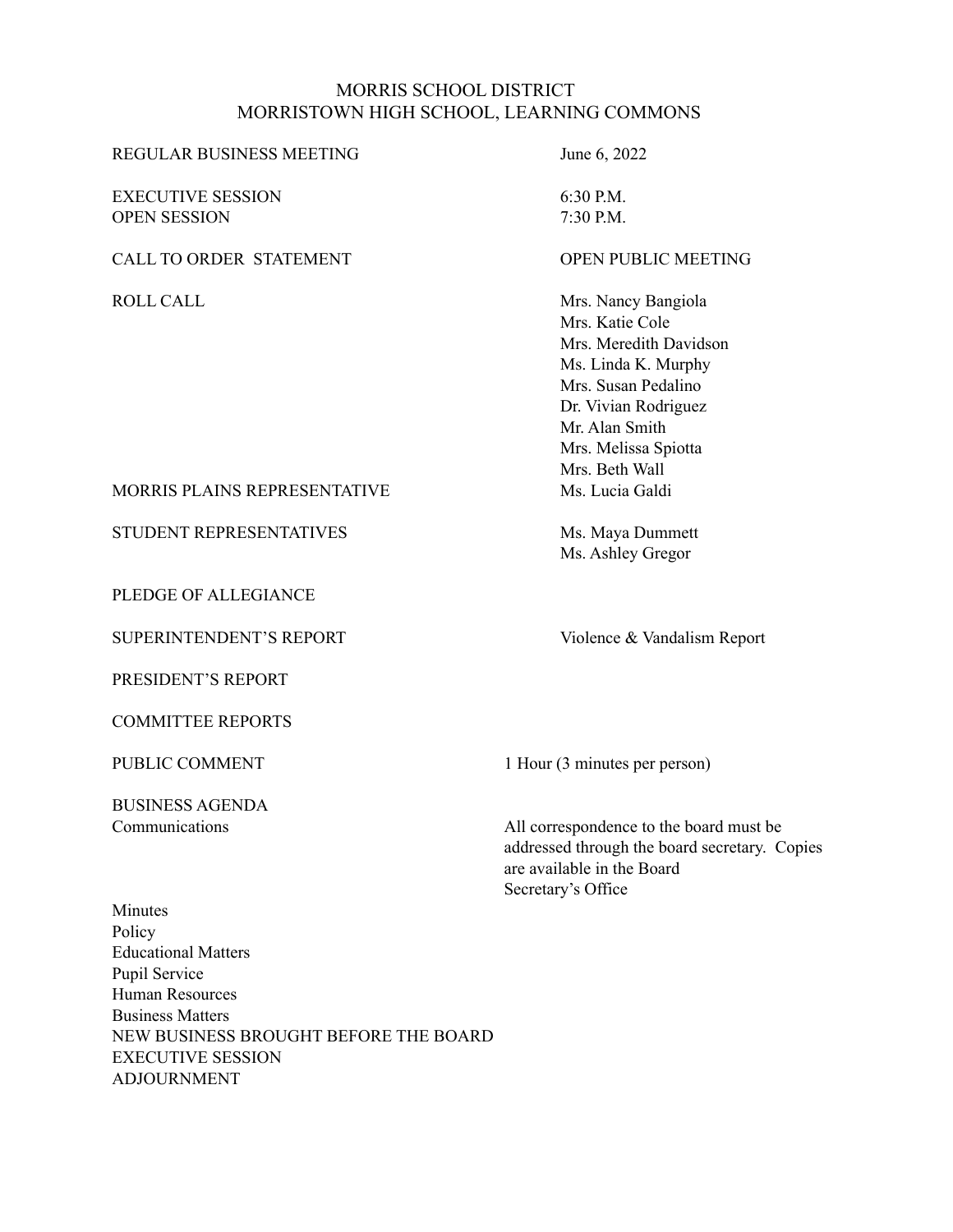#### *EXECUTIVE SESSION*

Motion #1 AUTHORIZING EXECUTIVE SESSION

WHEREAS, while the Sen. Byron M. Baer Open Public Meetings Act (N.J.S.A. 10:4-6 et seq.) requires all meetings of the Morris School District Board of Education to be held in public, N.J.S.A. 10:4-12(b) sets forth nine (9) types of matters that may lawfully be discussed in "Executive Session," without the public being permitted to attend, and

WHEREAS, the Board has determined that three (3) issues are permitted by N.J.S.A. 10:4-12(b) to be discussed without the public in attendance and shall be discussed during an Executive Session to be held on June 6, 2022 at 6:30 P.M, and

WHEREAS, the nine (9) exceptions to open public meetings set forth in N.J.S.A. 10:4-12(b) are listed below, and next to each exception is a box which will be marked when the issues to be privately discussed fall within that exception, and after each exception is a space where additional information that will disclose as much information about the discussion as possible without undermining the purpose of the exception shall be written:

 $\boxtimes$  "(1) Any matter which, by express provision of Federal law, State statute or rule of court shall be rendered confidential or excluded from public discussion." The nature of the matter, described as specifically as possible without undermining the need for confidentiality are: Student Matters

 $\Box$  "(2) Any matter in which the release of information would impair a right to receive funds from the federal government." The nature of the matter, described as specifically as possible without undermining the need for confidentiality is:

 $\Box$  "(3) Any material the disclosure of which constitutes an unwarranted invasion of individual privacy such as any records, data, reports, recommendations, or other personal material of any educational, training, social service, medical, health, custodial, child protection, rehabilitation, legal defense, welfare, housing, relocation, insurance and similar program or institution operated by a public body pertaining to any specific individual admitted to or served by such institution or program, including but not limited to information relative to the individual's personal and family circumstances, and any material pertaining to admission, discharge, treatment, progress or condition of any individual, unless the individual concerned (or, in the case of a minor or incompetent, his guardian) shall request in writing that the same be disclosed publicly." The nature of the matter, described as specifically as possible without undermining the need for confidentiality is:

 $\Box$  "(4) Any collective bargaining agreement, or the terms and conditions of which are proposed for inclusion in any collective bargaining agreement, including the negotiation of terms and conditions with employees or representatives of employees of the public body." The collective bargaining contract(s) discussed are between (1) the Board and the Morris School District Administrators Association.

 $\Box$  "(5) Any matter involving the purchase lease or acquisition of real property with public funds, the setting of bank rates or investment of public funds where it could adversely affect the public interest if discussion of such matters were disclosed." The nature of the matter, described as specifically as possible without undermining the need for confidentiality is: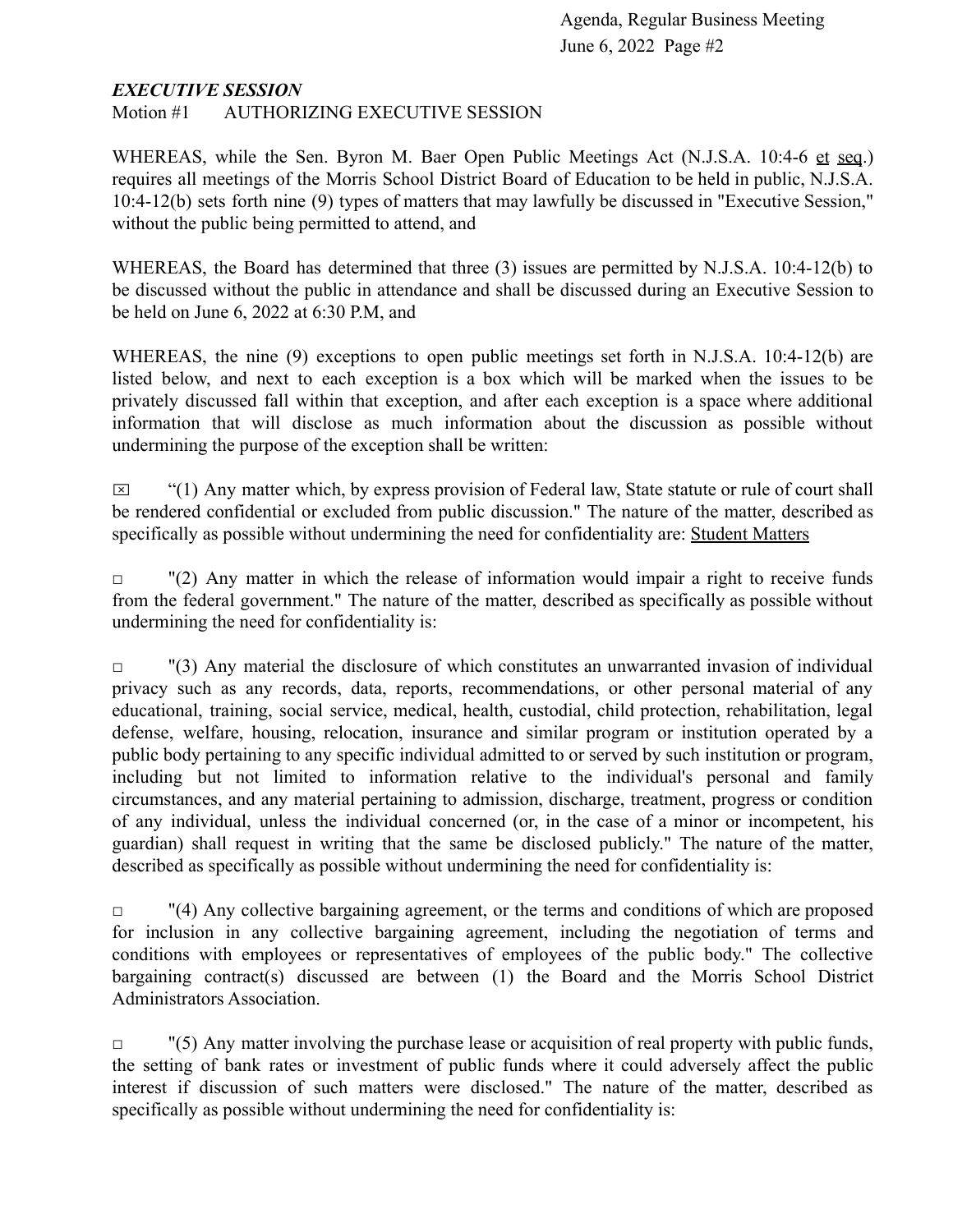$\Box$  "(6) Any tactics and techniques utilized in protecting the safety and property of the public provided that their disclosure could impair such protection. Any investigations of violations or possible violations of the law." The nature of the matter, described as specifically as possible without undermining the need for confidentiality is:

 $\Box$  "(7) Any pending or anticipated litigation or contract negotiation in which the public body is or may become a party. Any matters falling within the attorney-client privilege, to the extent that confidentiality is required in order for the attorney to exercise his ethical duties as a lawyer." The parties to and docket numbers of each item of litigation and/or the parties to each contract discussed are and the nature of the discussion, described as specifically as possible without undermining the need for confidentiality is:

 $\boxtimes$  "(8) Any matter involving the employment, appointment, termination of employment, terms and conditions of employment, evaluation of the performance, promotion or disciplining of any specific prospective public officer or employee or current public officer or employee employed or appointed by the public body, unless all individual employees or appointees whose rights could be adversely affected request in writing that such matter or matters be discussed at a public meeting." Subject to the balancing of the public's interest and the employee's privacy rights under South Jersey Publishing Co. v. New Jersey Expressway Authority, 124 N.J. 478 (1991), the employee(s) and nature of the discussion, described as specifically as possible without undermining the need for confidentiality are:

 $\Box$  "(9) Any deliberation of a public body occurring after a public hearing that may result in the imposition of a specific civil penalty upon the responding party or the suspension or loss of a license or permit belonging to the responding party as a result of an act of omission for which the responding party bears responsibility." The nature of the matter, described as specifically as possible without undermining the need for confidentiality is:

WHEREAS, the length of the Executive Session is estimated to be sixty (60) minutes after which the public meeting of the Board shall (select one)  $\Box$  reconvene and immediately adjourn or  $\Box$  reconvene and proceed with business where formal action will be taken.

NOW, THEREFORE, BE IT RESOLVED that the Morris School District Board of Education will go into Executive Session for only the above stated reasons; and

BE IT FURTHER RESOLVED that the Board hereby declares that its discussion of the aforementioned subject(s) will be made public at a time when the public's interest in disclosure is greater than any privacy or governmental interest being protected from disclosure.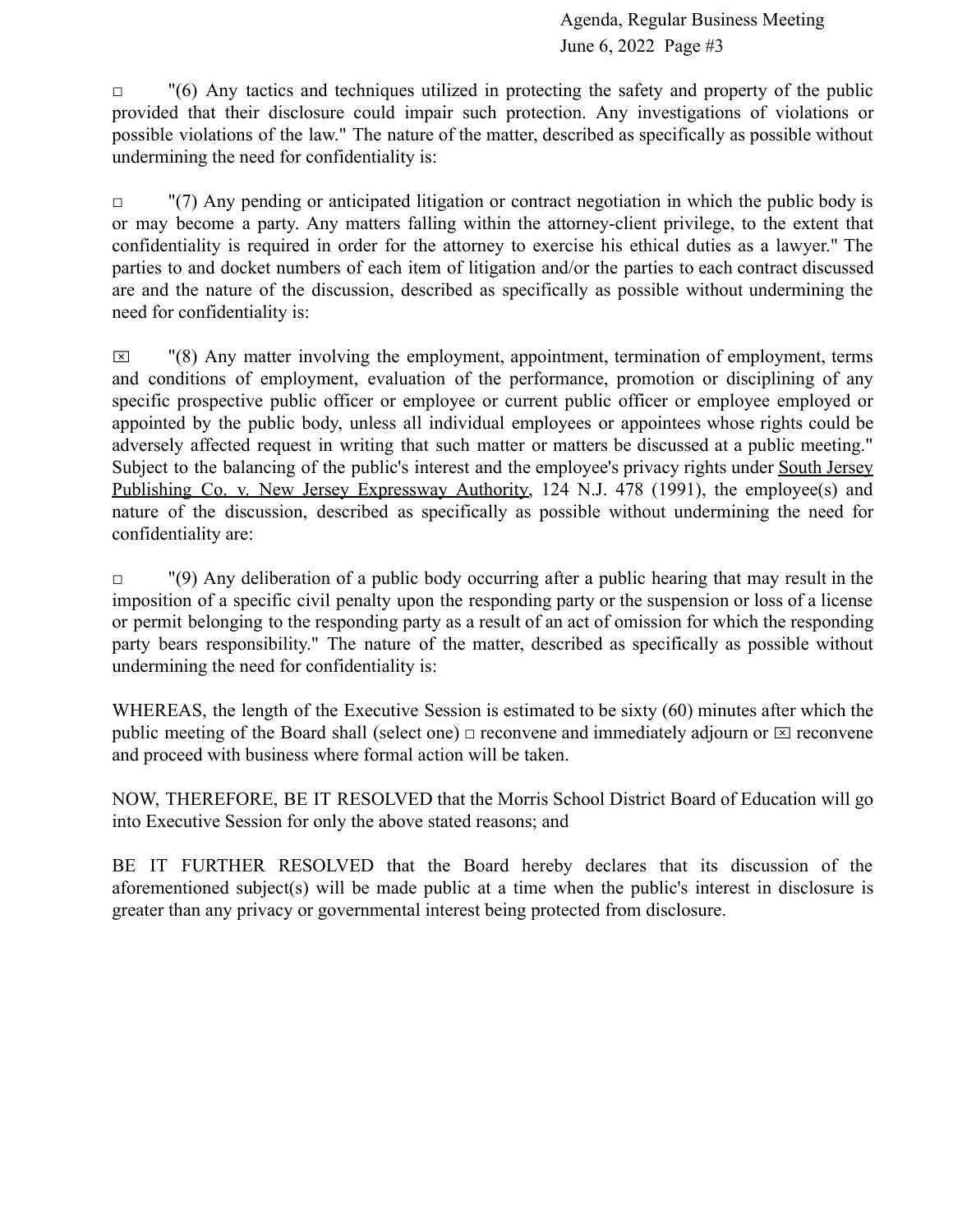### *DISTRICT*

**MINUTES**

Motion #1 that upon the recommendation of the Interim Superintendent, the Board of Education, approve executive session minutes from the regular business meeting of:

#### May 9, 2022

Motion #2 that upon the recommendation of the Interim Superintendent, the Board of Education, approve minutes from the regular business meeting of:

#### May 9, 2022

Motion #3 that upon the recommendation of the Interim Superintendent, the Board of Education, approve executive session minutes from the special business meeting of:

#### May 23, 2022

Motion #4 that upon the recommendation of the Interim Superintendent, the Board of Education, approve minutes from the special business meeting of:

#### May 23, 2022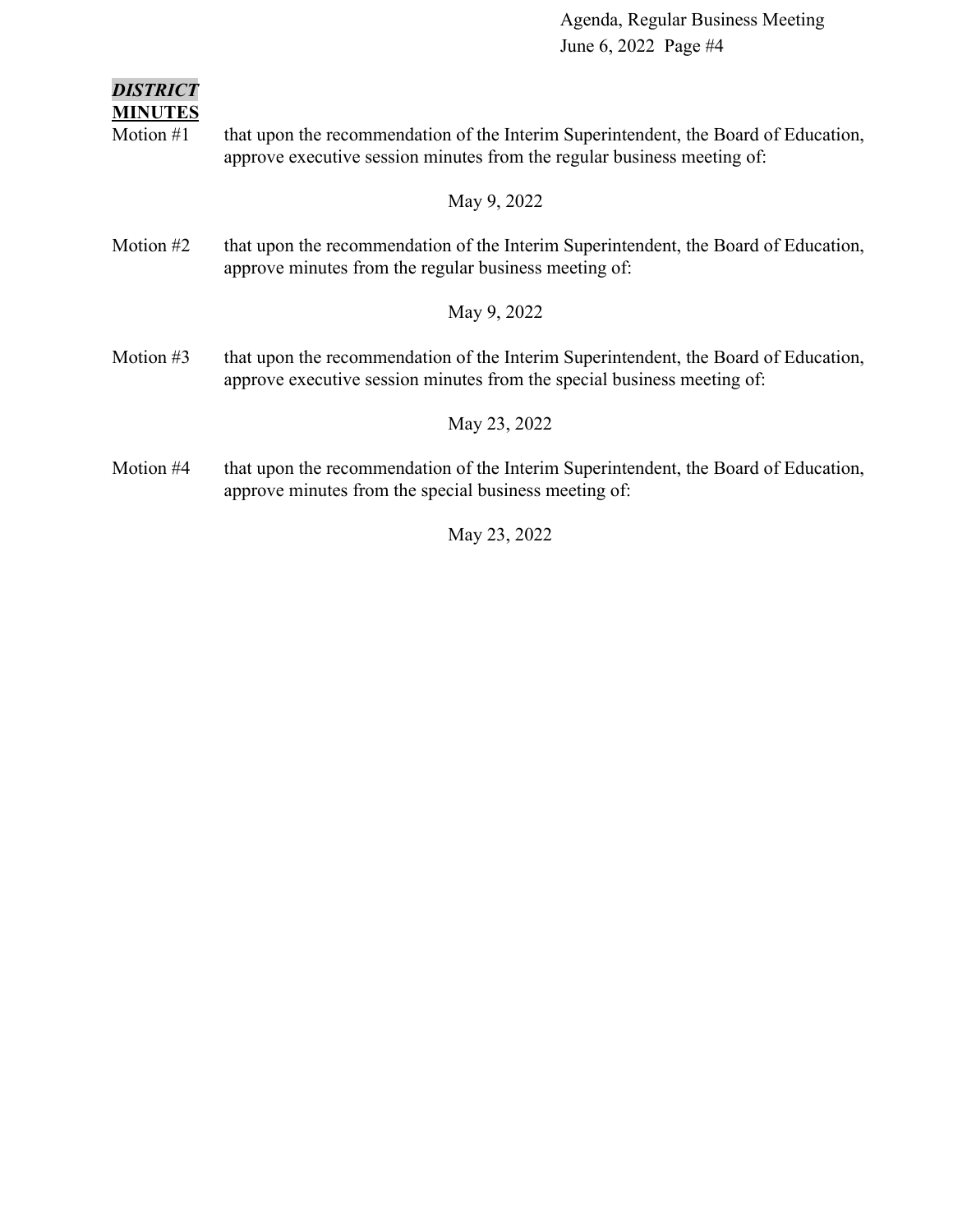### **POLICY** *DISTRICT FIRST READING*

Motion #1 that upon the recommendation of the Interim Superintendent, the Board of Education approve for first reading the following new/revised bylaws/policies/regulations:

> [8320 Personnel Records](https://drive.google.com/file/d/1X2NU8VCZmTEyg3J4Ynjvp2zy-OZ9m3kP/view?usp=sharing) [8330 Student Records](https://drive.google.com/file/d/1eQHbj0mqBwzC2pbugzpbffI6IVw9XVrF/view?usp=sharing) [8420 Emergency and Crisis Situations](https://docs.google.com/document/d/1II72FHKfhj5wZ0JNJitD2jRRFD7SPPE5/edit?usp=sharing&ouid=116999334560462810204&rtpof=true&sd=true) [8630 Bus Driver/Bus Aide Responsibility](https://drive.google.com/file/d/1FUZNX-HnaDKNelsbvh_ykDXu-mpb8bmQ/view?usp=sharing) [8670 Transportation of Special Needs Students](https://drive.google.com/file/d/11LF5uoBZ_MA_NCbwBUZ0hzo-wveV1l98/view?usp=sharing) [8820 Opening Exercises/Ceremonies](https://drive.google.com/file/d/1BobC_qZvTwhyn6wdjWry-XtE3ROLbKZZ/view?usp=sharing) [9320 Cooperation with Law Enforcement Agencies](https://docs.google.com/document/d/1ExRxMqHEY5h315W7qOIvSddZjUYy_7JB/edit?usp=sharing&ouid=116999334560462810204&rtpof=true&sd=true) [9541 Student Teachers/Interns](https://drive.google.com/file/d/1KQUCuv9WpWPBn5iMiR4pPrgT_-HdxmTz/view?usp=sharing) [9560 Administration of School Surveys](https://docs.google.com/document/d/1ryMxUuN0kLg4tbf2_2yE71Z1G1QBCzEi/edit?usp=sharing&ouid=116999334560462810204&rtpof=true&sd=true) [5512 Harassment, Intimidation, and Bullying](https://drive.google.com/file/d/1oJ1FhzSq-IwhK3BXDSu7b3S0Gu6TND9u/view?usp=sharing)

### *DISTRICT*

### *BOARD GOALS*

Motion  $#2$  the Board of Education approve the 2022-2023 [Board Goals](https://drive.google.com/file/d/1Mha7dDUYuGkuzS0_5wBsR1mTAzVfQ1Rj/view?usp=sharing).

### *DISTRICT*

### *MEMORANDUM OF AGREEMENTS*

### *The Principals and Supervisors Association of Morris*

Motion #3 that upon the recommendation of the Interim Superintendent, the Board of Education approve the Memorandum of Agreement between The Principals and Supervisors Association of Morris and the Morris School District for the contract term of July 1, 2022 - June 30, 2026 as on file in the Human Resources and Business Administrator's office.

### *The Supervisory Staff Association of Morris*

Motion #4 that upon the recommendation of the Interim Superintendent, the Board of Education approve the Memorandum of Agreement between The Supervisory Staff Association of Morris and the Morris School District for the contract term of July 1, 2022 - June 30, 2026 as on file in the Human Resources and Business Administrator's office.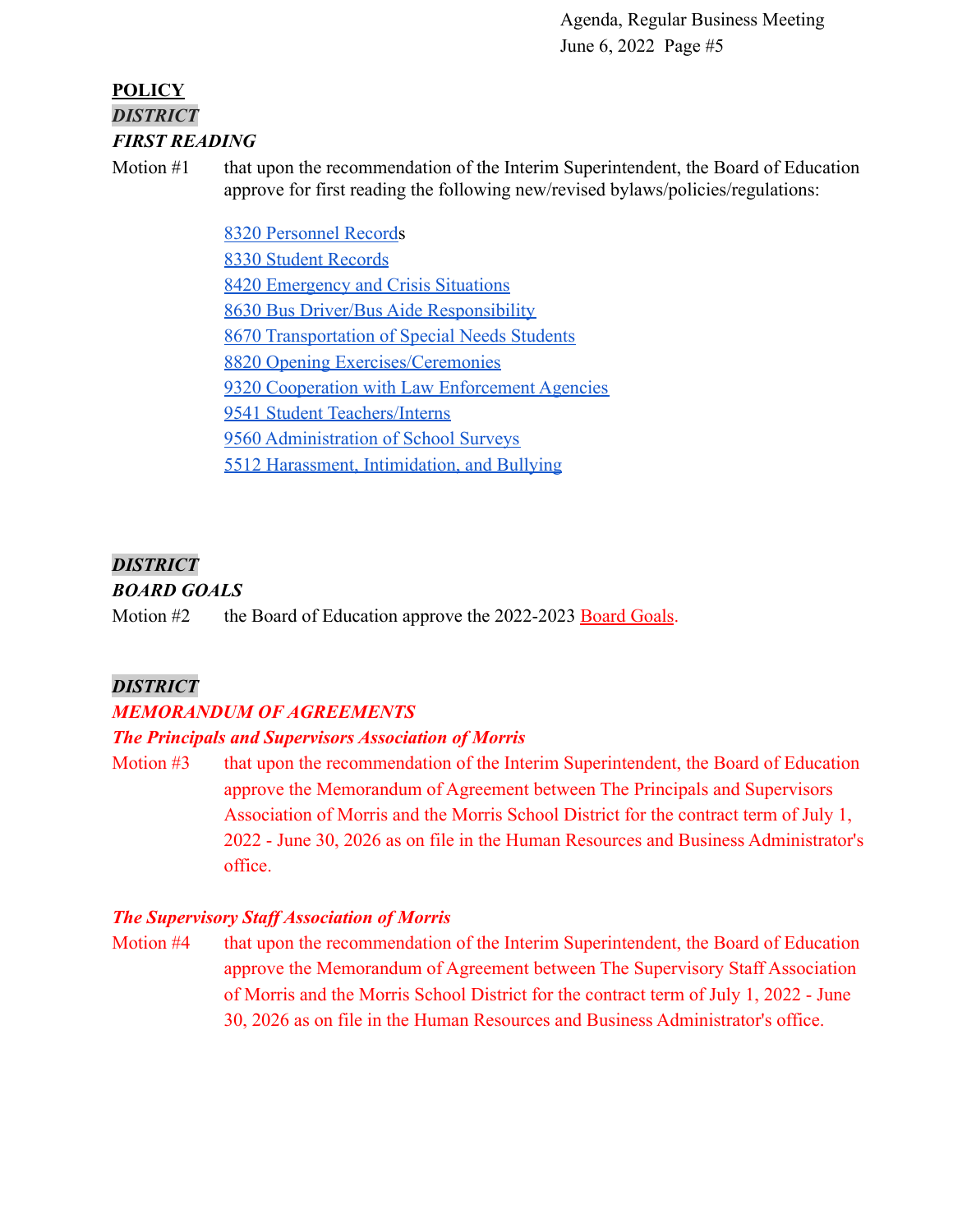### **EDUCATIONAL MATTERS**

#### *DISTRICT*

#### *HARASSMENT, INTIMIDATION, AND BULLYING REPORT*

Motion #1 that, upon the recommendation of the Interim Superintendent, the Board of Education accept the Harassment, Intimidation, and Bullying report for the period ending, May 9, 2022.

#### *FIELD TRIPS*

Motion #2 that, upon the recommendation of the Interim Superintendent, and the Board Curriculum Committee, the Board of Education approve the following field trips. [\(See attached Educational folder\)](https://drive.google.com/file/d/1RCGqYMHOQs_CPZxLPEK7S2VD6S2HobPC/view?usp=sharing)

#### *DISTRICT*

### *PROFESSIONAL DEVELOPMENT (SHELTERED ENGLISH INSTRUCTION)*

Motion #3 that, upon the recommendation of the Interim Superintendent, and the Board Curriculum Committee, the Board of Education approve the following Professional Development:

| Program:     | Professional Development                                    |
|--------------|-------------------------------------------------------------|
| Description: | Train-the-trainer will prepare school and district teams to |
|              | design and develop effective professional development       |
|              | training in SEI and recognize bilingualism as a value.      |
| Dates:       | May, 2022 - June, 2022                                      |
|              | July 2022,                                                  |
|              | <b>August, 2022</b>                                         |
| Funding:     | Title II                                                    |

### *DISTRICT*

#### *2022 MSD SUMMER PROFESSIONAL DEVELOPMENT*

Motion #4 that, upon the recommendation of the Interim Superintendent, and the Board Curriculum Committee, the Board of Education approve the following MSD Professional Development:

| Program:               | 2022 MSD Summer Professional Development                         |
|------------------------|------------------------------------------------------------------|
| Description:           | Designed one hour courses (mostly virtual) to promote staff      |
|                        | development on district instructional initiatives and resources. |
| Dates:                 | <b>August, 2022</b>                                              |
| <b>Funding Source:</b> | Local                                                            |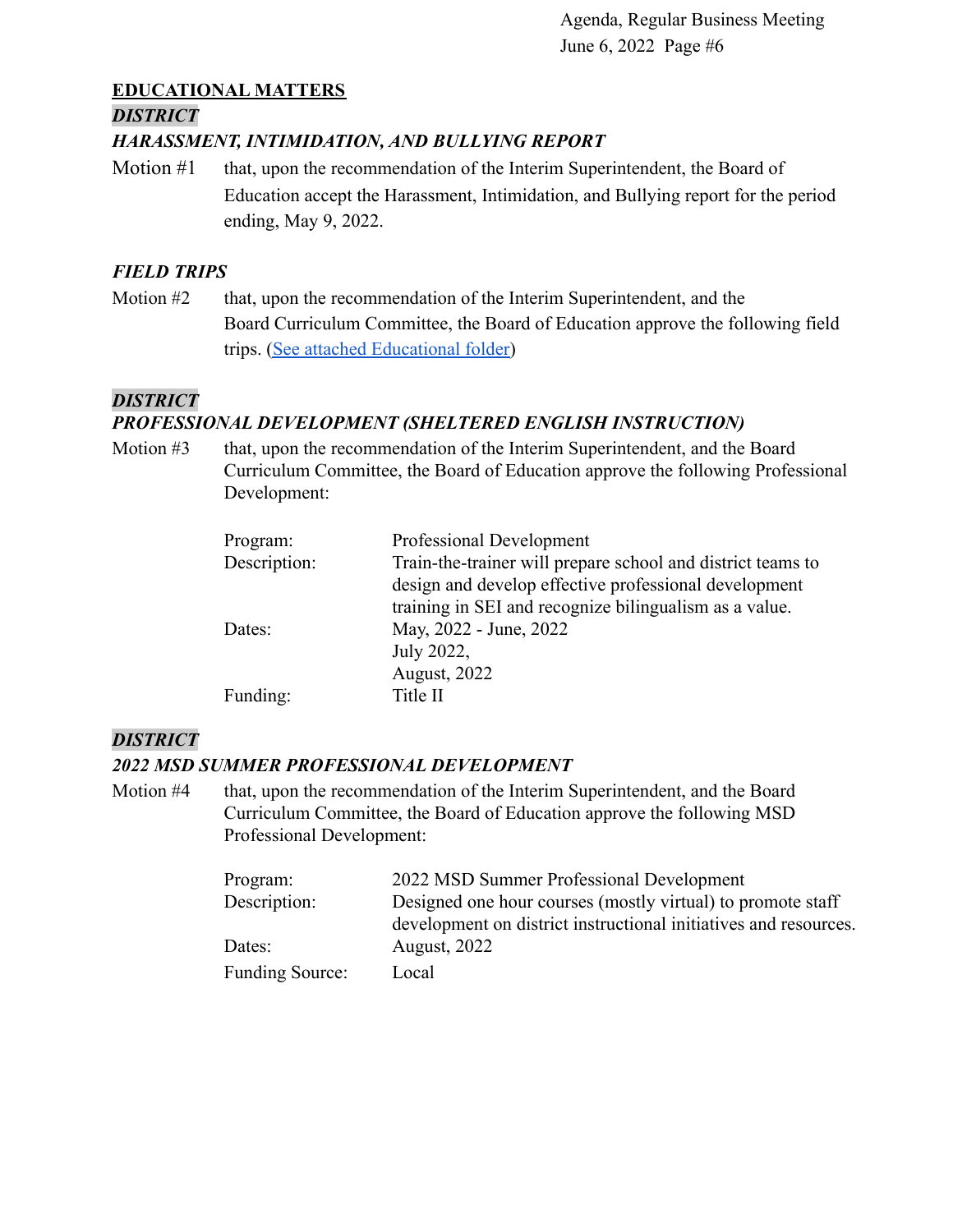### *SOCIAL MEDIA MARKETING COURSE (CENTENARY UNIVERSITY)*

Motion #5 that, upon the recommendation of the Interim Superintendent, and the Board Curriculum Committee, the Board of Education approve the dual credit program between Centenary University and Morristown High School for the Social Media Marketing course for the school year 2022-2023. This is the third year that this has been running. An agreement for 2022-2023 school year will be approved in June, 2022.

#### *DISTRICT*

*9-12*

#### *2022 SUMMER LATINO LITERACY PROJECT*

Motion #6 that, upon the recommendation of the Interim Superintendent, and the Board Curriculum Committee, the Board of Education approve the following:

| Program:     | Summer Latino Literacy Project                        |
|--------------|-------------------------------------------------------|
| Description: | Family engagement; provide family engagement sessions |
|              | that support families in their children's literacy    |
|              | development and the development of their English      |
|              | Language proficiency.                                 |
| Dates:       | June, 2022                                            |
|              | July, 2022-August 2022                                |
| Funding:     | Title III                                             |

### *DISTRICT*

#### *2022 ESL ADULT OUTREACH*

Motion #7 that, upon the recommendation of the Interim Superintendent, and the Board Curriculum Committee, the Board of Education approve the following:

| Program:     | <b>ESL Adult Outreach</b>                                  |
|--------------|------------------------------------------------------------|
| Description: | This program will facilitate virtual English as a Second   |
|              | Language courses for parents of current MSD students. The  |
|              | goal of this program is to support families to develop the |
|              | English language.                                          |
|              | Targeted audience: Parents/Guardians of English Language   |
|              | Learners                                                   |
| Dates:       | June, 2022                                                 |
|              | July, 2022 - August, 2022                                  |
| Funding:     | Title III                                                  |
|              |                                                            |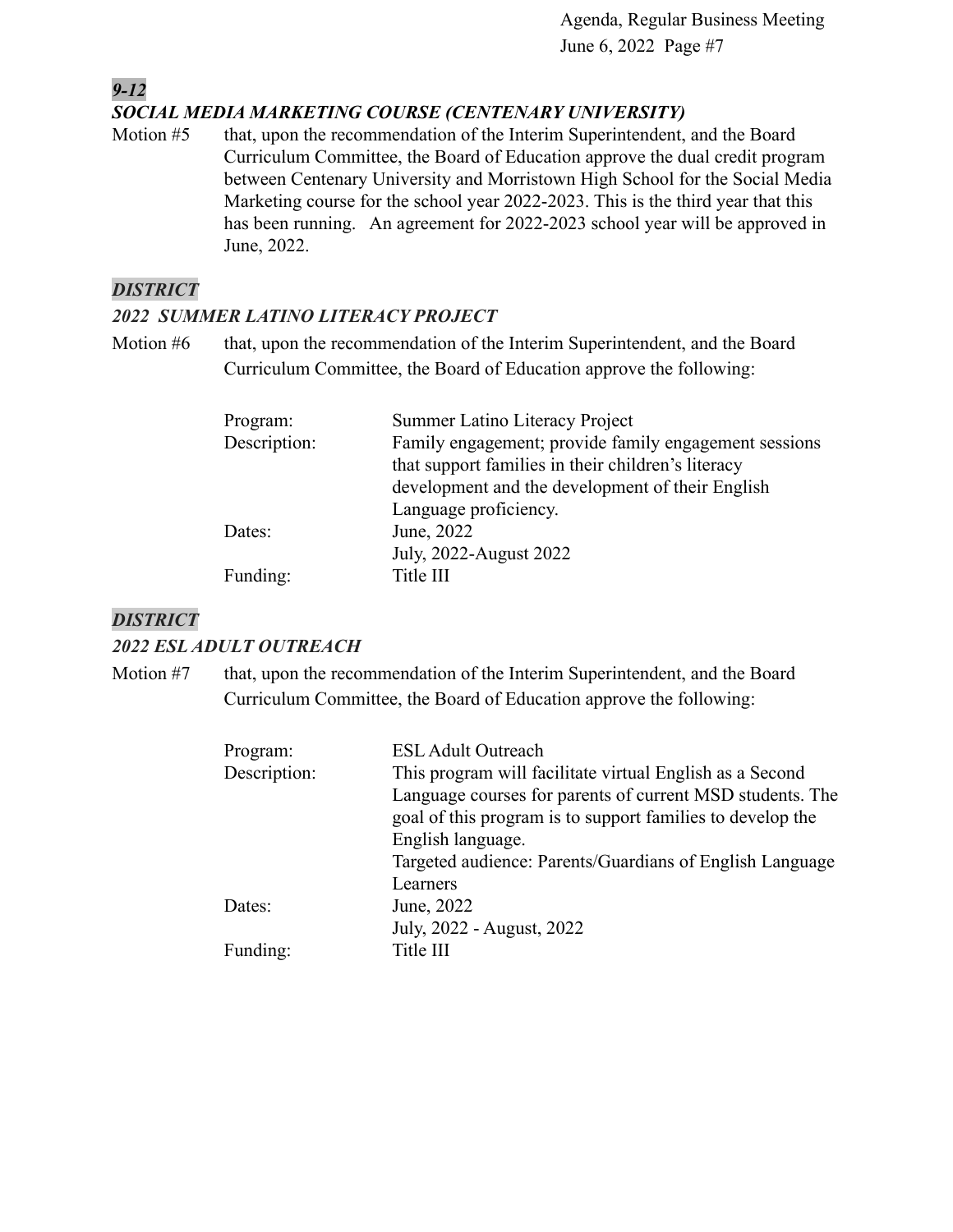*PK-8*

#### *EXTENDED SCHOOL PROGRAM ARP (AMERICAN RESCUE PLAN) ADMINISTRATORS*

Motion #8 that, upon the recommendation of the Interim Superintendent, and the Board Curriculum Committee, the Board of Education approve the following:

| Program:     | ARP                                                 |
|--------------|-----------------------------------------------------|
| Description: | ARP administrators for Extended School Math Program |
|              | $&$ ELA Program                                     |
| Dates:       | January, 2022 - June, 2022                          |
| Funding:     | ARP grant                                           |

### *PK-8*

#### *ARP (AMERICAN RESCUE PLAN) SUMMER ACADEMY ADMINISTRATOR*

Motion #9 that, upon the recommendation of the Interim Superintendent, and the Board Curriculum Committee, the Board of Education approve the following:

| <b>ARP Summer Academy</b>            |
|--------------------------------------|
| Administrator for ARP Summer Academy |
| June, 2022                           |
| July, 2022 - August 2022             |
| ARP grant                            |
|                                      |

### *DISTRICT*

#### *COMMUNITY SCHOOL SUMMER 2022- GREAT HORIZONS*

Motion #10 that, upon the recommendation of the Interim Superintendent, and the Board Curriculum Committee, the Board of Education approve the Summer 2022 (2022-2023 calendar year) online Great Horizons program. Fees paid from collected tuitions. ([See attached Educational folder](https://drive.google.com/file/d/1ZH4yqCQbA0RpDykeQa82r5tYjdsAIS7E/view?usp=sharing))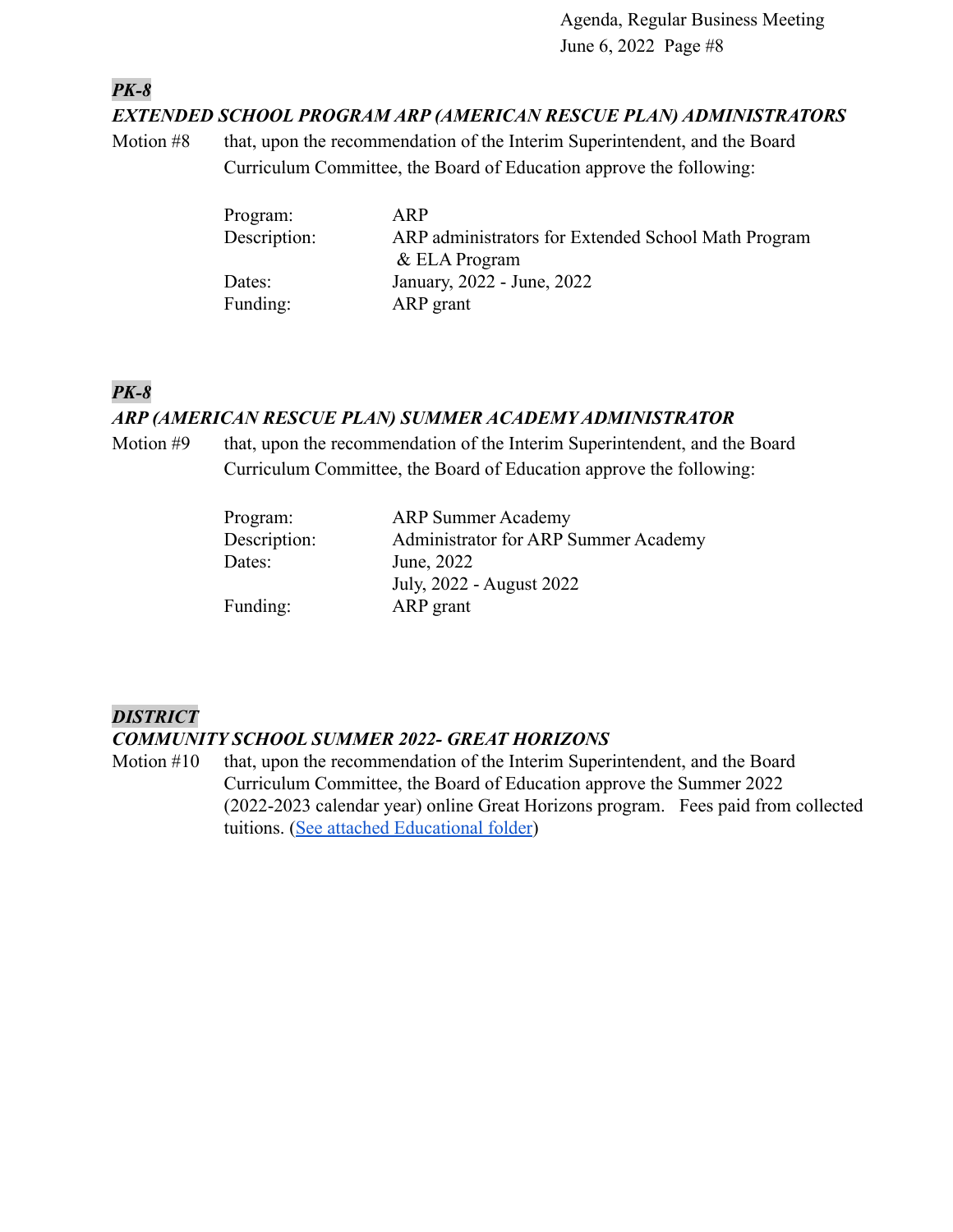### *DISTRICT ELEVATING STUDENT VOICE -EQUITY AND INCLUSION*

Motion #11 that, upon the recommendation of the Interim Superintendent, and the Board Curriculum Committee, the Board of Education approve the following:

| Program:               | Elevating Student Voice - Equity & Inclusion                      |  |  |
|------------------------|-------------------------------------------------------------------|--|--|
| Description:           | MSD administration will partner with the MHS Student Equity       |  |  |
|                        | and Inclusion and GSA teams to meet weekly over the summer        |  |  |
|                        | with the following key areas of focus: restorative                |  |  |
|                        | practices/code of conduct, student handbook review, school        |  |  |
|                        | climate review and reform, partnering with MSD staff on           |  |  |
|                        | curriculum writing, fostering student connection, development     |  |  |
|                        | of district and school level PD for fall, development of training |  |  |
|                        | for students on these topics, and mentoring initiatives           |  |  |
| Dates:                 | July 1, 2022 - August 31, 2022                                    |  |  |
| <b>Funding Source:</b> | Title IV (Total hours for the program not to exceed 700)          |  |  |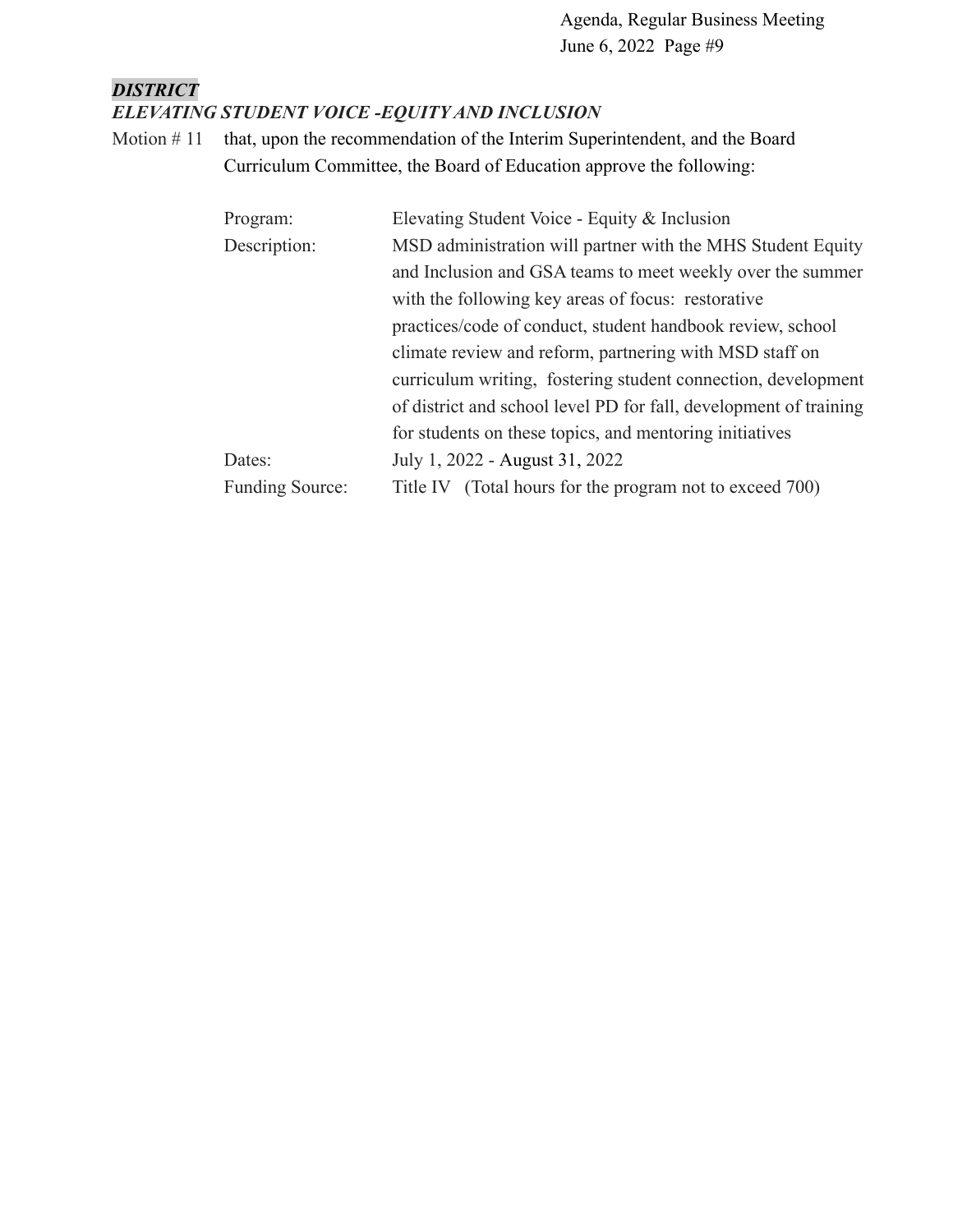### **PUPIL SERVICES** *OUT OF DISTRICT ROSTER*

Motion #1 that, upon the recommendation of the Interim Superintendent, the Board of Education approve placements and instructional services for students with disabilities, including those received by the district and those attending schools for which tuition is charged, for the month of June as noted in the detailed listing maintained on file in the Board Secretary's office.

### **EXPLANATION**

Students with IEPs whose needs cannot be met in the programs that exist within the district are placed in outside private and public schools approved by the New Jersey Department of Education for students with disabilities. Attendance is monitored monthly in order to ensure students are enrolled as agreed and the state-mandated contract with each school states that two weeks' notice is required for removal of a student. Case managers make at least two visits per school year for each student enrolled in one of these schools, including one visit that involves the convening of an IEP Team to complete an annual review of the student's IEP. In order to preserve confidentiality, all students are identified only by their local and/or state identification numbers in any listing that is maintained outside the Office of Pupil Services.

### *EXTENDED SCHOOL PROGRAMS AND TRANSPORTATION SUMMER 2022*

Motion  $#2$  that, upon the recommendation of the Interim Superintendent, the Board of Education approve extended school year programs and transportation for students with disabilities as noted in the detailed listing maintained on file in the Board Secretary's office.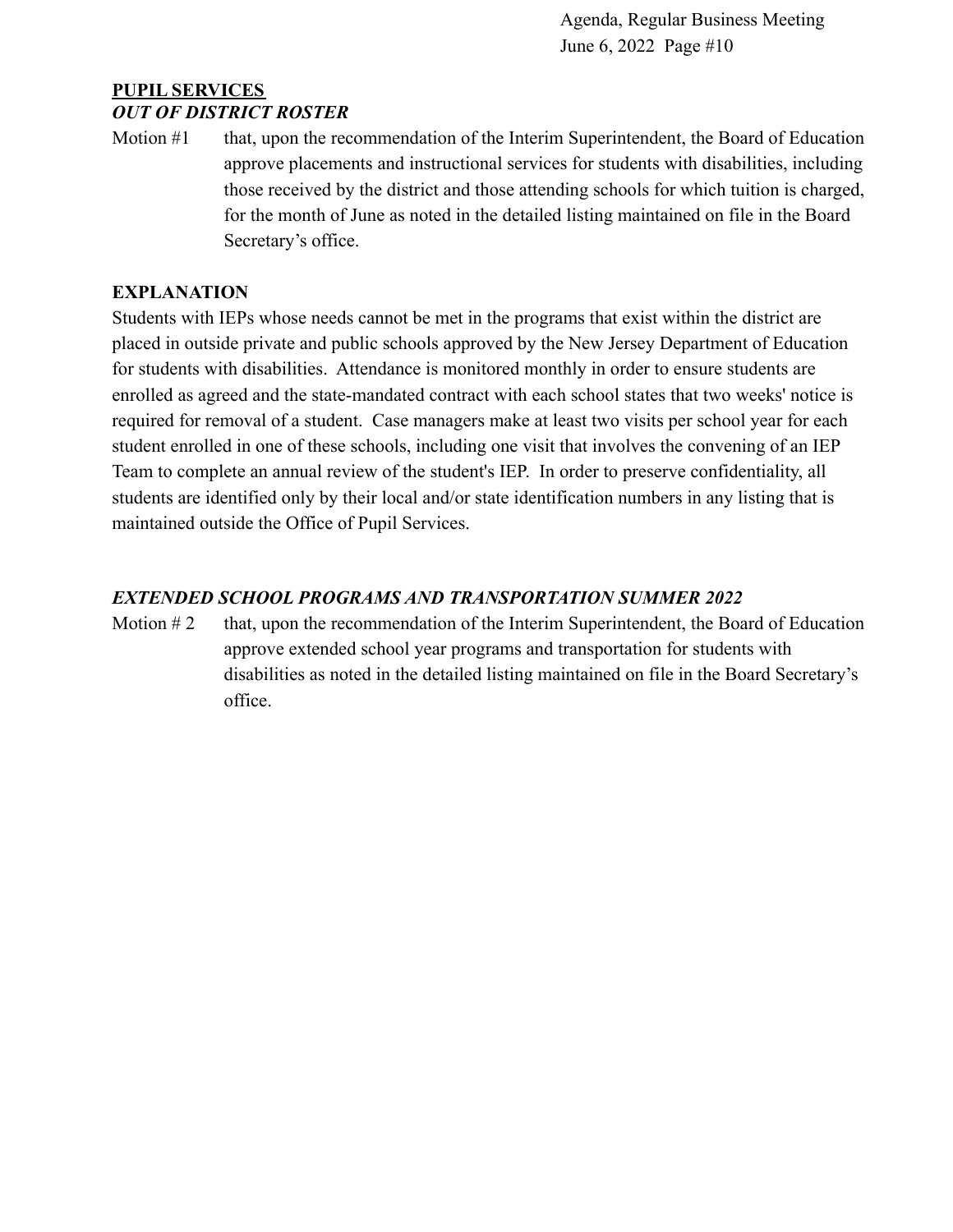#### **HUMAN RESOURCES**

#### *DISTRICT*

### *ABOLISH POSITION(S) 2022-2023*

Motion #1 that, upon the recommendation of the Interim Superintendent, the Board of Education abolish the following position(s) for the 2022-2023 school year:

 $\geq$  (1) 1.0 Class III Secretary, PS

#### *ESTABLISH POSITION(S) 2022-2023*

Motion #2 that, upon the recommendation of the Interim Superintendent, the Board of Education establish the following position(s) for the 2022-2023 school year:

#### *DISTRICT*

*PK-8*

| $\geq (1)$ | 1.0      | Administrative Assistant, CO                                                        |
|------------|----------|-------------------------------------------------------------------------------------|
| $\geq$ (2) | 0.5      | Class III Secretary, PS                                                             |
| $\geq (1)$ | 1.0      | Translator, CO - extra pay                                                          |
| $\geq (1)$ | 1.0      | Bilingual Grade 3, AH                                                               |
| $\geq (1)$ | 1.0      | Bilingual Grade 3, SX                                                               |
| $\geq (1)$ | 1.0      | Bilingual Grade 3, TJ                                                               |
| $\sim$ (1) | $\Omega$ | $C_{\text{max}}$ $\Gamma A$ $C_{\text{alt}}$ $C_{\text{optained}}$ $C_{\text{rad}}$ |

 $\geq$  (1) 1.0 Spec. Ed. Self-Contained Grade 2/3, NP

#### *RESIGNATION(S)/TERMINATION(S)/RETIREMENT(S) 2021-2022*

Motion #3 that, upon the recommendation of the Interim Superintendent, the Board of Education approve the resignation(s), termination(s) and/or retirement(s) of the following staff according to the effective date and reason shown:

| $PK-8$                    |                             |
|---------------------------|-----------------------------|
| Barbosa, Emily            | June 30, 2022               |
| 1.0 CABAS Trainee, AH     | <b>Internship Completed</b> |
| Contreras-DeLeon, Marla   | May 10, 2022                |
| 0.5 Kindergarten Aide, HC | Resigned                    |
| Draus, Cassandra          | June 30, 2022               |
| 1.0 CABAS Trainee, HC     | <b>Internship Completed</b> |
| Franck, Blanca            | June 30, 2022               |
| 1.0 CABAS Trainee, AH     | <b>Internship Completed</b> |
| Garcia, Martha            | June 7, 2022                |
| 0.5 Custodian, AV         | Resigned                    |
| Henderson, Sydney         | June 30, 2022               |
| 1.0 CABAS Trainee, HC     | Internship Completed        |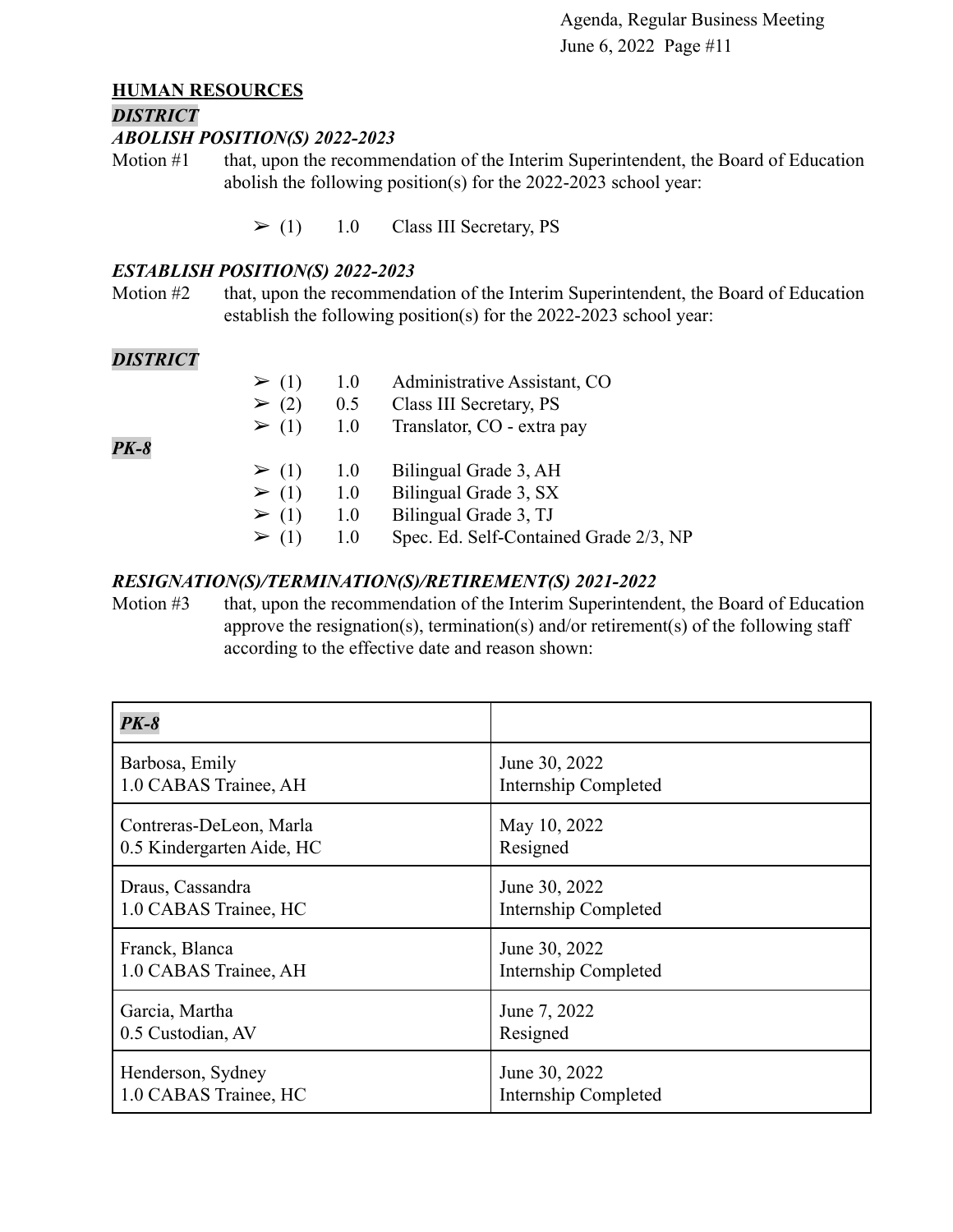| Hidalgo, Jessica            | December 31, 2021          |
|-----------------------------|----------------------------|
| 1.0 Guidance Counselor, FMS | Resigned                   |
| Jacobson, Maren             | June 30, 2022              |
| 1.0 CABAS Trainee, HC       | Internship Completed       |
| Jones, Dajana               | June 30, 2022              |
| 1.0 CPIS, LLC               | Resigned                   |
| Keen, Allison               | June 30, 2022              |
| 1.0 CABAS Spec. Ed., MD, HC | Resigned                   |
| Liu, Xiayuan                | June 30, 2022              |
| 1.0 CABAS Trainee, HC       | Internship Completed       |
| Lorenz, Isabel              | June 30, 2022              |
| 1.0 CABAS Trainee, HC       | Internship Completed       |
| MacKay, Kyla                | June 30, 2022              |
| 1.0 CABAS Trainee, AH       | Internship Completed       |
| Maren, Rachel               | June 30, 2022              |
| 1.0 CABAS Trainee, AH       | Internship Completed       |
| Miller, Rebecca             | June 30, 2022              |
| 1.0 CABAS Trainee, HC       | Internship Completed       |
| Pithers, Lisa               | June 30, 2022              |
| 1.0 Psychologist, AH        | Resigned                   |
| Syed, Nadia                 | June 30, 2022              |
| 1.0 CABAS Trainee, HC       | Internship Completed       |
| <b>District</b>             |                            |
| Employee #7412              | June 7, 2022<br>Terminated |
| Rodriguez, Nina             | May 13, 2022               |
| 1.0 Bus Aide, TRANS         | Resigned                   |

### *District*

### *RESIGNATION(S)/TERMINATION(S)/RETIREMENT(S) 2022-2023*

Motion #4 that, upon the recommendation of the Interim Superintendent, the Board of Education approve the resignation(s), termination(s) and/or retirement(s) of the following staff according to the effective date and reason shown:

| Stec, Phyllis              | September 1, 2022 |
|----------------------------|-------------------|
| 1.0 Class VI Secretary, CO | Retired           |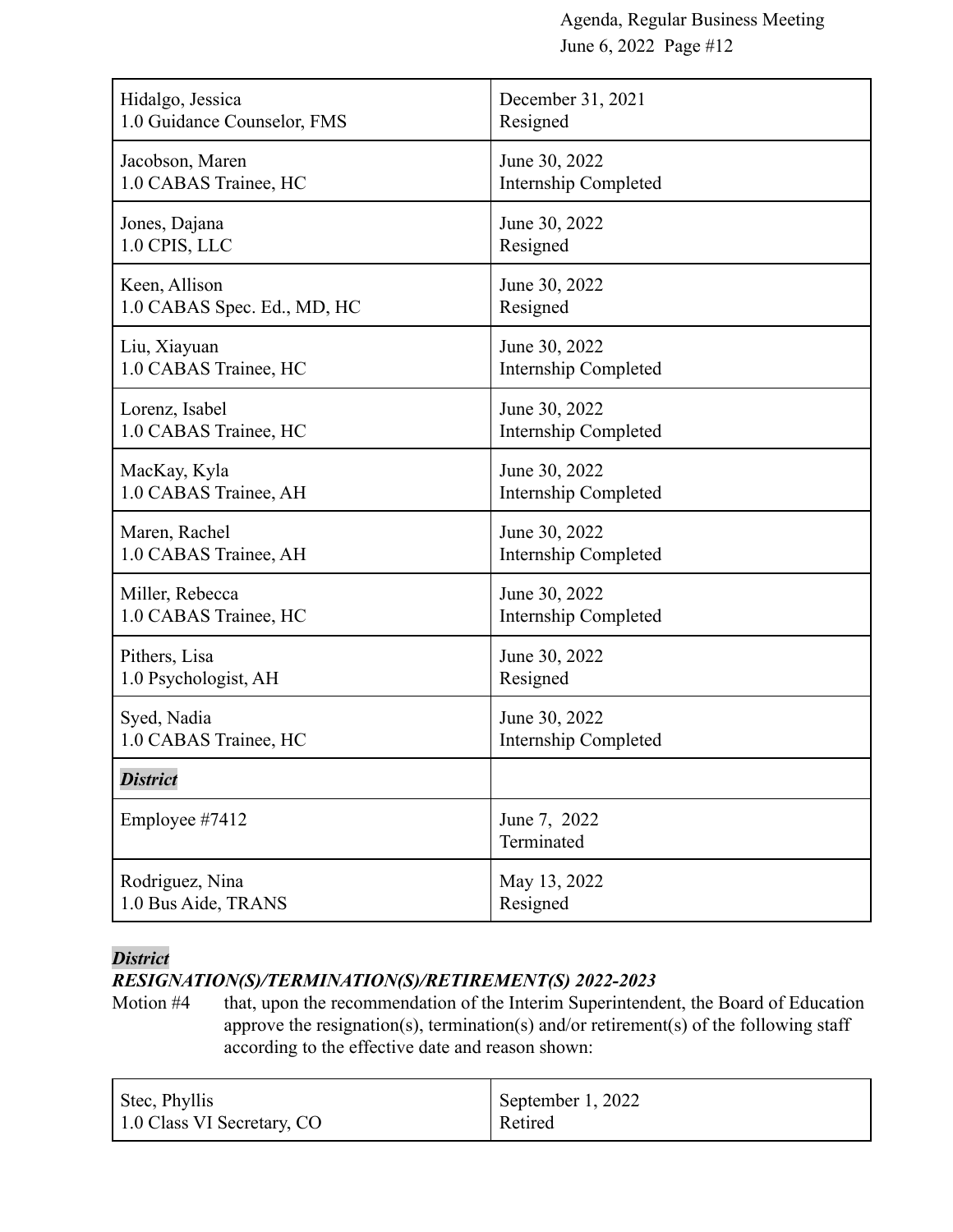#### *APPOINTMENT(S) 2021-2022*

Motion #5 that, upon the recommendation of the Interim Superintendent, the Board of Education approve the appointment of the following to the position/s stated at the annual salary rates and effective date/s shown, and further that the Board of Education approve the submission to the County Superintendent applications for emergency hiring, pending approval of all Human Resource documents and/or requirements and each applicant's attestation that s/he has not been convicted of any disqualifying crime pursuant to the provisions of N.J.S.A. 18a6-7.1 et seq.; 18:39-17 et seq.; 18A:6-4.13 et seq.:

|                                              |                                                  |                   | In Place of:              |
|----------------------------------------------|--------------------------------------------------|-------------------|---------------------------|
| $PK-8$                                       |                                                  |                   |                           |
| Alonso, Isabel<br>$1.0$ ESL, FMS             | \$70,812<br>DOC, Step 8                          | 04/04/22-06/30/22 | Sommer, J.<br>Reassigned  |
| Weagley, Nicole<br>0.5 Clerk, AH             | \$14,968<br>.5 Class I, Step 4                   | 05/31/22-06/30/22 | Johnson, A.<br>Reassigned |
| <b>DISTRICT</b>                              |                                                  |                   |                           |
| Cifuentes, Yulieth<br>1.0 Bus Driver, TRANS. | \$32,400<br>\$30/hr, 6 hrs/day,<br>180 days/year | 05/02/22-06/30/22 | Rodriguez, T.<br>Resigned |

#### *APPOINTMENT(S) 2022-2023*

Motion #6 that, upon the recommendation of the Interim Superintendent, the Board of Education approve the appointment of the following to the position/s stated at the annual salary rates and effective date/s shown, and further that the Board of Education approve the submission to the County Superintendent applications for emergency hiring, pending approval of all Human Resource documents and/or requirements and each applicant's attestation that s/he has not been convicted of any disqualifying crime pursuant to the provisions of N.J.S.A. 18a6-7.1 et seq.; 18:39-17 et seq.; 18A:6-4.13 et seq.:

|                                                                       |                         |                   | In Place of:         |
|-----------------------------------------------------------------------|-------------------------|-------------------|----------------------|
| $PK-8$                                                                |                         |                   |                      |
| Echevarria, Suzanne<br>1.0 Phys. Ed/Health, NP                        | \$61,015<br>BA, Step 6  | 09/01/22-06/30/23 | Glenn, P.<br>Retired |
| Kaywood, Josefph-Brian<br>$1.0$ Grade K/1, NP                         | \$69,615<br>MA, Step 10 | 09/01/22-06/30/23 | Black, A.<br>Retired |
| Martinez, Sara<br>$1.0$ Grade $2/3$ (Spec.<br>Ed./Self-Contained), NP | \$73,365<br>MA, Step 12 | 09/01/22-06/30/23 | Est. 06/06/22        |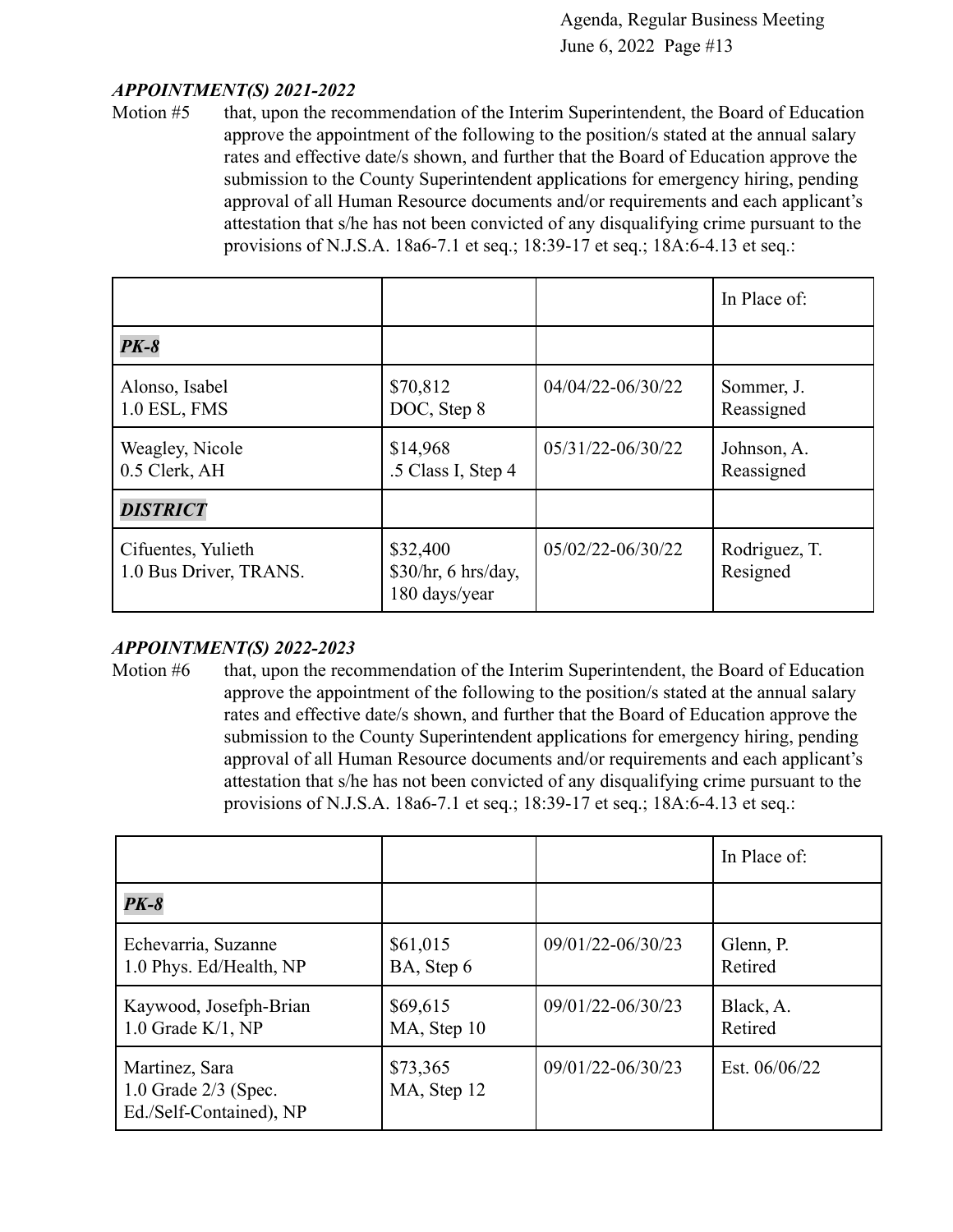| Osenbruck, Danielle<br>1.0 School Social Worker -<br>Mental Health, TJ | \$73,365<br>MA, Step 12 | 07/01/22-06/30/23 | Est. 02/28/22     |
|------------------------------------------------------------------------|-------------------------|-------------------|-------------------|
| Rafael Calderon, Tatyana<br>1.0 Bil. Grade 3, TJ                       | \$59,050<br>BA, Step 2  | 09/01/22-06/30/23 | Est. 06/06/22     |
| Sullivan, Allison                                                      | \$64,615                | 09/01/22-06/30/23 | Zavolas, F.       |
| 1.0 Speech Therapist, HC/WD                                            | MA, Step 5              |                   | Resigned          |
| $9 - 12$                                                               |                         |                   |                   |
| Della Fera, Sharon                                                     | \$62,650                | 09/01/22-06/30/23 | Botsakos, S.      |
| 1.0 Math, MHS                                                          | MA, STep 1              |                   | Leave Replacement |
| Cecala, III, Joseph                                                    | \$64,765                | 09/01/22-06/30/23 | Gelegonya, D.     |
| 1.0 Phys. Ed./Health, MHS                                              | BA, Step 9              |                   | Retired           |
| Deverman, Keenan                                                       | \$61,015                | 09/01/22-06/30/23 | Roth, A.          |
| 1.0 Chemistry, MHS                                                     | BA, Step 5              |                   | Resigned          |
| McLaughlin, Kelly                                                      | \$59,050                | 09/01/22-06/30/23 | Spiegel, P.       |
| 1.0 ELL, MHS                                                           | BA, Step 1              |                   | Retired           |
| Schwartz, Allison                                                      | \$59,050                | 09/01/22-06/30/23 | Costigan, R.      |
| 1.0 Math, MHS                                                          | BA, Step 2              |                   | Resigned          |

#### *RESCIND MOTION – RESIGNATION(S)/TERMINATION(S)/RETIREMENT(S) 2021-2022*

Motion #7 that, upon the recommendation of the Interim Superintendent, the Board of Education Rescind the approval of the following certificated staff:

#### *APPOINTMENT(S) 2022-2023*

Motion #6that, upon the recommendation of the Interim Superintendent, the Board of Education approve the appointment of the following to the position/s stated at the annual salary rates and effective date/s shown and further that the Board of Education approve the submission to the County Superintendent applications for emergency hiring, pending approval of all Human Resource documents and/or requirements and each applicant's attestation that s/he has not been convicted of any disqualifying crime pursuant to the provisions of N.J.S.A. 18a6-7.1 et seq.; 18:39-17 et seq.; 18A:6-4.13 et seq.:

|                                            |                         |                   | In Place of:            |
|--------------------------------------------|-------------------------|-------------------|-------------------------|
| $PK-8$                                     |                         |                   |                         |
| Lmimouni, Dana<br>1.0 Spec. Ed. Pre K, LLC | \$75,882<br>MA, Step 13 | 09/01/22-06/30/23 | Jackson, A.<br>Resigned |

\* Previously Approved under Human Resources Motion #6 on the April 25, 2022 Board of Education Agenda.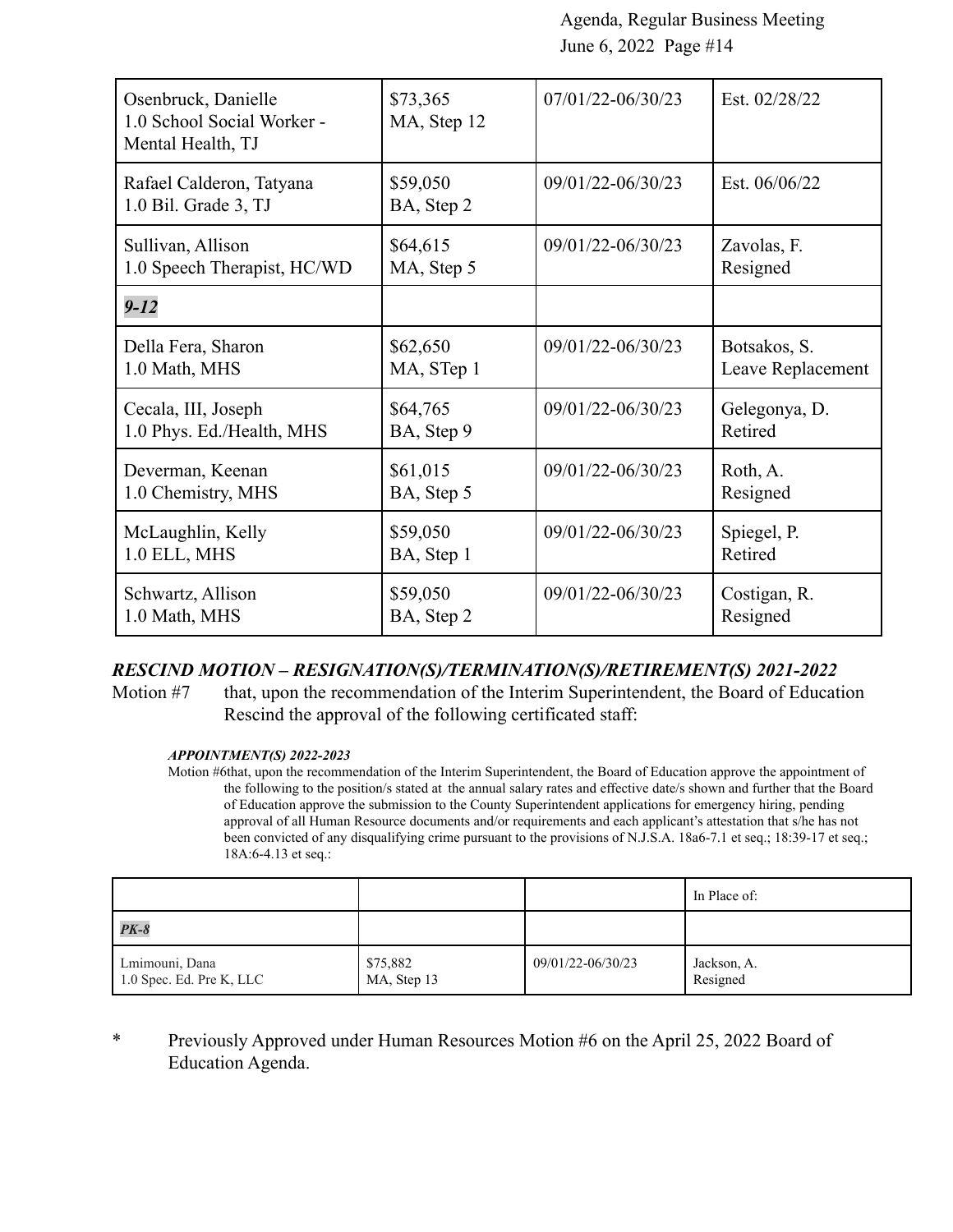#### *SUBSTITUTE APPOINTMENTS 2021-2022*

Motion #8 that, upon the recommendation of the Interim Superintendent, the Board of Education approve the following name(s) be added to the list of substitutes, and approve all Morris School District Substitute Teachers to also provide service as Teacher Assistant, ABS, and Lunchroom Playground Aide **(revisions in bold)** as assigned for the 2021-2022 school year, and further that the Board of Education approve submission to the County Superintendent application for emergency hiring and each applicant's attestation that s/he has not been convicted of any disqualifying crime pursuant to the provisions of N.J.S.A 18A:6-7.1 et seq., 18A:6-4.13 et seq.:

### *9-12*

### **Athletic Volunteer**

Adair, Derek (Football) Koliq, Azem (Football) Mantone, Jerald (Football) Riley, Jeremy (Football)

#### *DISTRICT*

**Buildings & Grounds** Urquino-Moreno, Norma

#### **Bus Aide**

Lozano, Jenny (eff. 5/23/22)

#### **Bus Driver**

Lozano, Jenny (eff. 5/23/22)

#### **Teacher**

Amoroso, Caitlyn (eff. 5/11/22) Ashton, Marissa (eff. 4/20/22) Rousseau, Brianne Suarez, Tyler

#### *JOB DESCRIPTION(S) 2021-2022*

Motion #9 that, upon the recommendation of the Interim Superintendent, the Board of Education approve the following job descriptions:

#### *DISTRICT*

- ➢ ELL Bilingual Summer Academy [Coordinator](https://drive.google.com/file/d/1z-9agw5BbIg-6R99mzlv7-5Qje-3duQM/view?usp=sharingqenp4vOJZdO5Dp1ihh4wTC9sPBhfu_YPVUegEIZXs/edit?usp=sharing) Stipend
- ➢ [Translator](https://drive.google.com/file/d/1fZo0V3qxQS9hthGDxlsIlWdqqSmHJkeE/view?usp=sharing) Central Office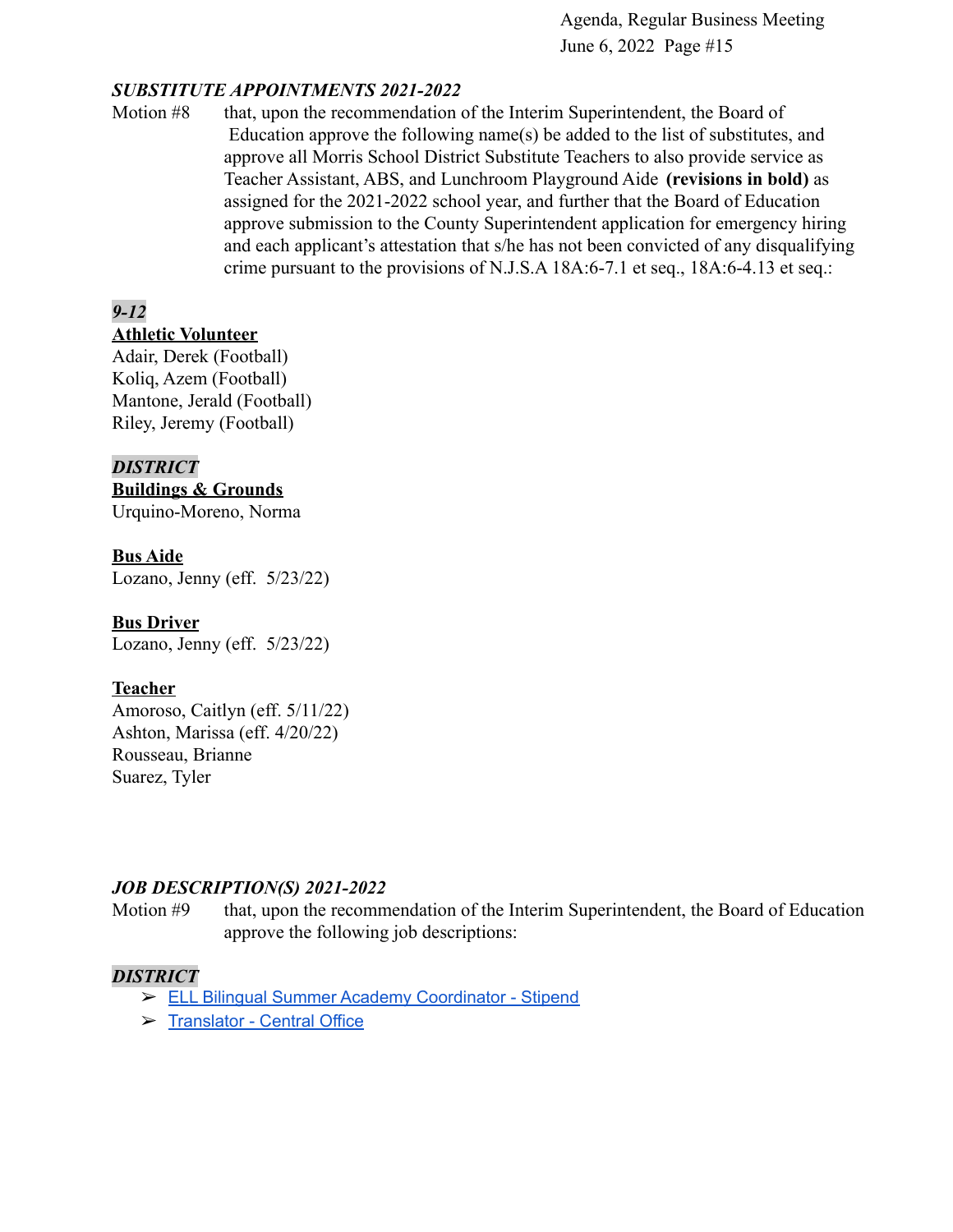### *TRANSFER(S), CHANGE(S) OF ASSIGNMENT, TITLE AND OR/ SALARY 2022-2023*

Motion #10 that, upon the recommendation of the Interim Superintendent, the Board of Education approve the change(s) of assignment and/or salary for the following certified staff:

| Employee         | Current<br>Position         | New Position                 | Salary | In Place of:                                   | Effective |
|------------------|-----------------------------|------------------------------|--------|------------------------------------------------|-----------|
| $PK-8$           |                             |                              |        |                                                |           |
| Camelotto, Sally | $1.0$ Grade 3,<br><b>SX</b> | 1.0 MTSS,<br>TOSA, CO        | N/A    | Est. 04/25/22                                  | 09/01/22  |
| DeVitto, Dominic | 1.0 Spec. Ed.<br><b>FMS</b> | 1.0 Spec. Ed.,<br><b>MHS</b> | N/A    | Serra, M.<br>Reassigned                        | 09/01/22  |
| Folmar, Leslye   | $1.0$ Grade 5,<br><b>SX</b> | 1.0 MTSS,<br>TOSA, CO        | N/A    | Est. 04/25/22                                  | 09/01/22  |
| Horan, Abigail   | $1.0$ Pre-K,<br>AV          | 1.0 K, AV                    | N/A    | Scalera, M.<br>Retired                         | 09/01/22  |
| Luis, Michelle   | 1.0 Grade 2,<br><b>WD</b>   | $1.0$ Pre-K, AV              | N/A    | Horan, A.<br>Reassigned                        | 09/01/22  |
| $9 - 12$         |                             |                              |        |                                                |           |
| Bozza, Amy       | 1.0 Social<br>Studies, FMS  | 1.0 Social<br>Studies, MHS   | N/A    | Matro, B.<br>Resigned                          | 09/01/22  |
| <b>District</b>  |                             |                              |        |                                                |           |
| Serra, Michael   | $1.0$ Spec.<br>Ed., MHS     | 1.0 MTSS,<br>TOSA, CO        | N/A    | Evans, K.<br>Leave<br>Replacement<br>Completed | 09/01/22  |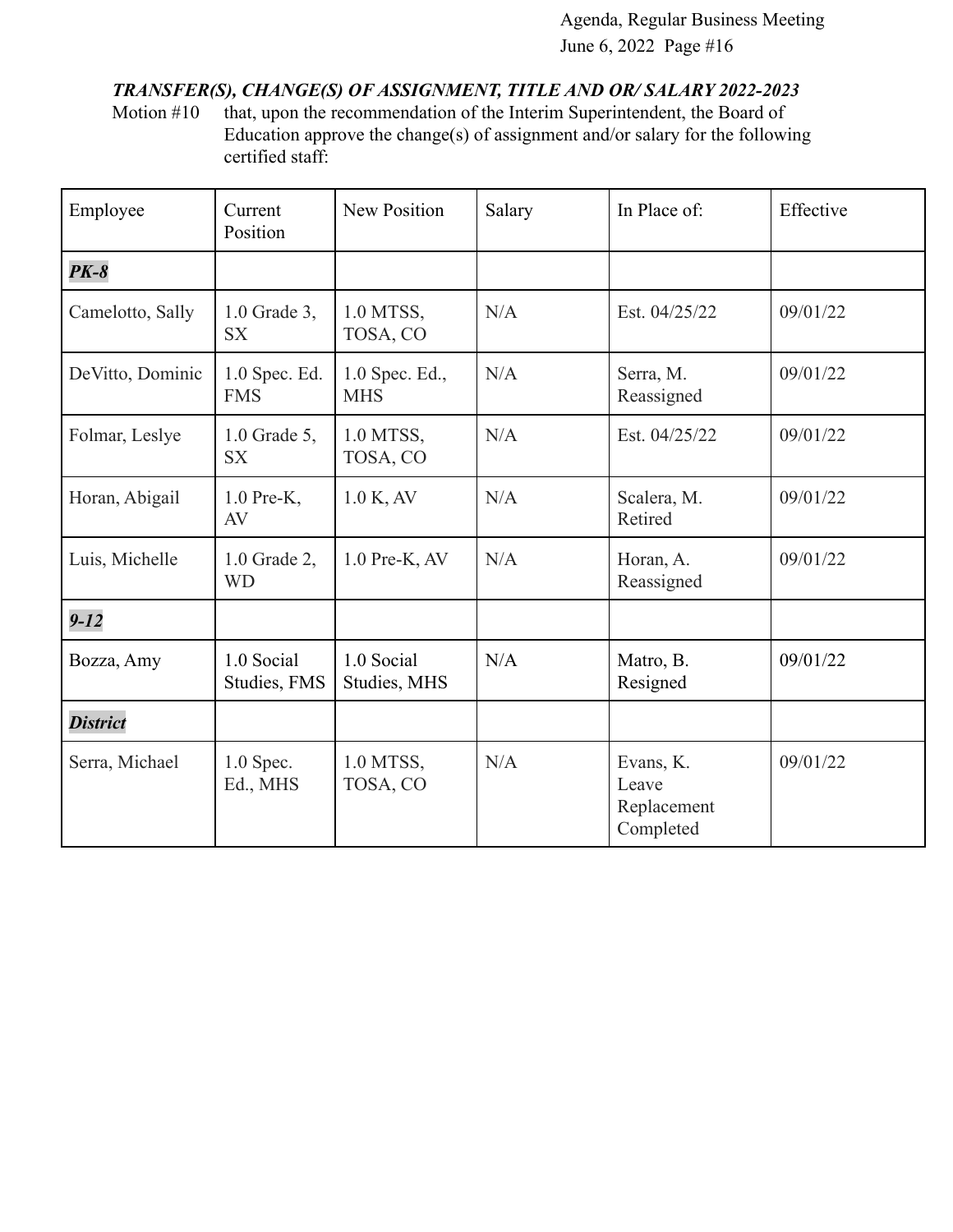#### *PK-8 REAPPOINTMENT AND SALARIES OF CERTIFICATED STAFF 2022-2023*

Motion #11 that, upon the recommendation of the Interim Superintendent, the Board of Education approve the following certificated staff reappointment and salaries for the 2022-2023 school year as on file with the School Business Administrator and Human Resources Office:

| Alonso, Isabel       | $\sqrt{573,215}$ | $09/01/22 - 06/30/23$ |
|----------------------|------------------|-----------------------|
| $\vert$ 1.0 ESL, FMS | DOC, Step 8      |                       |

### *LEAVE(S) OF ABSENCE 2022-2023*

Motion #12 that, upon the recommendation of the Interim Superintendent, the Board of Education approve a leave of absence to the following staff members under the conditions stated and effective dates shown:

| <b>PK-8</b>                             |                                                                     |                                   |
|-----------------------------------------|---------------------------------------------------------------------|-----------------------------------|
| Graziano, Brittany<br>$1.0$ Grade 2, HC | 09/01/22-11/23/22<br>11/24/22-02/22/23                              | $NJFLA$ **<br>$FMLA$ **           |
| Spina, Amy<br>$1.0$ ELL, AV             | $10/17/22 - 11/15/22$<br>11/16/22-02/14/23<br>$02/15/23 - 05/16/23$ | Maternity*<br>NJFLA **<br>FMLA ** |

- \* Accumulated sick leave may be used up to a period of eight weeks (four weeks before and four weeks after the birth of the baby) – with pay/with benefits.
- \*\* Without pay/with benefits
- \*\*\* With pay/with benefits

### *DISTRICT*

### *APPOINTMENT OF INTERIM SUPERINTENDENT 2022-2023*

Motion #13 The Board of Education appoints Dr. Thomas Ficarra as Interim Superintendent for the period July 1, 2022 through December 31, 2022 or until such time as a permanent Superintendent of Schools is selected and begins his/her duties. The Board authorizes the Board President and the Business Administrator/ Board Secretary to execute a contract with Dr. Ficarra, whose contract has been reviewed and approved by the Morris County Executive County Superintendent.

### *DISTRICT*

## *REAPPOINTMENT AND SALARIES OF ADMINISTRATORS STAFF 2022-2023 \**

Motion #14 that, upon the recommendation of the Interim Superintendent, the Board of Education approve the non-certificated staff reappointment and salaries for the 2022-2023 school year as on file with the School Business Administrator and Human Resources Office.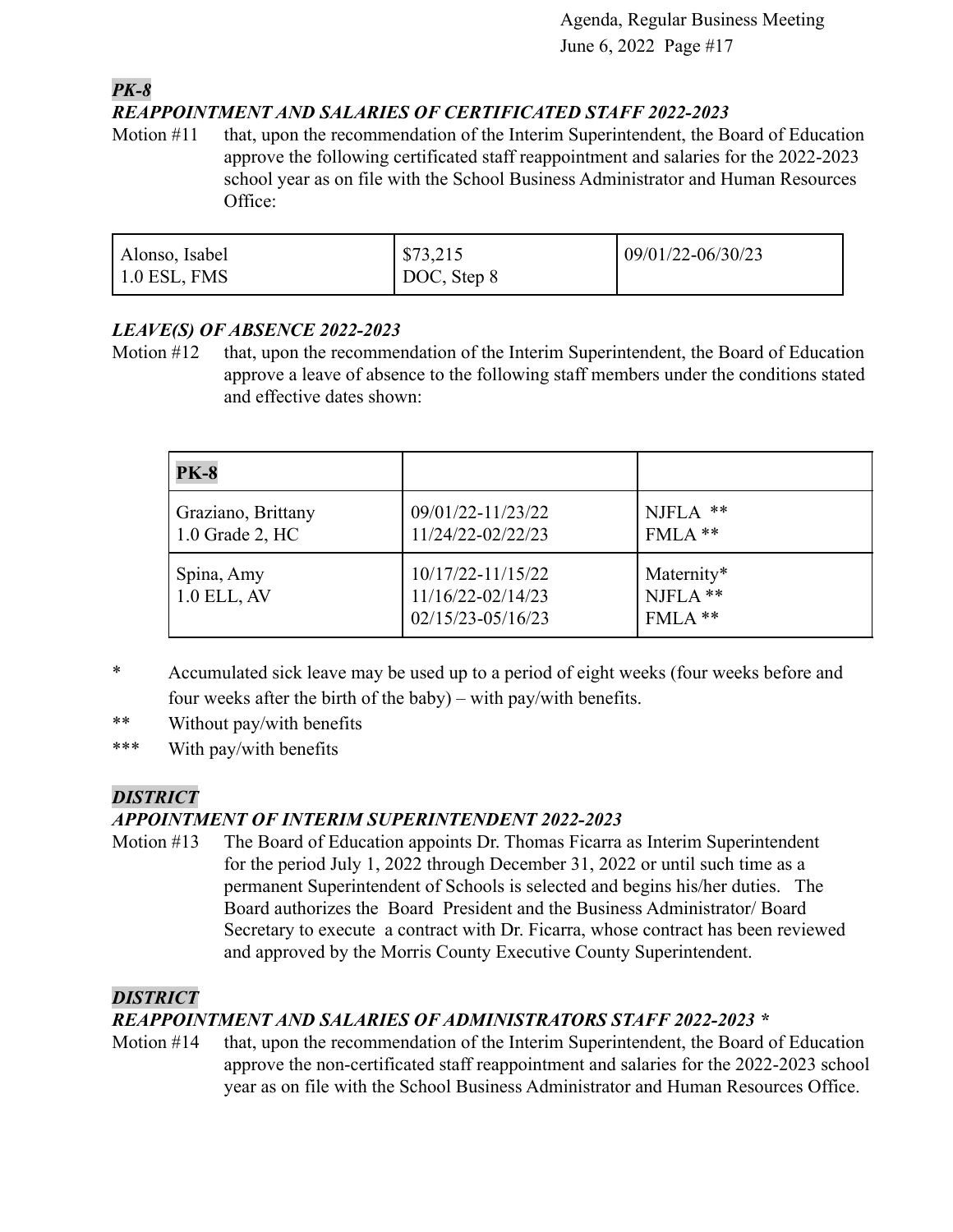*DISTRICT*

#### *REAPPOINTMENT AND SALARIES OF NON-CERTIFICATED STAFF 2022-2023 \**

Motion #15 that, upon the recommendation of the Interim Superintendent, the Board of Education approve the non-certificated staff reappointment and salaries for the 2022-2023 school year as on file with the School Business Administrator and Human Resources Office.

\* Denotes probationary period

### *DISTRICT*

### *REAPPOINTMENT AND SALARIES OF NON-REPRESENTED STAFF 2022-2023 \**

Motion #16 that, upon the recommendation of the Interim Superintendent, the Board of Education approve the non-certificated staff reappointment and salaries for the 2022-2023 school year as on file with the School Business Administrator and Human Resources Office.

\* Denotes probationary period

### *DISTRICT*

### *REAPPOINTMENT AND SALARIES OF SUPERVISORY SUPPORT STAFF 2022-2023*

Motion #17 that, upon the recommendation of the Interim Superintendent, the Board of Education approve the non-certificated staff reappointment and salaries for the 2022-2023 school year as on file with the School Business Administrator and Human Resources Office.

### *DISTRICT*

### *SUBSTITUTE REAPPOINTMENTS 2022-2023*

Motion #18 that, upon the recommendation of the Interim Superintendent, the Board of Education approve the substitutes reappointment for the 2022-2023 school year below and approve all Morris School District Substitute Teachers to also provide service as Teacher Assistant, ABS, and Lunchroom Playground Aide as assigned for the 2022-2023 school year, and further that the Board of Education approve submission to the County Superintendent application for emergency hiring and each applicant's attestation that s/he has not been convicted of any disqualifying crime pursuant to the provisions of N.J.S.A 18A:6-7.1 et seq., 18A:6-4.13 et seq.:

[Substitute Reappointment 2022-2023](https://drive.google.com/file/d/1PTejR_9_0IiUXm56eos4Vefs8VupYNZ5/view?usp=sharing8VupYNZ5/view?usp=sharingakjU6TteylE7WK3/view?usp=sharing)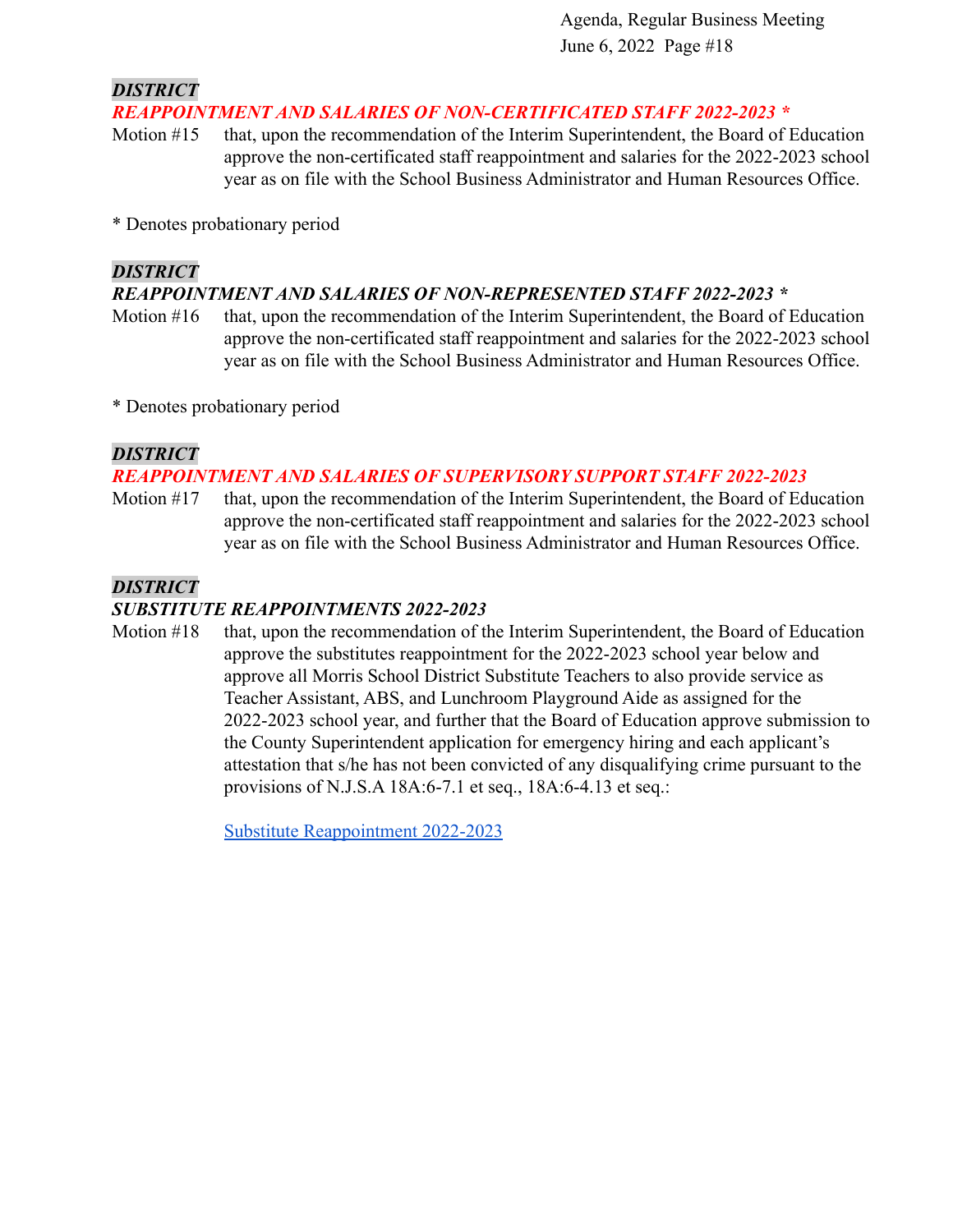### *CHANGE OF LEVEL OF PROFESSIONAL PREPARATION 2022-2023*

Motion #19 that, upon the recommendation of the Interim Superintendent, the Board of Education approve a change of salary for the following certificated staff members that have successfully satisfied the requirements for a change of level of professional preparation:

| <b>Employee</b>       | School/Dept.                     | <b>Current</b><br>Level | <b>Current</b><br><b>Salary</b> | <b>22-23 Level</b> | $22 - 23$<br><b>Salary</b> |
|-----------------------|----------------------------------|-------------------------|---------------------------------|--------------------|----------------------------|
| $PK-8$                |                                  |                         |                                 |                    |                            |
| Nair, Rajashree       | 1.0 Teacher Gr. 4,<br>AH         | MA, Step<br>10          | \$68,562                        | MA30, Step 11      | \$73,765                   |
| Verteramo,<br>Vincent | 1.0 Spec Ed MD,<br><b>FMS</b>    | BA, Step 5              | \$57,502                        | MA, Step 6         | \$64,615                   |
| Ziegler, Jessica      | 1.0 LDTC, NP/SX                  | BA, Step 8              | \$63,515                        | MA, Step 8         | \$67,115                   |
| <b>DISTRICT</b>       |                                  |                         |                                 |                    |                            |
| Vila Chave,<br>Maria  | $1.0$ ELL/Bil<br>Program Spec/SX | MA, Step 6              | \$62,077                        | MA30, Step 7       | \$68,765                   |

#### *EXTRA PAY 2022-2023*

Motion #20 that, upon the recommendation of the Interim Superintendent, the Board of Education approve the following extra-pay positions for the 2022-2023 school year:

| <b>MORRISTOWN HIGH SCHOOL ATHLETICS</b> |                     |                    |               |                |                               |
|-----------------------------------------|---------------------|--------------------|---------------|----------------|-------------------------------|
| <b>POSITION</b>                         | <b>STAFF MEMBER</b> | <b>YRS</b><br>EXP. | <b>SALARY</b> | <b>INC</b>     | <b>TOTAL</b><br><b>SALARY</b> |
| $9 - 12$                                |                     |                    |               |                |                               |
| <b>ATHLETICS - MHS</b>                  |                     |                    |               |                |                               |
| <b>Cheerleading</b>                     |                     |                    |               |                |                               |
| Head Coach                              | Chase, Christina    | 14                 | \$5,092       | <b>NG</b>      | \$5,092                       |
| <b>Assistant Coach</b>                  | Perez, Cynthia      | 4                  | \$3,591       | <b>NG</b>      | \$3,591                       |
| <b>Cross Country</b>                    |                     |                    |               |                |                               |
| Head Coach - Boys                       | Buccino, Paul       | 27                 | \$6,331       | $\overline{4}$ | \$7,811                       |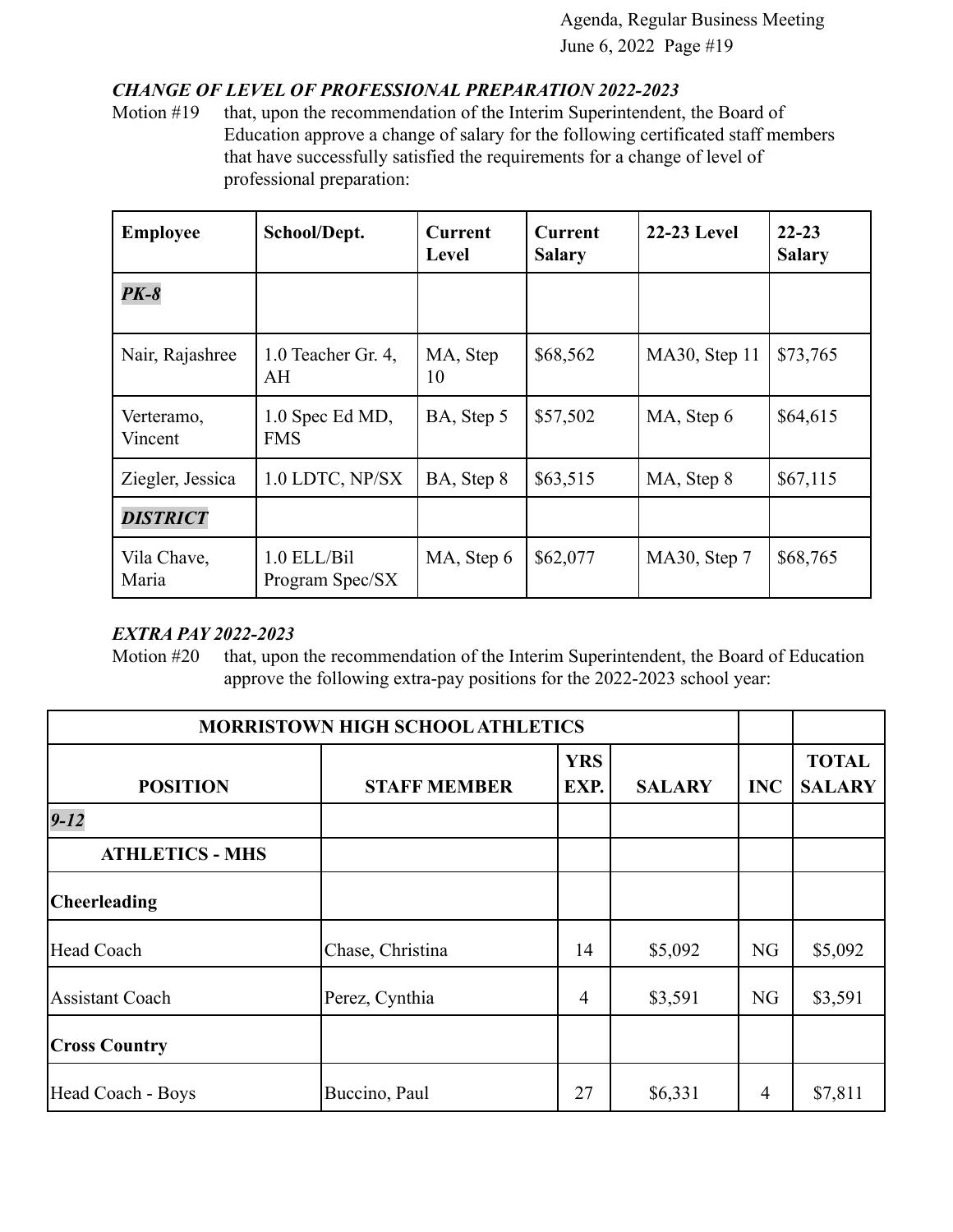| <b>Assistant Coach - Boys</b>  | DiGennaro, Peter      | $\overline{2}$ | \$4,459 | NG        | \$4,459 |
|--------------------------------|-----------------------|----------------|---------|-----------|---------|
| Head Coach - Girls             | Componile, Bernadette | $\overline{4}$ | \$5,192 | NG        | \$5,192 |
| <b>Field Hockey</b>            |                       |                |         |           |         |
| Head Coach                     | DeBiasse, Katherine   | 5              | \$5,964 | <b>NG</b> | \$5,964 |
| <b>Assistant Coach</b>         | Costa, Kelli          | $\overline{4}$ | \$4,887 | NG        | \$4,887 |
| <b>Assistant Coach</b>         | Goss, Emily           | 5              | \$4,887 | <b>NG</b> | \$4,887 |
| Football                       |                       |                |         |           |         |
| <b>Assistant Coach</b>         | Aragon, Pedro         | $\mathbf{1}$   | \$5,740 | NG        | \$5,740 |
| <b>Assistant Coach</b>         | Dickerson, Khalid     | $\mathbf{1}$   | \$5,740 | NG        | \$5,740 |
| <b>Assistant Coach</b>         | Jacobus, Scott        | 10             | \$5,989 | NG        | \$5,989 |
| <b>Assistant Coach</b>         | Leef, Jonathan        | 18             | \$6,857 | <b>NG</b> | \$6,857 |
| <b>Assistant Coach</b>         | Mullen, William       | 7              | \$5,989 | <b>NG</b> | \$5,989 |
| <b>Assistant Coach</b>         | Phinn, Vincent        | 12             | \$6,370 | NG        | \$6,370 |
| <b>Assistant Coach</b>         | Rzucidlo, William     | 5              | \$5,740 | NG        | \$5,740 |
| <b>Assistant Coach</b>         | Solomon, Gregory      | 7              | \$5,989 | NG        | \$5,989 |
| Soccer                         |                       |                |         |           |         |
| Head Coach - Boys              | Salas, Diego          | 5              | \$5,964 | NG        | \$5,964 |
| <b>Assistant Coach - Boys</b>  | Alban, Anthony        | $\overline{2}$ | \$4,887 | <b>NG</b> | \$4,887 |
| <b>Assistant Coach - Boys</b>  | Loaiza-Beltran, Eder  | 5              | \$4,887 | NG        | \$4,887 |
| <b>Assistant Coach - Boys</b>  | Ranawat, Surina       | 11             | \$5,622 | <b>NG</b> | \$5,622 |
| Head Coach - Girls             | Hansen, Scott         | 6              | \$6,347 | NG        | \$6,347 |
| <b>Assistant Coach - Girls</b> | Jordan, Robert        | $\mathbf{1}$   | \$4,887 | NG        | \$4,887 |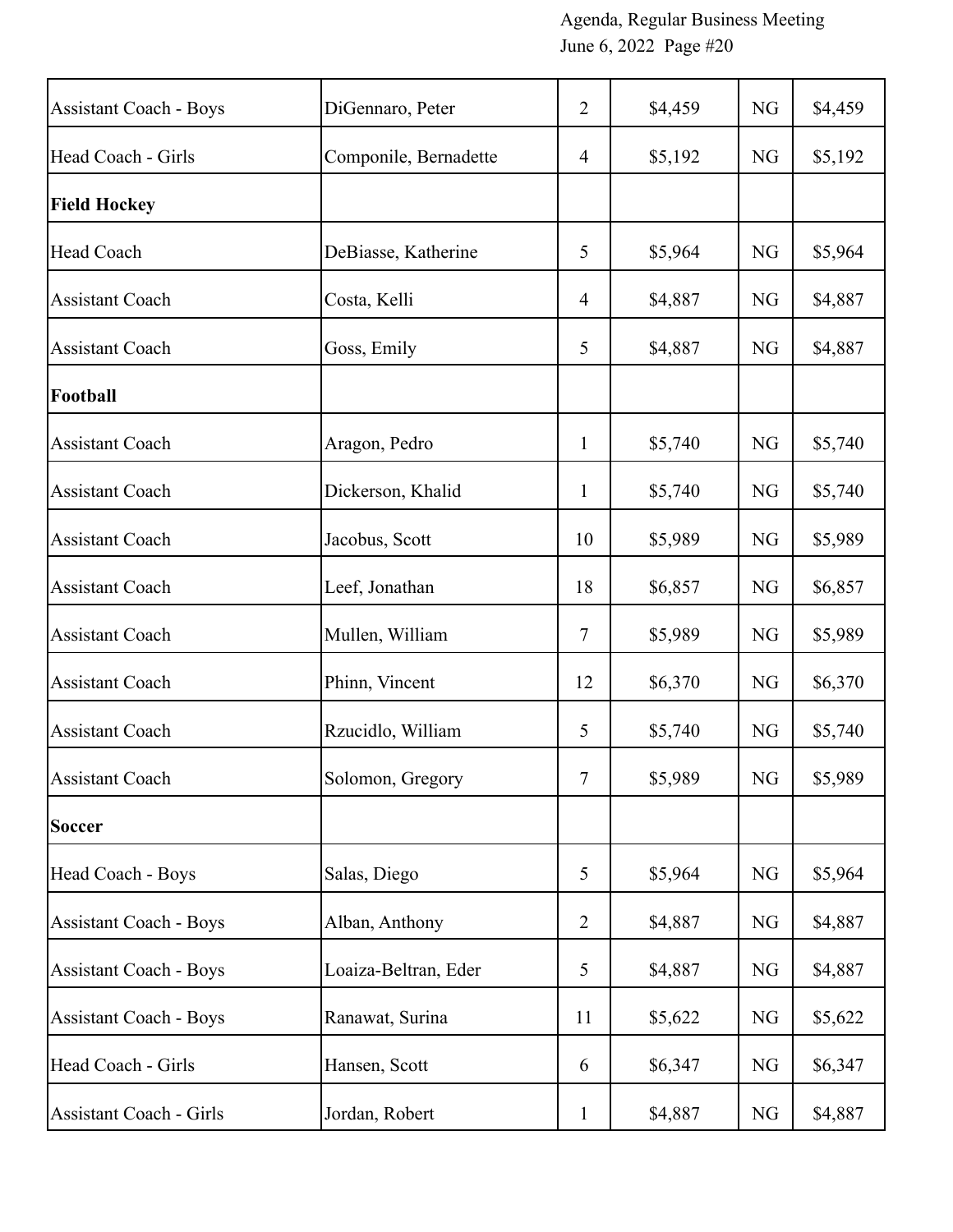| <b>Assistant Coach - Girls</b> | Percontino, Angela | $\overline{3}$ | \$4,887 | <b>NG</b> | \$4,887 |
|--------------------------------|--------------------|----------------|---------|-----------|---------|
| <b>Unified Soccer Coach</b>    | Corona, Stephanie  | 3              | \$2,000 | NG        | \$2,000 |
| <b>Tennis</b>                  |                    |                |         |           |         |
| Head Coach - Girls             | Tukel, Jeffrey     | 25             | \$5,497 | <b>NG</b> | \$5,497 |
| Assistant Coach - Girls        | Lieberman, Lance   | 3              | \$3,591 | NG        | \$3,591 |
| <b>Assistant Coach - Girls</b> | Serra, Michael     | 6              | \$3,848 | NG        | \$3,848 |
| <b>Volleyball</b>              |                    |                |         |           |         |
| Head Coach - Girls             | Costigan, Rita     | 2              | \$5,964 | <b>NG</b> | \$5,964 |
| <b>Assistant Coach - Girls</b> | Catania, Gloria    | $\overline{4}$ | \$4,887 | <b>NG</b> | \$4,887 |
| <b>Assistant Coach - Girls</b> | Trifari, Don       | 8              | \$5,204 | <b>NG</b> | \$5,204 |

| FRELINGHUYSEN MIDDLE SCHOOL ATHLETICS |                     |                   |               |                |                               |
|---------------------------------------|---------------------|-------------------|---------------|----------------|-------------------------------|
| <b>POSITION</b>                       | <b>STAFF MEMBER</b> | <b>YR</b><br>EXP. | <b>SALARY</b> | <b>INC</b>     | <b>TOTAL</b><br><b>SALARY</b> |
| $PK-8$                                |                     |                   |               |                |                               |
| <b>ATHLETICS - FMS</b>                |                     |                   |               |                |                               |
| <b>Field Hockey</b>                   |                     |                   |               |                |                               |
| Head Coach                            | Manahan, Bryan      | 21                | \$4,975       | $\overline{4}$ | \$6,455                       |
| <b>Assistant Coach</b>                | Daly, Ashley        | 14                | \$2,713       | 3              | \$3,823                       |
| <b>Soccer</b>                         |                     |                   |               |                |                               |
| Head Coach - Girls                    | Cahill, Jacob       | 7                 | \$3,042       | <b>NG</b>      | \$3,042                       |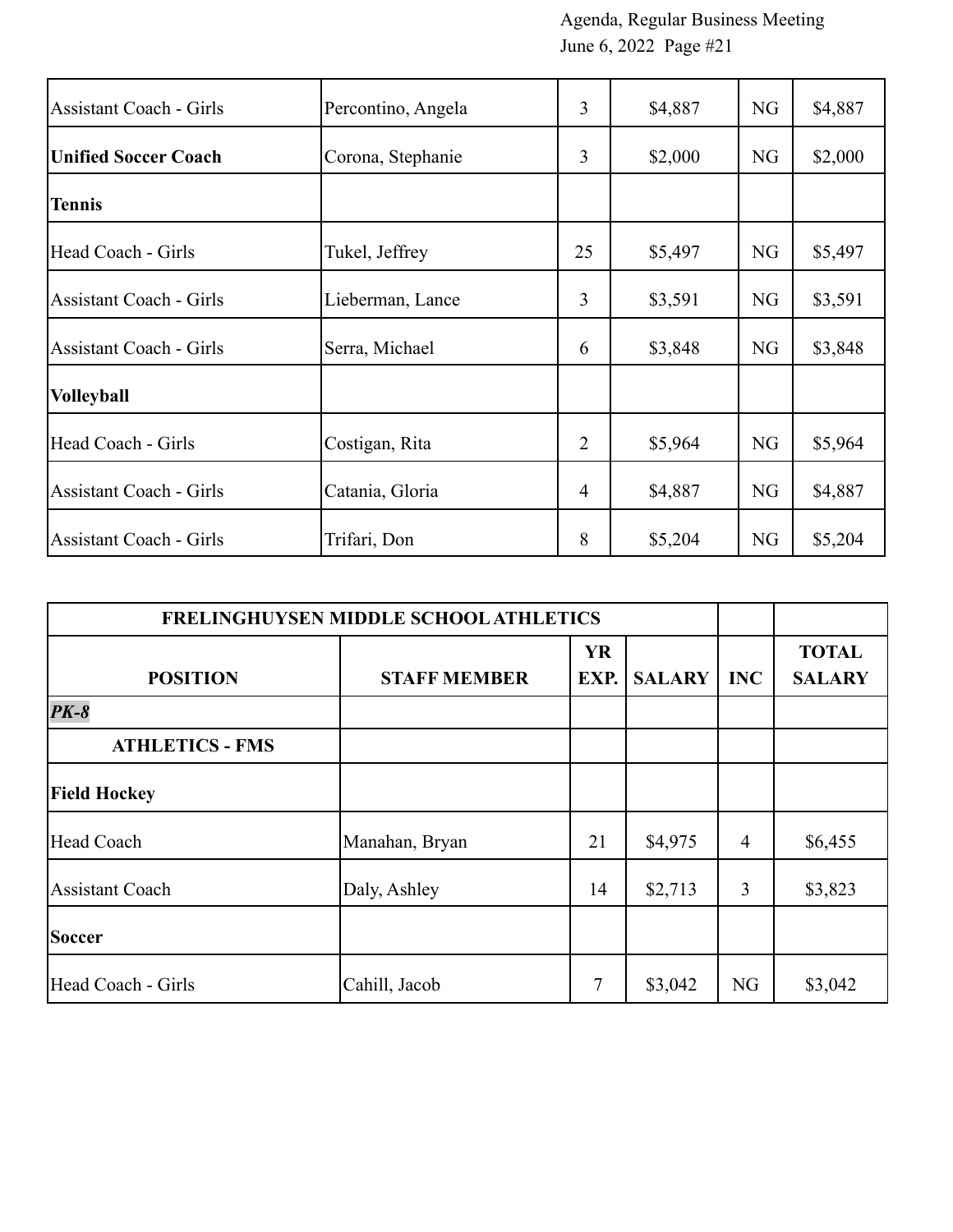| <b>MORRISTOWN HIGH SCHOOL CO-CURRICULAR</b> |                     |                    |               |            |                               |
|---------------------------------------------|---------------------|--------------------|---------------|------------|-------------------------------|
| <b>POSITION</b>                             | <b>STAFF MEMBER</b> | <b>YRS</b><br>EXP. | <b>SALARY</b> | <b>INC</b> | <b>TOTAL</b><br><b>SALARY</b> |
| $9 - 12$                                    |                     |                    |               |            |                               |
| <b>CO-CURRICULAR - MHS</b>                  |                     |                    |               |            |                               |
| <b>Music Marching Band</b>                  |                     |                    |               |            |                               |
| Director                                    | Gallagher, David    | 7                  | \$4,925       | <b>NG</b>  | \$4,925                       |
| <b>Assistant Director</b>                   | Chu, Ross           | 4                  | \$2,714       | NG         | \$2,714                       |
| <b>Assistant Director</b>                   | Sauer, Ryan         | 1                  | \$2,714       | NG         | \$2,714                       |
| Arranger                                    | Donough, Erik       | 6                  | \$2,500       | NG         | \$2,500                       |
| Band & Drill Assistant                      | Freeman, Adam       | 2                  | \$1,809       | NG         | \$1,809                       |
| <b>Battery Percussion Assistant</b>         | Ocasio, Ariel       | 7                  | \$1,357       | <b>NG</b>  | \$1,357                       |
| <b>Pit Percussion Assistant</b>             | Sperry, Felicia     | 4                  | \$1,809       | NG         | \$1,809                       |

### *DISTRICT*

### *SUBSTITUTE SALARY RATES 2022-2023 - REVISED*

Motion #21 that, upon the recommendation of the Interim Superintendent, the Board of Education approve the following addition to the Substitute Salary rates (**changes in bold**):

| Category                                       | <b>Current Rates</b> |
|------------------------------------------------|----------------------|
| <b>Assistant Behavior Specialist</b>           | \$15.00/hr           |
| <b>Athletic Trainer</b>                        | \$35.00/hr           |
| <b>Bedside Teacher</b>                         | \$50.00/hr           |
| Bedside Teacher - Group of 2-4 students        | \$50.00/hr           |
| Bedside – Home Programming Special Education * | \$55.00/hr           |
| <b>Bus Aide</b>                                | \$15.00/hr           |
| <b>Bus Driver</b>                              | \$30.00/hr           |
| Confidential Secretary                         | \$15.00/hr           |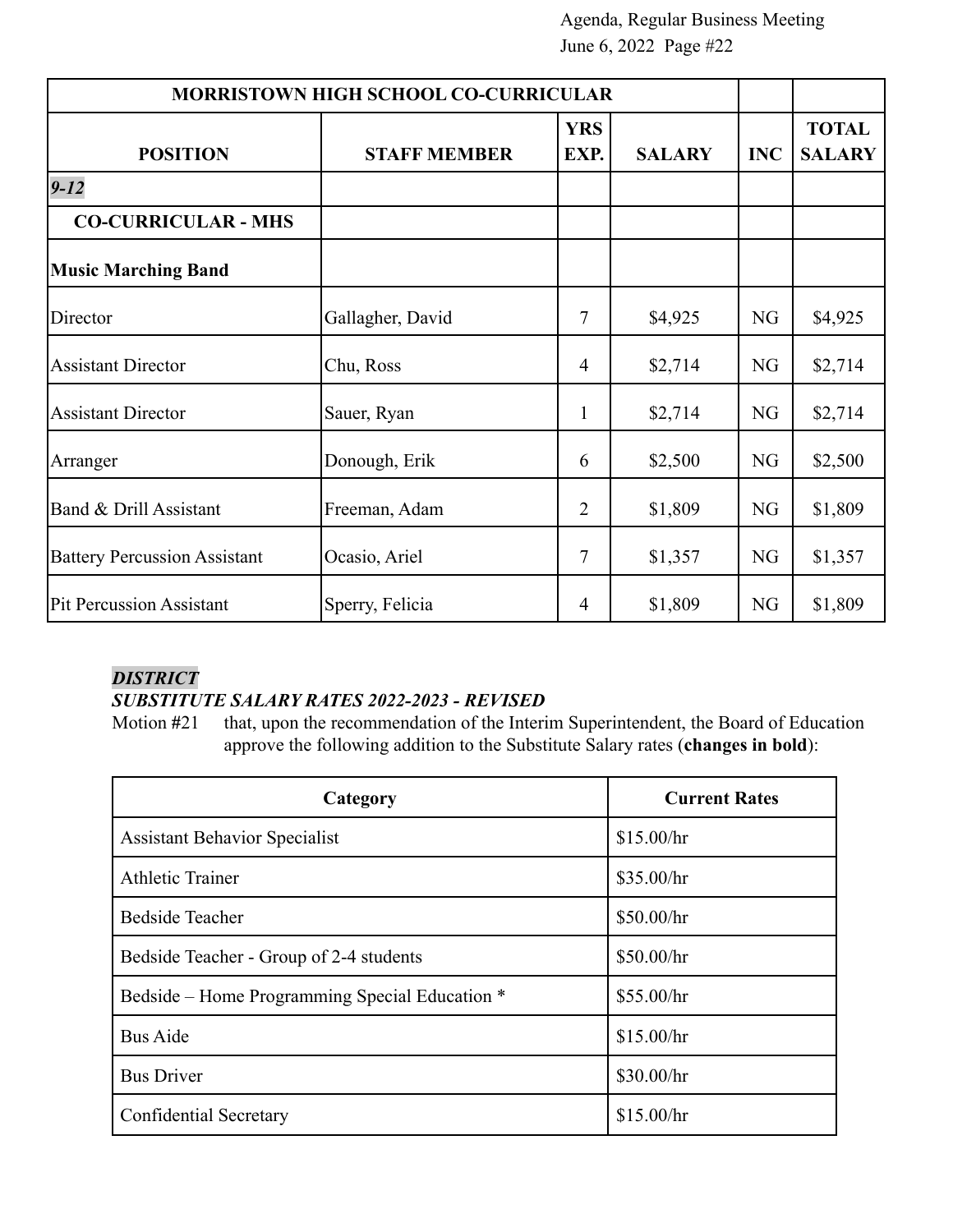| Buildings & Grounds                                 | \$17.00/hr              |
|-----------------------------------------------------|-------------------------|
| Lifeguard                                           | \$15.00/hr              |
| Guidance Counselor Long Term                        | \$195/day               |
| LR/PG Aide                                          | \$16.00/hr              |
| <b>Nurse</b>                                        | \$200/full, \$115/half  |
| <b>Related Services Long Terms</b>                  | $$25 - $135/hr$ .       |
| Secretary/Clerk                                     | \$100/full/\$50/half    |
| Secretary/Clerk, Long Term<br>$***$                 | \$140.00/full/\$70 half |
| <b>Security Monitors</b>                            | \$20.00/hr              |
| Social Worker Long Term                             | \$195/day               |
| Teacher                                             | \$125/full, \$75/half   |
| Teacher, long term (beginning at day 10)            | \$195/day               |
| Teacher Assistant (less than $3\frac{1}{2}$ hours)  | \$11.50/hr              |
| <b>Teacher Assistant</b>                            | \$70/full, \$40/half    |
| Teacher Assistant, long term                        | \$100/full, \$50/half   |
| Current Teacher Assistant/ABS (Cover own classroom) | \$7.14/hr. additional   |
|                                                     |                         |

\* As determined by student's IEP

\*\* Effective 4/18/22

#### *DISTRICT*

#### *AGREEMENT SOCIAL WORK INTERNS*

Motion #22 that, upon the recommendation of the Interim Superintendent, the Board of Education approve the following agreements that Morris School District will make its schools available for the Social work Intern students effective July 1, 2022 - June 30, 2023.

> Montclair University Seton Hall University Kean University Ramapo University Rutgers University Fordham University New York University Columbia University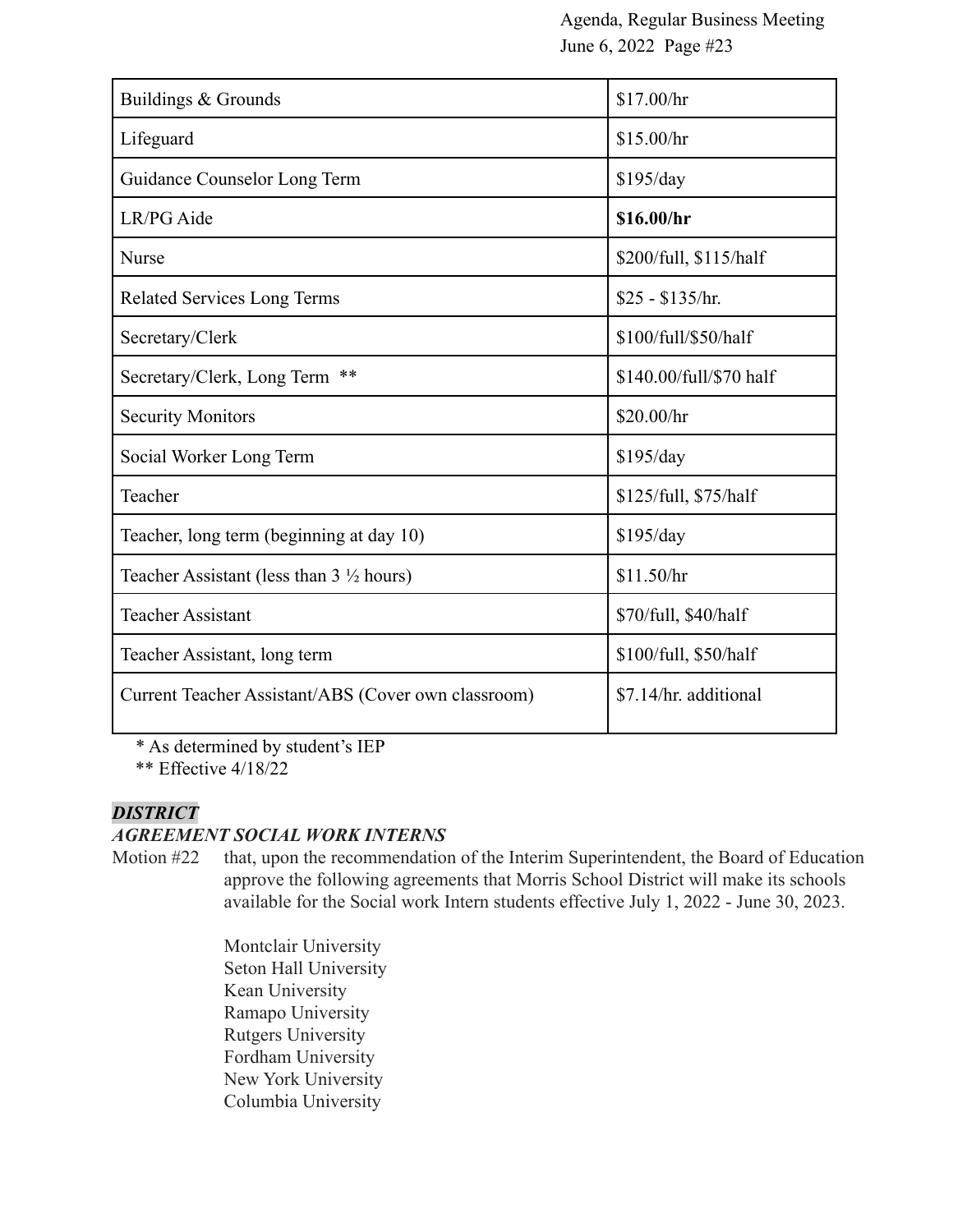### *DISTRICT*

#### *AGREEMENT HOFSTRA UNIVERSITY*

Motion #23 that, upon the recommendation of the Interim Superintendent, the Board of Education approve an agreement that Morris School District will make its schools available for the clinical learning Occupational Therapy program for Hofstra University students effective July 1, 2022 through June 30, 2023.

#### *DISTRICT*

#### *MISCELLANEOUS*

Motion #24 that, upon the recommendation of the Interim Superintendent, the Board of Education approve the following individual for the 2021-2022 school year at the rate of \$38 per hour:

> Oakes, Gwendolyn, Transportation Specialist Effective: 05/02/22-06/30/22 07/01/22-06/30/23

**EXPLANATION:** Upon submission of an approved timesheet, Transportation Specialist will be compensated as outlined above.

#### *DISTRICT*

#### *PROVISIONAL/NOVICE TEACHER - STAFF – 2021-2022*

Motion #25 that, upon the recommendation of the Interim Superintendent, the Board of Education approve the following provisional teacher(s) attendance at professional development sessions:

| Program:               | Provisional / Novice Teacher Staff      |  |  |
|------------------------|-----------------------------------------|--|--|
| Description:           | October, 2021–May 31, 2022              |  |  |
| <b>Funding Source:</b> | Title II                                |  |  |
| Rate:                  | As per contract language (\$25.00/hour) |  |  |
| Staff:                 | Acosta, Cristina                        |  |  |
|                        | Alberto, Antoinetta                     |  |  |
|                        | Almiron-Romero, Jessica                 |  |  |
|                        | Arrieta, Samantha                       |  |  |
|                        | Arroyo, Amanda                          |  |  |
|                        | Barber, Laura                           |  |  |
|                        | Bruen, Cara                             |  |  |
|                        | Calo, Lia                               |  |  |
|                        | Carranza, Paola                         |  |  |
|                        | Chan, Kalie                             |  |  |
|                        | Dajer, Luis                             |  |  |
|                        | DeVitto, Dominic                        |  |  |
|                        | Erb, Lauren                             |  |  |
|                        | Hicks, Carolyn                          |  |  |
|                        | Keen, Allison                           |  |  |
|                        | Luis, Michelle                          |  |  |
|                        | Maderna, Lisa                           |  |  |
|                        | Monaghan, Benjamin                      |  |  |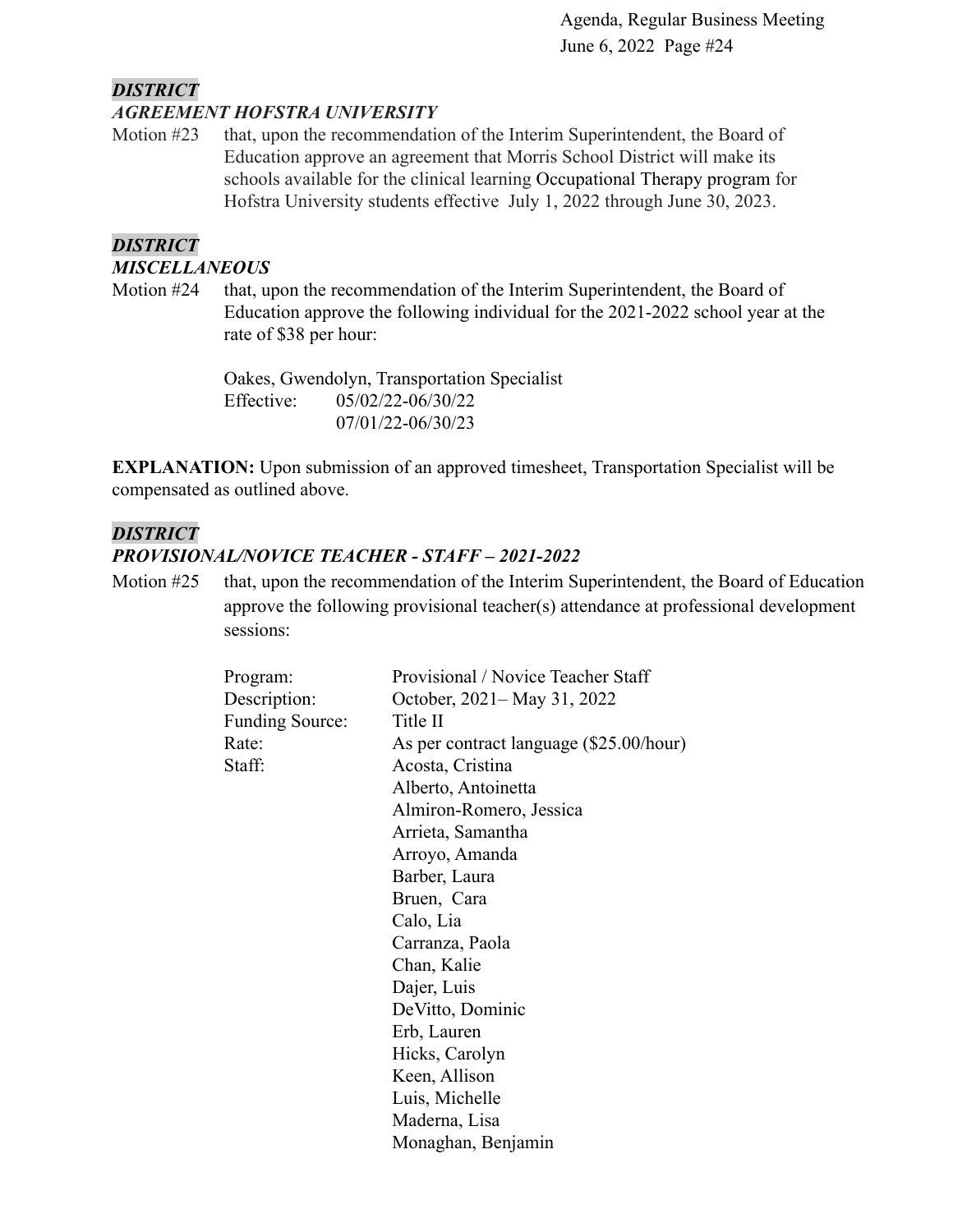Pollio, Erin Radke, Kristen Rivers, Denise Sanchez-Barragan, Laura Shapiro, Lauren Sluhocki, Samantha Smith, Ellis Zurcher, Madeleine

*EXPLANATION:* Upon confirmation of attendance, staff member will be compensated as above.

### *DISTRICT*

#### *REFERRAL BONUS 2021-2022*

Motion #26 that, upon the recommendation of the Interim Superintendent, the Board of Education authorizes the payment of a referral bonus to the following staff:

| <b>Staff Member</b>    | <b>Position</b> | Location       | <b>Referral Bonus</b> |
|------------------------|-----------------|----------------|-----------------------|
| Romero-Torres, Liliana | 1.0 Bus Driver  | Transportation | \$500                 |

**EXPLANATION:** Referred staff member has successfully completed the required ninety (90) day probationary period. Payment will be made to staff member as outlined above.

# *SETTLEMENT AGREEMENT AND MUTUAL RELEASE*

#### *9-12*

Motion #27 that, upon the recommendation of the Interim Superintendent, the Board of Education approve the Settlement Agreement and Mutual Release between the Morris School District Board of Education and Employee #0268.

### *PK-8*

Motion #28 that, upon the recommendation of the Interim Superintendent, the Board of Education approve the Settlement Agreement and Mutual Release between the Morris School District Board of Education and Employee #5864.

### *DISTRICT*

Motion #29 that, upon the recommendation of the Interim Superintendent, the Board of Education approve the Settlement Agreement and Mutual Release between the Morris School District Board of Education and Employee #6498.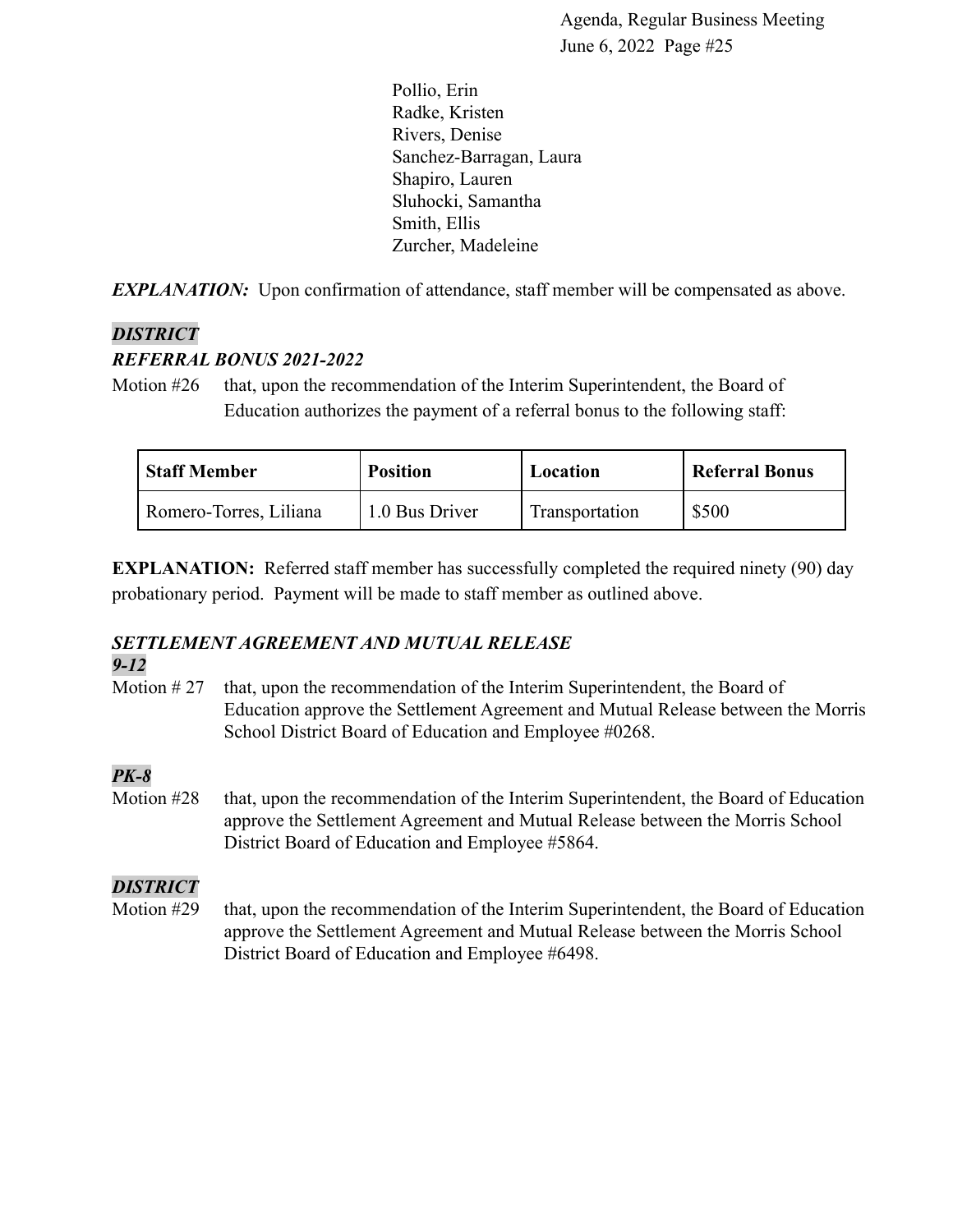### *PK-8 SIGNING BONUS 2021-2022*

Motion #30 that, upon the recommendation of the Interim Superintendent, the Board of Education authorizes the payment of a referral bonus to the following staff:

| <b>Staff Member</b>      | Position                 | Location | Referral Bonus |
|--------------------------|--------------------------|----------|----------------|
| Rafael Calderon, Tatyana | $\vert$ 1.0 Bil. Grade 3 |          | \$1,000        |

**EXPLANATION:** Signing bonus will be paid in two installments. One half in September, 2022 and one half after the completion of four months of employment.

### *DISTRICT*

#### *COMMUNITY SCHOOL 2022-2023*

Motion #31 that, upon the recommendation of the Interim Superintendent, the Board of Education approve the following Summer Plus 2022 staff, effective June 2, 2022 – August 12, 2022. This will include pre-camp meetings, the camp season and post-camp cleanup. Hours will be assigned as needed.

| Ballard, Martha      | Assistant        | \$17.00/hr |
|----------------------|------------------|------------|
| Balzamo, Joseph *    | Assistant        | \$15.00/hr |
| Barna, Kobie *       | Assistant        | \$16.00/hr |
| Bell, Beverly        | Security         | \$21.00/hr |
| Brockington, Mamie   | Sub. Assistant   | \$17.00/hr |
| Brown, Gerald        | Teacher          | \$27.00/hr |
| Burroughs, Alexa     | Assistant        | \$17.00/hr |
| Burroughs, Tiffany   | Assistant        | \$27.00/hr |
| Cantania, Gloria     | Teacher          | \$27.00/hr |
| Compton, Rachel      | Teacher          | \$27.00/hr |
| Jorge, Belkis        | Assistant        | \$27.00/hr |
| Minerowicz, Carly    | Teacher          | \$27.00/hr |
| Pappas, Aferdita     | Assistant        | \$17.00/hr |
| Reilly, Kathleen     | Teacher          | \$27.00/hr |
| Rogers, Emily        | Summer Plus Sup. | \$35.00/hr |
| Rogers, Michelle     | Teacher          | \$27.00/hr |
| Romanker, Shawn      | Security         | \$21.00/hr |
| Singleton, Melissa   | Assistant        | \$17.00/hr |
| Strelec, Melissa     | Sub. Teacher     | \$27.00/hr |
| Terhune, Wendy       | Sub. Assistant   | \$17.00/hr |
| Underhill, Krista    | Teacher          | \$27.00/hr |
| Underhill, Stephanie | Teacher          | \$27.00/hr |
| Zak, Christopher     | Teacher          | \$27.00/hr |

\*Pending completion of paperwork

*EXPLANATION*: Salaries to be paid out of collected tuition.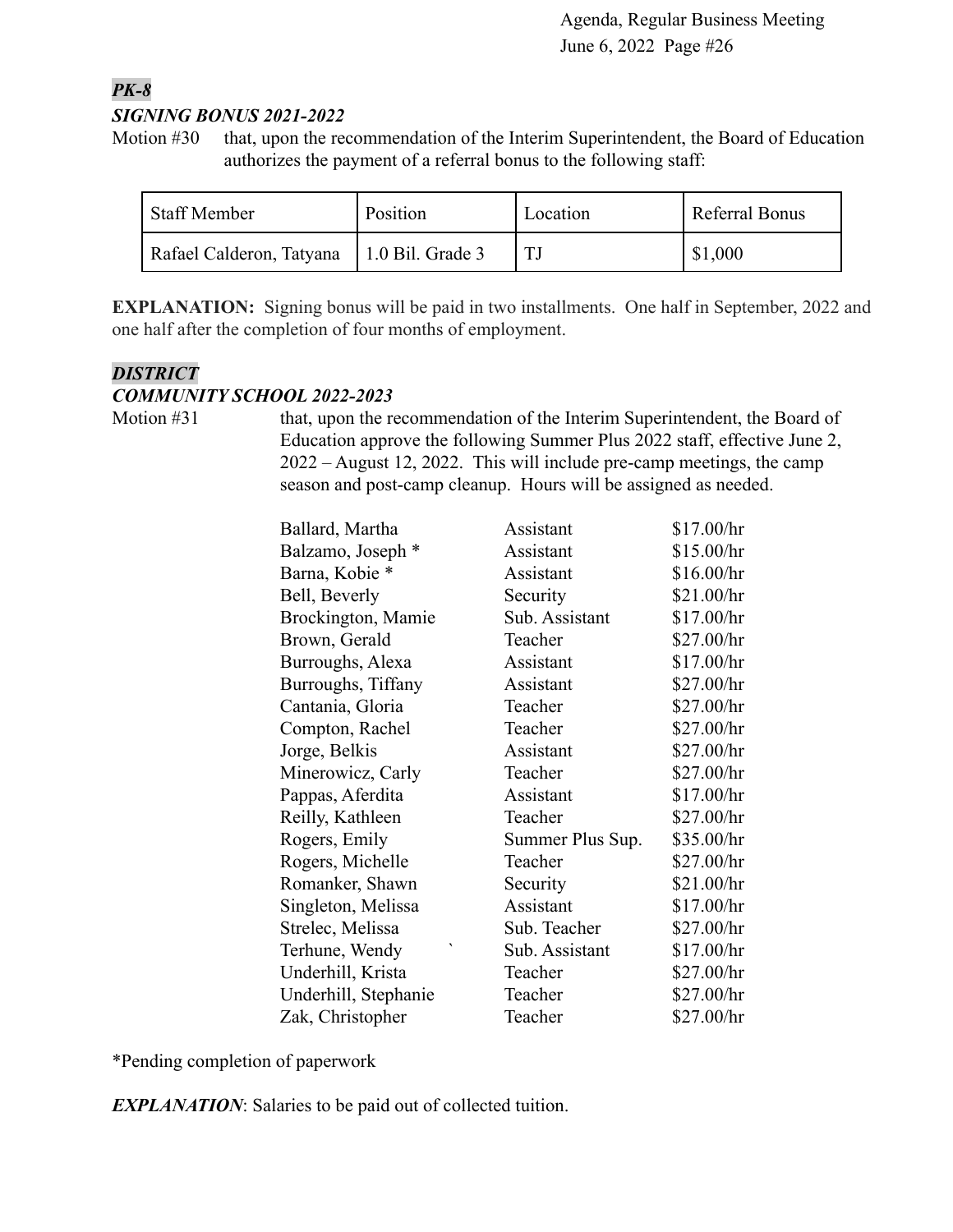### *PK-8 FMS FIELD TRIP 2021-2022*

Motion #32 that, upon the recommendation of the Interim Superintendent, the Board of Education approve the following chaperones for the 2021- 2022 field trip for the FMS Eighth Grade students to Philadelphia PA, on June 9-10, 2022

> Program: Field Trip to Philadelphia, PA Description: Chaperones Dates: June 9-10, 2022 Funding: FMS - HSA Rate: As per contract language

Adler, Kathleen Bozza, Amy Burdge, Jeff Bueno, Natalia Carey, Sue Downing, Sean Daly, Ashley Enderley, Judith Erb, Lauren Erlenborn, Gillian Ferrara, Allison Marie Forman, Annemarie Hammond, Aatifa Jackson, Mikal Jimenez, Elizabeth Martin, Dayjahnae Minerowicz, Carly Molinaro, Jean-Marie Monaghan, Benjamin Perez, Cynthia Profita, Nicole Rogich, Monica Sandelli, Barbara Scheerer, Scheerer Smith, Taylor

*EXPLANATION:* Upon submission of an approved timesheet, staff member will be compensated as outlined above.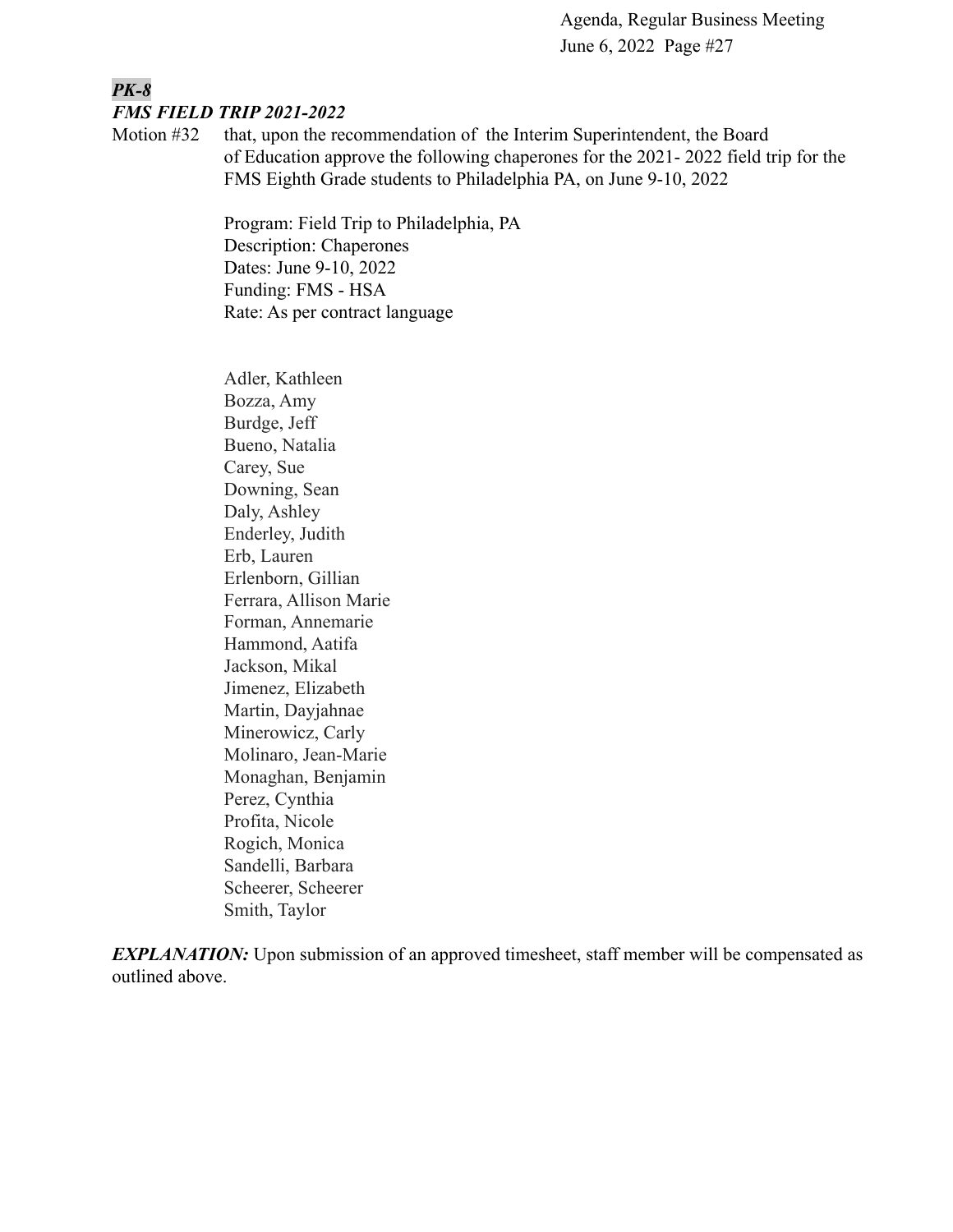### *DISTRICT PROFESSIONAL DEVELOPMENT (SHELTERED ENGLISH INSTRUCTION)*

Motion #33 that, upon the recommendation of the Interim Superintendent, and the Board Curriculum Committee, the Board of Education approve the following Professional Development:

| Program:             | Professional Development                                    |
|----------------------|-------------------------------------------------------------|
| Description:         | Train-the-trainer will prepare school and district teams to |
|                      | design and develop effective professional development       |
|                      | training in SEI and recognize bilingualism as a value.      |
| Dates:               | May, 2022 - June, 2022                                      |
|                      | July, 2022                                                  |
| Funding:             | Local                                                       |
| Staff:               |                                                             |
| Allocco, Christina   |                                                             |
| Aragon, Pedro        |                                                             |
| Boothby, James       |                                                             |
| Fusciardi, Grace     |                                                             |
| Goss, Kyle           |                                                             |
| Gutierrez, Lauren    |                                                             |
| Lewis-Lahey, Anthony |                                                             |
| Lipari, Erin         |                                                             |
| Manobianca, Amy      |                                                             |
| Wecht, Alysha        |                                                             |
| O'Rourke, Kaitlin    |                                                             |
| Oesterle, Victoria   |                                                             |
| Rubin, Stephanie     |                                                             |
| Vila Chave, Maria    |                                                             |

### *PK-8*

### *EXTENDED SCHOOL PROGRAM ARP (AMERICAN RESCUE PLAN) ADMINISTRATORS*

Motion #34 that, upon the recommendation of the Interim Superintendent, and the Board Curriculum Committee, the Board of Education approve the following:

| Program:     | <b>ARP</b>                                          |
|--------------|-----------------------------------------------------|
| Description: | ARP administrators for Extended School Math Program |
|              | $&$ ELA Program                                     |
|              | Programs                                            |
| Dates:       | January, 2022 - June, 2022                          |
| Funding:     | ARP grant                                           |
| Rate:        | Stipend; \$2,000 each per program                   |
| Staff:       | Miller, Christopher (\$4,000)                       |
|              | Frazzano, Cristina (\$4,000)                        |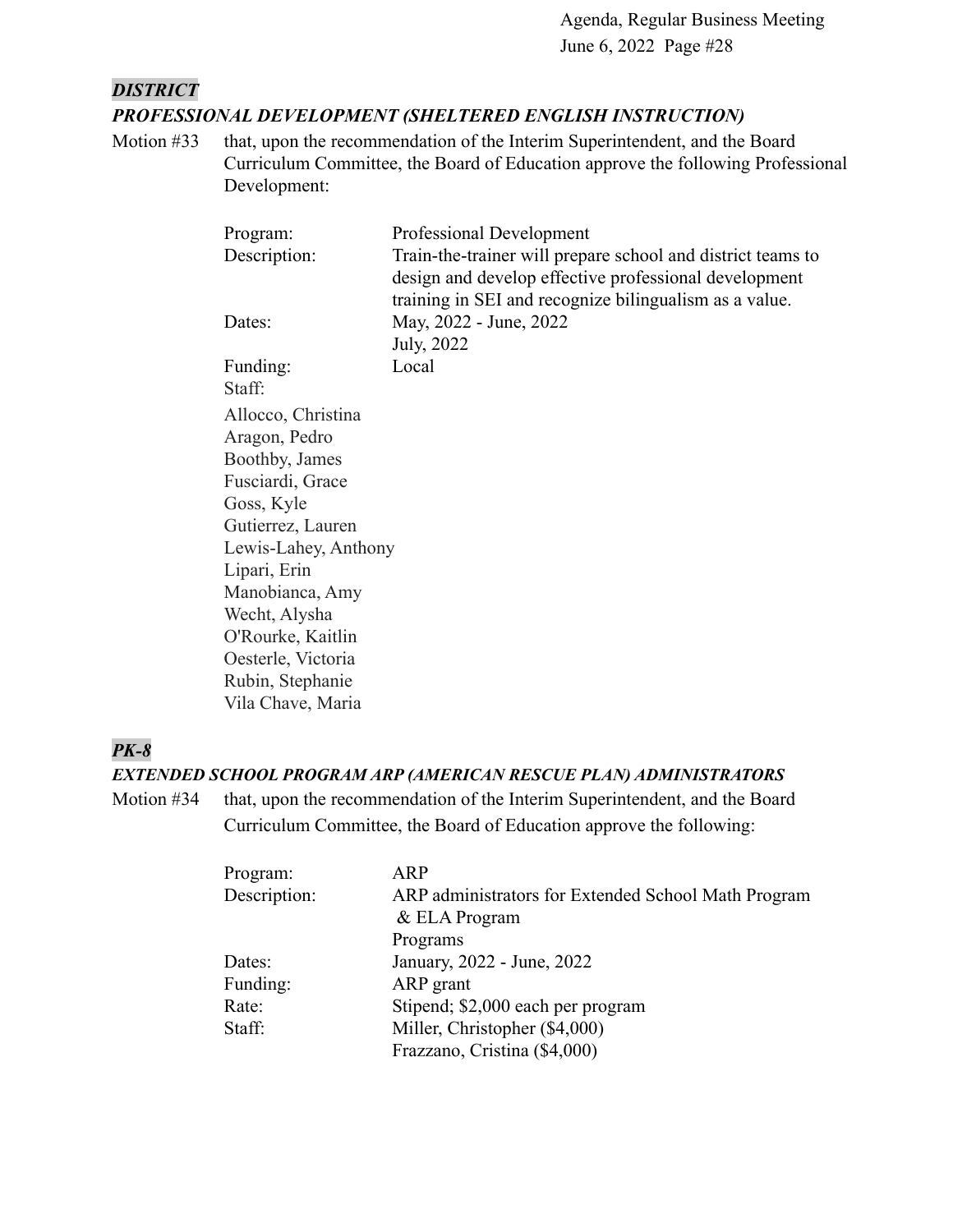### *PK-8*

#### *ARP (AMERICAN RESCUE PLAN) SUMMER ACADEMY ADMINISTRATOR*

Motion #35 that, upon the recommendation of the Interim Superintendent, and the Board Curriculum Committee, the Board of Education approve the following:

| <b>ARP Summer Academy</b>            |
|--------------------------------------|
| Administrator for ARP Summer Academy |
| June, 2022                           |
| July, 2022 - August, 2022            |
| ARP grant                            |
| Stipend, \$3,000 for program         |
| Miller, Christopher                  |
|                                      |

#### *K-12 SUMMER ACADEMIC PROGRAMS 2021*

Motion #36 that, upon the recommendation of the Interim Superintendent, and the Board Curriculum Committee, the Board of Education approve the provision of Summer Academic Programs for MSD students in Grades K-12:

### *DISTRICT*

| Program:                 | Bilingual Summer Academy (K-12)                            |
|--------------------------|------------------------------------------------------------|
| Description:             | Provide targeted literacy instruction to selected students |
|                          | who need intensive support in order to meet grade level    |
|                          | standards in the fall.                                     |
| Dates:                   | June, 2022                                                 |
|                          | July, 2022                                                 |
| <b>Funding Source:</b>   | Title III                                                  |
| Rate:                    | As per contract language                                   |
| Staff:                   |                                                            |
| Arroyo-Dopazo, Alexandra |                                                            |
| Bouchard, Judson         |                                                            |
| Calo, Lia                |                                                            |
| Dajer, Luis              |                                                            |
| DeOliveira, John         |                                                            |
| <b>Dupree</b> , Jasmine  |                                                            |
| Labrador-Freige, Flavio  |                                                            |
| Langdon, Yeimi           |                                                            |
| Pensado, Luz             |                                                            |
| Rosario, Anllileny       |                                                            |
| Salas, Sergio            |                                                            |
| Ventresca, Lauren        |                                                            |
|                          |                                                            |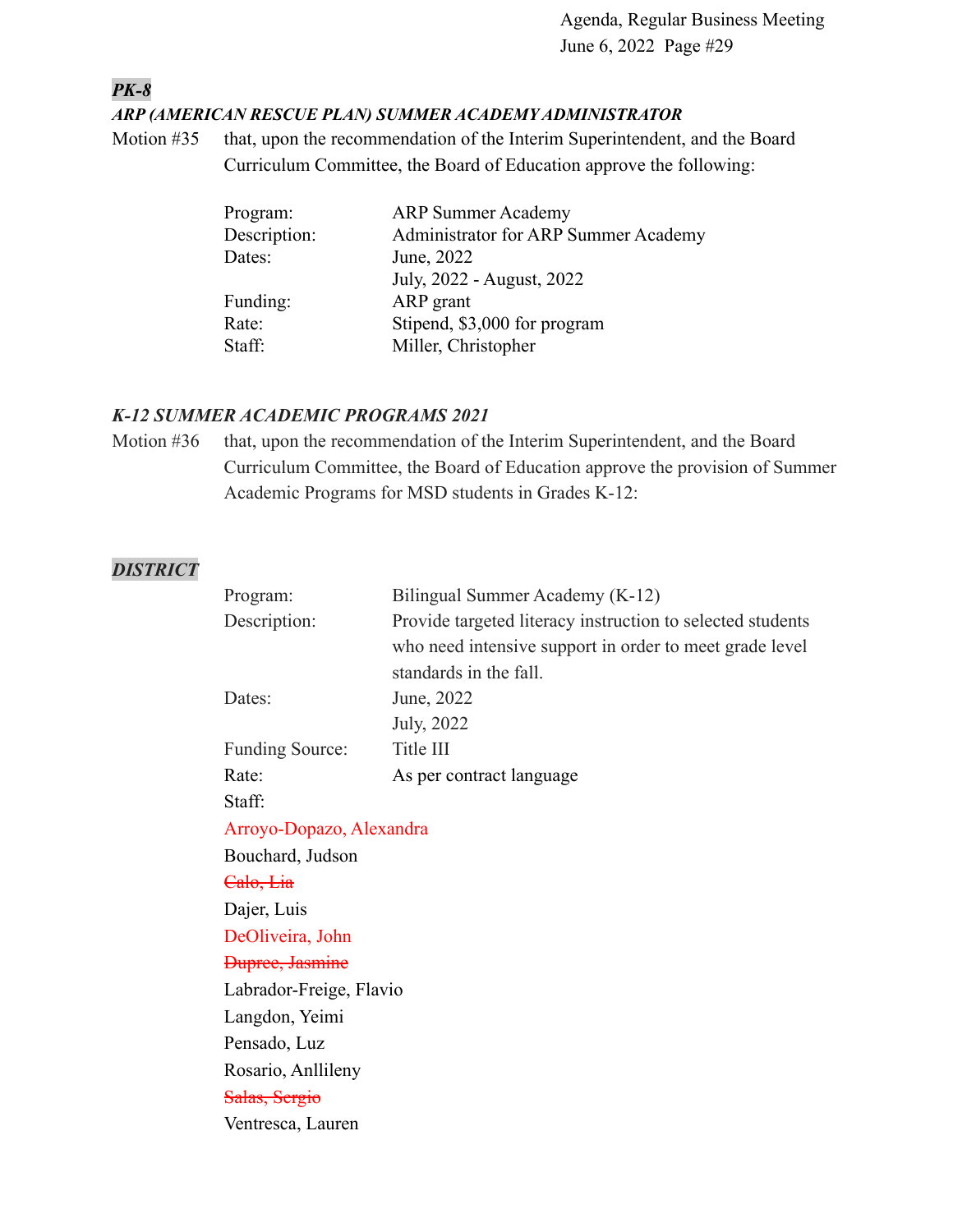| Substitutes:                         | All certificated ESL & Bilingual teachers                                                                                         |
|--------------------------------------|-----------------------------------------------------------------------------------------------------------------------------------|
| Position:<br>Program:<br>Dates:      | ELL/Bilingual Summer Program Coordinator<br>K-12 Bilingual Summer Academy<br>June, 2022                                           |
| Stipend:                             | July, 2022 - July, 2022<br>\$6,500                                                                                                |
| Funding:                             | Title III                                                                                                                         |
| Staff/Position:<br>Vila Chave, Maria | ELL/Bilingual Summer Program Coordinator                                                                                          |
| Program:                             | Summer Step Up (Gr. 6-8)                                                                                                          |
| Description:                         | Each session should work to accomplish targeted learning                                                                          |
|                                      | goals that help the students deepen their understanding of<br>the "Habits for Success" within a mathematics<br>classroom/program. |
| Dates:                               | July 19, 2022 - July 29, 2022                                                                                                     |
| Funding Source:                      | Local/CARES/ESSER                                                                                                                 |
| Rate:                                | As per contract language; 30 hours each                                                                                           |
| Staff:                               | Greenstein, Allyson                                                                                                               |
|                                      | Nicol, Katherine                                                                                                                  |
|                                      | Pardo, Veronica                                                                                                                   |
| Substitutes:                         | All certificated staff                                                                                                            |
| Program:                             | MHS Summer Credit Recovery Program                                                                                                |
| Description:                         | Coursework will be offered in Math, Science, Social                                                                               |
|                                      | Studies, ELA, Bilingual Ed, PE/Health/DE and (possibly)                                                                           |
|                                      | in select Tech $& Visual Arts$ areas. (45 hours of seat time to                                                                   |
|                                      | fulfill recovery requirements)                                                                                                    |
| Dates:                               | June, 2022                                                                                                                        |
|                                      | July, 2022 - August, 2022                                                                                                         |
| Funding Source:                      | <b>CARES/ESSER</b>                                                                                                                |
| Rate:                                | As per contract language                                                                                                          |
| Staff:                               | Alban, Anthony                                                                                                                    |
|                                      | Barrera, Claudia                                                                                                                  |
|                                      | Fucciardi, Grace                                                                                                                  |
|                                      | Izsa, Rob                                                                                                                         |
|                                      | Labrador-Freige, Flavio                                                                                                           |
|                                      | Manahan, Brian                                                                                                                    |
|                                      | Romero, Jehimy                                                                                                                    |
|                                      | Rooney, Kevin                                                                                                                     |

*PK-8*

*9-12*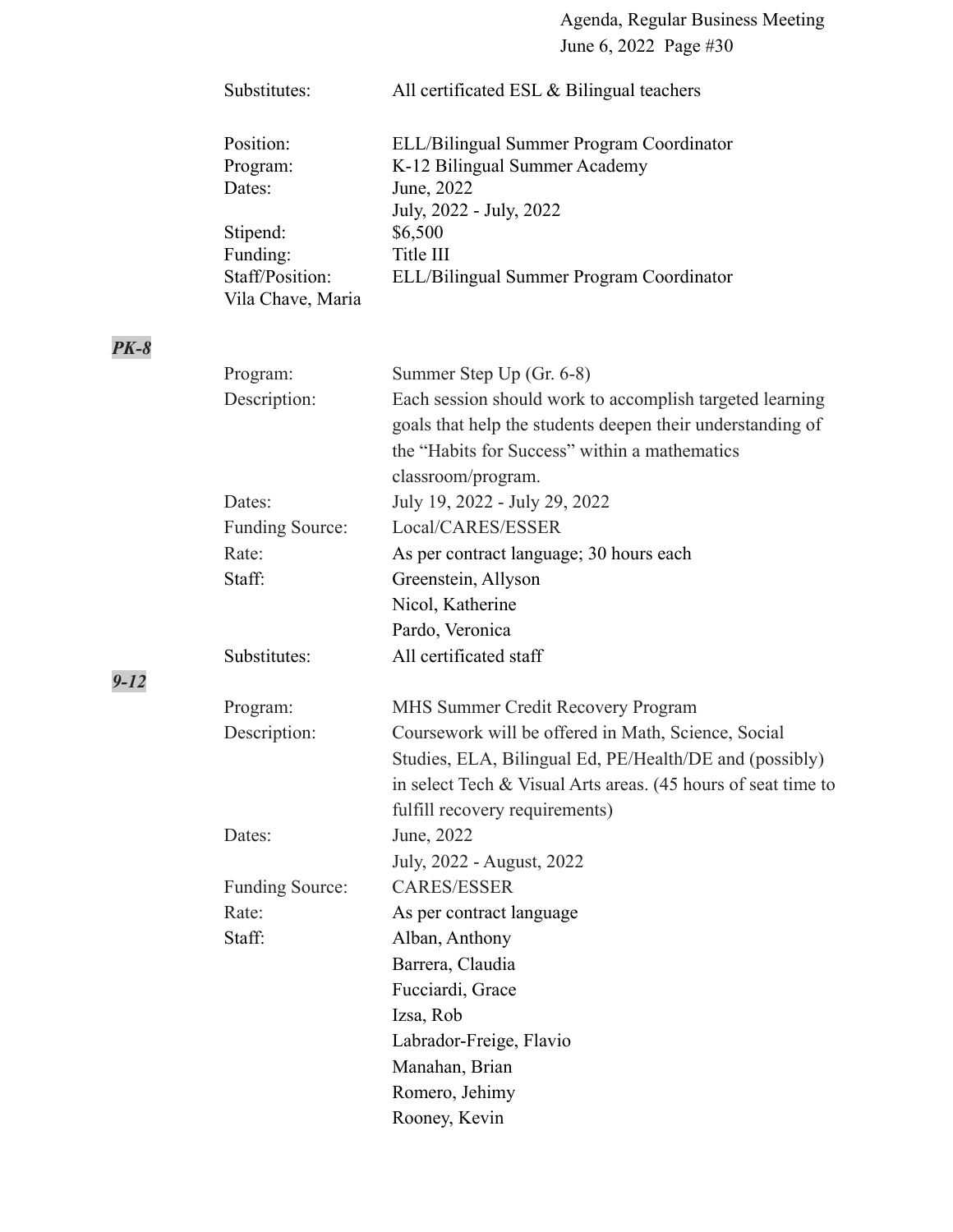|              | Spencer, Stacy J.      |
|--------------|------------------------|
|              | Tate, Monica           |
|              | Villane, Kristen       |
| Substitutes: | All certificated staff |
|              |                        |

# *DISTRICT*

| Program:               | ARP Summer Learning Academy (Elementary)                    |
|------------------------|-------------------------------------------------------------|
| Description:           | Focuses on learning acceleration with integrated STEM and   |
|                        | Performing Arts opportunities for students in rising        |
|                        | grades 1-5 and grades 6-9 dependent on enrollment and       |
|                        | staffing.                                                   |
| Dates:                 | July, 2022                                                  |
|                        | August, 2022 - September, 2022                              |
| <b>Funding Source:</b> | <b>ESSER-ARP</b>                                            |
| Rate:                  | \$50.00/hour (ARP grant rate)                               |
| Staff:                 | DePaola, Angela                                             |
|                        | Esposito, Debra                                             |
|                        | Folmar, Leslye                                              |
|                        | Harpaul, Celia                                              |
|                        | Horan, Abigail                                              |
|                        | Manahan, Katie                                              |
|                        | Martell, Marlene                                            |
|                        | Mitevski, Amy                                               |
|                        | Murphy, Catherine                                           |
|                        | Pistner, Blake                                              |
|                        | Rooney, Kevin                                               |
|                        | Smith, Cherie Ann                                           |
|                        | Toye, Crystal                                               |
| Substitutes:           | Clark, Katherine                                            |
|                        | Yoser, Jodi                                                 |
| Program:               | FMS Summer Learning Recovery Program                        |
| Description:           | Provide supplemental targeted literacy and math instruction |
|                        | to selected students who need intensive support in order to |
|                        | meet grade level standards in the fall.                     |
| Dates:                 | July, 2022                                                  |
|                        | August, 2022 - September, 2022                              |
| <b>Funding Source:</b> | Local/(possible ESSER-ARP)                                  |
| Rate:                  | As per contract language                                    |
| Staff:                 | Alfieri, Daniele                                            |
|                        | Castro, Nicole                                              |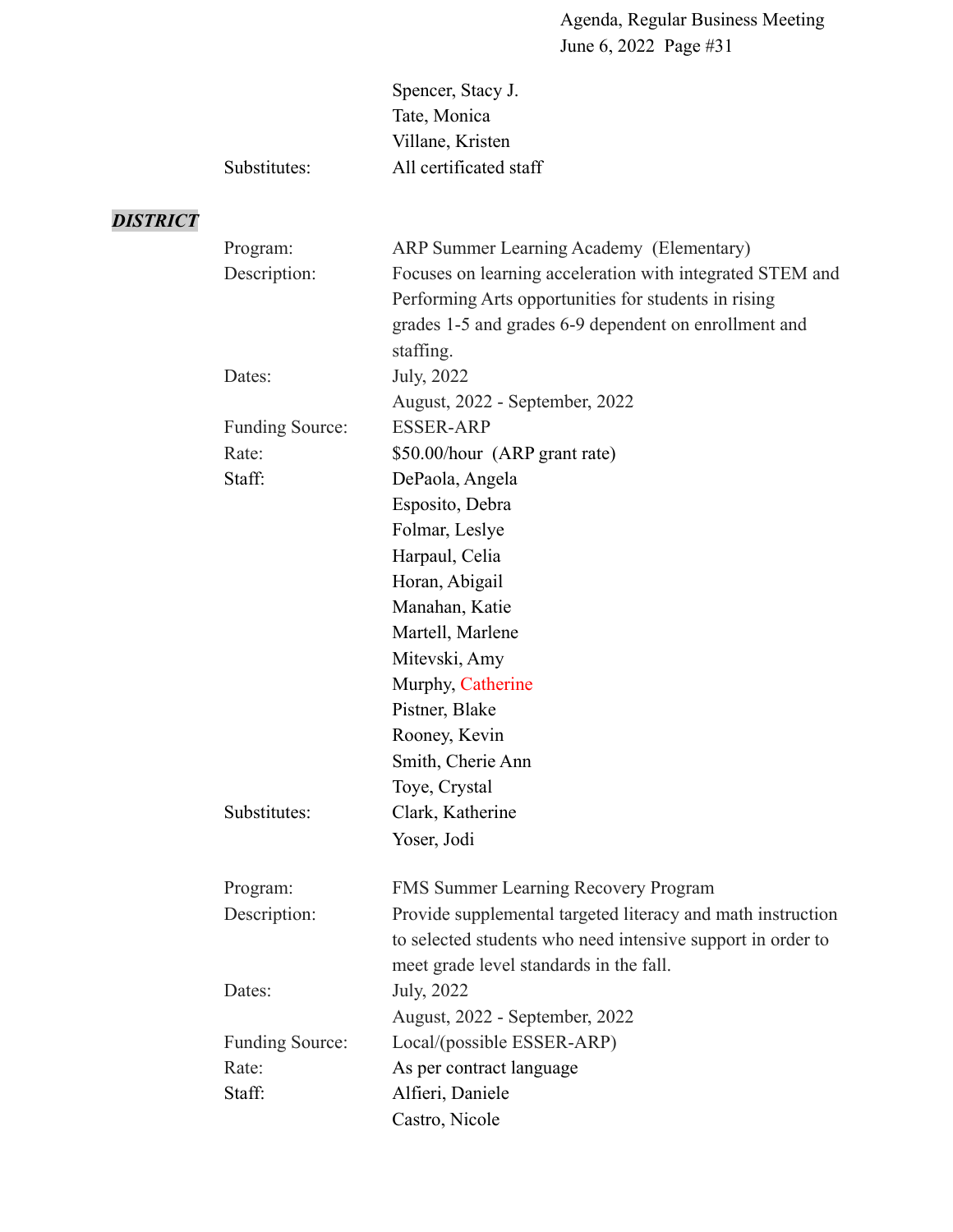### DeJesus, Jiana London, Karen Pierre, Nikeema Substitutes: All certificated staff

**EXPLANATION:** Upon submission of an approved timesheet, staff member will be compensated as outlined above.

### *PK-8*

### *2021-2022 ARP AFTER SCHOOL PROGRAM (revised)*

Motion #37 that, upon the recommendation of the Interim Superintendent and the Board Curriculum Committee, the Board of Education approve the ARP After School Program **(revisions in bold)** at each of the elementary schools for the 2021-2022 school year.

| Program:               | <b>ARP After School Program</b>                                                                                                  |
|------------------------|----------------------------------------------------------------------------------------------------------------------------------|
| Description:           | Academic support for grades K-5                                                                                                  |
|                        | The Afterschool Program through ARP-ESSER (American Rescue                                                                       |
|                        | Plan Elementary and Secondary Schools Emergency Relief) will                                                                     |
|                        | provide expanded learning time for identified students grades 2-5.                                                               |
|                        | The program will total 10 weeks and will provide 6 weeks dedicated<br>weeks of math support and 4 dedicated weeks of ELA support |
|                        | (timeframes based on the diagnostic and Start Strong data).                                                                      |
| Dates:                 | January, 2022 - June, 2022                                                                                                       |
| <b>Funding Source:</b> | ARP grant                                                                                                                        |
| Rate:                  | \$50 hr.                                                                                                                         |
| Staff:                 | Allocco, Christina                                                                                                               |
|                        | Benzing, Paige *                                                                                                                 |
|                        | Biller, Heidi                                                                                                                    |
|                        | Brown, Jeffrey                                                                                                                   |
|                        | Camelotto, Sally                                                                                                                 |
|                        | Clark, Katherine                                                                                                                 |
|                        | Curcio, Rachel                                                                                                                   |
|                        | Dupree, Jasmine                                                                                                                  |
|                        | Eickmeyer, Marlene                                                                                                               |
|                        | Esposito, Debra                                                                                                                  |
|                        | Ferrer, Mercy                                                                                                                    |
|                        | Grosso, Lauren                                                                                                                   |
|                        | Hamilton, Kristen                                                                                                                |
|                        | Harpaul, Celia                                                                                                                   |
|                        | Hollenbeck, Kelly                                                                                                                |
|                        | Kim, Ellen                                                                                                                       |
|                        | Krickus, Melissa                                                                                                                 |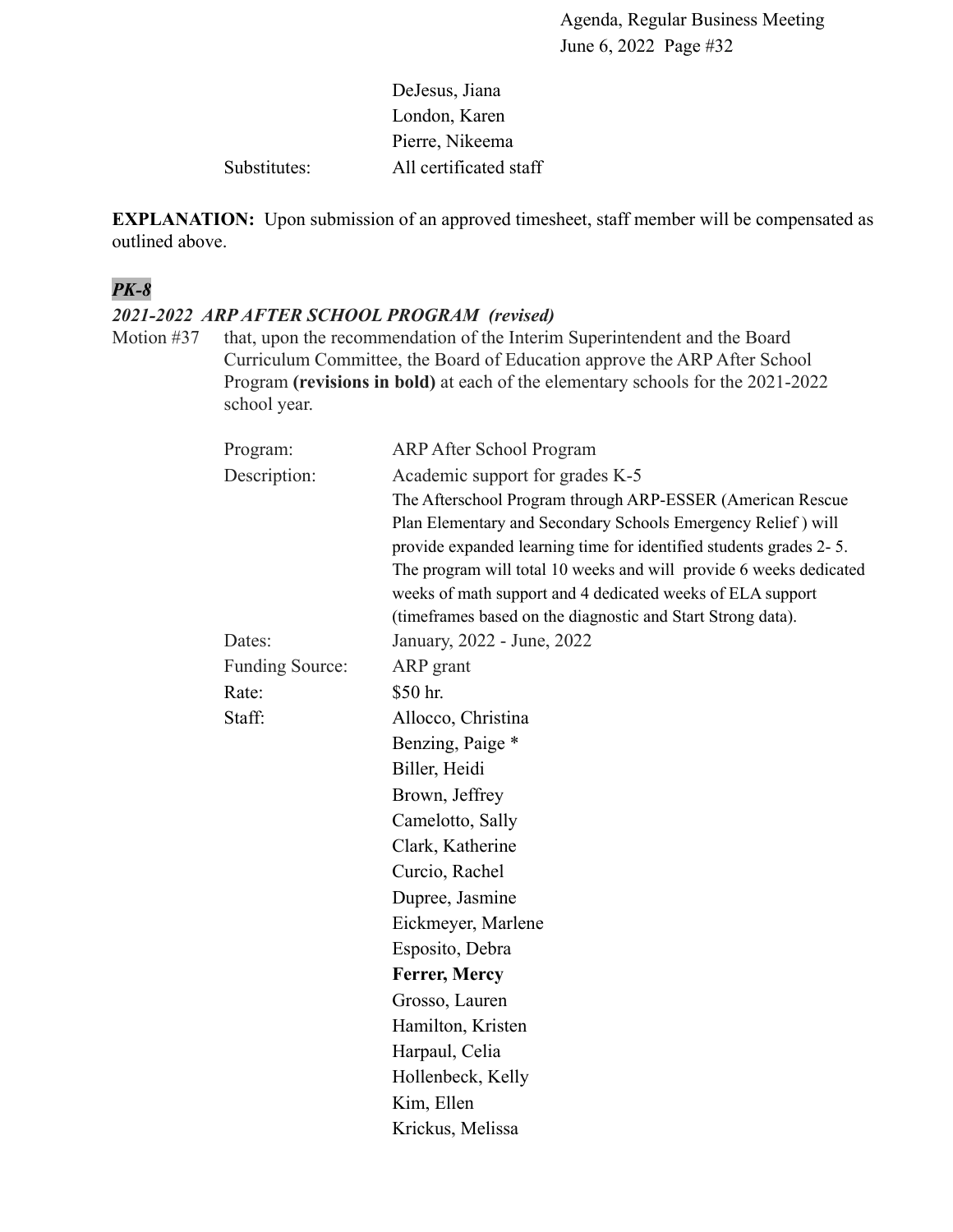Lewis-Lahey, Anthony Martell, Marlene McClain, Carolyn Pistner, Blake Polesovsky, Mia Reit, Jenna \* Salas, Teddie Short, Mary Toye, Crystal Wolff, Amanda

#### **Subs:**

Bruno, Kimberly Cardona, Daniella Culmone, Gloria Graham, Kristin Kwiatkoski, Erin Lagos, Claudia Mawyin, David **Murphy, Catherine** Pencinger, Jennifer Richardson, Nicole Smith, Ellis

\* - Student teacher

*EXPLANATION:* Upon submission of an approved timesheet, staff member will be compensated as outlined above.

### *CURRICULUM DEVELOPMENT 2022*

Motion #38 that upon the recommendation of the Interim Superintendent, and the Board Curriculum Committee, the Board of Education approve the following curriculum development/revisions:

#### *PK-8*

| Program:               | Art                                       |
|------------------------|-------------------------------------------|
| Description:           | Ceramics, gr. 8                           |
| Dates:                 | July, 2022 - August, 2022                 |
| <b>Funding Source:</b> | Local                                     |
| Rate:                  | As per contract language; \$1,000 stipend |
| Staff:                 | Escobedo, Nicole                          |
|                        |                                           |
| Program:               | Art                                       |
| Description:           | General Art, gr. 7                        |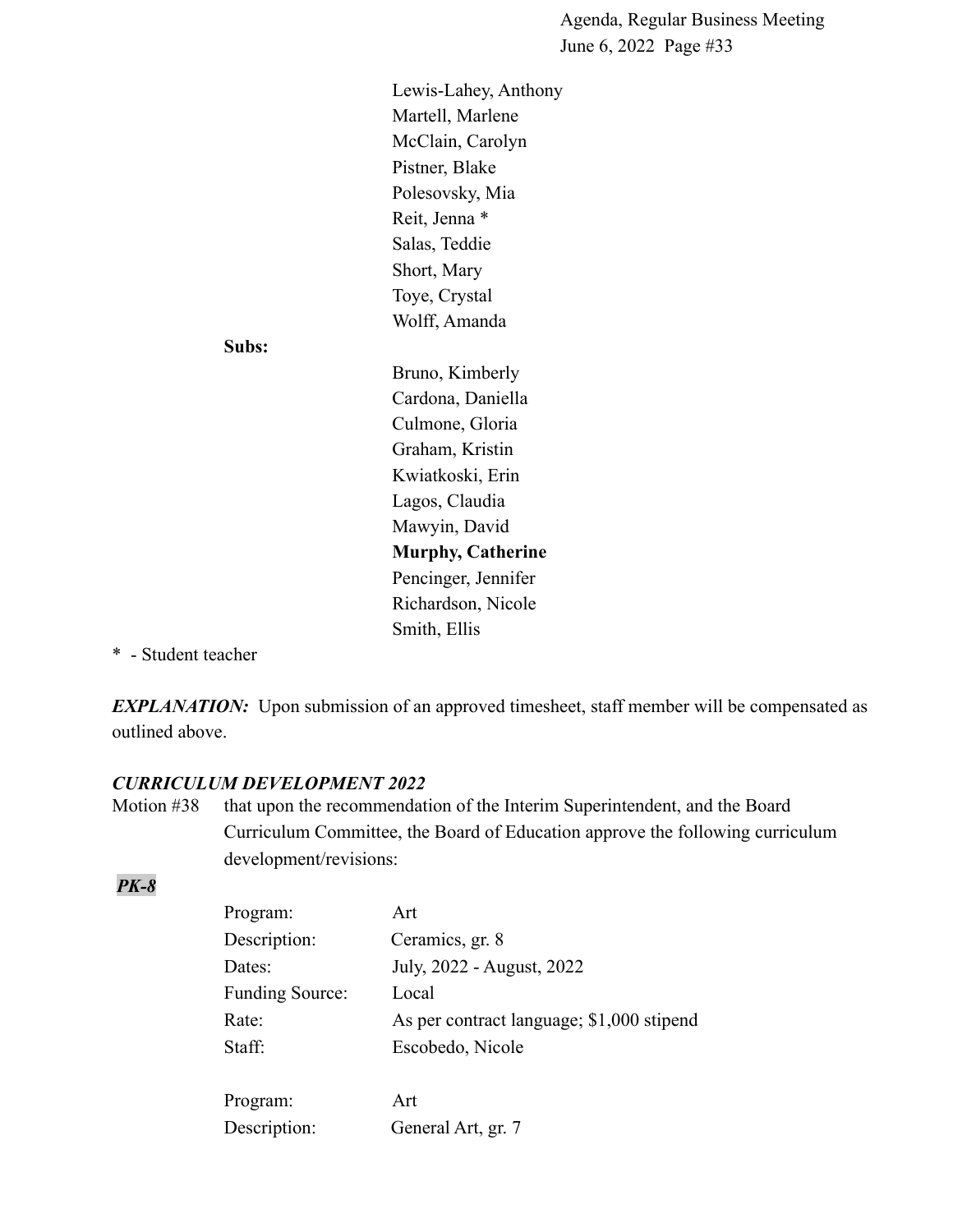| Dates:                 | July, 2022 - August, 2022                 |
|------------------------|-------------------------------------------|
| <b>Funding Source:</b> | Local                                     |
| Rate:                  | As per contract language; \$1,000 stipend |
| Staff:                 | Escobedo, Nicole                          |
| Program:               | Art                                       |
| Description:           | Connected Art. gr. 7                      |
| Dates:                 | July, 2022 - August, 2022                 |
| <b>Funding Source:</b> | Local                                     |
| Rate:                  | As per contract language; \$1,000 stipend |
| Staff:                 | Rodrigues, Erin                           |
| Program:               | ELL/Bilingual                             |
| Description:           | ELL Science 3                             |
| Dates:                 | July, 2022 - August, 2022                 |
| <b>Funding Source:</b> | Local                                     |
| Rate:                  | As per contract language; \$1,000 stipend |
| Staff:                 | Lewis-Lahey, Anthony                      |
|                        |                                           |
| Program:               | ELL/Bilingual                             |
| Description:           | <b>ELL Science 4</b>                      |
| Dates:                 | July, 2022 - August, 2022                 |
| <b>Funding Source:</b> | Local                                     |
| Rate:                  | As per contract language; \$1,000 stipend |
| Staff:                 | Vila Chave, Maria                         |
| Program:               | ELL/Bilingual                             |
| Description:           | ELL Science 5                             |
| Dates:                 | July, 2022 - August, 2022                 |
| <b>Funding Source:</b> | Local                                     |
| Rate:                  | As per contract language; \$1,000 stipend |
| Staff:                 | Dupree, Jasmine                           |
| Program:               | ELL/Bilingual                             |
| Description:           | Spanish Language Arts 3                   |
| Dates:                 | July, 2022 - August, 2022                 |
| <b>Funding Source:</b> | Local                                     |

Rate: As per contract language; \$1,000 stipend (\$500 ea.) Staff: Lagos, Claudia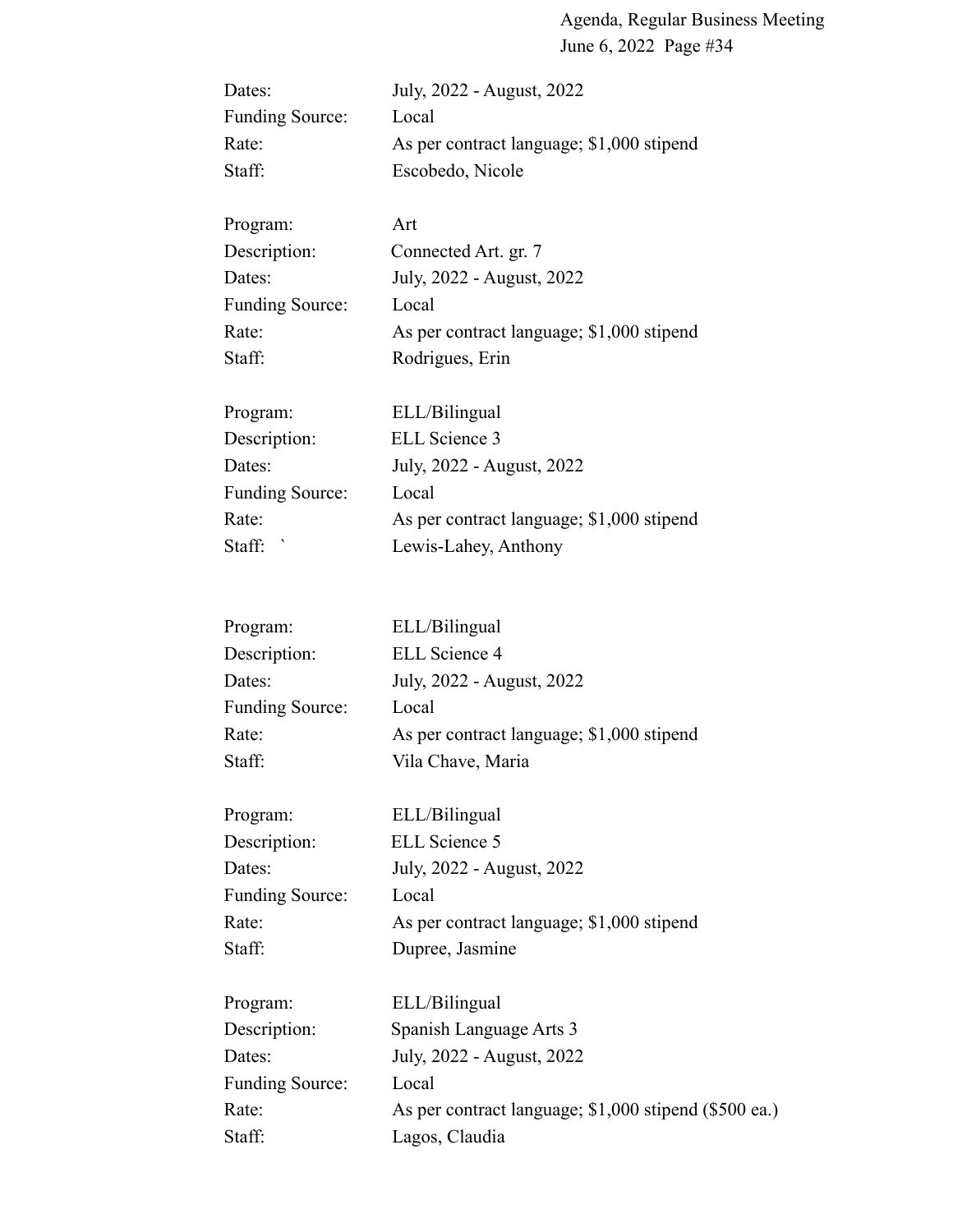# Villa Chave, Maria

| Program:               | ELL/Bilingual                                          |
|------------------------|--------------------------------------------------------|
| Description:           | Spanish Language Arts 4                                |
| Dates:                 | July, 2022 - August, 2022                              |
| <b>Funding Source:</b> | Local                                                  |
| Rate:                  | As per contract language; \$1,000 stipend              |
| Staff:                 | Lagos, Claudia                                         |
| Program:               | ELL/Bilingual                                          |
| Description:           | Spanish Language Arts 5                                |
| Dates:                 | July, 2022 - August, 2022                              |
| <b>Funding Source:</b> | Local                                                  |
| Rate:                  | As per contract language; \$1,000 stipend              |
| Staff:                 | Villa Chave, Maria                                     |
| Program:               | Music                                                  |
| Description:           | Musical Theater, gr. 8                                 |
| Dates:                 | July, 2022 - August, 2022                              |
| <b>Funding Source:</b> | Local                                                  |
| Rate:                  | As per contract language; \$1,000 stipend              |
| Staff:                 | Erlenborn, Gilliam                                     |
| Program:               | Music                                                  |
| Description:           | Band, gr. 6-8                                          |
| Dates:                 | July, 2022 - August, 2022                              |
| <b>Funding Source:</b> | Local                                                  |
| Rate:                  | As per contract language; \$1,000 stipend (\$500 each) |
| Staff:                 | Beadle, Timothy                                        |
|                        | Ocasio, Ariel                                          |
| Program:               | <b>Technology Education</b>                            |
| Description:           | Media Literacy, Kdg.                                   |
| Dates:                 | July, 2022 - August, 2022                              |
| <b>Funding Source:</b> | Local                                                  |
| Rate:                  | As per contract language; \$1,000 stipend              |
| Staff:                 | Biller, Heidi                                          |
| Program:               | <b>Technology Education</b>                            |
| Description:           | Media Literacy, gr.1                                   |
|                        |                                                        |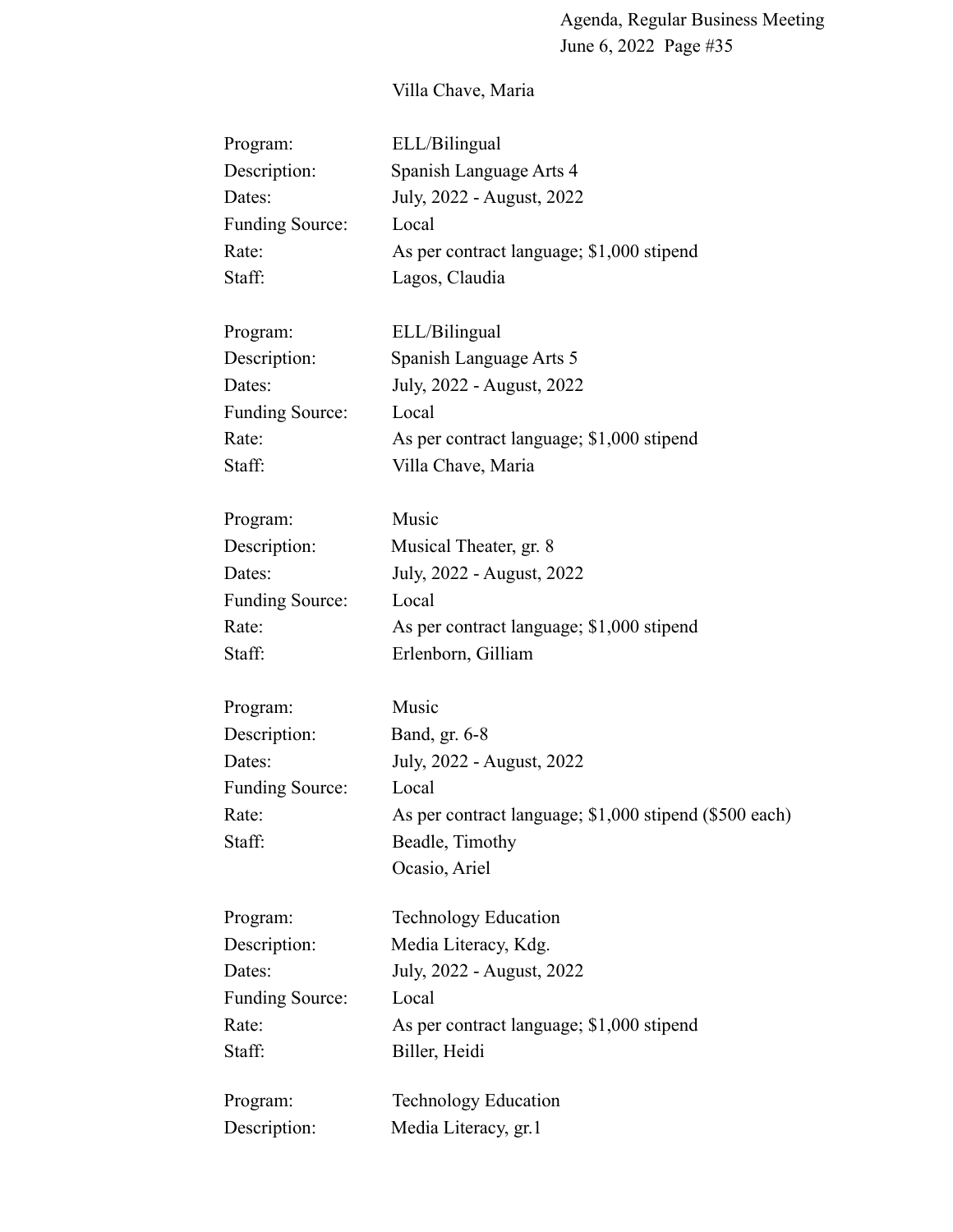| Dates:                 | July, 2022 - August, 2022                 |
|------------------------|-------------------------------------------|
| <b>Funding Source:</b> | Local                                     |
| Rate:                  | As per contract language; \$1,000 stipend |
| Staff:                 | Camacho-Ramundo, Alisa                    |
| Program:               | <b>Technology Education</b>               |
| Description:           | Media Literacy, gr.3                      |
| Dates:                 | July, 2022 - August, 2022                 |
| <b>Funding Source:</b> | Local                                     |
| Rate:                  | As per contract language; \$1,000 stipend |
| Staff:                 | Camacho-Ramundo, Alisa                    |
| Program:               | Technology Education                      |
| Description:           | Navigating Digital System, gr. 6          |
| Dates:                 | July, 2022 - August, 2022                 |
| <b>Funding Source:</b> | Local                                     |
| Rate:                  | As per contract language; \$1,000 stipend |
| Staff:                 | Biller, Heidi                             |
| Program:               | World Language                            |
| Description:           | Spanish, gr. 7                            |
| Dates:                 | July, 2022 - August, 2022                 |
| <b>Funding Source:</b> | Local                                     |
| Rate:                  | As per contract language; \$1,000 stipend |
| Staff:                 | Molinaro, Jean-Marie                      |
| Program:               | World Language                            |
| Description:           | Italian, gr. 6                            |
| Dates:                 | July, 2022 - August, 2022                 |
| <b>Funding Source:</b> | Local                                     |
| Rate:                  | As per contract language; \$1,000 stipend |
| Staff:                 | Ricucci, Giovanna                         |
| Program:               | World Language                            |
| Description:           | French, gr. 6                             |
| Dates:                 | July, 2022 - August, 2022                 |
| <b>Funding Source:</b> | Local                                     |
| Rate:                  | As per contract language; \$1,000 stipend |
| Staff:                 | Makar, Youstina                           |
|                        |                                           |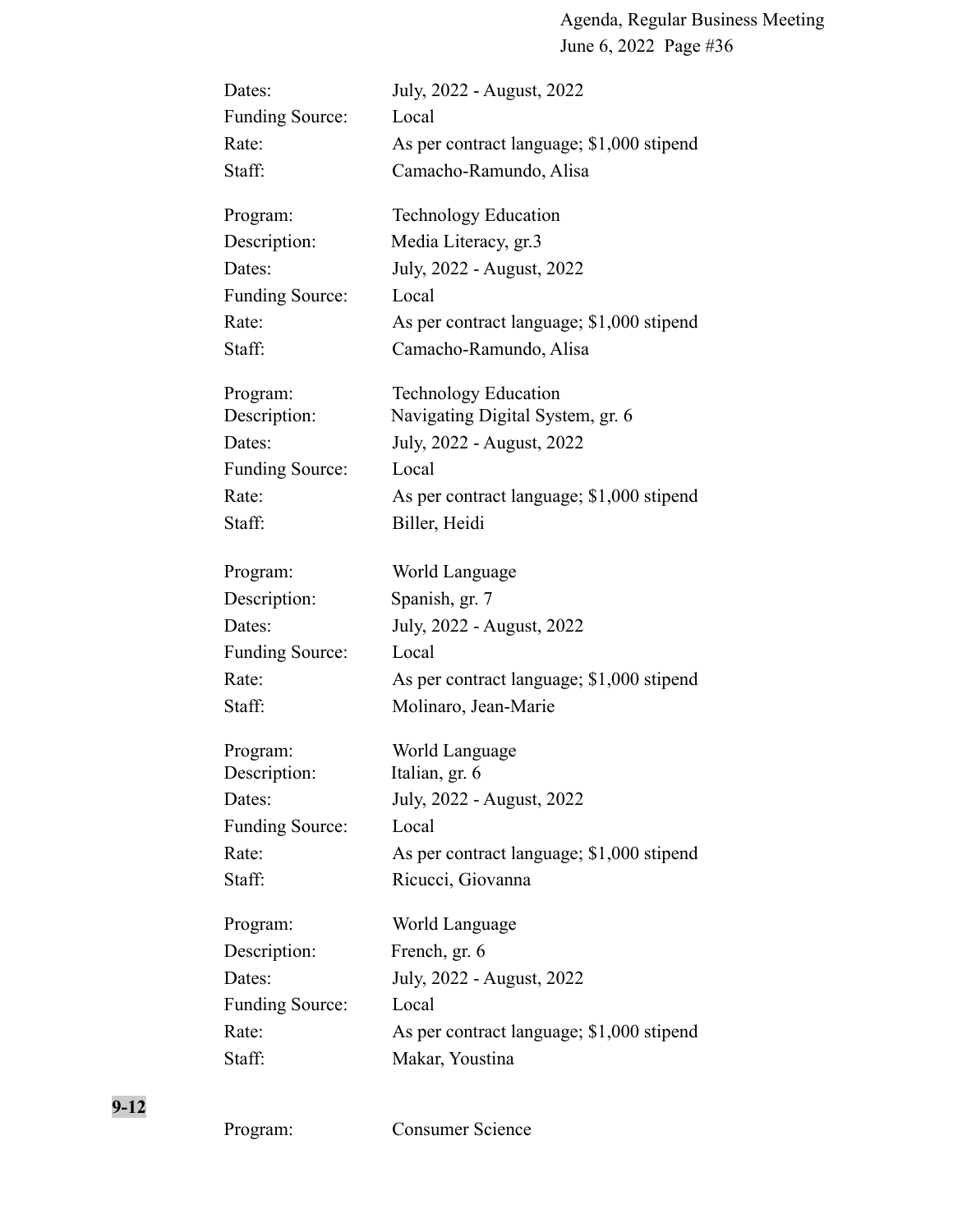| Description:           | Culinary Arts 2, gr. 12                   |
|------------------------|-------------------------------------------|
| Dates:                 | July, 2022 - August, 2022                 |
| <b>Funding Source:</b> | Local                                     |
| Rate:                  | As per contract language; \$1,000 stipend |
| Staff:                 | Camisa, Christine                         |
| Program:               | ELL/Bilingual                             |
| Description:           | ELL 4, gr. 9-12                           |
| Dates:                 | July, 2022 - August, 2022                 |
| <b>Funding Source:</b> | Local                                     |
| Rate:                  | As per contract language; \$1,000 stipend |
| Staff:                 | Bouchard, Judson                          |
| Program:               | English                                   |
| Description:           | English 1A/H, gr. 9                       |
| Dates:                 | July, 2022 - August, 2022                 |
| <b>Funding Source:</b> | Local                                     |
| Rate:                  | As per contract language; \$1,000 stipend |
| Staff:                 | Montague, Tara                            |
| Program:               | English                                   |
| Description:           | English 2A/H, gr. 10                      |
| Dates:                 | July, 2022 - August, 2022                 |
| <b>Funding Source:</b> | Local                                     |
| Rate:                  | As per contract language; \$1,000 stipend |
| Staff:                 | Wecht, Alysha                             |
| Program:               | English                                   |
| Description:           | English $3A/H$ , gr. 10                   |
| Dates:                 | July, 2022 - August, 2022                 |
| <b>Funding Source:</b> | Local                                     |
| Rate:                  | As per contract language; \$1,000 stipend |
| Staff:                 | Bosworth, Connor                          |
| Program:               | English                                   |
| Description:           | African American Literature A/H, gr. 12   |
| Dates:                 | July, 2022 - August, 2022                 |
| <b>Funding Source:</b> | Local                                     |
| Rate:                  | As per contract language; \$1,000 stipend |
| Staff:                 | Priola, Claudine                          |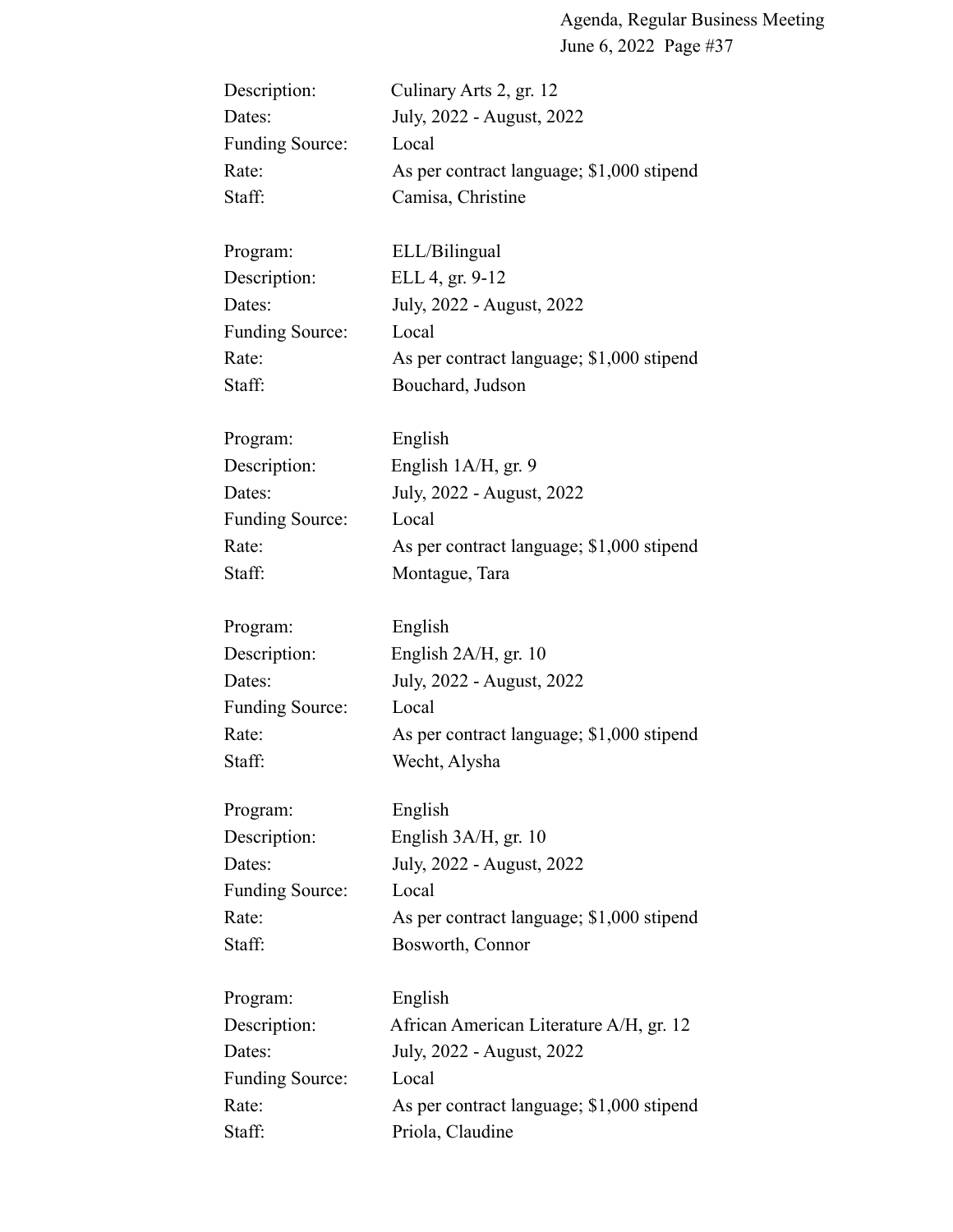| Program:               | Music                                     |
|------------------------|-------------------------------------------|
| Description:           | Bach to Rock and Beyond, gr. 9-12         |
| Dates:                 | July, 2022 - August, 2022                 |
| <b>Funding Source:</b> | Local                                     |
| Rate:                  | As per contract language; \$1,000 stipend |
| Staff:                 | Gallagher, David                          |
| Program:               | Science                                   |
| Description:           | Patient Care Communications, gr. 9-12     |
| Dates:                 | July, 2022 - August, 2022                 |
| <b>Funding Source:</b> | Local                                     |
| Rate:                  | As per contract language; \$1,000 stipend |
| Staff:                 | Doyle, Christina                          |
| Program:               | Science                                   |
| Description:           | Aerospace Engineering, 9-12               |
| Dates:                 | July, 2022 - August, 2022                 |
| <b>Funding Source:</b> | Local                                     |
| Rate:                  | As per contract language; \$1,000 stipend |
| Staff:                 | Petrillo-Spencer, Deborah                 |
| Program:               | Science                                   |
| Description:           | Nanoscale Engineering, 9-12               |
| Dates:                 | July, 2022 - August, 2022                 |
| <b>Funding Source:</b> | Local                                     |
| Rate:                  | As per contract language; \$1,000 stipend |
| Staff:                 | Kolker, Mariel                            |
| Program:               | Science                                   |
| Description:           | Forensics, gr. 9-12                       |
| Dates:                 | July, 2022 - August, 2022                 |
| <b>Funding Source:</b> | Local                                     |
| Rate:                  | As per contract language; \$1,000 stipend |
| Staff:                 | Ranawat, Surina                           |
| Program:               | Science                                   |
| Description:           | Neuroscience, gr. 9-12                    |
| Dates:                 | July, 2022 - August, 2022                 |
| <b>Funding Source:</b> | Local                                     |
| Rate:                  | As per contract language; \$1,000 stipend |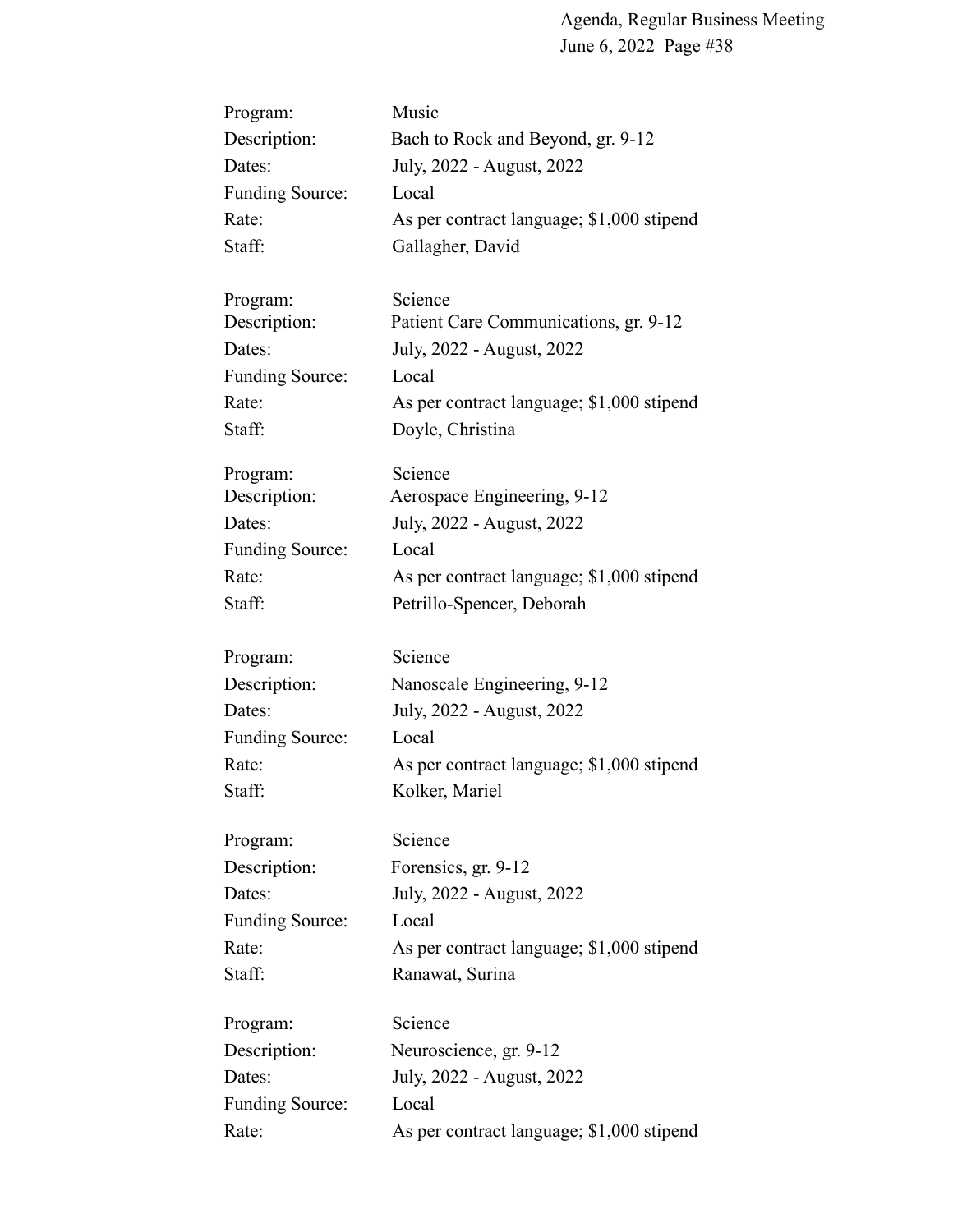| Staff:                 | Weller, Michael                               |
|------------------------|-----------------------------------------------|
| Program:               | Science                                       |
| Description:           | AP Biology, gr. 9-12                          |
| Dates:                 | July, 2022 - August, 2022                     |
| <b>Funding Source:</b> | Local                                         |
| Rate:                  | As per contract language; \$1,000 stipend     |
| Staff:                 | Trampler, Helen                               |
| Program:               | <b>Social Studies</b>                         |
| Description:           | AP Human Geography, gr. 9-12                  |
| Dates:                 | July, 2022 - August, 2022                     |
| <b>Funding Source:</b> | Local                                         |
| Rate:                  | As per contract language; \$1,000 stipend     |
| Staff:                 | Emma, David                                   |
| Program:               | <b>Social Studies</b>                         |
| Description:           | Abnormal and Personality Psychology, gr. 9-12 |
| Dates:                 | July, 2022 - August, 2022                     |
| <b>Funding Source:</b> | Local                                         |
| Rate:                  | As per contract language; \$1,000 stipend     |
| Staff:                 | Catalano, Kelly                               |
| Program:               | <b>Social Studies</b>                         |
| Description:           | AP Macroeconomics, gr. 9-12                   |
| Dates:                 | July, 2022 - August, 2022                     |
| <b>Funding Source:</b> | Local                                         |
| Rate:                  | As per contract language; \$1,000 stipend     |
| Staff:                 | Hansen, Scott                                 |
| Program:               | Social Studies                                |
| Description:           | Gender Studies, 9-12                          |
| Dates:                 | July, 2022 - August, 2022                     |
| <b>Funding Source:</b> | Local                                         |
| Rate:                  | As per contract language; \$1,000 stipend     |
| Staff:                 | Diamond, Paige                                |
| Program:               | <b>Social Studies</b>                         |
| Description:           | Human Mind (Intro to Psychology), gr. 9-12    |
| Dates:                 | July, 2022 - August, 2022                     |
| <b>Funding Source:</b> | Local                                         |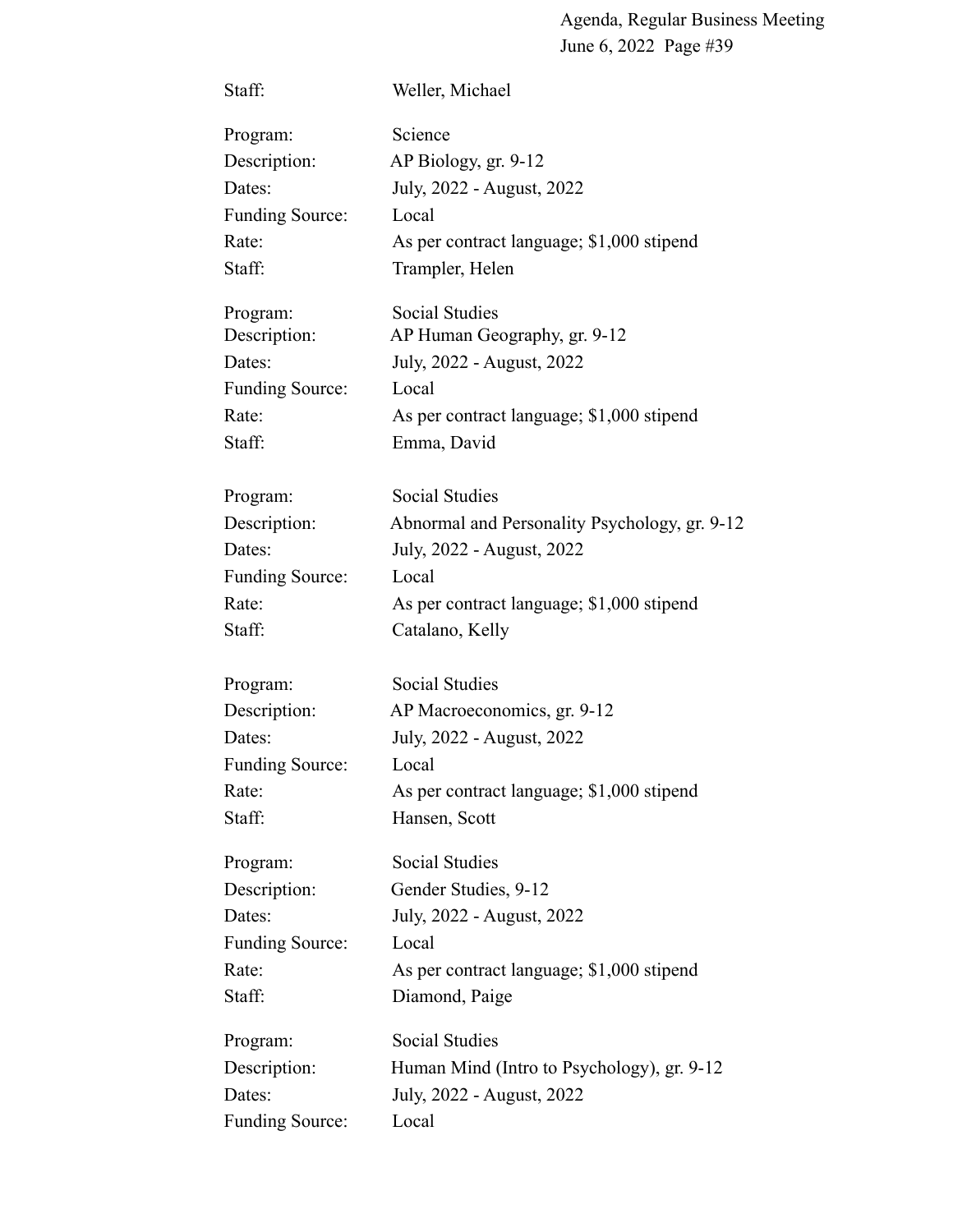| Rate:                  | As per contract language; \$1,000 stipend                   |
|------------------------|-------------------------------------------------------------|
| Staff:                 | Diamond, Paige                                              |
| Program:               | <b>Social Studies</b>                                       |
| Description:           | How Sports Explain the World, 9-12                          |
| Dates:                 | July, 2022 - August, 2022                                   |
| <b>Funding Source:</b> | Local                                                       |
| Rate:<br>Staff:        | As per contract language; \$1,000 stipend<br>Kiernan, Brian |
| Program:               | <b>Social Studies</b>                                       |
| Description:           | US History $1A$ , $9-12$                                    |
| Dates:                 | July, 2022 - August, 2022                                   |
| <b>Funding Source:</b> | Local                                                       |
| Rate:                  | As per contract language; \$1,000 stipend (\$500 ea.)       |
| Staff:                 | Diehl, Christopher<br>Goss, Kyle                            |
| Program:               | <b>Technology Education</b>                                 |
| Description:           | Photographic Imaging 2, 9-12                                |
| Dates:                 | July, 2022 - August, 2022                                   |
| <b>Funding Source:</b> | Local                                                       |
| Rate:                  | As per contract language; \$1,000 stipend                   |
| Staff:                 | Kievning, Brian                                             |
| Program:               | <b>Technology Education</b>                                 |
| Description:           | Broadcasting 2, 9-12                                        |
| Dates:                 | July, 2022 - August, 2022                                   |
| Funding Source:        | Local                                                       |
| Rate:                  | As per contract language; \$1,000 stipend                   |
| Staff:                 | Armstrong, Lance                                            |
| Program:               | <b>Technology Education</b>                                 |
| Description:           | Media Literacy, gr. 9                                       |
| Dates:                 | July, 2022 - August, 2022                                   |
| <b>Funding Source:</b> | Local                                                       |
| Rate:                  | As per contract language; \$1,000 stipend                   |
| StaffL                 | Gottsleben, Debra                                           |
| Program:               | <b>Technology Education</b>                                 |
| Description:           | Engineering & Robotics I, gr. 9-12                          |
|                        |                                                             |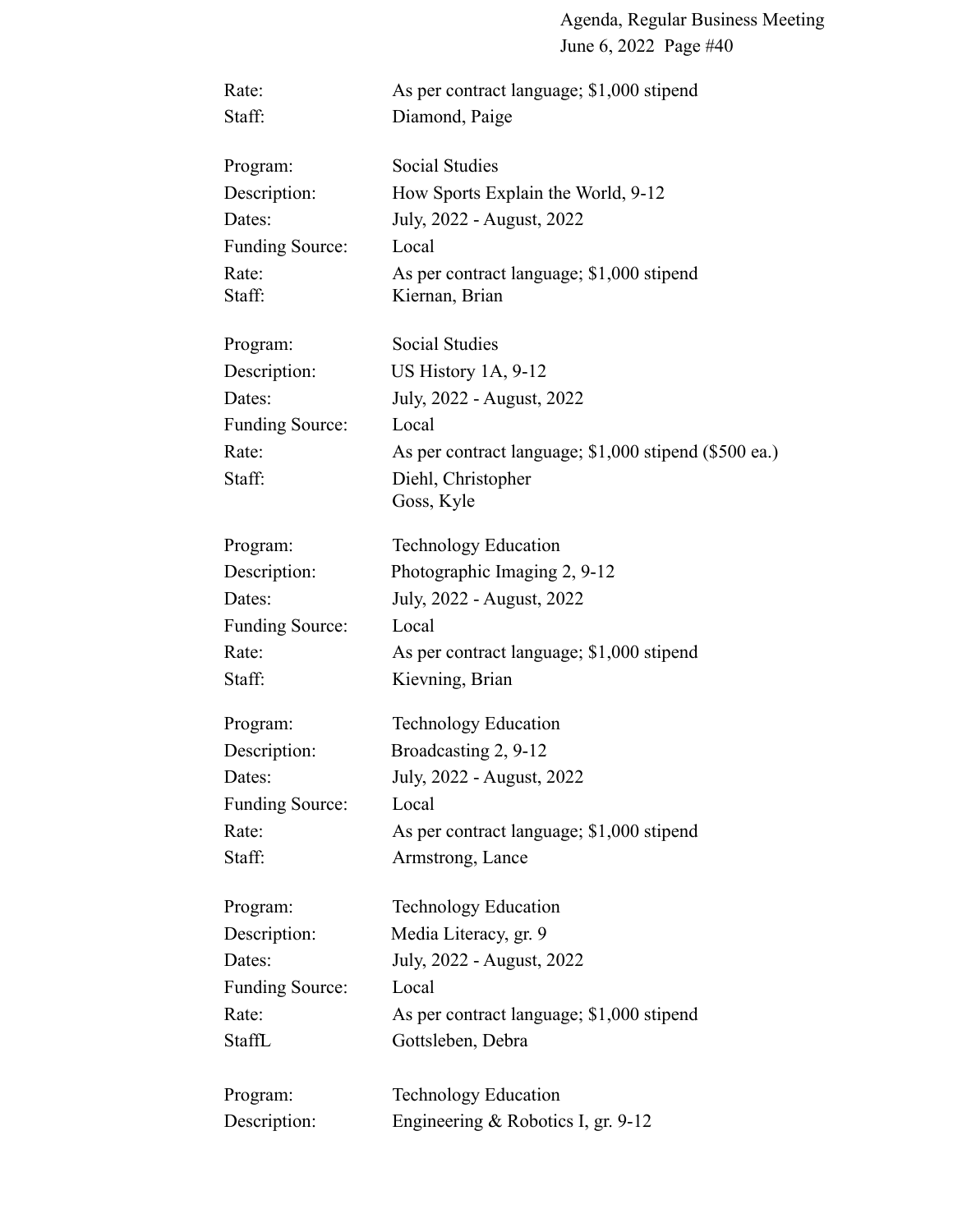| Dates:                 | July, 2022 - August, 2022                 |
|------------------------|-------------------------------------------|
| <b>Funding Source:</b> | Local                                     |
| Rate:                  | As per contract language; \$1,000 stipend |
| Staff:                 | Shohen, Lauren                            |
| Program:               | <b>Technology Education</b>               |
| Description:           | Engineering & Robotics II, gr. 9-12       |
| Dates:                 | July, 2022 - August, 2022                 |
| <b>Funding Source:</b> | Local                                     |
| Rate:                  | As per contract language; \$1,000 stipend |
| Staff:                 | Shohen, Lauren                            |
| Program:               | <b>Technology Education</b>               |
| Description:           | CAD 1, gr. 9-12                           |
| Dates:                 | July, 2022 - August, 2022                 |
| <b>Funding Source:</b> | Local                                     |
| Rate:                  | As per contract language; \$1,000 stipend |
| Staff:                 | Rizzo, Jacques                            |
| Program:               | World Language                            |
| Description:           | Spanish 3, gr. 9-12                       |
| Dates:                 | July, 2022 - August, 2022                 |
| <b>Funding Source:</b> | Local                                     |
| Rate:                  | As per contract language; \$1,000 stipend |
| Staff:                 | Dodson, Samantha                          |
| Program:               | World Language                            |
| Description:           | Italian 3, gr. 9-12                       |
| Dates:                 | July, 2022 - August, 2022                 |
| <b>Funding Source:</b> | Local                                     |
| Rate:                  | As per contract language; \$1,000 stipend |
| Staff:                 | Percontino, Angela                        |
| Program:               | World Language                            |
| Description:           | French 3, gr. 9-12                        |
| Dates:                 | July, 2022 - August, 2022                 |
| <b>Funding Source:</b> | Local                                     |
| Rate:                  | As per contract language; \$1,000 stipend |
| Staff:                 | Corke, Caroline                           |
| Program:               | World Language                            |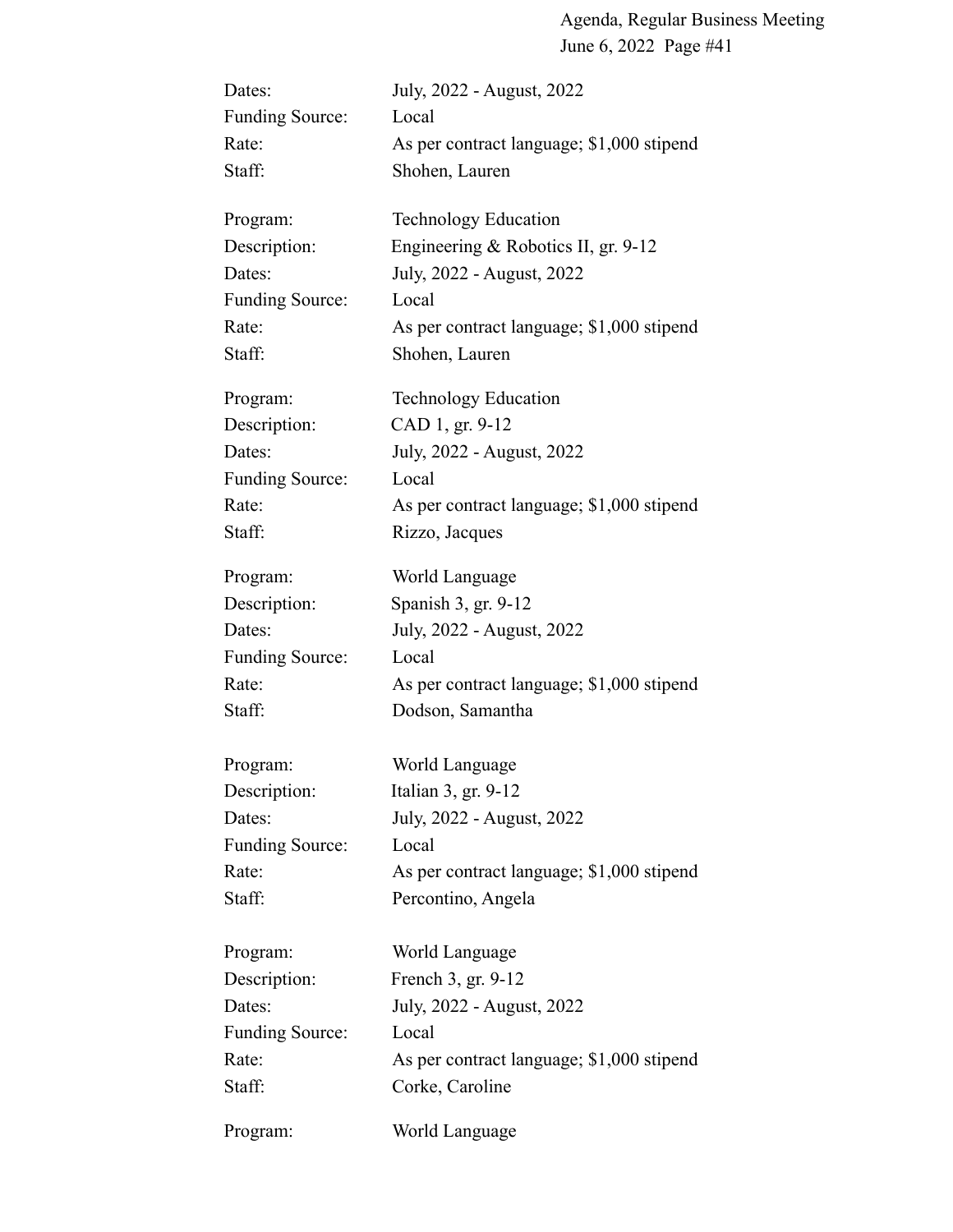| Chinese 3, gr. 9-12                       |
|-------------------------------------------|
| July, 2022 - August, 2022                 |
| Local                                     |
| As per contract language; \$1,000 stipend |
| Chen, Hui-tzu                             |
| World Language                            |
| Latin 3, 9-12                             |
| July, 2022 - August, 2022                 |
| Local                                     |
| As per contract language; \$1,000 stipend |
| Berman, Lynn                              |
|                                           |

**EXPLANATION:** Upon submission of an approved timesheet, staff member will be compensated as outlined above.

#### *DISTRICT*

## *ELEVATING STUDENT VOICE - PARTNERSHIP WITH MHS STUDENT EQUITY AND INCLUSION STUDENT COUNCIL and GSA*

Motion #39 that, upon the recommendation of the Interim Superintendent, and the Board Curriculum Committee, the Board of Education approve the following:

| Program:               | Elevating Student Voice - Equity & Inclusion                      |
|------------------------|-------------------------------------------------------------------|
| Description:           | MSD administration will partner with the MHS Student Equity       |
|                        | and Inclusion and GSA teams to meet weekly over the summer        |
|                        | with the following key areas of focus: restorative                |
|                        | practices/code of conduct, student handbook review, school        |
|                        | climate review and reform, partnering with MSD staff on           |
|                        | curriculum writing, fostering student connection, development     |
|                        | of district and school level PD for fall, development of training |
|                        | for students on these topics, and mentoring initiatives           |
| Dates:                 | July 1, 2022 - August 31, 2022                                    |
| <b>Funding Source:</b> | Title IV (4 hours per week per student for 8 weeks)               |
| Rate:                  | \$15 per hour                                                     |

**EXPLANATION:** Upon submission of an approved timesheet, staff member will be compensated as outlined above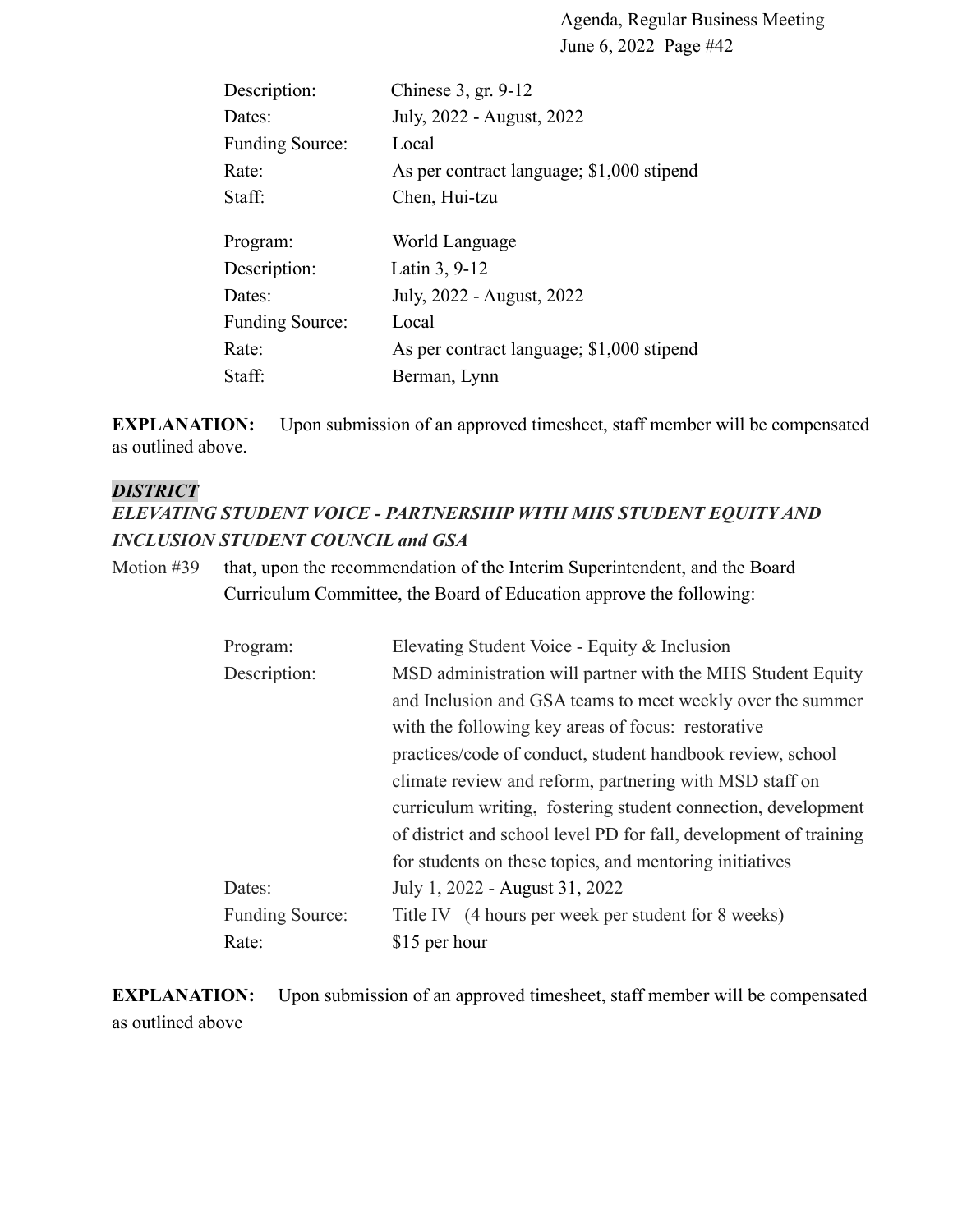## *DISTRICT SUMMER 2022 ALL SUMMER EMPLOYMENT PENDING FUNDING AND ENROLLMENT SUMMER*

Motion #40 that, upon the recommendation of the Interim Superintendent, the Board of Education approve the appointment of the following and payment upon submission of approved timesheets for the staff listed on the following pages (highlighted motions previously approved), and further that the Board of Education approve the submission to the County Superintendent applications for emergency hiring and each applicant's attestation that s/he has not been convicted of any disqualifying crime pursuant to the provisions of N.J.S.A. 18a:6-7.1 et seq., 18:39-17 et seq.; 18A:6-4.13 at seq.:

| $\#G2$                                                       |
|--------------------------------------------------------------|
| Special Education Extended School Year Program Coordinator   |
| PreK-12 Special Education                                    |
| April 5, 2022 - June 30, 2022                                |
| July 1, 2022 – July 29, 2022                                 |
| \$7,000                                                      |
| Local                                                        |
| Herbert, Patricia                                            |
| # $G3$                                                       |
| Special Education Extended School Year PreSchool Site Leader |
| PreK-12 Special Education                                    |
| June 27, 2022 - July 29, 2022                                |
| \$4,500                                                      |
| Local                                                        |
| Pollio, Erin                                                 |
|                                                              |

**EXPLANATION:** Upon submission of an approved timesheet, staff member will be compensated as outlined above.

| Posting:               | #G4                                                                                 |
|------------------------|-------------------------------------------------------------------------------------|
| Program                | PK-12 Extended School Year (ESY) for Special Education                              |
| Description:           | Provide extended school year services to students with<br>significant disabilities. |
| Dates:                 | June 27, 2022 - July 29, 2022                                                       |
| <b>Funding Source:</b> | Local Funds                                                                         |

Teachers - \$40/hr Arroyo, Amanda Bruskin, Jennifer Caravaglia, Michelle Corona, Stephanie De'Oliveira, John Diehl, Christopher Edwards, Brittany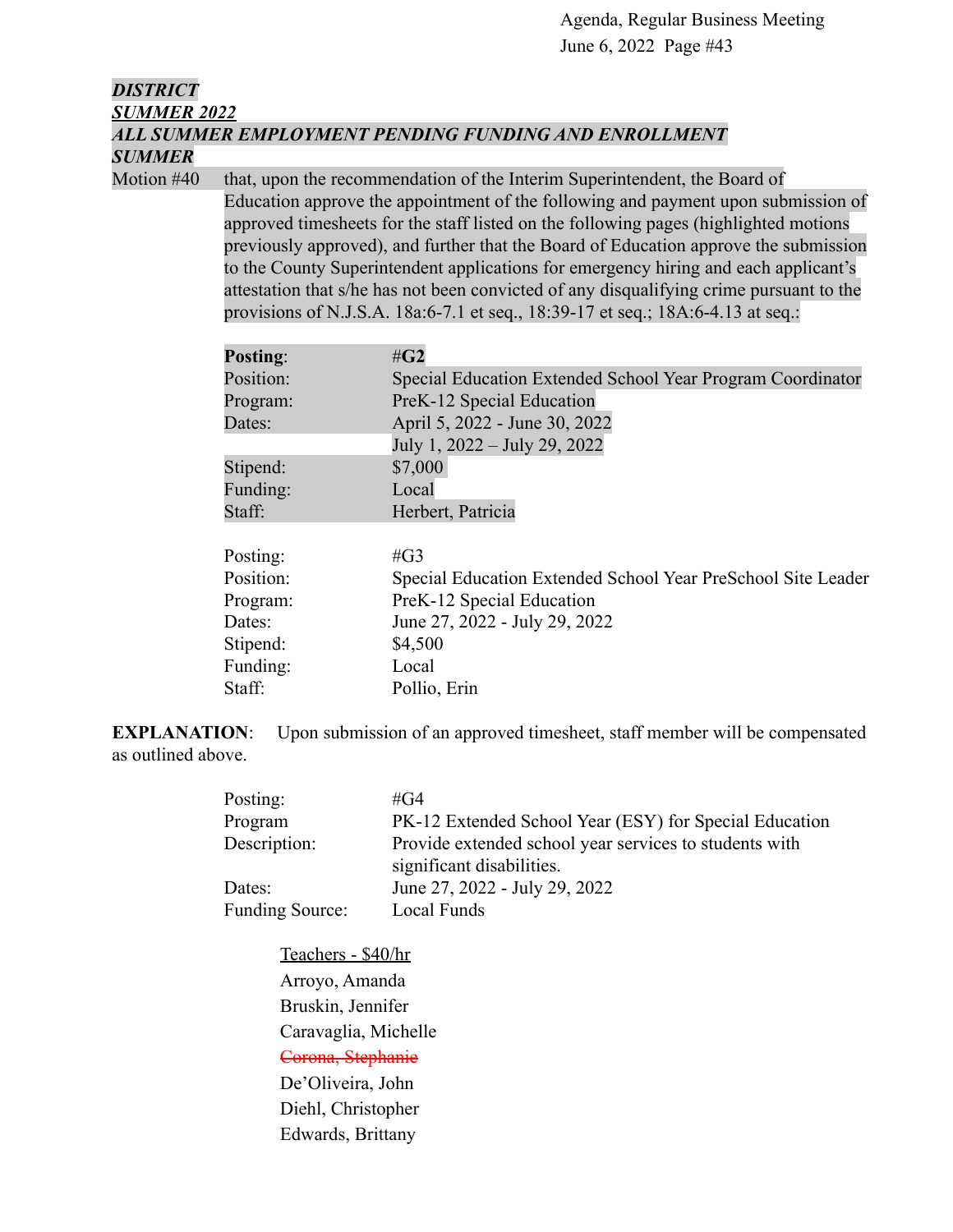Fahmy, Leana Green, Devan Jacas, Kadeen Kersey, Warren Marum, Scott O'Brien, Matthew Recarte, Melissa Rivers, Denise Ronay, Scott Sanchez-Barragan, Laura Shapiro, Lauren Shaw, Tyronica Sharpe, Jeri Skibiel, Paulette Smith, Ellis Verteramo, Vincent Ziegler, Jessica

Teachers - \$45/hr Bozzi, Amy Corona, Stephanie Green, Devan Wilcox-Avalos, Catherine

Substitutes - Teachers \$40/hour Buchner, Stephanie Clark, Bridget Clark, Katherine Escobar Nunez, Libia Herbert, Meghan McDonald, Eugene O'Brien, Emily Opena, Paul Rodgers, Julie Tirri, Kristina Waxgiser, Sandra

Substitutes - Teachers \$45/hour Mocko, Jennifer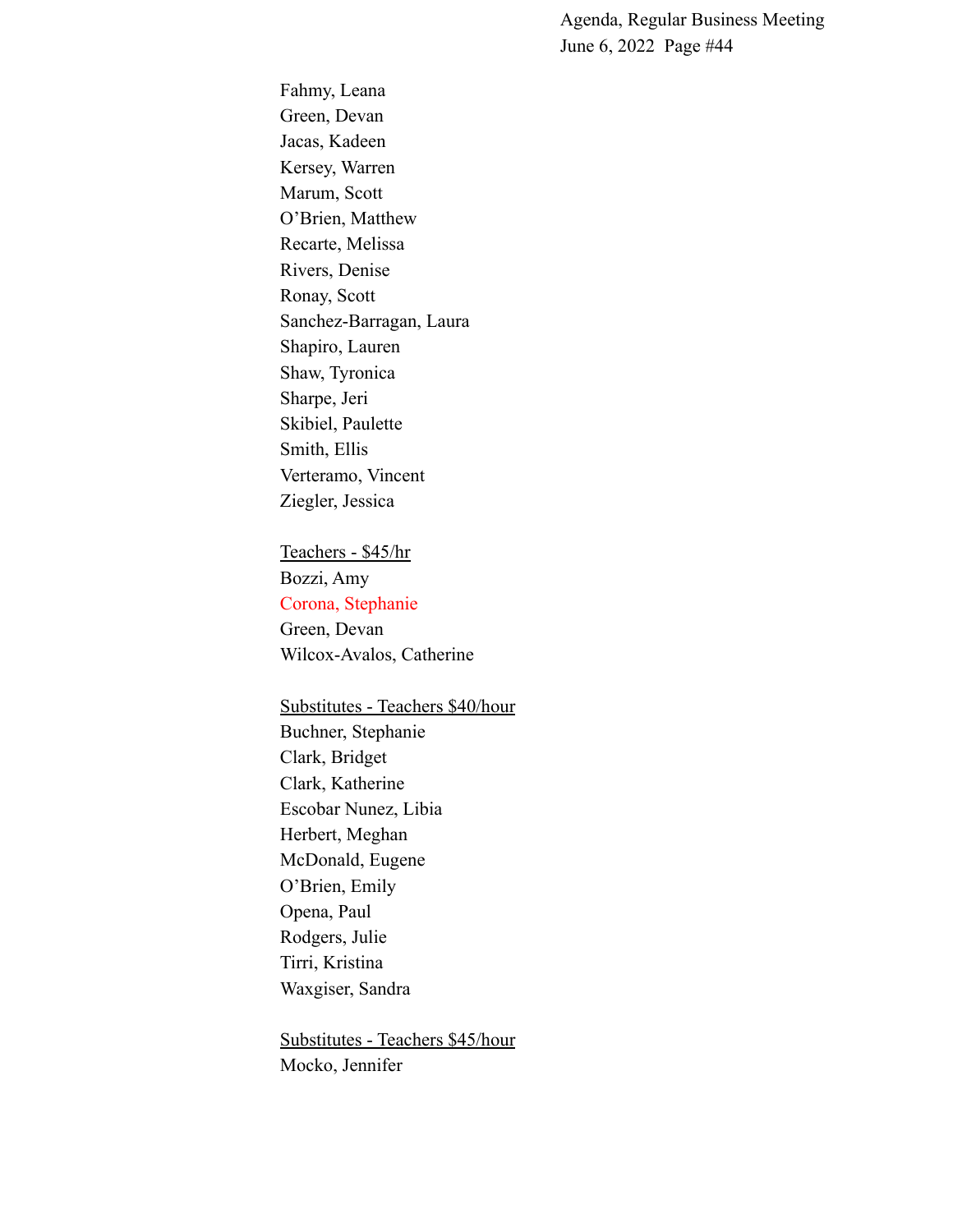Assistant Behavior Specialists - \$27.50/hour Arakelian, Allison Baran, Christine Berry-Brown, Kendra Bourland, Camille Brockington, Mamie Burdett, Christopher Carfano, Kristin Casadevall, Andrew Celis, Maria Chavis, Jamaal Contarero, Ann Marie Contreras DeLeon, Marla Davino, Gabriella Diamond, Paige DeLillo, Heather Duffus, Dashone Eckert, Alyssa Ekstroem-Knudsen, Jonathan Fielding, Sydney Gaskins, Courtney Granato, Cynthia Griffith, June Haith, Seynabou Hammond, Aatifa Herbert, Meghan Jagoo, Charine Kardaras, Barbara Lawlor, Caleigh McBride, Sean McElwee, Jermaine McMahon, Catherine Mercer, Joshua Mestell, Jonathan Meza, Luz Millan, Emily O'Donnell, Sean Olimpio, Alexander Opipari, Carolyn Opipari, Gessica Rangel, Teresa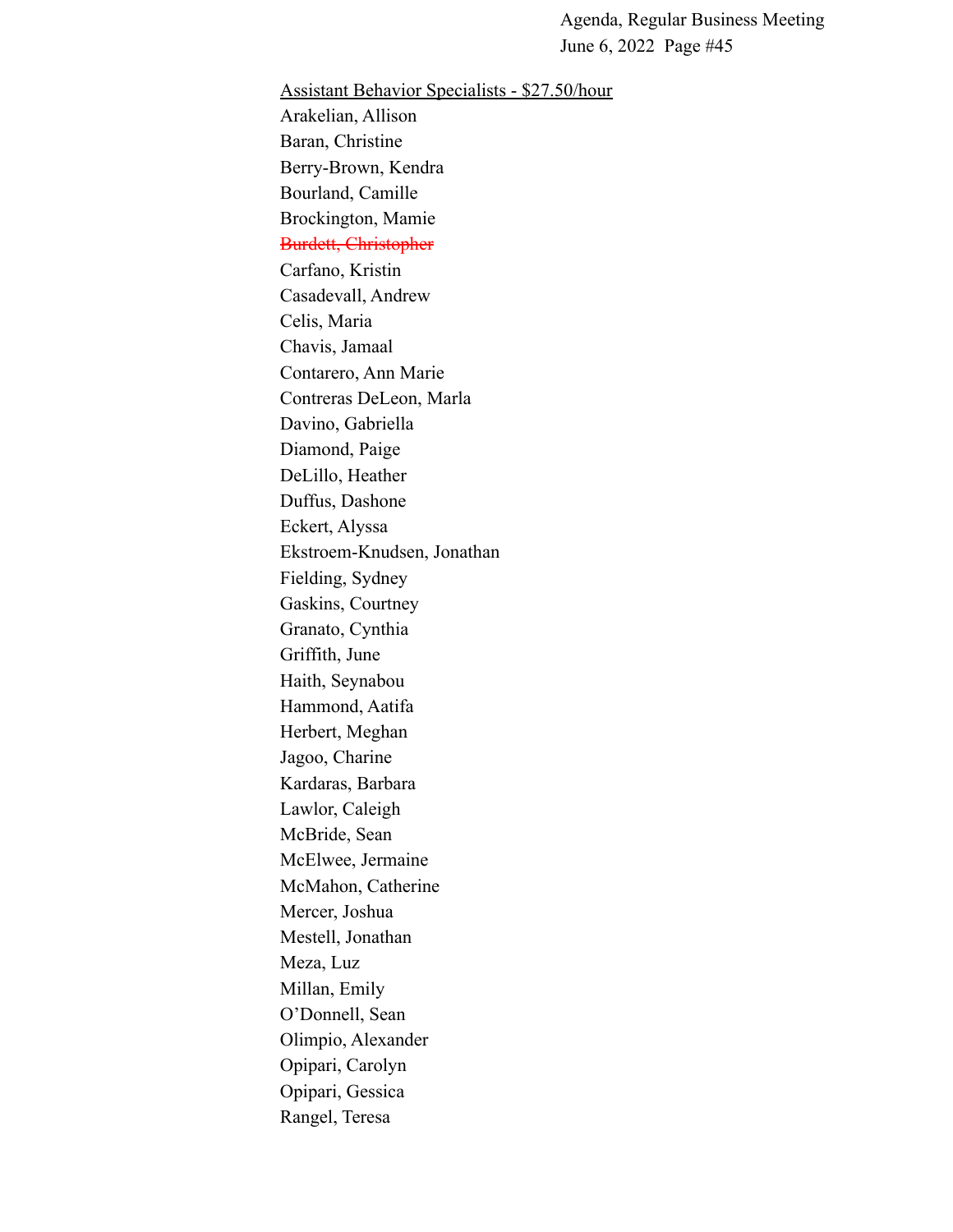Rodgers, Vincent Rogers-Martin, Dayjahnae Stroh, Katherine Suarez, Tyler Terhune, Wendy Titus-Thermitus, Carline Toler, Michelle Walsh, James Weiss, Gloria Williams, Nancy B.

#### Substitutes – Assistant Behavior Specialists \$27.50/hour

Buchner, Stephanie Clark, Bridget Clark, Katherine Edwards, Brittany Escobar Nunez, Libia Gaynor, Alison McDonald, Eugene Mocko, Jennifer O'Brien, Emily Opena, Paul Rodgers, Julie Torres, Adriana Waxgiser, Sandra

# Speech Therapist - 1/140th of monthly salary up to \$65/hr per contract language Corona, Beverly Goldberg, Jessica

Lagonigro Fazari, Maria Hanc, Morgan Uscamayta, Jessica

Occupational Therapists–1/140th of monthly salary up to \$65/hr per contract language Crane, Jeff

Nurses–1/140th of monthly salary up to \$65/hr per contract language Caamano-Hussein, Christina Eriksen, Carolyn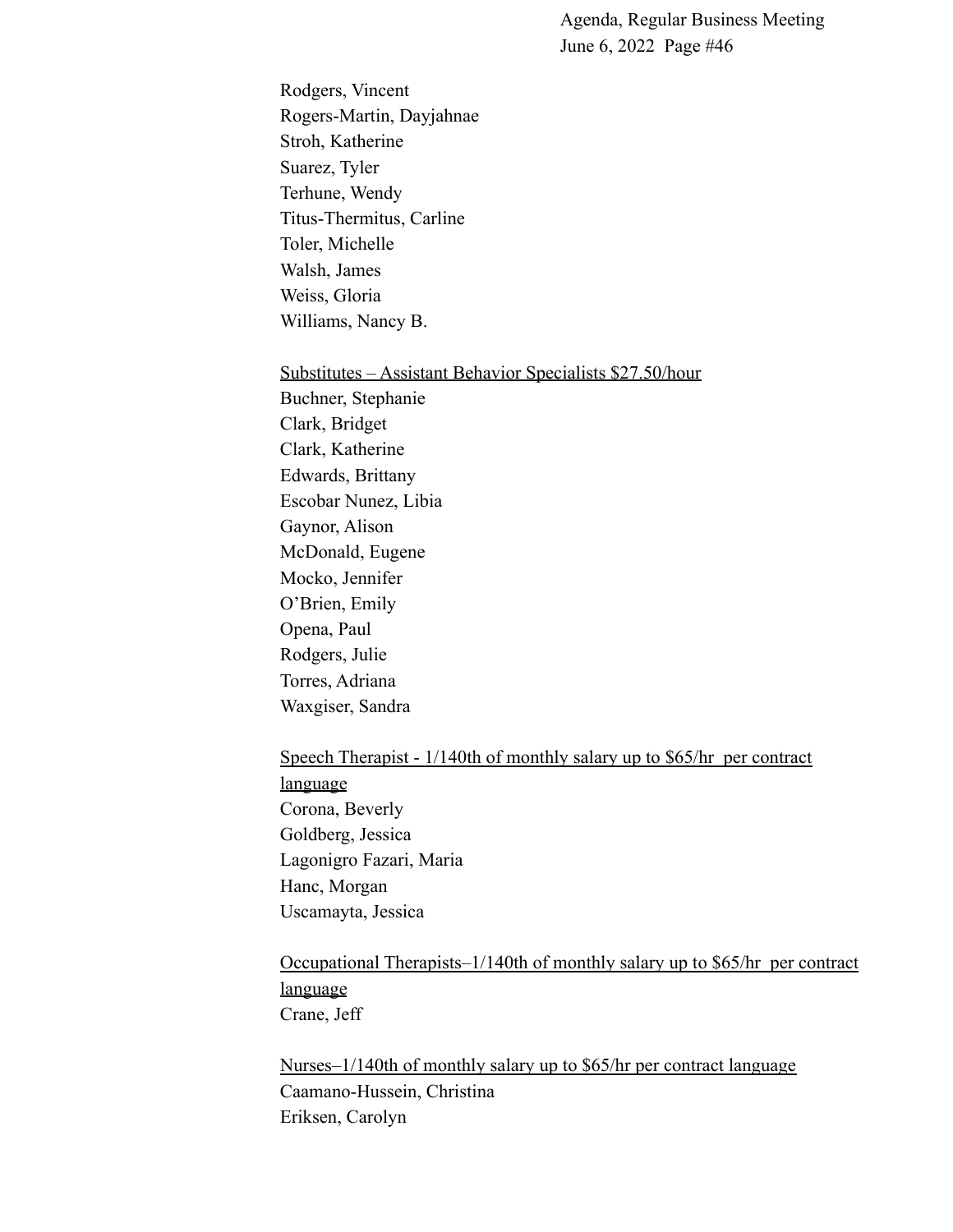Fleming, Carol Goss, Margaret Kenny, Janice McDonald, Sharon Monahan, David Ruta, Linda

## Secretary - \$13/hr Ahrens, Sandra

| Posting:                    | # $G5$                                                                                                                                                                                                                                                                                                 |
|-----------------------------|--------------------------------------------------------------------------------------------------------------------------------------------------------------------------------------------------------------------------------------------------------------------------------------------------------|
| Program:                    | <b>CST Services</b>                                                                                                                                                                                                                                                                                    |
| Description:                | Child Study Teams are needed during the summer for IEP<br>Development, parent conferences, and scheduling in<br>compliance with state and federal Regulations. General and<br>special education teachers participate in eligibility and IEP<br>meetings, as required by the state administrative code. |
| Dates:                      | June 23, 2022 – June 30, 2022<br>July 1, 2022-August 31, 2022                                                                                                                                                                                                                                          |
| Funding:                    | Local Funds                                                                                                                                                                                                                                                                                            |
| Hrs/Compensation:           | Not to exceed 750 hours total at $1/140^{th}$                                                                                                                                                                                                                                                          |
| Staff:                      | All MSD certificated staff and CST staff                                                                                                                                                                                                                                                               |
| Posting:                    | # $G5A$                                                                                                                                                                                                                                                                                                |
| Program:                    | <b>CST</b> Evaluations                                                                                                                                                                                                                                                                                 |
| Description:<br>evaluations | Child Study Teams are needed during the summer to process                                                                                                                                                                                                                                              |
| Dates:                      | June 23, 2022 – June 30, 2022                                                                                                                                                                                                                                                                          |
|                             | July 1, 2022-August 31, 2022                                                                                                                                                                                                                                                                           |
| Funding:                    | <b>Local Funds</b>                                                                                                                                                                                                                                                                                     |
| Hrs/Compensation:           | Not to exceed 50 evaluations to be paid per contract; \$350<br>per evaluation                                                                                                                                                                                                                          |
| Staff:                      | All CST evaluation staff                                                                                                                                                                                                                                                                               |
| Posting:                    | #G6                                                                                                                                                                                                                                                                                                    |
| Program:                    | <b>Summer Nursing Services Project</b>                                                                                                                                                                                                                                                                 |
| Description:<br>enrollee    | To complete paperwork for required immunizations and new                                                                                                                                                                                                                                               |
| Dates:                      | records.<br>June 23, 2022 – June 30, 2022<br>July 1, 2022 – August 31, 2022                                                                                                                                                                                                                            |
| Funding:                    | <b>Local Funds</b>                                                                                                                                                                                                                                                                                     |
| Hrs./Compensation:          | Not to exceed 560 hours total at 1/140 <sup>th</sup>                                                                                                                                                                                                                                                   |
| Staff:                      | All MSD nursing staff                                                                                                                                                                                                                                                                                  |
| Posting:                    | # $G7$                                                                                                                                                                                                                                                                                                 |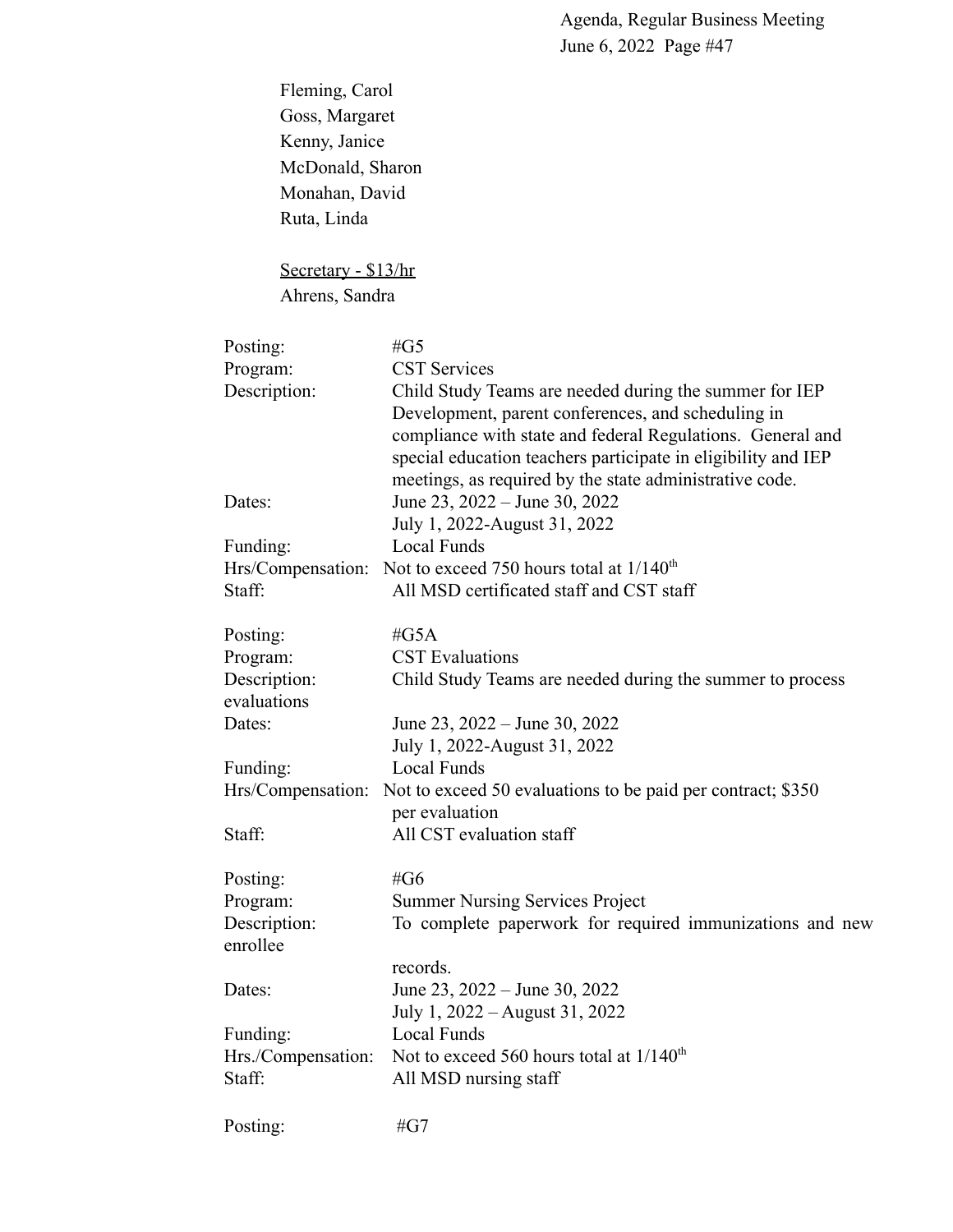Position: Bus Drivers Funding Source: Local Funds

Dates: June 27, 2022 - July 29, 2022 Rate: Hourly rate of pay

#### **Bus Drivers**

Acosta, Julian Alberto, Margherita Anchundia, Marjorie Asberry, Alicia Borda, Maria Buckley, Natalia Byron, Adrienne Capetillo, Ana Chica Hernandez, Lesly Dullys, Denel Fortier, Heather Giraldo, Luz Grabowy, Stanley Griffith, David Giraldo, Luz Hightower, Jacoby Johnson, Pernita Jean Louis, Jean Kitchens, Ana McKay, Eugene McNeal, Karee Muhammad Jones, Veronica O'Grady, Zina Ortiz, Luz Ortiz, Magdaliza Prudencio, Zulma Richardson, Elissa Rosa, Brenda Scherr, Judit Schneider, Eric Shaw, Maria Sterrett, Denise Torres, Tammy Toro, Rosemary Vance Banks, Jerrell Wilkerson, George Yermak, Irina Yohari Guerrero, Afaf

Substitute Drivers - \$30/hr Kawoczka, Harry Rubino, Ronald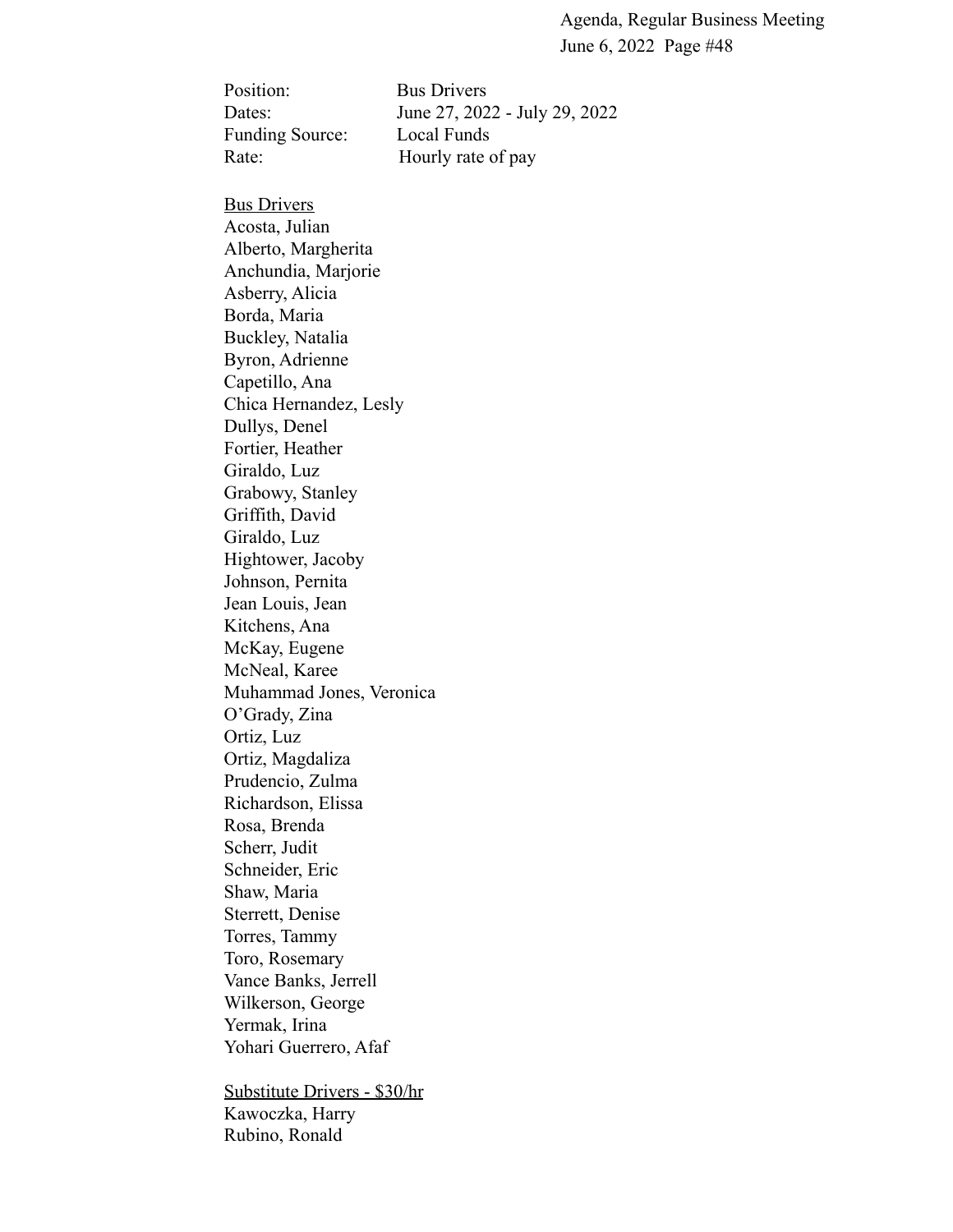| # $G8$                        |
|-------------------------------|
| <b>Bus Aides</b>              |
| June 27, 2022 - July 29, 2022 |
| Local Funds                   |
| Hourly rate of pay            |
|                               |

Bus Aides Anderson, Felice

Aquino, Julie Dollar, Renee Domicoli, Vincenzina Duffus, Dashone Galaes, Betty Gibson, Phyllis Guifarro, Sandra Hodge, Valerie Lozano, Jenny Nobles, Alice Ordonez, Wendy Prudencio, Esmeralda Prudencio, Maria Roberson, Shirley Robinson, Rose Rodriguez, Heydee Serna, Neina Shaw, Bianca Vargas, Diana Williams, Candida Williams, Donald Williams, Regina Woods, Bobby

| Posting:   | #G9                               |              |
|------------|-----------------------------------|--------------|
| Positions: | <b>Custodial Work Crews</b>       |              |
| Dates:     | June 23, $2022 -$ August 31, 2022 |              |
| Funding:   | Local Funds                       |              |
| Staff:     | Jordan, Robert (Supervisor)       | \$19.00/hour |

| Posting:  | #G11                                               |
|-----------|----------------------------------------------------|
| Position: | Special Education Extended School Year Site Leader |
| Program:  | PreK-12 Special Education                          |
| Dates:    | June 27, $2022 - \text{July } 29$ , $2022$         |
| Stipend:  | \$4,500                                            |
| Funding:  | Local                                              |
| Staff:    | Serra, Michael                                     |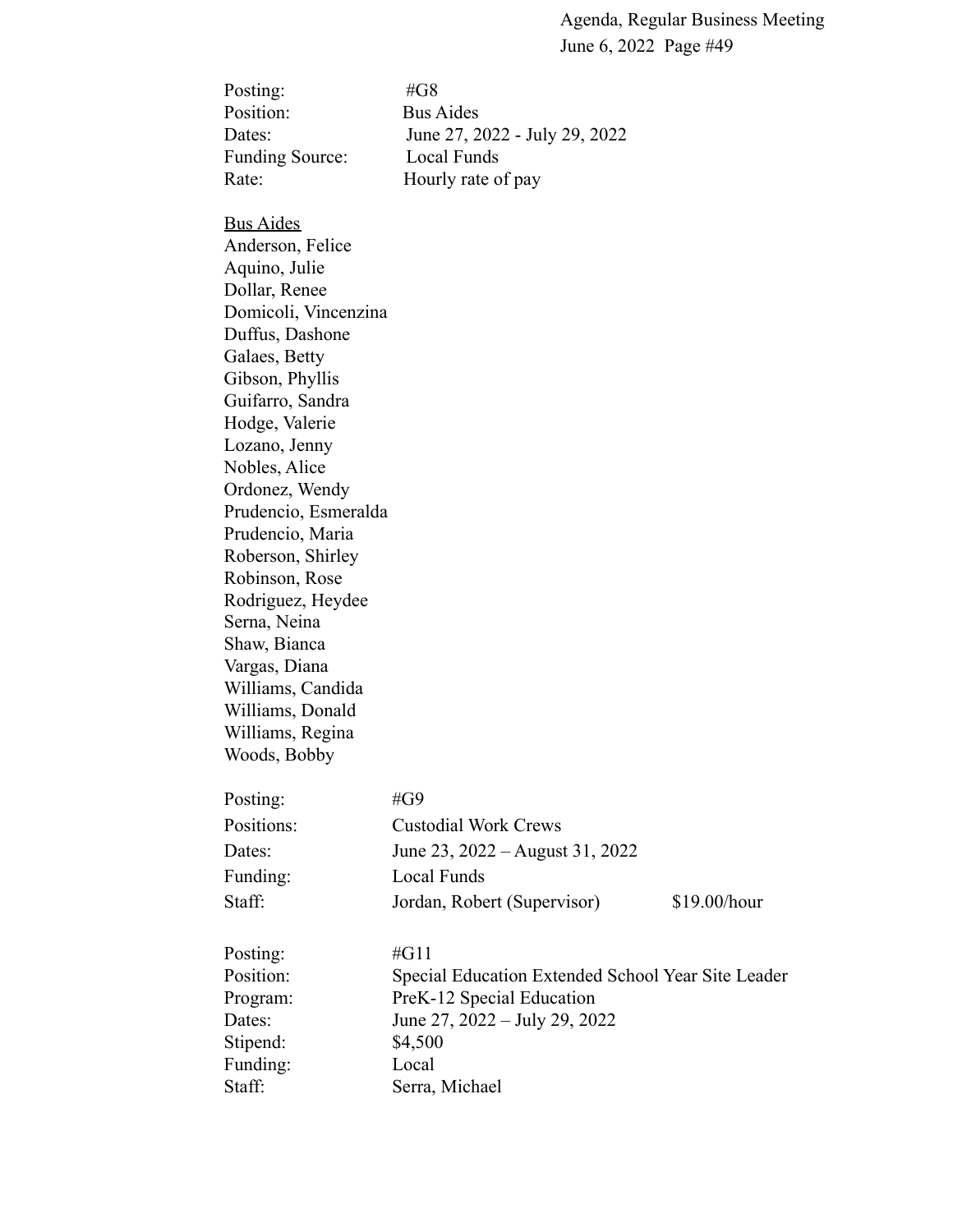**EXPLANATION:** Upon submission of an approved timesheet, staff member will be compensated as outlined above.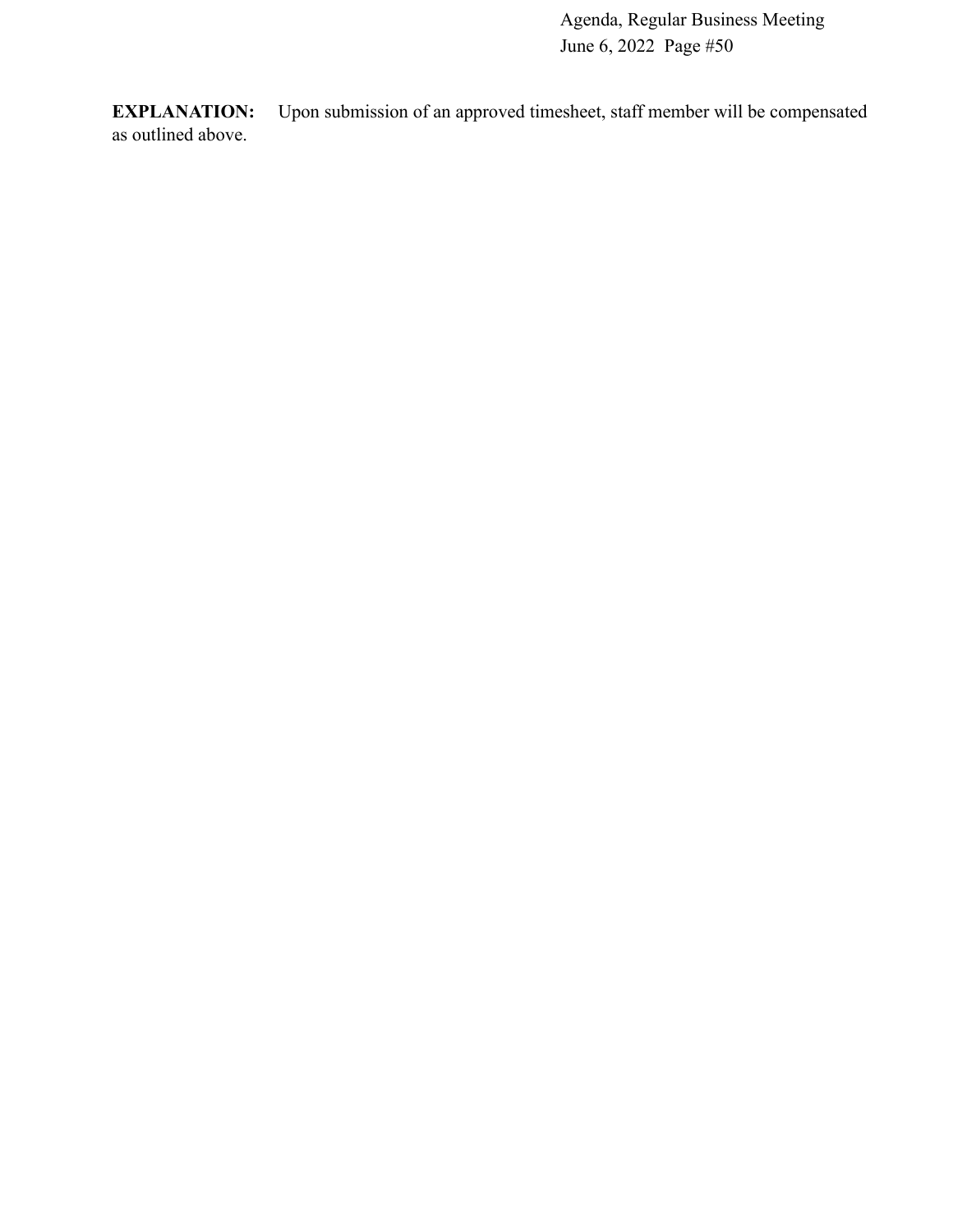#### **BUSINESS MATTERS** *DISTRICT*

#### **Financial Reports**

#### Motion #1 **Financial Reports of the Secretary to the Board of Education**

that the Board of Education approve the following financial report as on file in the Business Administrator's office for the month of **[April 2022](https://drive.google.com/file/d/1qdL1AWkmI7VTNzO3ZfP_k9M5vn76Mxhz/view?usp=sharing)**

Fund 10 -- General Fund Fund 20 -- Special Revenue Fund Fund 30 -- Capital Projects Fund Fund 40 -- Debt Service Fund

#### **Statement of Cash Balances**

that the Board of Education accept the Statement of Cash Balances for the month of **[April 2022](https://drive.google.com/file/d/1uPYBpOUcOt02qIJ0fYEK-pXdZgkvJi8N/view?usp=sharing)** which are reconciled with the Board Secretary's Reports by fund for that month.

- Motion #2 Pursuant to N.J.A.C. 6A:23-2.11 (c) 3, we certify that as of **April 2022** after review of the Secretary's monthly financial report (appropriations section) and upon consultation with the appropriate district officials, to the best of our knowledge, no major account or fund has been over expended in violation of N.J.A.C. 6A:23-2.11(a) and that sufficient funds are available to meet the district's financial obligations for the remainder of the fiscal year.
- Motion #3 Pursuant to N.J.A.C. 6A:23-2.11 (c) 4, I certify that as of **April 2022** no budgetary line item account has been over-extended in violation of N.J.A.C. 6A:23-2.11 (b).

Business Administrator/Board Secretary Date

\_\_\_\_\_\_\_\_\_\_\_\_\_\_\_\_\_\_\_\_\_\_\_\_\_\_\_\_\_\_\_\_\_\_\_\_\_ **June 6, 2022**

#### *DISTRICT*

#### *BUDGET TRANSFERS*

Motion #4 that, upon the recommendation of the Interim Superintendent, the Board of Education . approve the Budget Transfers as on file in the Business Administrator's Office for the 2021-2022 budget through **[April 2022](https://drive.google.com/file/d/1tKJ2oHLn4-piqlJYHWyJbuDQ18SGbpK0/view?usp=sharing).**

#### *DISTRICT*

#### *BILLS LIST 2021-2022*

Motion #5 that, upon the recommendation of the Interim Superintendent, the Board of Education approve the attached 2021-2022 bills list for the period ending:

> **[May 15, 2022](https://drive.google.com/file/d/1160tmdfhd07dnBc-z8E94sL1WTdzOhO-/view?usp=sharing) & [May 31, 2022](https://drive.google.com/file/d/12G7xIe1UAnjSBhd4DKeUlw9guvtWQaJs/view?usp=sharing) (payroll) [May 19, 2022](https://drive.google.com/file/d/1HdO7pdHYwUdch4ibpwvfRBb1CPNZdUes/view?usp=sharing) [June 6, 2022](https://drive.google.com/file/d/1XTkl_8TW-b39PZjim5eCYVcR5gS2zC6t/view?usp=sharing)**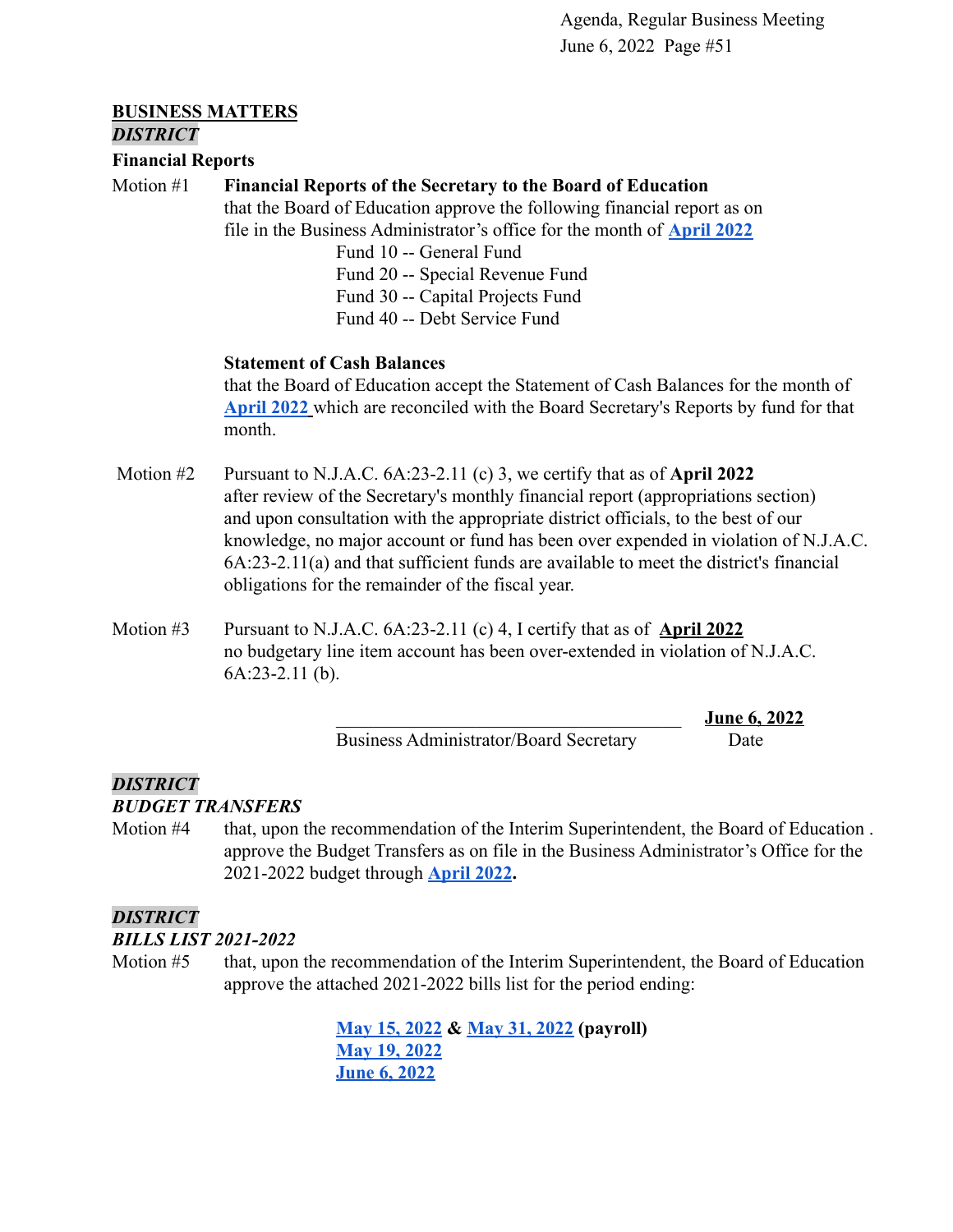## *PK-8 DONATIONS*

Motion #6 that upon the recommendation of the Interim Superintendent, the Board of Education accept a donation of \$1,000 from The Paula Rosina Santoro Foundation to the Normandy Park School Library. The money will be used to purchase books in Paula's memory, with her name placed on each book. A letter of appreciation will be sent to the foundation, thanking them for supporting the students of the Morris School District.

## *PK-8*

## *ARP STABILIZATION GRANT - Community School*

Motion #7 that, upon recommendation of the Interim Superintendent, the Board of Education accept the NJ ARP Stabilization Grant for the Morris School District Community School Sunrise and Sunset Programs, as awarded below:

*Grant is paid 2/3 now and 1/3 in May of 2023 following re- certification of programs.*

Woodland School – Full amount awarded - \$120,000.00 2021-2022 Payment Received - \$80,000.00 Alfred Vail School – Full amount awarded - \$60,000.00 2021-2022 Payment Received - \$40,000.00 Hillcrest School – Full amount awarded- \$60,000.00 2021-2022 Payment Received - \$40,000.00 Sussex Ave. School – Full amount awarded- \$60,000.00 2021-2022 Payment Received - \$40,000.00 Normandy Park School – Full amount awarded - \$60,000.00 2021-2022 Payment Received - \$40,000.00 Alexander Hamilton School – Full Amount Awarded - \$60,000.00 2021-2022 Payment Received - \$40,000.00 Thomas Jefferson School – Full Amount Awarded - \$60,000.00 2021-2022 Payment Received - \$40,000.00

Total awarded: \$480,000.00 2021-2022 Payment Received: \$320,000.00 Balance Due in 2022-2023: \$160,000.00

## **EXPLANATION**

The Morris School District Community School Sunrise and Sunset Programs have been awarded seven NJ ARP Stabilization Grants through the Department of Human Services/Division of Family Development totaling \$480,000.00. The first installment is to be used for expenses incurred from September 1, 2021-June 30, 2022. The second payment will be used for the 2022-2023 school year.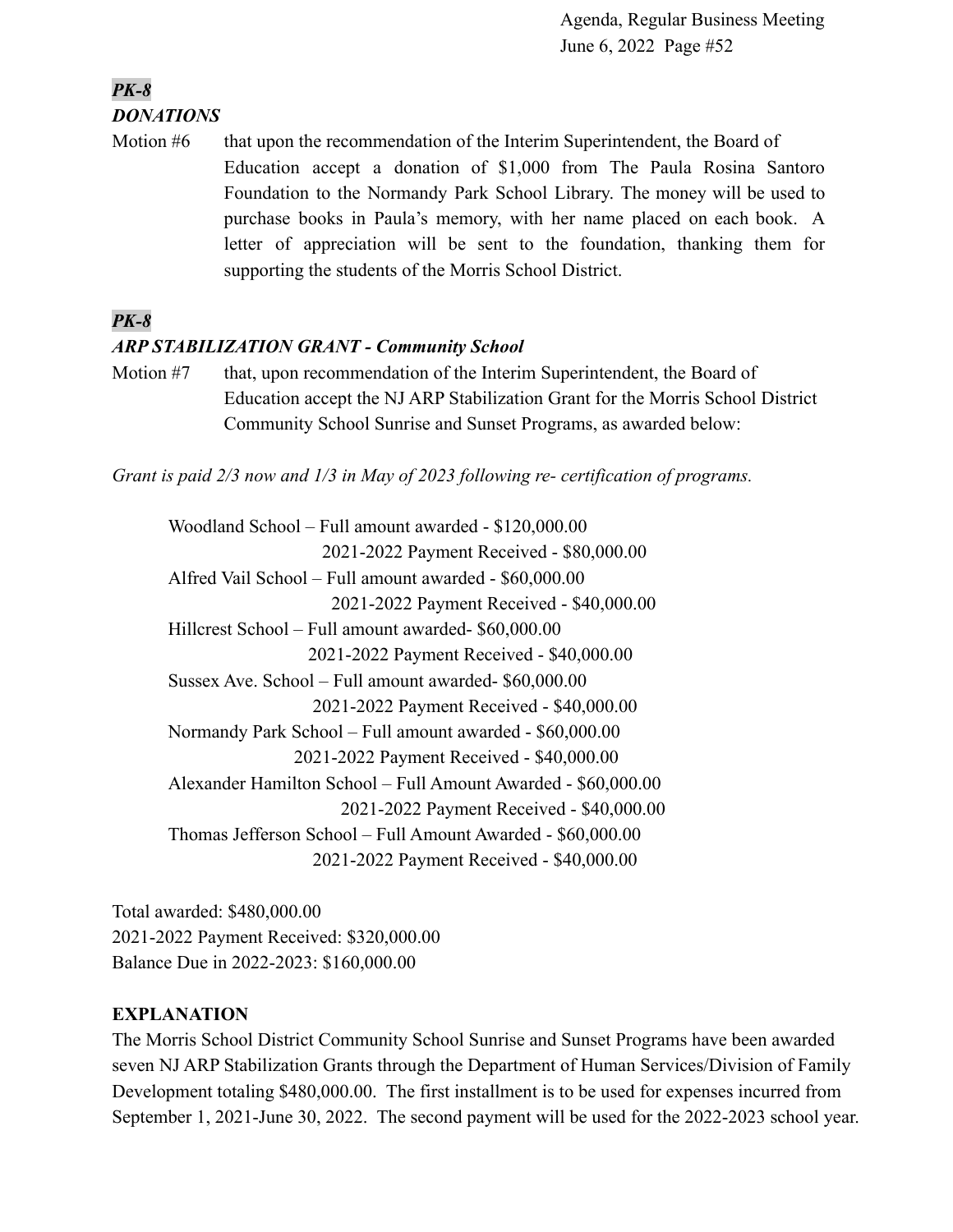This money is required to be used to help programs recover financially from the financial effects of the COVID-19 pandemic and can be used for:

- 1. Personnel costs, including administrative and staff payroll, benefits, premium pay, recruitment and retention costs
- 2. Rent, including facility maintenance or improvements, utilities, and insurance
- 3. Purchases of or update to equipment and supplies to respond to the COVID 19 public health emergency.
- 4. PPE, cleaning and sanitation supplies and services.
- 5. Goods and services necessary to maintain or resume childcare services.

# *DISTRICT*

## *CONTRACTS*

Motion #8 that upon the recommendation of the Interim Superintendent, the Board of Education approve the following resolution:

> Pursuant to PL 2015, Chapter 47 the Morris School District Board of Education intends to renew, award, or permit to expire the following contracts previously awarded by the board of education for the 2022-2023 school year. These contracts are, have been, and will continue to be in full compliance with all state and federal statutes and regulations; in particular, New Jersey Title 18A:18. et.seq, NJAC Chapter 6A:23A, and Federal Procurement Regulations 2CFR Part 200.317 et. Seq. (A list of these contracts is on file in the Business Administrator's office)

# *DISTRICT*

## *STATE CONTRACT VENDORS (2021-2022)*

## **RESOLUTION AUTHORIZING CONTRACTS WITH CERTAIN APPROVED STATE CONTRACT VENDORS PURSUANT TO N.J.S.-A. 18A:18A-10(A)**

Motion #9 that upon the recommendation of the Interim Superintendent, the Board of Education authorizes purchases with the following State Contract vendors who agree to sell goods and services to the Board of Education in accordance with all conditions of the individual state contract that may or may not exceed the bid threshold in the aggregate.

> The duration of the contracts between the Morris School District Board of Education and the referenced State Contract Vendors shall be for the 2021-2022 School Year as amended from time to time by the Division of Purchase and Property in the Department of the Treasury.

| <b>Vendor</b>              | <b>State Contract #</b> | Title                                      |
|----------------------------|-------------------------|--------------------------------------------|
| Beyer Bros Corp.           | 42069                   | Automotive Parts for Heavy Duty Vehicles   |
|                            |                         | (Class 5 or Higher, Over 15,000 LB GVWR)   |
| Bridgestone Americas Inc.  | 19-FLEET-00708          | Bridgestone Tires, Tubes & Service         |
|                            |                         |                                            |
| <b>Bus Parts Warehouse</b> | 42088                   | Automotive Parts for Heavy Duty Vehicles   |
|                            |                         | (Class 5 or Higher, Over 15,000 LB GVWR)   |
| Champion Elevator          | 19-DPP-00440            | Elevator Maintenance, Repair, Testing, and |
|                            |                         | <b>Inspection Services</b>                 |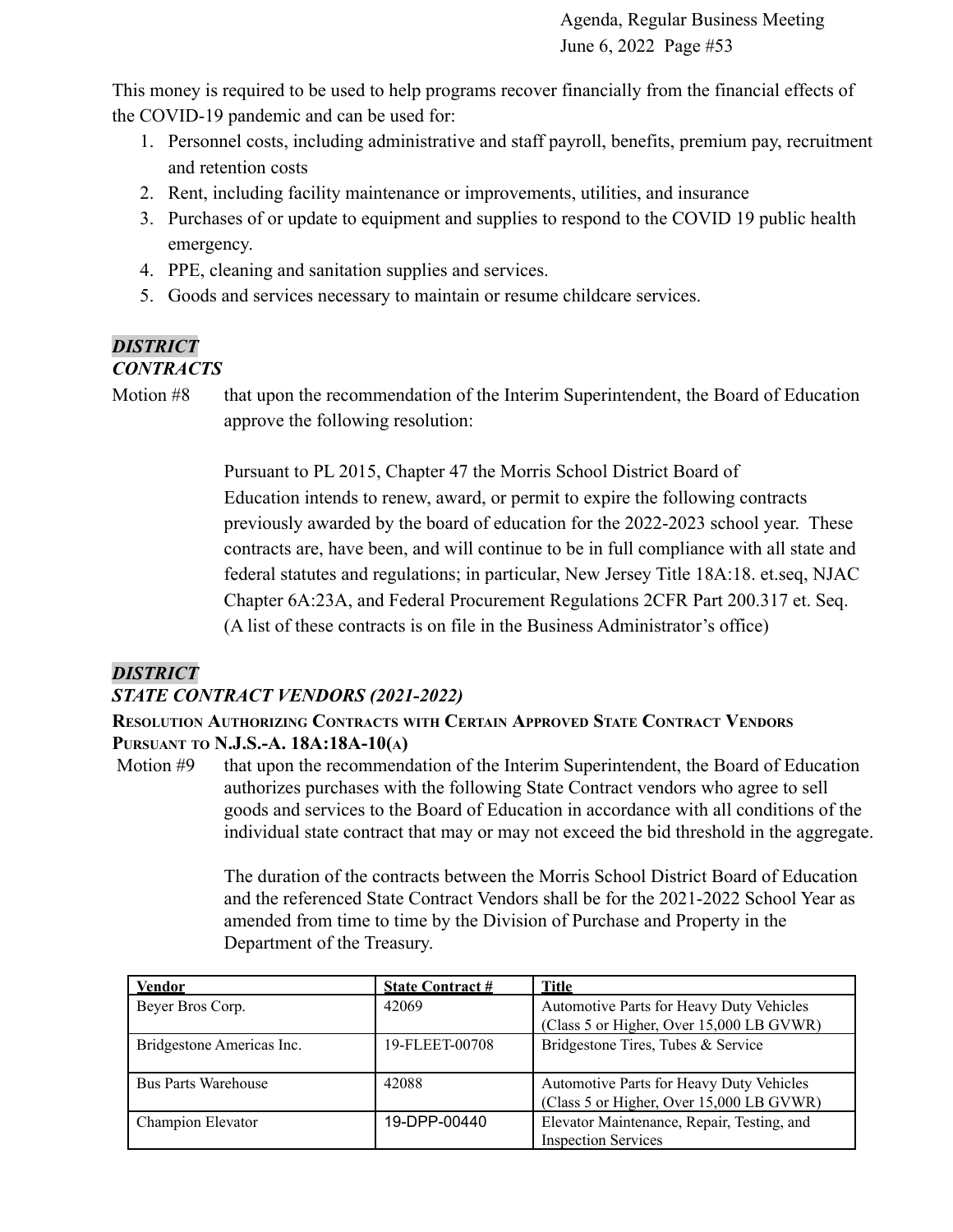| Cisco Systems, Inc.                                | 21-TELE-01506  | M7000 Data Communications Product and<br>Services                                       |  |
|----------------------------------------------------|----------------|-----------------------------------------------------------------------------------------|--|
| Cliffside Body Co.                                 | 40822          | OEM & NON-OEM MAINTENANCE &<br><b>REPAIR SERVICES FOR</b><br>LIGHT/MEDIUM DUTY VEHICLES |  |
| Dell                                               | 19-TELE-00656  |                                                                                         |  |
|                                                    |                | COMPUTER EQUIPMENT,<br>PERIPHERALS & RELATED SERVICES                                   |  |
| Dover Brake & Clutch                               | 42094          | Automotive Parts for Heavy Duty Vehicles<br>(Class 5 or Higher, Over 15,000 LB GVWR)    |  |
| <b>Fastenal Company</b>                            | 19-FLEET-00565 | Industrial/MRO Supplies & Equip                                                         |  |
| <b>Fastenal Company</b>                            | 19-FLEET-00678 | Industrial/MRO Supplies & Equip - Custom<br>Orders                                      |  |
| Hewlett Packard Enterprise                         | 40116          | NASPO Valuepoint Computer                                                               |  |
| HP Inc.                                            | 89974          | COMPUTER EQUIPMENT, PERIPHERALS &<br><b>RELATED SERVICES</b>                            |  |
| The Hon Company                                    | 19-FOOD-00927  | FURNITURE: OFFICE, LOUNGE AND<br><b>SYSTEMS - STATEWIDE</b>                             |  |
| Lakeshore Learning Materials                       | 17-FOOD-00250  | Library Supplies, School Supplies & Teaching<br>Aids                                    |  |
| Lawson Products Inc.                               | 42111          | Automotive Parts for Heavy Duty Vehicles<br>(Class 5 or Higher, Over 15,000 LB GVWR)    |  |
| Lenovo US                                          | 40121          | COMPUTER EQUIPMENT, PERIPHERALS &<br>RELATED SERVICES                                   |  |
| Lenovo US                                          | 21-TELE-01428  | COMPUTER EQUIPMENT, PERIPHERALS &<br><b>RELATED SERVICES</b>                            |  |
| Lightspeed Technologies of Oregon,<br>Inc.         | 17-FOOD-00261  | Library Supplies & School Supplies                                                      |  |
| Mannington Mills Inc. dba<br>Mannington Commercial | 81751          | CARPET&PADDING, VINYL&SHEET<br>FLOORING MATS&MATTING, SUPPLIES &<br><b>INSTALLATION</b> |  |
| Mid Atlantic Truck Ctr.                            | 42075          | Automotive Parts for Heavy Duty Vehicles<br>(Class 5 or Higher, Over 15,000 LB GVWR)    |  |
| Mohawk Carpet Distribution, Inc.                   | 81753          | CARPET&PADDING, VINYL&SHEET<br>FLOORING MATS&MATTING, SUPPLIES &<br><b>INSTALLATION</b> |  |
| One Source of New Jersey LLC                       | 42119          | AUTOMOTIVE PARTS FOR HEAVY DUTY<br>VEHICLES (CLASS 5 OR HIGHER, OVER<br>15,000 LB GVWR) |  |
| Philip M. Casciano Associates Inc.                 | 83900          | RADIO COMMUNICATION EQUIPMENT<br><b>AND ACCESSORIES</b>                                 |  |
| Rich Tree Service Inc.                             | 18-DPP-00645   | Tree Trimming, Pruning & Removal Services                                               |  |
| Ricoh USA Inc.                                     | 40467          | COPIERS & MULTI-FUNCTION DEVICES,<br>MAINTENANCE, SUPPLIES & PRINT<br><b>SERVICES</b>   |  |
| Samuels Inc                                        | 42071          | Automotive Parts for Heavy Duty Vehicles<br>(Class 5 or Higher, Over 15,000 LB GVWR)    |  |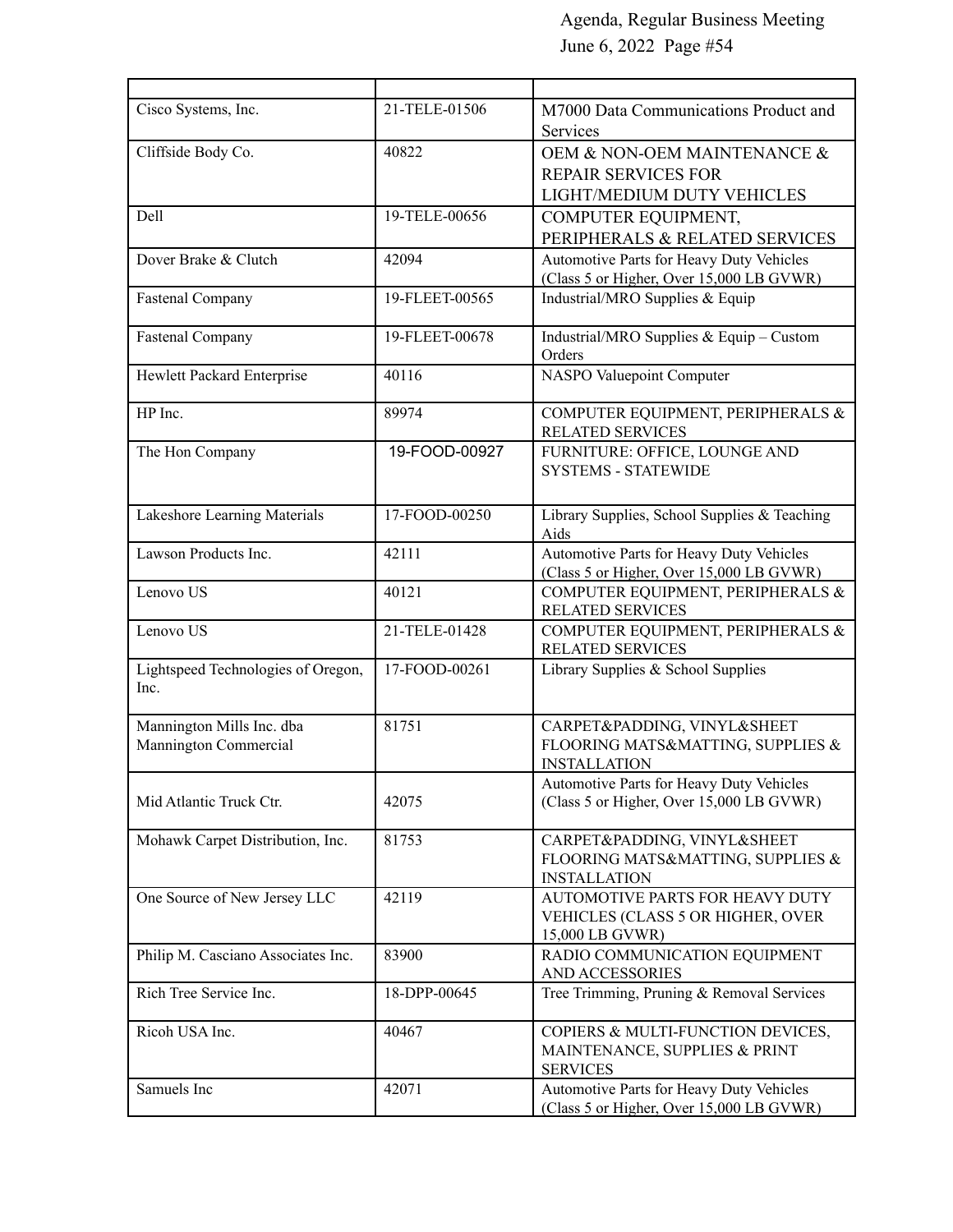| <b>SCHINDLER ELEVATOR</b><br><b>CORPORATION</b> | 20-GNSV2-01121 | Elevator Maintenance, Repair, Testing, and<br><b>Inspection Services</b>             |
|-------------------------------------------------|----------------|--------------------------------------------------------------------------------------|
| School Specialty                                | 17-FOOD-0024   | Library Supplies, School Supplies, Teaching<br>Aids                                  |
| School Specialty                                | 22-FOOD-06175  | LIBRARY & SCHOOL SUPPLIES                                                            |
| Steelcase Inc.                                  | 81639          | Furniture: Office, Lounge                                                            |
| <b>Storr Tractor</b>                            | 43038          | Parts and Repairs for Lawn & Grounds<br>Equipment                                    |
| United Rentals North America Inc.               | 19-GNSV2-00853 | Statewide Equipment and Space Rental                                                 |
| Verizon Wireless                                | 82583          | Wireless Devices & Services                                                          |
| Wasak Inc.                                      | 42247          | Water Treatment & Maintenance Services<br>(Heating & Cooling) - Statewide            |
| W W Grainger Inc.                               | 19-FLEET-00566 | Facilities Maintenance and Repair & Operations<br>(MRO) and Industrial Supplies      |
| WURTH USA Inc.                                  | 42110          | Automotive Parts for Heavy Duty Vehicles<br>(Class 5 or Higher, Over 15,000 LB GVWR) |

#### **EXPLANATION**

All contracts are listed under the State Distribution and Support Services State of New Jersey, Division of Purchase and Property.

Each administrator/supervisor who recommends purchases through the referenced State Contract vendors has certified by signing the purchase order that sufficient funds exist to purchase the goods or services.

#### *DISTRICT*

#### *STATE CONTRACT VENDORS (2022-2023)*

#### **RESOLUTION AUTHORIZING CONTRACTS WITH CERTAIN APPROVED STATE CONTRACT VENDORS PURSUANT TO N.J.S.A. 18A:18A-10(A)**

Motion #10 that upon the recommendation of the Interim Superintendent, the Board of Education authorizes purchases with the following State Contract vendors who agree to sell goods and services to the Board of Education in accordance with all conditions of the individual state contract that may or may not exceed the bid threshold in the aggregate.

> The duration of the contracts between the Morris School District Board of Education and the referenced State Contract Vendors shall be for the 2022-2023 School Year as amended from time to time by the Division of Purchase and Property in the Department of the Treasury.

| <b>Vendor</b>              | <b>State Contract #</b> | Title                                                                                |
|----------------------------|-------------------------|--------------------------------------------------------------------------------------|
| Beyer Bros Corp.           | 42069                   | Automotive Parts for Heavy Duty Vehicles                                             |
|                            |                         | (Class 5 or Higher, Over 15,000 LB GVWR)                                             |
| Bridgestone Americas Inc.  | 19-FLEET-00708          | Bridgestone Tires, Tubes & Service                                                   |
| <b>Bus Parts Warehouse</b> | 42088                   | Automotive Parts for Heavy Duty Vehicles<br>(Class 5 or Higher, Over 15,000 LB GVWR) |
| Champion Elevator          | 19-DPP-00440            | Elevator Maintenance, Repair, Testing, and<br><b>Inspection Services</b>             |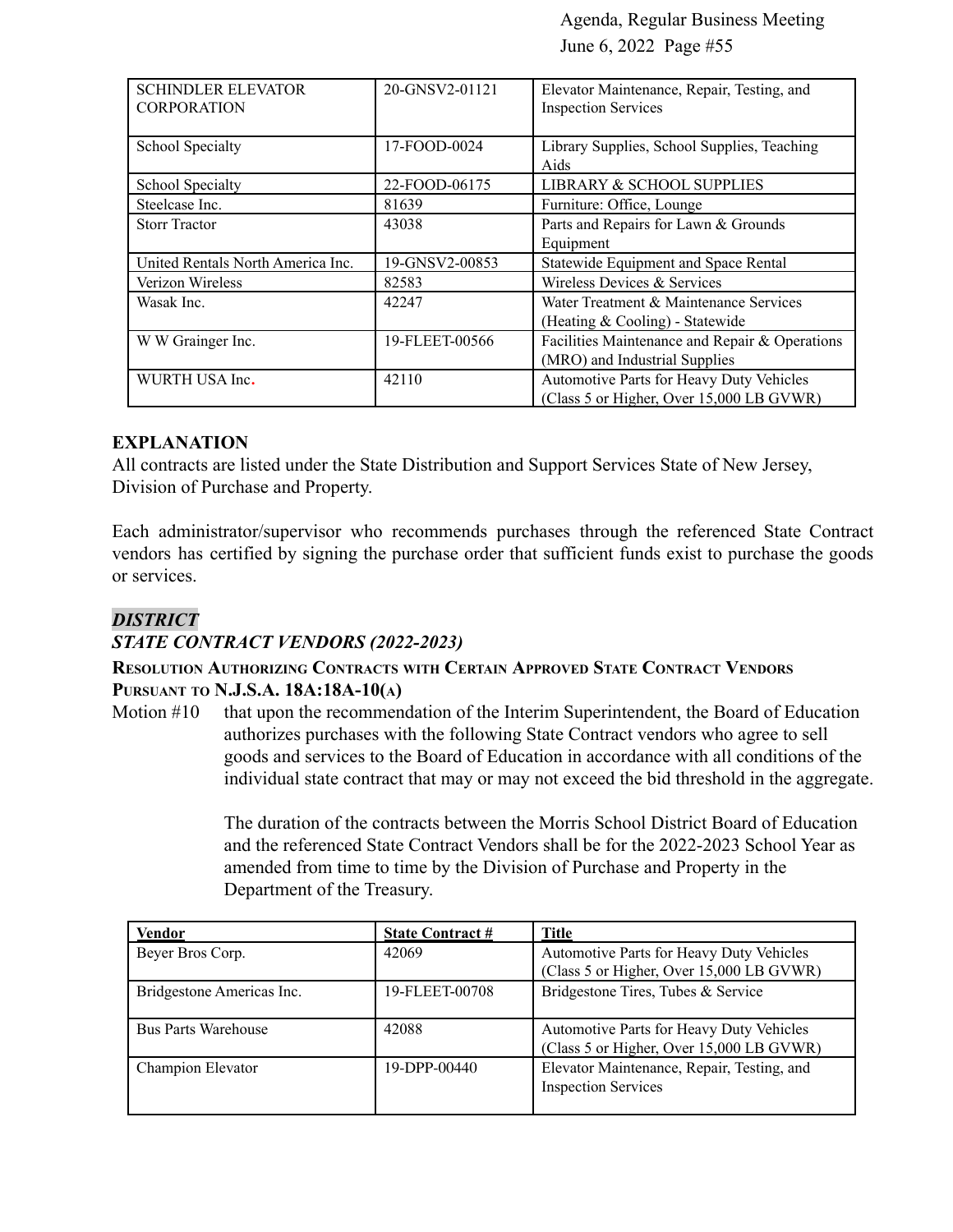| Cisco Systems, Inc.                             | 21-TELE-01506  | M7000 Data Communications Product and                                                 |
|-------------------------------------------------|----------------|---------------------------------------------------------------------------------------|
|                                                 |                | Services                                                                              |
| Cliffside Body Co.                              | 40822          | OEM & NON-OEM MAINTENANCE &                                                           |
|                                                 |                | <b>REPAIR SERVICES FOR</b>                                                            |
|                                                 |                | LIGHT/MEDIUM DUTY VEHICLES                                                            |
| Dell                                            | 19-TELE-00656  | COMPUTER EQUIPMENT,                                                                   |
|                                                 |                | PERIPHERALS & RELATED SERVICES                                                        |
| Dover Brake & Clutch                            | 42094          | Automotive Parts for Heavy Duty Vehicles                                              |
|                                                 |                | (Class 5 or Higher, Over 15,000 LB GVWR)                                              |
| <b>Fastenal Company</b>                         | 19-FLEET-00565 | Industrial/MRO Supplies & Equip                                                       |
| <b>Fastenal Company</b>                         | 19-FLEET-00678 | Industrial/MRO Supplies & Equip - Custom<br>Orders                                    |
| Hewlett Packard Enterprise                      | 40116          | NASPO Valuepoint Computer                                                             |
| HP Inc.                                         | 89974          | COMPUTER EQUIPMENT, PERIPHERALS &<br><b>RELATED SERVICES</b>                          |
| The Hon Company                                 | 19-FOOD-00927  | FURNITURE: OFFICE, LOUNGE AND<br><b>SYSTEMS - STATEWIDE</b>                           |
| Lakeshore Learning Materials                    | 17-FOOD-00250  | Library Supplies, School Supplies & Teaching<br>Aids                                  |
| Lawson Products Inc.                            | 42111          | Automotive Parts for Heavy Duty Vehicles<br>(Class 5 or Higher, Over 15,000 LB GVWR)  |
| Lenovo US                                       |                | COMPUTER EQUIPMENT, PERIPHERALS &                                                     |
|                                                 | 21-TELE-01428  | <b>RELATED SERVICES</b>                                                               |
| Lightspeed Technologies of Oregon,<br>Inc.      | 17-FOOD-00261  | Library Supplies & School Supplies                                                    |
| Mid Atlantic Truck Ctr.                         | 42075          | Automotive Parts for Heavy Duty Vehicles<br>(Class 5 or Higher, Over 15,000 LB GVWR)  |
| One Source of New Jersey LLC                    | 42119          | AUTOMOTIVE PARTS FOR HEAVY DUTY                                                       |
|                                                 |                | VEHICLES (CLASS 5 OR HIGHER, OVER                                                     |
|                                                 |                | 15,000 LB GVWR)                                                                       |
| Philip M. Casciano Associates Inc.              | 83900          | RADIO COMMUNICATION EQUIPMENT<br>AND ACCESSORIES                                      |
| Rich Tree Service Inc.                          | 18-DPP-00645   | Tree Trimming, Pruning & Removal Services                                             |
| Ricoh USA Inc.                                  | 40467          | COPIERS & MULTI-FUNCTION DEVICES,<br>MAINTENANCE, SUPPLIES & PRINT<br><b>SERVICES</b> |
| Samuels Inc                                     | 42071          | Automotive Parts for Heavy Duty Vehicles                                              |
|                                                 |                | (Class 5 or Higher, Over 15,000 LB GVWR)                                              |
| <b>SCHINDLER ELEVATOR</b><br><b>CORPORATION</b> | 20-GNSV2-01121 | Elevator Maintenance, Repair, Testing, and<br><b>Inspection Services</b>              |
| School Specialty                                | 22-FOOD-06175  | LIBRARY & SCHOOL SUPPLIES                                                             |
| Steelcase Inc.                                  | 81639          | Furniture: Office, Lounge                                                             |
| <b>Storr Tractor</b>                            | 43038          | Parts and Repairs for Lawn & Grounds                                                  |
| Wasak Inc.                                      | 42247          | Equipment<br>Water Treatment & Maintenance Services                                   |
|                                                 |                | (Heating & Cooling) - Statewide                                                       |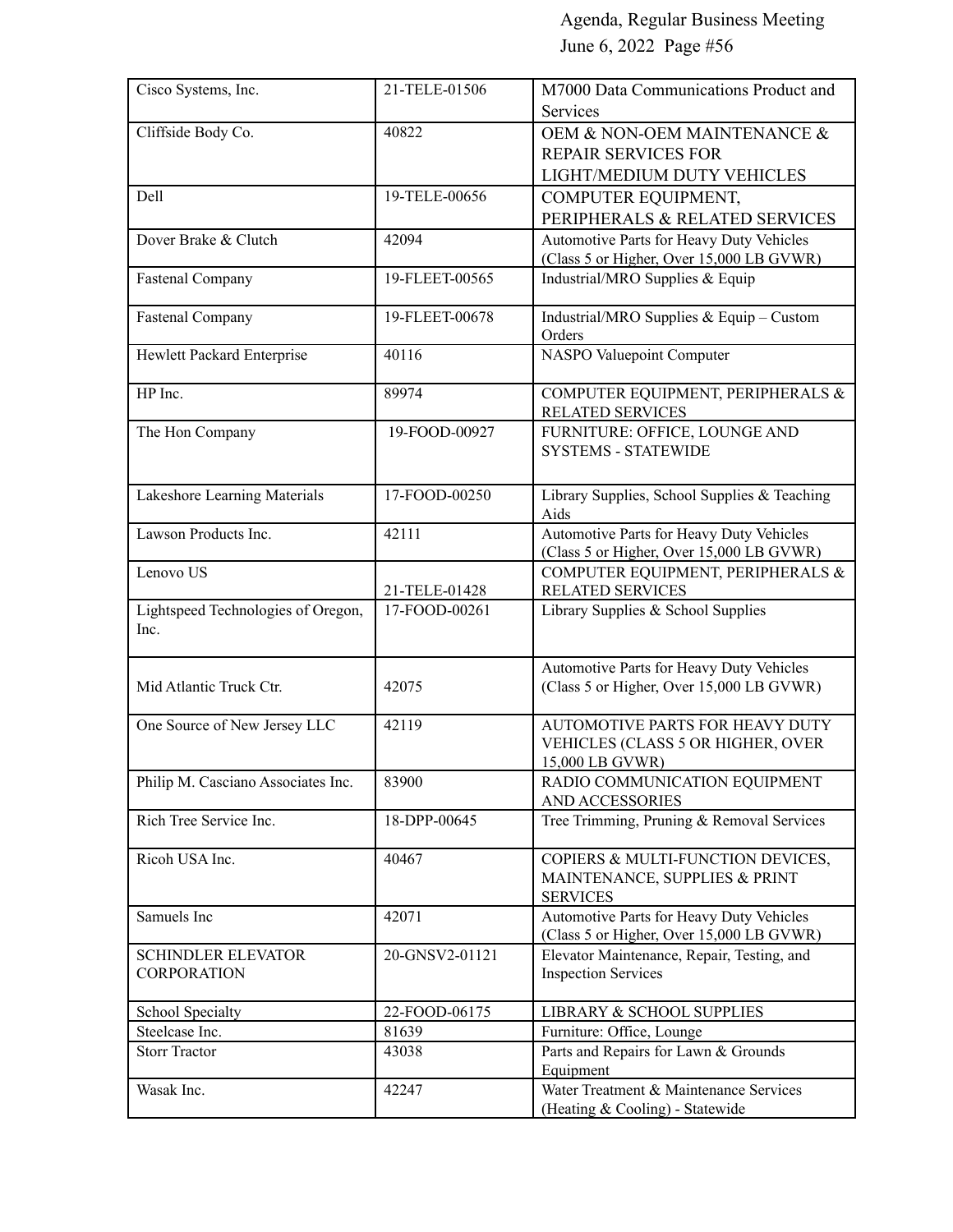| W W Grainger Inc. | 19-FLEET-00566 | <b>Facilities Maintenance and Repair &amp; Operations</b><br>(MRO) and Industrial Supplies |
|-------------------|----------------|--------------------------------------------------------------------------------------------|
| WURTH USA Inc.    | 42110          | Automotive Parts for Heavy Duty Vehicles<br>(Class 5 or Higher, Over 15,000 LB GVWR)       |

#### **EXPLANATION**

All contracts are listed under the State Distribution and Support Services State of New Jersey, Division of Purchase and Property.

Each administrator/supervisor who recommends purchases through the referenced State Contract vendors has certified by signing the purchase order that sufficient funds exist to purchase the goods or services.

# *MEMBERSHIPS 9-12 NEW JERSEY STATE INTERSCHOLASTIC ATHLETIC ASSOCIATION (NJSIAA) 2022-2023*

Motion #11 that upon the recommendation of the Interim Superintendent, the Board of Education approve the following Resolution:

> Pursuant to the provisions of Chapter 172 of the Laws of 1979 approved by the Governor of the State of New Jersey on August 26, 1979 (N.J.S.A. 18A:11-3, et seq), it is necessary for our member schools to adopt by resolution membership in the NJSIAA. It must be emphasized that in adopting such a resolution, a member school agrees to be governed by the Constitution, Bylaws and Rules and regulations of NJSIAA, including all rules governing student-athletic eligibility

## *PK-8*

#### *GREATER MORRIS COUNTY JUNIOR SCHOOL COACHES ASSOCIATION (GMCJSCA) 2022-2023*

Motion #12 that upon the recommendation of the Interim Superintendent, the Board of Education approve the membership agreement for the Greater Morris County Junior School Coaches Association, so that student athletes may participate in GMCJSCA tournaments for the 2022-2023 school year.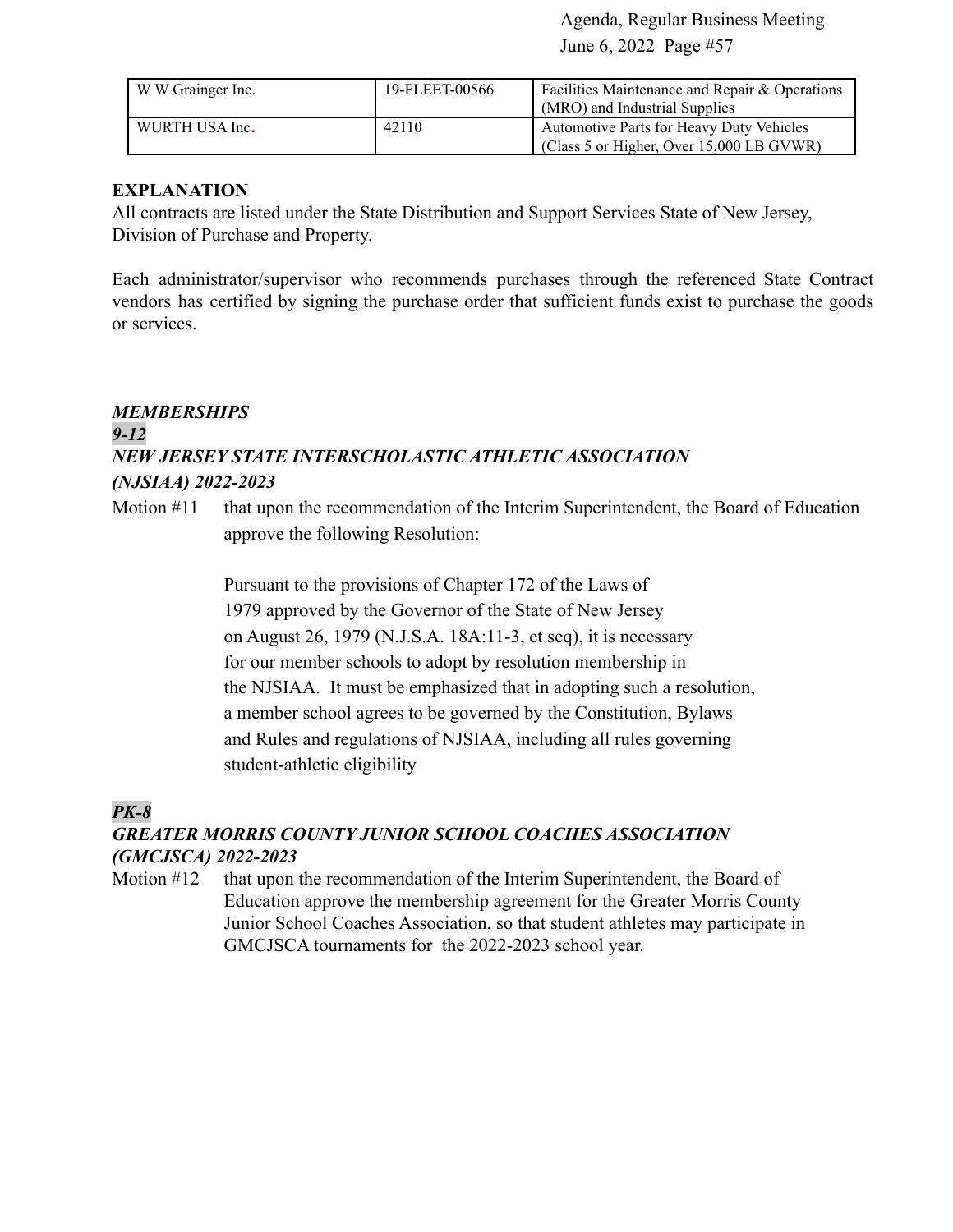## *DISTRICT AGREEMENTS SHEPARD SCHOOL*

Motion  $# 13$  that upon the recommendation of the Interim Superintendent, the Board of Education Approve an agreement, between the Morris School District and The Shepard School of Morristown, to provide a school meal Program for the 2022-2023 school year beginning July 1, 2022. (Agreement on file in Business Administrator's Office.)

## **EXPLANATION**

This is an annual agreement between the Morris School District and Shepard. MSD will provide lunches to Shepard for the same terms and conditions as the current year, \$4.80 per meal.

## **CO-OPAGREEMENT**

Motion #14 that upon the recommendation of the Interim Superintendent, the Board of Education approve pursuant to the provisions of N.J.S.A. 40A:11-11(5), the annual renewal of the Cooperative Pricing Agreement with the County of Somerset and that such membership shall continue thereafter unless Morris School District elects to formally withdraw from the agreement.

## **CO-OPAGREEMENT**

Motion #15 that upon the recommendation of the Interim Superintendent, the Board of Education approve pursuant to the provisions of N.J.S.A.  $40A:11-11(5)$ , the annual renewal of the Cooperative Pricing Agreement with the County of Middlesex and that such membership shall continue thereafter unless Morris School District elects to formally withdraw from the agreement.

## **CO-OPAGREEMENT**

Motion  $#16$  that upon the recommendation of the Interim Superintendent, the Board of Education approve pursuant to the provisions of N.J.S.A. 40A:11-11(5), the annual renewal of the Cooperative Pricing Agreement with the County of Hunterdon and that such membership shall continue thereafter unless Morris School District elects to formally withdraw from the agreement.

## *9-12*

## *SENDING-RECEIVING 2022-2023*

Motion #17 that upon the recommendation of the Interim Superintendent, the Board of Education approve the Sending-Receiving Agreement between the Morris School District Board of Education and the Morris Plains Board of Education for July 1, 2022 - June 30, 2023. Agreement on file in the Business Administrator's Office.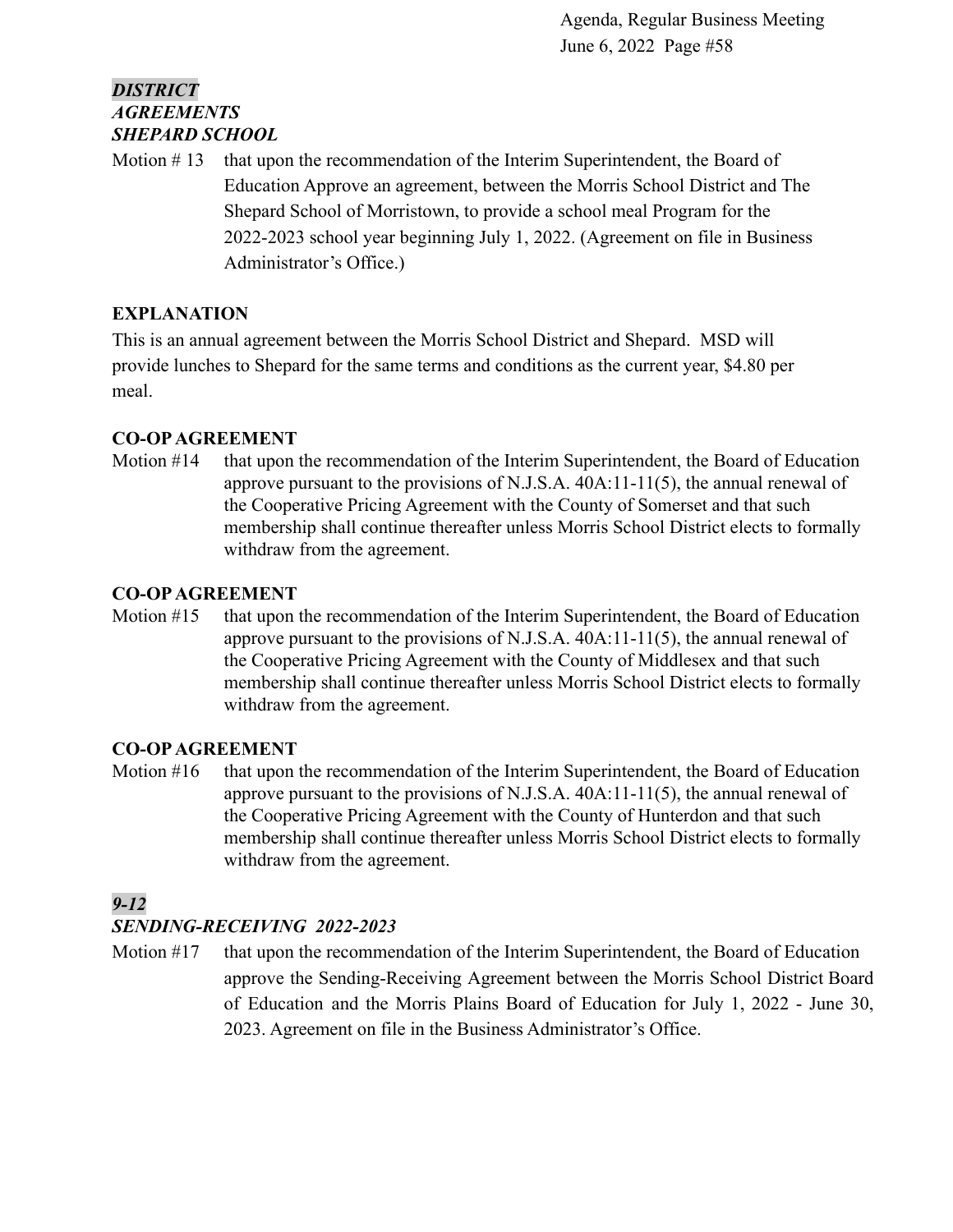## *DISTRICT*

#### *Food Service Management Company - Whitsons 2022-2023*

Motion #18 that upon the recommendation of the Interim Superintendent, the Board of Education approve the following:

BE IT RESOLVED that the Morris Board of Education approve and award a contract for School Food Service Management for the 2022-2023 school year to Whitsons School Nutrition Corp. located at 1800 Motor Parkway Islandia, NY 11749. It is the recommendation of the Business Administrator that the Morris Board of Education award the contract to Whitsons School Nutrition Corp. (hereinafter referred to as the "FSMC"), subject to the following contractual provisions:

The FSMC shall receive, in addition to the costs of operation, a fee of \$0.1913 per reimbursable meal and meal equivalent to compensate the Food Service Management Company for administrative and management costs. This fee shall be billed monthly as a cost of operation. The District guarantees the payment of such costs and fee to the Food Service Management Company.

The number of National School Lunch Program, and if applicable, Breakfast Program, At-Risk Afterschool Meals Program and After School Snacks Programs, meals served to children shall be determined by actual count. A "Meal Equivalent" provided by The FSMC is determined by dividing the total of cash receipts, other than from sales of National School Lunch Program, and if applicable, Breakfast Program, At-Risk Afterschool Meals Program and After School Snacks Programs, meals, or Cash Equivalents, by the Equivalency Factor. The Equivalency Factor used to determine the number of Meal Equivalents served by Whitsons shall be the amount of \$3.66.

The per meal management fee of \$0.1913 will be multiplied by total meals.

The FSMC guarantees that the return to the District from the Food Service Program for the 2022-2023 school year will be One Hundred Eighty-Two Thousand Dollars (\$100,000). If the annual operating statement shows a return less than the aforementioned amount, the FSMC will pay the difference between the actual and the guaranteed amount. The Guaranteed Return is based on the following conditions and assumptions remaining in effect for the school year.

- Reimbursement rates for Food Service Program meals shall not be less than those stated in the request for proposal.
- The value of USDA donated foods received shall not be less than the value of USDA donated foods received during the prior year.
- The mix and quantity of USDA donated foods shall not change from the mix and quantity received the prior school year so as to increase actual food costs over the level of projected food cost.
- The SFA shall work with Whitson's in a commercially reasonable manner to acquire USDA processed commodities for a total price (including all applicable costs and fees) commensurate with the then-current market price for a comparable commercial item.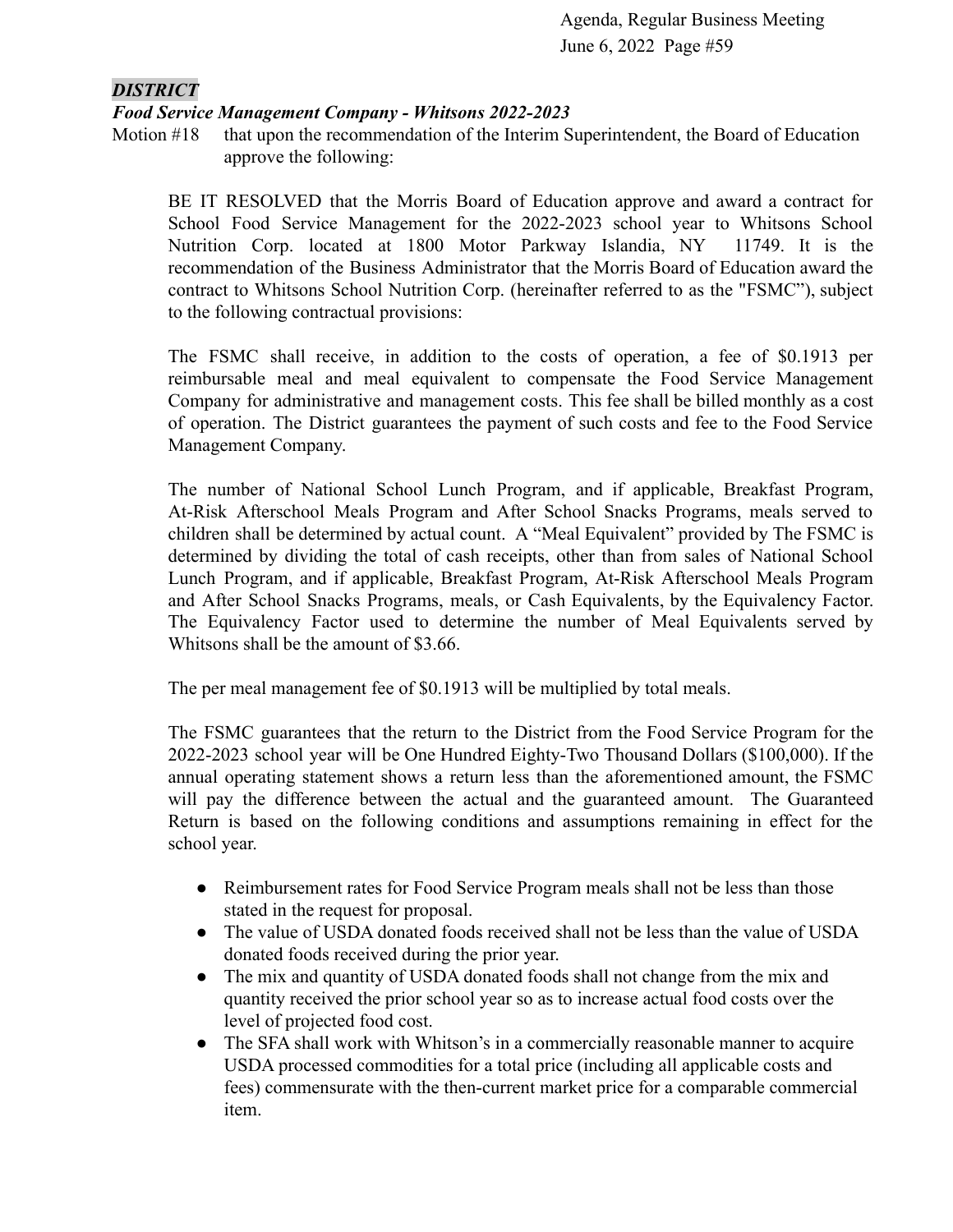- There shall be at least one hundred eighty (180) full-service days where breakfast is served for the Current Year.
- There shall be at least One Hundred Seventy-Four (174) full-service days where lunch is served in the high school and middle school for the Current Year and One Hundred Eighty (180) full-service days where lunch is served in the elementary school for the Current Year.
- The average daily student enrollment for the Current Year shall be at least 5,000.
- The actual costs charged to the Food Service Enterprise Account by the SFA shall not exceed the projected operating expenses as follows:
	- o Ongoing contract monitoring in the amount of \$14,664.00;
	- o Annual POS Maintenance Charges in the amount of \$10,497

In the event any of the foregoing conditions or assumptions is not met during the Current Year, Whitson's obligation shall be reduced by the amount of any increase in SFA's Total Food Service Costs or reduction in Gross Receipts which is attributable to the changes in such conditions or assumptions. In the event the Distract requests a change (other than a material change that would necessitate commencement of a new RFP process) in a phase of the Food Service Program that would result in a decrease in Gross Receipts or an increase in Total Food Service Costs from the amounts set forth in the Projected Food Service Budget, Whitson's shall advise the District of its estimate of the increase in the Total Food Service Costs or decrease in Gross Receipts attributable to such requested change, and the budget, shall be adjusted to reflect such estimated increase in Total Food Service Costs or decrease in Gross Receipts.

## *DISTRICT*

## *MORRIS COUNTY MUNICIPAL UTILITIES AUTHORITY*

Motion #19 that upon the recommendation of the Interim Superintendent, the Board of Education approve the, one year renewal agreement with Morris County Municipal Utilities Authority for recycling requirements for the 2022-2023 school year in the amount of \$21,539.00.

## *DISTRICT*

## *TRANSPORTATION JOINTURE 2022-2023*

#### *Morris County Educational Services Commission*

Motion # 20 WHEREAS, in accordance with the statutes of 18A:18A-11, Boards of Education of two or more districts may provide jointly, by agreement, the transportation of pupils attending schools within or outside of the district:

WHEREAS, the Morris County Educational Services Commission provides transportation services for many school districts to various schools:

## NOW THEREFORE, BE IT RESOLVED:

- 1. that the Business Administrator/Board Secretary be authorized to pursue the said transportation jointure with the Morris County Educational Services Commission.
- 2. that the services provided by the Morris County Educational Services Commission shall be provided in accordance with the rules, regulations and policies as established by the Commission.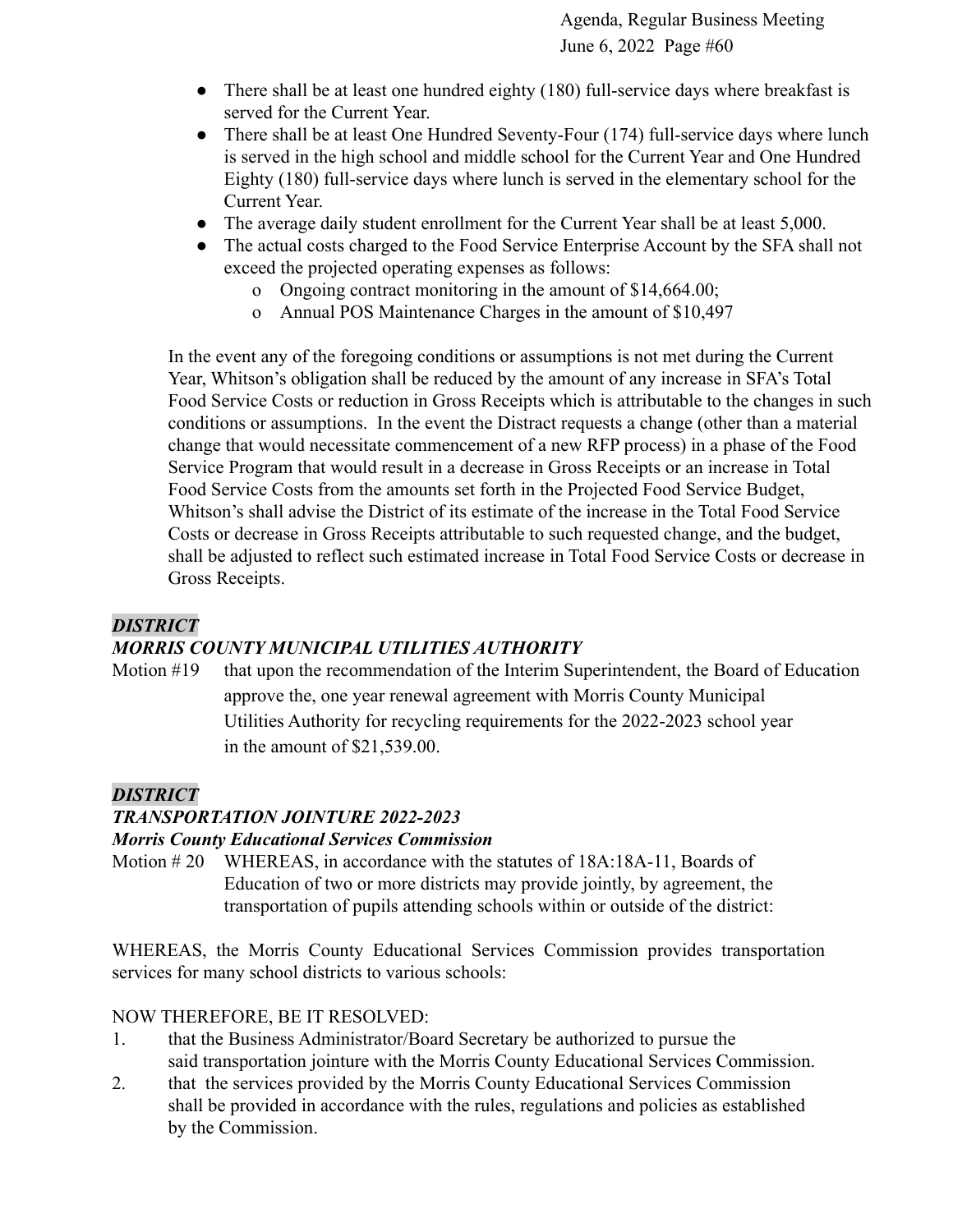- 3. that the cost of transportation, as apportioned to each participating district and computed by the Commission, shall be in accordance with policy as established by the Commission's Board of Directors.
- 4. that the Morris School District will pay a management fee to Morris County Educational Services Commission

BE IT ALSO RESOLVED, that the Morris County Educational Services Commission be authorized to receive transportation bids for the 2022-2023 school year on behalf of Morris School District.

## *Morris Plains School District*

Motion #21 WHEREAS, in accordance with the statutes of 18A:18A-11, Boards of Education of two or more districts may provide jointly, by agreement, the transportation of pupils attending schools within or outside of the district:

WHEREAS, Morris School District and Morris Plains School District intend to enter into an agreement to provide certain transportation services for Morris Plains School District:

## NOW THEREFORE, BE IT RESOLVED:

- 1. that the Business Administrator/Board Secretary be authorized to pursue the said transportation jointure with the Morris Plains Board of Education.
- 2. that the services provided by the Morris School District Board of Education shall be provided in accordance with the rules, regulations and policies as established by the Morris School District Board of Education.
- 3. that the cost of transportation, as apportioned to each participating district and computed by Morris School District, shall be in accordance with policy as established by the Morris School District Board of Education.
- 4. that the Morris Plains School District will pay a management fee to Morris School District.

BE IT ALSO RESOLVED, that the Morris School District Board of Education be authorized to enter into a transportation jointure for the 2022-2023 school year with Morris Plains Board of Education.

## *Harding Township Public Schools*

Motion #22 WHEREAS, in accordance with the statutes of 18A:18A-11, Boards of Education of two or more districts may provide jointly, by agreement, the transportation of pupils attending schools within or outside of the district:

WHEREAS, Morris School District and Harding Township School District intend to enter into an agreement to provide certain transportation services for Harding Township School District:

## NOW THEREFORE, BE IT RESOLVED:

- 1. that the Business Administrator/Board Secretary be authorized to pursue the said transportation jointure with the Harding Township Board of Education.
- 2. that the services provided by the Morris School District Board of Education shall be provided in accordance with the rules, regulations and policies as established by the Morris School District Board of Education.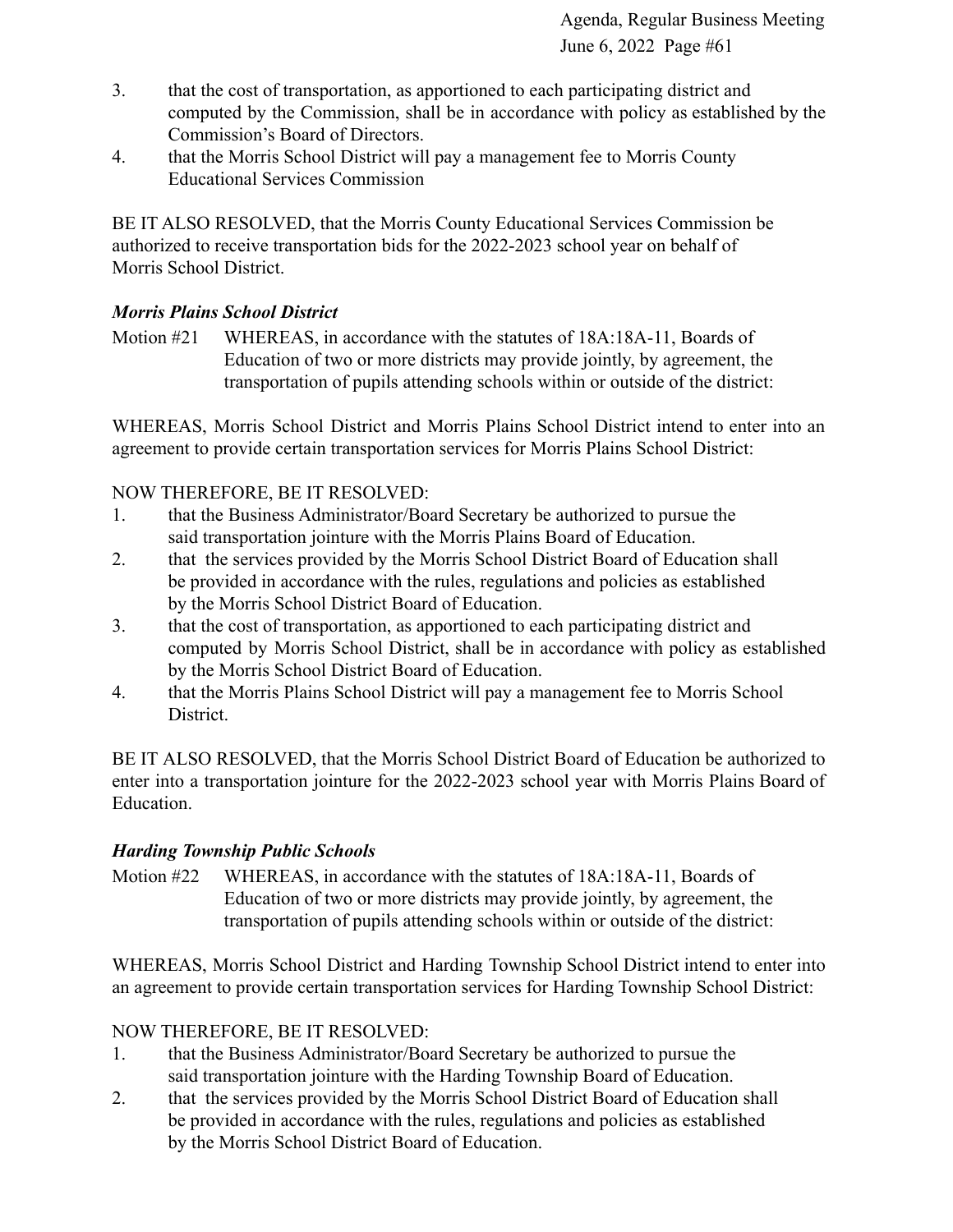- 3. that the cost of transportation, as apportioned to each participating district and computed by Morris School District, shall be in accordance with policy as established by the Morris School District Board of Education.
- 4. that the Harding Township School District will pay a management fee to Morris School District.

BE IT ALSO RESOLVED, that the Morris School District Board of Education be authorized to enter into a transportation jointure for the 2022-2023 school year with Harding Township Board of Education

# *9-12*

## *PARENT TRANSPORTATION CONTRACT ESY 2022 - REVISED*

Motion #23 that, upon the recommendation of the Interim Superintendent, the Board of Education approve a revised ESY Parent Transportation Contract from Academy 360 in **Livingston**, NJ. The contract term is July 5, 2022 to August 3, 2022 for a maximum of \$2,200.

## **EXPLANATION**

Contract was approved at the 4/25/22 BOE meeting, motion #8. Contract being amended to change the address from Verona to Livingston. Student (ID: 614714)

# *9-12*

## *PARENT TRANSPORTATION CONTRACT ESY 2022*

Motion #24 that, upon the recommendation of the Interim Superintendent, the Board of Education approve an ESY Parent Transportation Contract to Academy 360 in Livingston, NJ. The contract term is July 5, 2022 to August 3, 2022 for a maximum of \$495.

#### **EXPLANATION**

This contract will also need to be approved by the Morris County Superintendent This contract allows for the parents to transport their child (ID: 610674), who has specialized needs.

## *PK-8*

## *PARENT TRANSPORTATION CONTRACT ESY 2022*

Motion #25 that, upon the recommendation of the Interim Superintendent, the Board of Education approve an ESY Parent Transportation Contract to EPIC School (Educational Partnership for Instructing Children) in Paramus, NJ. The contract term is July 5, 2022 to August 10, 2022 for a maximum of \$1,938.

#### **EXPLANATION**

This contract will also need to be approved by the Morris County Superintendent This contract allows for the parents to transport their child (ID: 621904), who has specialized needs.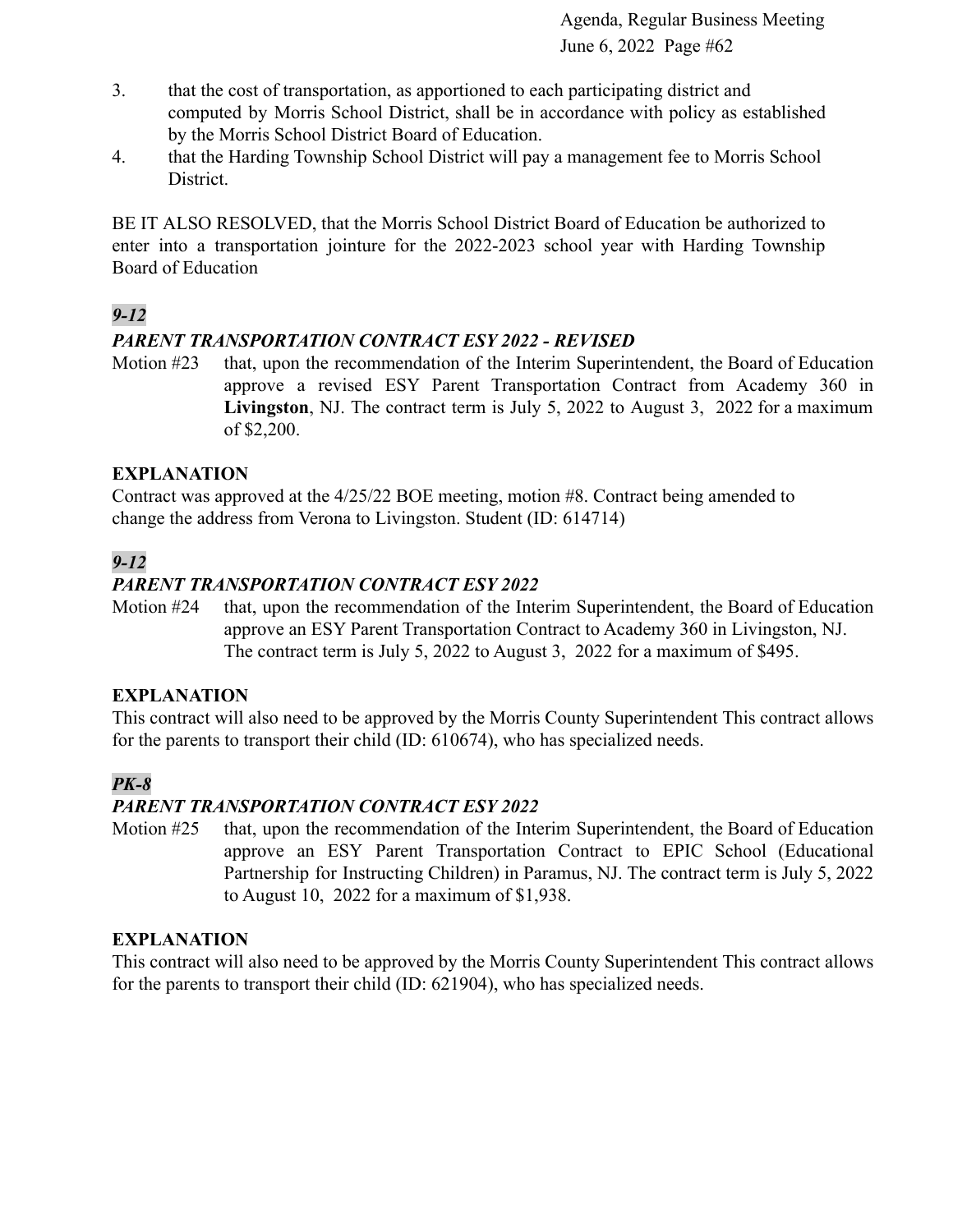## *DISTRICT BID RENEWALS*

#### **Plumbing Services and Repair**

Motion #26 that upon the recommendation of the Interim Superintendent, the Board of Education approve pursuant to the provisions of N.J.S.A. 18A:18A-42, the bid for Plumbing Services and Repair, #22-022, having been duly advertised and received on June 2, 2021, and awarded on June 14, 2021 to Robert Griggs Plumbing and Heating, LLC, Hillsborough, New Jersey, be renewed at a 3% increase in costs for the first one-year renewal for the 2022-2023 school year as set forth below:

|                              | Robert Griggs Plumbing and Heating, LLC |
|------------------------------|-----------------------------------------|
| Tradesman per Hour           | \$98.89                                 |
| Helper per Hour              | \$49.23                                 |
| Material Markup              | $10.3\%$                                |
| <b>Subcontracting Markup</b> | $$7.725\%$                              |

#### **HVAC Time & Materials**

Motion #27 that upon the recommendation of the Interim Superintendent, the Board of Education approve pursuant to the provisions of N.J.S.A. 18A:18A-42, the bid for HVAC Time and Materials, Bid #22-029, having been duly advertised, and received on June 25, 2021, and awarded on June 28, 2021 to KCG, Inc., Towaco, New Jersey, be renewed at a 4% increase in costs for the first one-year renewal for the 2022-2023 school year as set forth below:

| Service/Charge Per Hour           | KCG, Inc. |
|-----------------------------------|-----------|
|                                   |           |
| Refrigeration Repairman           | \$83.20   |
| Air Conditioning Repairman        | \$87.88   |
| Heating & Vent. Equip Repair      | \$87.88   |
| Mechanic                          |           |
| Heating & Vent. Repair Mechanic   | \$87.88   |
| Journeyman                        |           |
| Temp Control Mechanic (Electric)  | \$87.88   |
| Temp Control Mechanic Journeyman  | \$87.88   |
| (Electric)                        |           |
| Temp Control Mechanic (Pneumatic) | \$87.88   |
| Temp Control Mechanic Journeyman  | \$87.88   |
| (Pneumatic)                       |           |
| Supervisor                        | \$87.88   |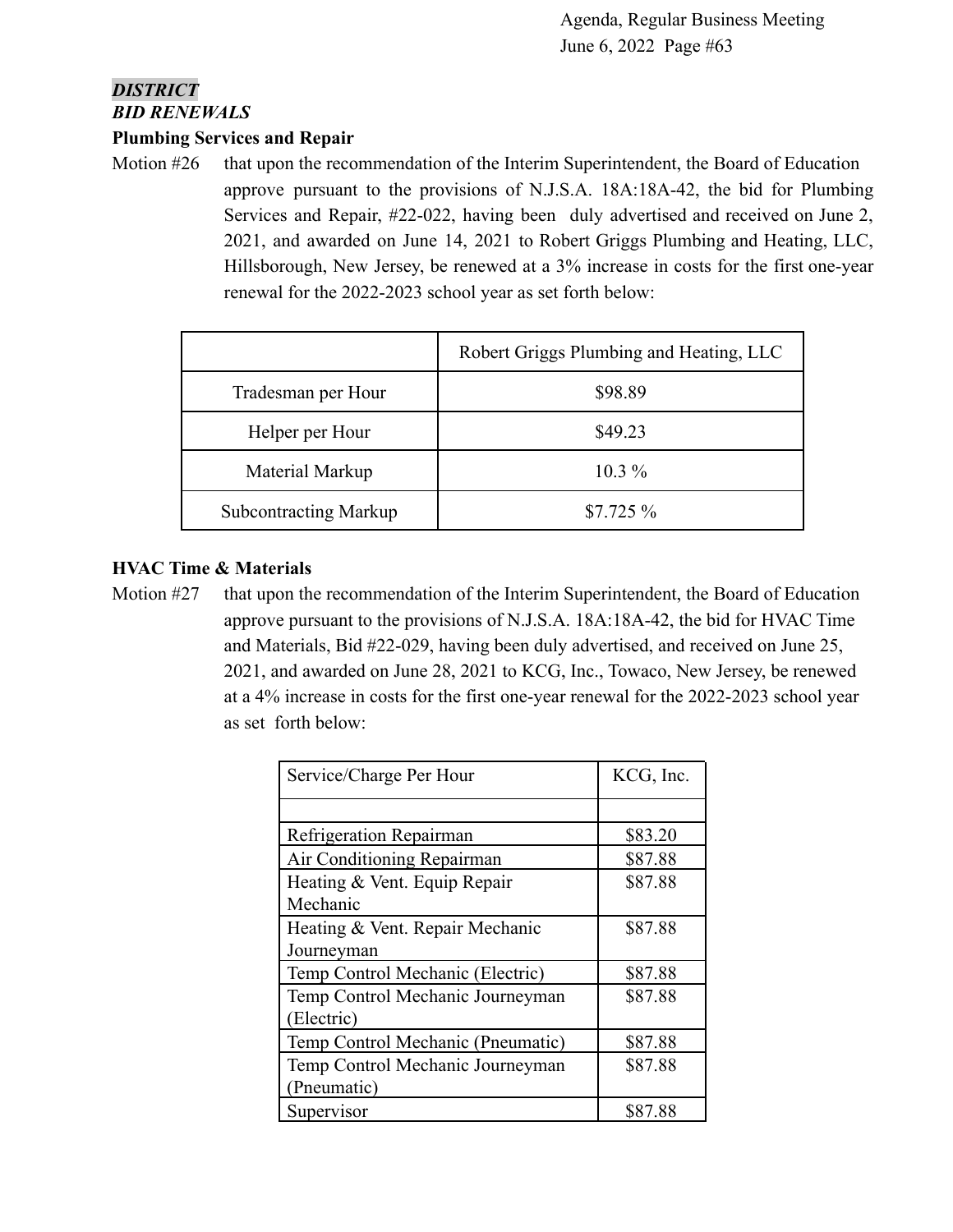#### *DISTRICT LEASE/ PURCHASE FINANCING*

Motion #28 that upon the recommendation of the Interim Superintendent, the Board of Education approve the following resolution:

> **RESOLUTION OF THE BOARD OF EDUCATION OF THE MORRIS SCHOOL DISTRICT, IN THE COUNTY OF MORRIS, NEW JERSEY DETERMINING TO FINANCE ACQUISITION OF VEHICLES AND OTHER EQUIPMENT BY MEANS OF AN EQUIPMENT LEASE PURCHASE FINANCING IN AN AMOUNT NOT EXCEEDING \$3,855,000, AUTHORIZING AN ADVERTISEMENT FOR BIDS IF NECESSARY, DELEGATING THE AWARD OF THE BID, AUTHORIZING THE EXECUTION OF THE LEASE AND RELATED DOCUMENTS AND AUTHORIZING OTHER ACTIONS NECESSARY TO COMPLETE THE TRANSACTION**

**WHEREAS**, the Board of Education (the "Board") of the Morris School District (the "School District", in the County of Morris, New Jersey is created and is charged by law with the responsibility to provide a system of public education within the school district over which the Board has jurisdiction and to acquire and install equipment therefor; and

**WHEREAS**, the Board has determined to fund the acquisition of certain vehicles and equipment consisting of passenger buses, cameras and tablets, copiers, and lawn mowers, including other related equipment, financing and incidental or related costs (the "Equipment") by means of an equipment lease purchase financing for a term that does not exceed five (5) years pursuant to the provisions of N.J.S.A. 18A:20-4.2(f) and N.J.S.A. 18A:18A-1 *et. seq*.; and

**WHEREAS**, the Board has selected the Hunterdon County Educational Services Commission as financial advisor (the "Financial Advisor") and McManimon, Scotland & Baumann, LLC, as special counsel (the "Special Counsel") for the purpose of advising and assisting with the proposed lease purchase financing of the Equipment; and

**WHEREAS**, in accordance with the procedures set forth in N.J.S.A 18A:18A-1 *et. seq*. (the "Public School Contracts Law") and the regulations promulgated thereunder, a notice of the bid will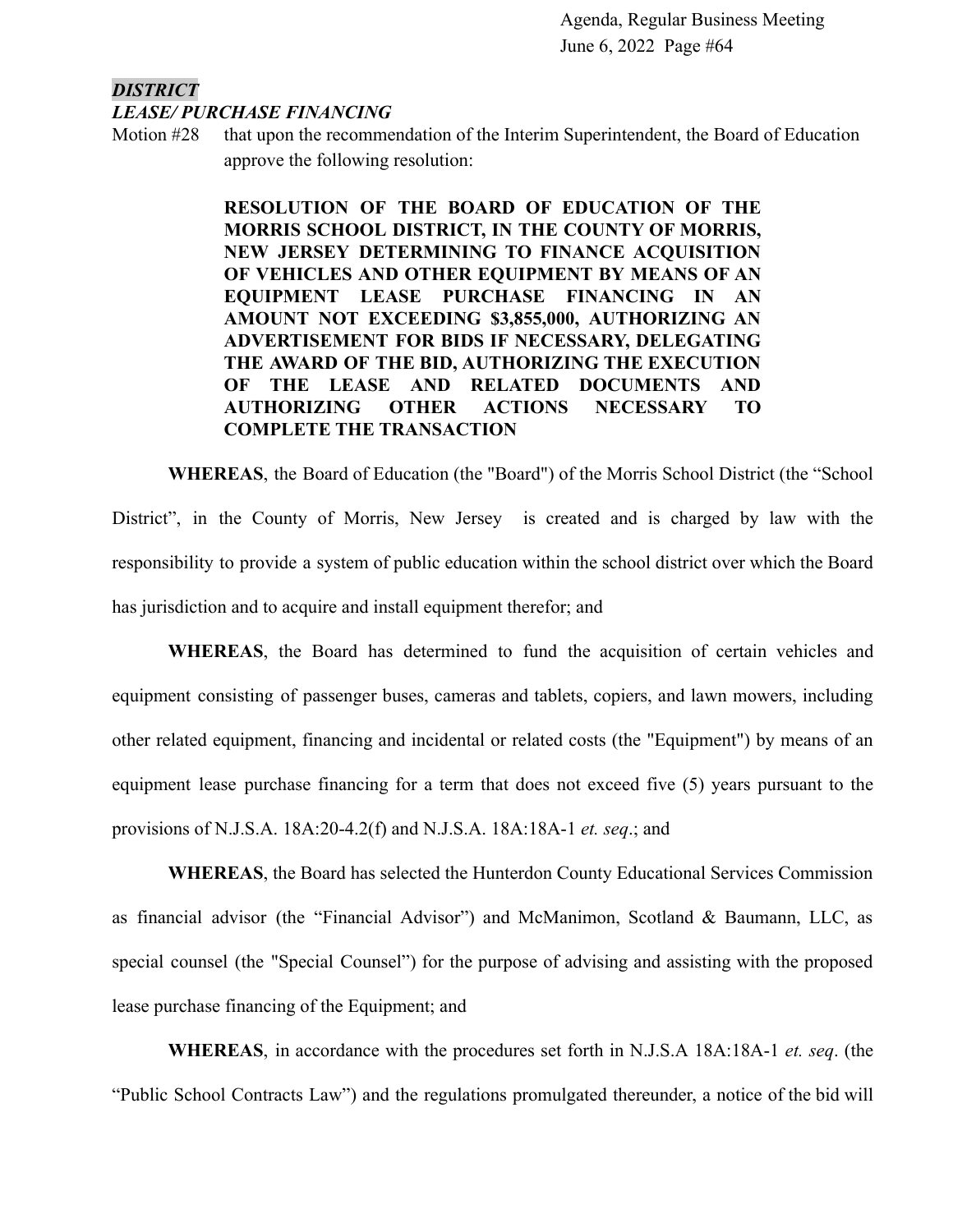be published if required and bids or quotes (hereinafter simply referred to as "bids") are scheduled to be returned to the Business Administrator, who, with the assistance of the Special Counsel and the Financial Advisor, will determine the lowest responsive and responsible bidder to purchase the Lease (as hereinafter defined) from the Board (hereinafter referred to as the "Purchaser"); and

**WHEREAS**, the Board will enter into a lease purchase agreement (the "Lease") and other related documents with the Purchaser in an amount not to exceed \$3,855,000 to finance the Equipment; and

**WHEREAS**, the Board desires to authorize the delegation of the award of the bid to the Business Administrator/Board Secretary and further authorizes the Board President, Business Administrator/Board Secretary, Financial Advisor and Special Counsel to prepare and to execute the Lease and certain other documents and agreements necessary or incidental to the transactions contemplated thereby;

# **NOW, THEREFORE, BE IT RESOLVED BY THE BOARD OF EDUCATION OF THE MORRIS SCHOOL DISTRICT, IN THE COUNTY OF MORRIS, NEW JERSEY** as follows:

Section 1. The Board hereby determines to finance the Equipment by means of a lease purchase financing in a principal amount not exceeding \$3,855,000 in accordance with the requirements of the Public School Contracts Law. The lease shall be for a period not to exceed five years and the interest portion of rent shall be calculated at a rate per annum not in excess of the rate set forth in the legally responsive bid producing the lowest yield. The Business Administrator/Board Secretary, the Financial Advisor, the Special Counsel and other appropriate representatives of the Board (the "Professionals") are hereby authorized to prepare the necessary timetables, bid documents and other related documents as may be necessary and to take other steps necessary to prepare for and to implement the proposed financing.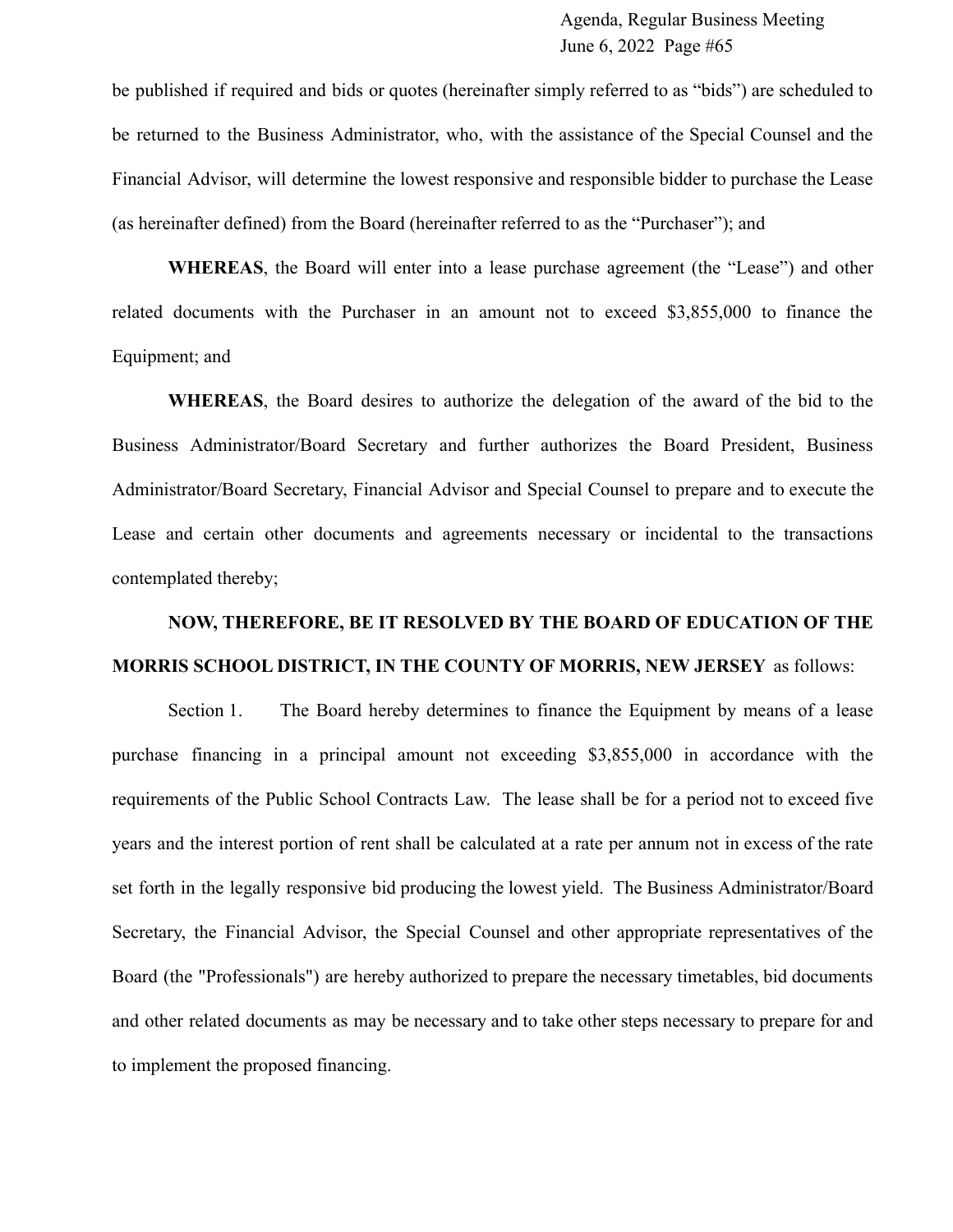Section 2. The Board hereby authorizes the publication of a request for bid if required in accordance with the Public School Contracts Law or the solicitation of quotes in order to prepare for the proposed transaction.

Section 3. The Board President and/or the Business Administrator/Board Secretary are authorized to award the bid and the Lease in accordance with the terms of this resolution to the lowest bidder in accordance with the bid proposals or quotes submitted to the Business Administrator/Board Secretary, which winning bid proposal or quote will be retained on file in the office of the Business Administrator/Board Secretary. The Purchaser's interest rate will be held fixed for a period of thirty (30) days from the date of the bid or such longer period as recommended by the Financial Advisor. If the closing does not occur within such thirty (30) day or longer period from the date of the bid, the interest rate will be calculated in accordance with the index rate recommended by the Financial Advisor as set forth in the bid specifications.

Section 4. The Board President and/or the Business Administrator/Board Secretary are hereby authorized to execute and deliver the Lease, an agent or an escrow agreement, an assignment agreement, if necessary, and such other documents as may be necessary to consummate the transaction in a form approved by Special Counsel. Specifically, the Board authorizes the Board President or the Business Administrator to establish an escrow account for the deposit of the Lease proceeds and to direct the deposit and investment of the Lease proceeds in the escrow in accordance with the requirements of law. The Business Administrator is also authorized to pay any agreed upon fees in connection with the transaction including any escrow agent fee. The Board President and/or Business Administrator are also authorized and directed to take on behalf of the School District such other actions as shall be necessary and appropriate to accomplish the lease purchase financing for the Equipment in accordance with the terms of the Lease and this resolution and pursuant to the terms of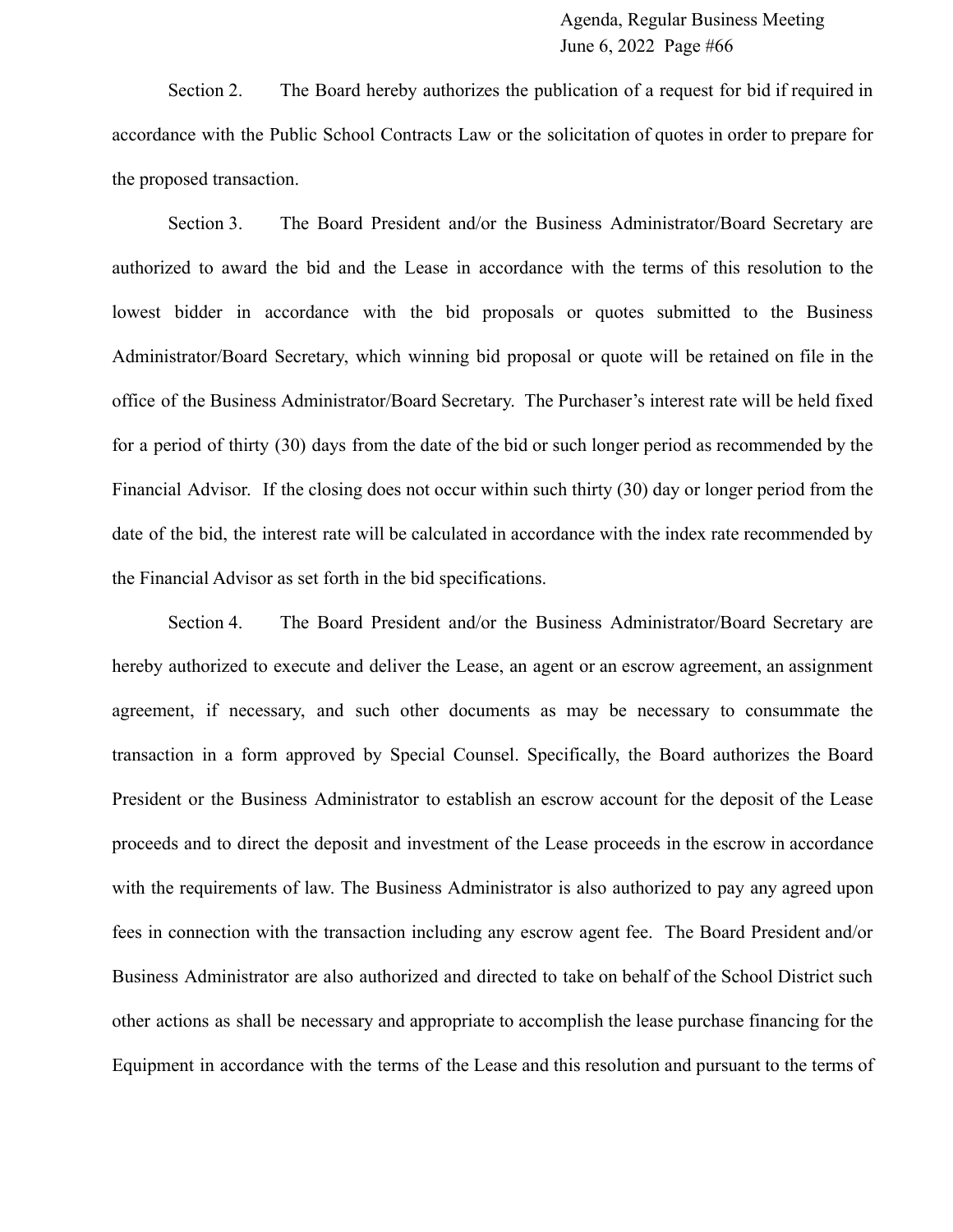the agreements and instruments authorized to be prepared hereby and to accomplish the performance of the obligations of the School District in respect thereto.

Section 5. The payment of rent or other monies due under the Lease shall be made only from the General Fund of the School District. Neither the Board, the School District nor any agency, department or political subdivision thereof, shall be obligated to pay any sum due under the Lease to the Purchaser from any taxing source unless an appropriation is made in a duly approved budget of the School District. The obligations of the School District shall not constitute indebtedness of the School District or the constituent municipalities or of any department, agency or political subdivision thereof. The Lease shall set forth the term of the lease purchase agreement for the Equipment, the rental payments to be paid by the School District in respect thereof and the dates on which such rent shall be due and payable.

Section 6. The Board hereby covenants that it will comply with any conditions subsequent imposed by the Internal Revenue Code of 1986, as amended (the "Code"), in order to preserve the exemption from taxation of interest on the Lease, including the requirement to rebate all net investment earnings on the gross proceeds above the yield on the Lease, if applicable. The Board authorizes the Business Administrator to act and determine on behalf of the Board whether the Lease will be designated as "bank qualified" within the meaning of Section 265 of the Code. The Board hereby declares its intent to issue the Lease in the expected maximum principal amount of the Lease set forth herein and to use the proceeds of the Lease to pay or to reimburse expenditures for the costs of the purpose for which the Lease is authorized herein. This resolution is a declaration of intent within the meaning and for the purposes of Treasury Regulations Section 1.150-2 or any successor provisions of federal income tax law.

Section 7. The references herein to officers of this School District and in actions taken on behalf of this Board include any interim, acting or successor officers holding those positions.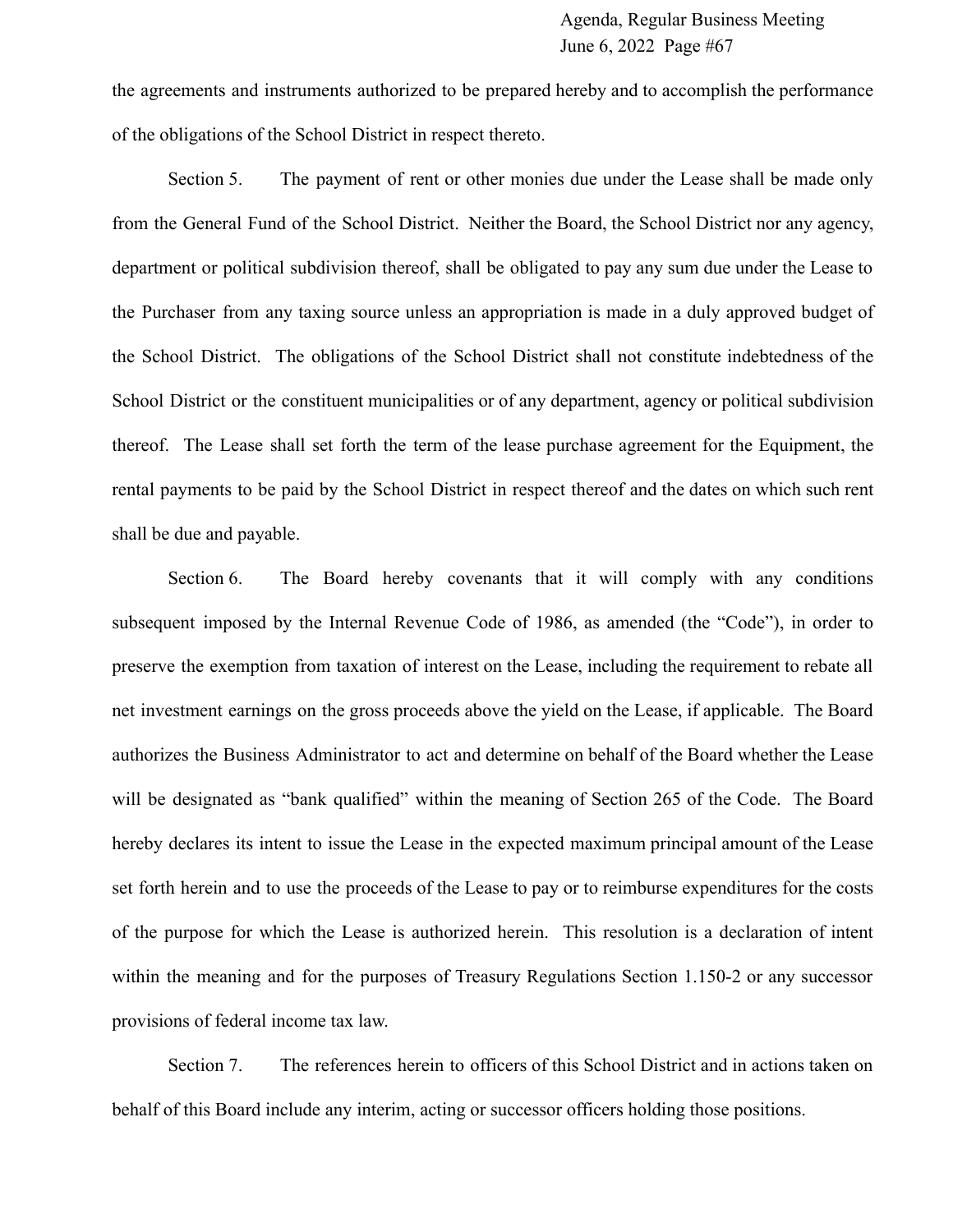Section 8. Any action authorized herein taken prior to the adoption of this resolution is

hereby ratified and deemed to be taken pursuant to this resolution.

Section 9. This resolution shall take effect immediately.

#### *DISTRICT*

# *INSURANCE*

- *Workers' Compensation*
- Motion #29 that upon the recommendation of the Interim Superintendent, the Board of Education approves the renewal of the Workers Compensation and Supplemental Compensation Insurance provider the Morville Agency with the New Jersey Schools Insurance Group (NJSIG) for the 2022-2023 School Year.

#### *UNUM*

Motion #30 that upon the recommendation of the Interim Superintendent, the Board of Education approve the current long term disability rate of 0.79% for UNUM. The rate had no change from last year and is guaranteed until August 1, 2023.

#### *Delta Dental Flagship*

Motion #31 that upon the recommendation of the Interim Superintendent, the Board of Education approve a one year renewal of the optional Flagship employee managed-care dental coverage insurance with Delta Dental for July 1, 2022– June 30, 2023.

|                           | <b>Flagship Plan</b> |
|---------------------------|----------------------|
| Employee Only             | \$28.48 per month    |
| Employee $\&$ 1 Dependent | $$54.38$ per month   |
| Full Family               | \$89.99 per month    |

#### *Traditional Coverage*

Motion #32 that upon the recommendation of the Interim Superintendent, the Board of Education approve employee traditional dental coverage Insurance with Delta Dental for the period July 1, 2022– June 30, 2023. The renewal rates for the 22-23 year are at a 0% increase.

|                          | Traditional Plan 01 | Traditional Plan 02 |
|--------------------------|---------------------|---------------------|
| Employee                 | \$38.05 month       | \$38.77 month       |
| Employee $& 1$ Dependent | \$77.09 month       | \$78.54 month       |
| Full Family              | $$131.28$ month     | $$133.73$ month     |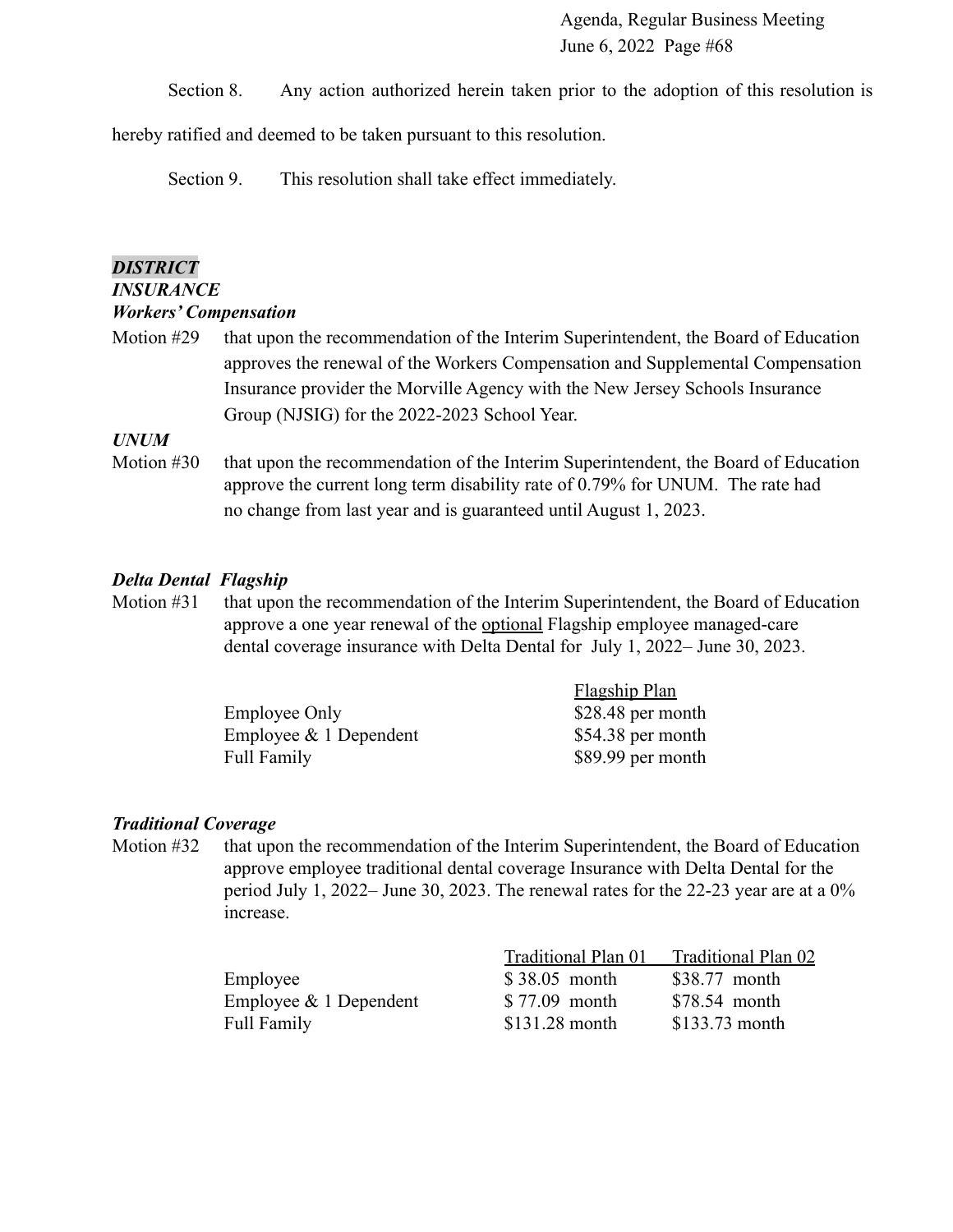#### *Student Insurance*

Motion #33 that upon the recommendation of the Interim Superintendent, the Board of Education approve Student Basic Accident and Catastrophic Student Insurance policy for the period July 1, 2022 – June 30, 2023. This policy is through Bollinger Specialty Group. The premium will be \$156,852.00.

#### *Property, General Liability, Automobile, Base Umbrella*

Motion #34 that the insurance coverages as detailed below be renewed for the 2022-2023 School Year at the premiums shown, through the subject to adjustment for updated appraisal values and changes in vehicle counts or enrollments; and, that payments be made when bills are received based upon the terms, conditions, and endorsements of the policies, as shown.

| <b>School Alliance Insurance Fund Policy Package</b> | <b>Projected Premiums</b> |
|------------------------------------------------------|---------------------------|
| Property Policy (varying deductible)                 | \$745,545.00              |
| (EDP coverage, Inland Marine, Boiler)                |                           |
| & Machinery, Crime)                                  |                           |
| General Liability Coverage (\$20,000,000)            |                           |
| Automobile (based upon 116 vehicles and              |                           |
| deductibles of $$1,000$ )                            |                           |
| TOTAL                                                | \$745,545.00              |

#### *DISTRICT*

#### *CAPITAL RESERVE Transfer of Current Year Surplus to Capital Reserve*

Motion #35 that upon the recommendation of the Interim Superintendent, the Board of Education approve the following resolution concerning transfer of current year surplus to capital reserve.

WHEREAS, NJSA 18A:21-2, NJSA 18A7G-31, and NJSA:7F-41 permit a Board of Education to establish and/or deposit into certain reserve accounts at year end, and

WHEREAS, the aforementioned statutes authorize procedures, under the authority of the Commissioner of Education, which permit the Board of Education to transfer unanticipated excess current revenue or unexpended appropriations into reserve accounts during the month of June by board resolution, and

WHEREAS, the Morris School District Board of Education wishes to transfer Unanticipated excess current year revenue or unexpended appropriations from the general fund into a Capital Reserve Account at year end, and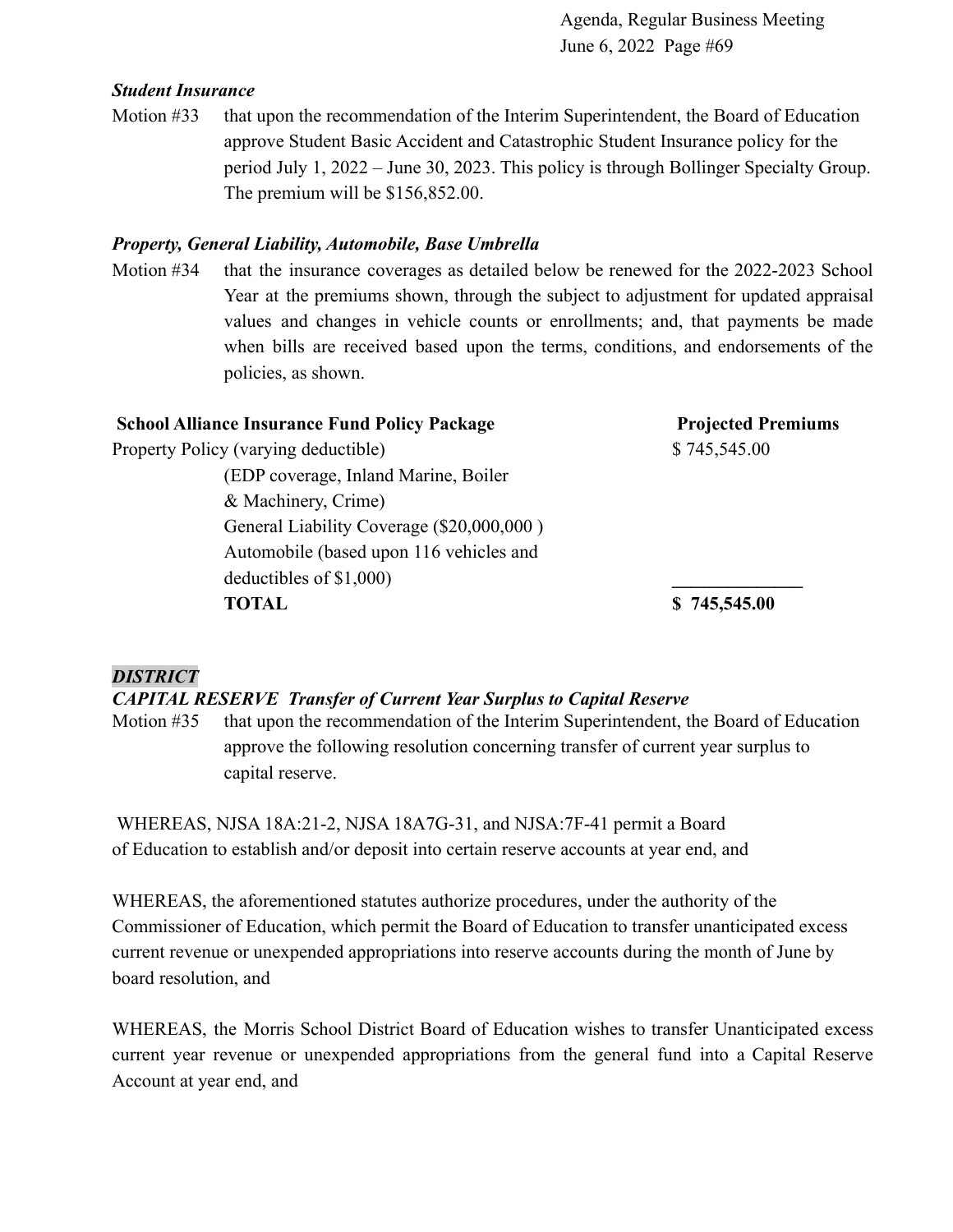WHEREAS, the Morris School District Board of Education has determined that (a maximum amount of)  $$4,000,000.00$  is available for such purpose to transfer; (if assumptions are not correct we will reduce proportionally)

NOW THEREFORE BE IT RESOLVED by the Morris School District Board of Education that it hereby authorizes the district's School Business Administrator to make this transfer consistent with all applicable laws and regulations.

#### **EXPLANATION**

This was discussed with the finance committee.

#### *DISTRICT*

#### *SALE OF SURPLUS PROPERTY*

Motion #36 that upon the recommendation of the Interim Superintendent, the Board of Education approve the following resolution:

> WHEREAS the following property is not needed for school purposes; there exists a need for all available space at the various schools; and, the NJ Public School Contracts Law, 18A: 18A-45, requires a resolution authorizing the disposition of surplus property,

NOW, THEREFORE BE IT RESOLVED by the Morris School District Board of Education authorizes the Business Administrator to dispose of this surplus property. The items that are in saleable condition will be listed on the online auction site [www.GovDeals.com](http://www.govdeals.com) or sold through a 3rd party vendor. The sale is being conducted pursuant to Local Finance Notice 2008-9. The terms and conditions of the agreement entered into with GovDeals are available on the vendor's website and available in the Morris School district's Business Office. Items not sold within 14 days of listing may be removed from district premises at no cost to the district. Items listed as salvage will be removed from school property.

|                                 |                 |            | <b>Asset Tag</b> |            |                |                    |
|---------------------------------|-----------------|------------|------------------|------------|----------------|--------------------|
| <b>Description</b>              | <b>Quantity</b> | <b>Age</b> | 坓                | Location   | <b>Comment</b> | <b>Disposal</b>    |
| HP CHROMEBOOK - 11 G5           |                 |            |                  |            | End of Useful  |                    |
| EE                              | 560             | 7+ years   | N/A              | Various    | <b>Life</b>    | GovDeals/3rd Party |
| <b>DELL CHROMEBOOK -</b>        |                 |            |                  |            | End of Useful  |                    |
| CB <sub>1</sub> C <sub>13</sub> | 360             | 7+ years   | N/A              | Various    | Life           | GovDeals/3rd Party |
|                                 |                 | $10+$      |                  |            | End of Useful  |                    |
| SAMSUNG - X303C12               | 45              | years      | N/A              | Various    | Life           | GovDeals/3rd Party |
| <b>DELL SERVER</b>              |                 |            |                  |            | End of Useful  |                    |
| POWEREDGE 1850                  | 1               | 17 years   | 12326            | <b>MHS</b> | <b>Life</b>    | GovDeals/3rd Party |
| <b>DELL DESKTOP - OPTIPLEX</b>  |                 | $10+$      |                  |            | End of Useful  |                    |
| 580, 360 & 740                  | 10              | years      | N/A              | Various    | Life           | GovDeals/3rd Party |
| DELL DESKTOP - OPTIPLEX         |                 |            |                  |            | End of Useful  |                    |
| 7020                            | 15              | 5+ years   | N/A              | Various    | <b>Life</b>    | GovDeals/3rd Party |
| <b>ACER CHROMEBASE -</b>        |                 |            |                  |            | End of Useful  |                    |
| DC221HQ                         | 40              | 6+ years   | N/A              | Various    | Life           | GovDeals/3rd Party |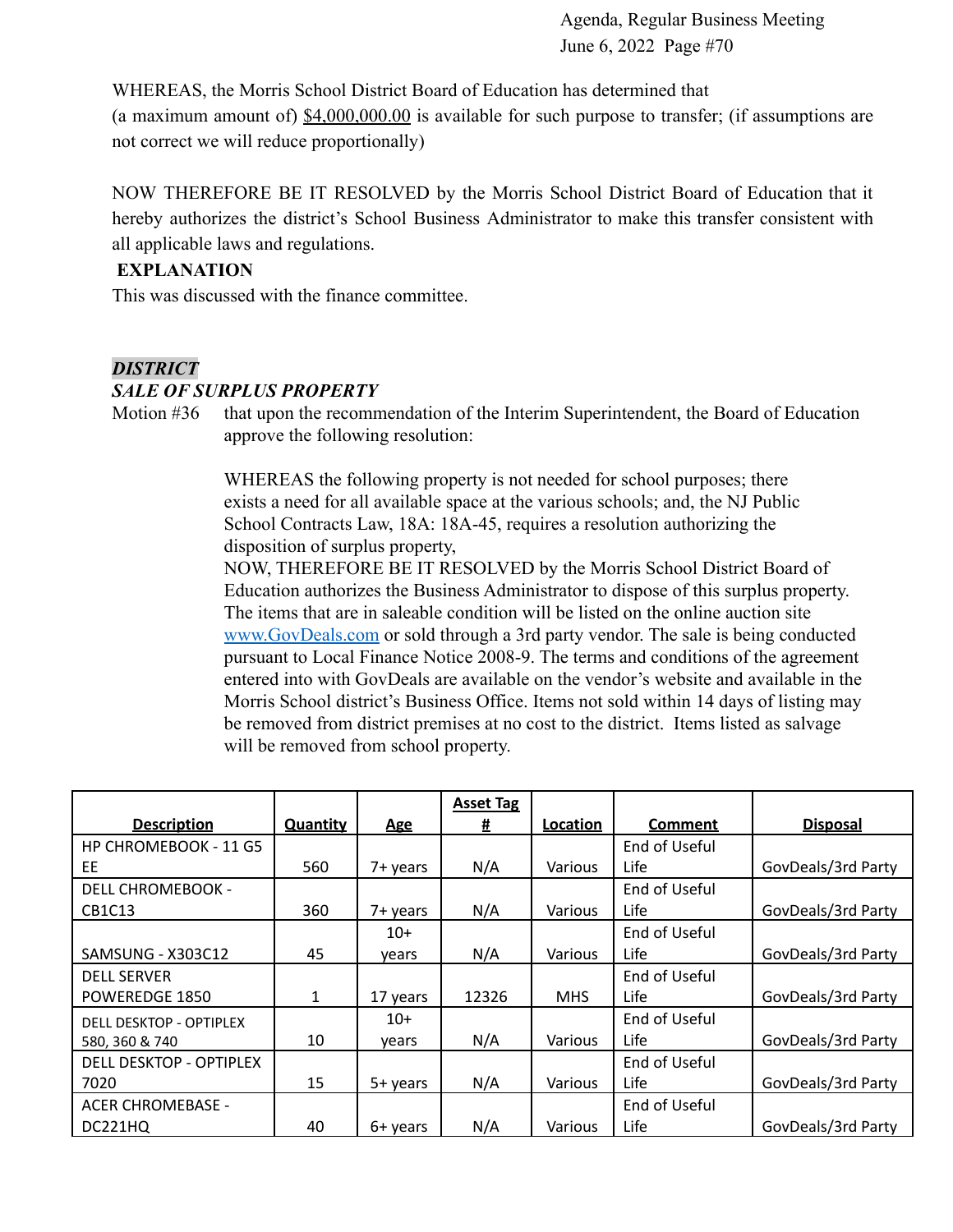| MACBOOK PRO (mid              |                | $10+$    |       |            | End of Useful    |                    |
|-------------------------------|----------------|----------|-------|------------|------------------|--------------------|
| 2012)                         | 15             | years    | N/A   | Various    | Life             | GovDeals/3rd Party |
| MACBOOK UNIBODY (mid          |                | $10+$    |       |            | End of Useful    |                    |
| 2009)                         | 23             | years    | N/A   | Various    | Life             | GovDeals/3rd Party |
|                               |                | $10+$    |       |            | End of Useful    |                    |
| IPAD <sub>1</sub>             | 10             | years    | N/A   | Various    | Life             | GovDeals/3rd Party |
|                               |                | $10+$    |       |            | End of Useful    |                    |
| IPAD <sub>2</sub>             | 42             | years    | N/A   | Various    | Life             | GovDeals/3rd Party |
|                               |                | $10+$    |       |            | End of Useful    |                    |
| APPLE iMac (mid 2011)         | 11             | years    | N/A   | Various    | Life             | GovDeals/3rd Party |
| <b>HP LAPTOP - 355 G2 4GB</b> |                |          |       |            | End of Useful    |                    |
| 500 GB HD                     | 24             | 5+ years | N/A   | Various    | Life             | GovDeals/3rd Party |
| <b>HP LAPTOP - 255 G6 4GB</b> |                |          |       |            | End of Useful    |                    |
| 500 GB HD                     | 22             | 5+ years | N/A   | Various    | Life             | GovDeals/3rd Party |
|                               |                |          |       |            | End of Useful    |                    |
| TEKVISION - DA8CR91           | 6              | 5+ years | N/A   | Various    | Life             | GovDeals/3rd Party |
|                               |                |          |       |            | End of Useful    |                    |
| SMARTBOARD 680                | $\overline{7}$ | 7+ years | N/A   | Various    | Life             | GovDeals/3rd Party |
|                               |                |          |       | Unknow     | End of Useful    |                    |
| POLYVISION - T610             | 1              | 7+ years | N/A   | n          | Life             | GovDeals/3rd Party |
|                               |                |          |       | Unknow     | End of Useful    |                    |
| HP PRINTER - 4200n            | $\mathbf{1}$   | 7+ years | N/A   | $\sf n$    | Life             | GovDeals/3rd Party |
|                               |                |          |       | Unknow     | End of Useful    |                    |
| HP PRINTER - 4600dn           | $\mathbf{1}$   | 7+ years | N/A   | n          | Life             | GovDeals/3rd Party |
|                               |                |          |       |            | End of Useful    |                    |
| <b>CHARGERS</b>               | 300            | 7+ years | N/A   | Various    | Life             | GovDeals/3rd Party |
|                               |                | $10+$    |       |            |                  |                    |
| <b>COMPUTER TABLE</b>         | 12             | years    | N/A   | AH         | No longer in use | GovDeals/3rd Party |
|                               |                |          |       |            | No longer in     |                    |
|                               |                |          |       |            | working          |                    |
| <b>VULCAN WARMER</b>          | $\mathbf{1}$   | 8+ years | N/A   | <b>MHS</b> | condition        | GovDeals/3rd Party |
| <b>WOODEN PLAY KITCHEN</b>    |                |          |       |            |                  |                    |
| (3 PIECES)                    | $\mathbf{1}$   | 20 years | N/A   | <b>LLC</b> | No longer in use | GovDeals/3rd Party |
| <b>FLOOR</b>                  |                |          |       |            | End of Useful    |                    |
| SCRUBBER/BURNISHER            | $\mathbf 1$    | 37 years | 02950 | AH         | Life             | GovDeals/3rd Party |

## *DISTRICT*

## *PROFESSIONAL SERVICES 2021-2022 -REVISED*

Motion #37 WHEREAS, there exists a need for professional services for 2021-2022 and funds are available for these purposes.

> WHEREAS, the Public School Contracts Law (Chapter 114, Laws of 1977) requires that the Resolution authorizing the award of contracts for professional services without competitive bids be publicly adopted,

NOW THEREFORE BE IT RESOLVED by the Morris School District Board of Education that the following be engaged for professional services as described and in the amount as follows: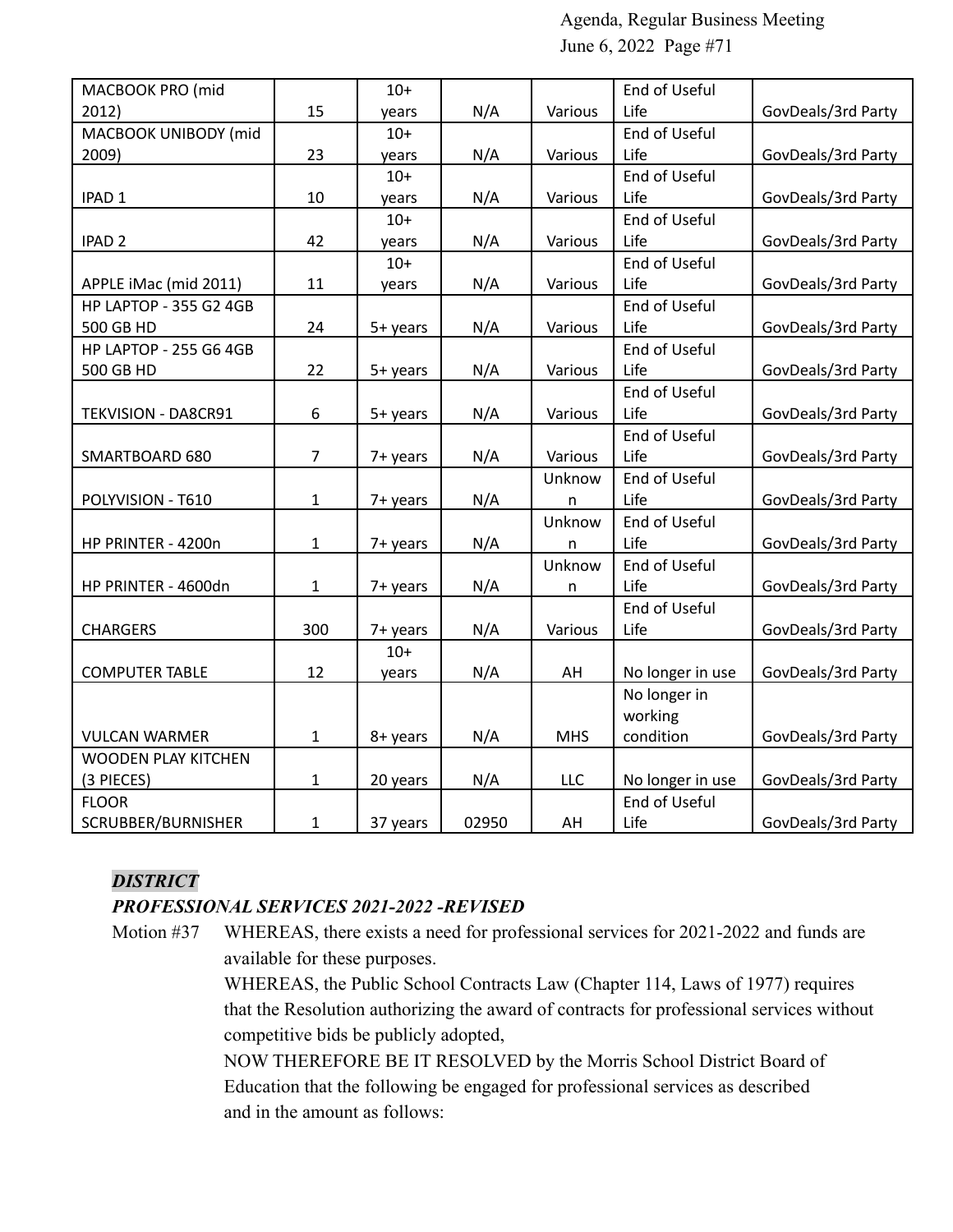| <b>Psychiatric Evaluation Services</b><br><b>Bartky HealthCare</b><br>Missed appointment or cancellation<br>Center, LLC<br>less than 72 hours prior to<br>appointment. | \$1,500/evaluation<br>\$750 |
|------------------------------------------------------------------------------------------------------------------------------------------------------------------------|-----------------------------|
|------------------------------------------------------------------------------------------------------------------------------------------------------------------------|-----------------------------|

### **EXPLANATION**

Motion originally approved at October 21, 2021, motion #23 and amended on May 9, 2022, motion #20. Vendor has added the above information to their contract.

#### *DISTRICT*

#### *PROFESSIONAL SERVICES 2022-2023*

*Morris County Educational Services Commission (Co-operative Bidding & Purchasing)*

Motion #38 WHEREAS, there exists a need for professional services for **2022-2023** and funds are available for these purposes,

> WHEREAS, the Public School Contracts Law (Chapter 114, Laws of 1977) requires that the Resolution authorizing the award of contracts for professional services without competitive bids be publicly adopted,

> NOW THEREFORE BE IT RESOLVED by the Morris School District Board of Education that Morris County Educational Services Commission be engaged for Cooperative Bidding and Purchasing Services at a cost of \$26,260.

#### *Morris County Educational Services Commission (non-public)*

Motion #39 WHEREAS, there exists a need for professional services for 2022-2023 and funds are available for these purposes,

> WHEREAS, the Public School Contracts Law (Chapter 114, Laws of 1977) requires that the Resolution authorizing the award of contracts for professional services without competitive bids be publicly adopted,

NOW THEREFORE BE IT RESOLVED by the Morris School District Board of Education that the following be engaged for professional services as described

Morris County Educational Shared Services for Non-Public Nursing Services Commission Shared Services for Professional Support Services OT, PT and Speech Services Chapter 192/193 Non-Public IDEA - B

#### **EXPLANATION**

Shared service for Chapter 192/193 and Non-Public grants are pending funding.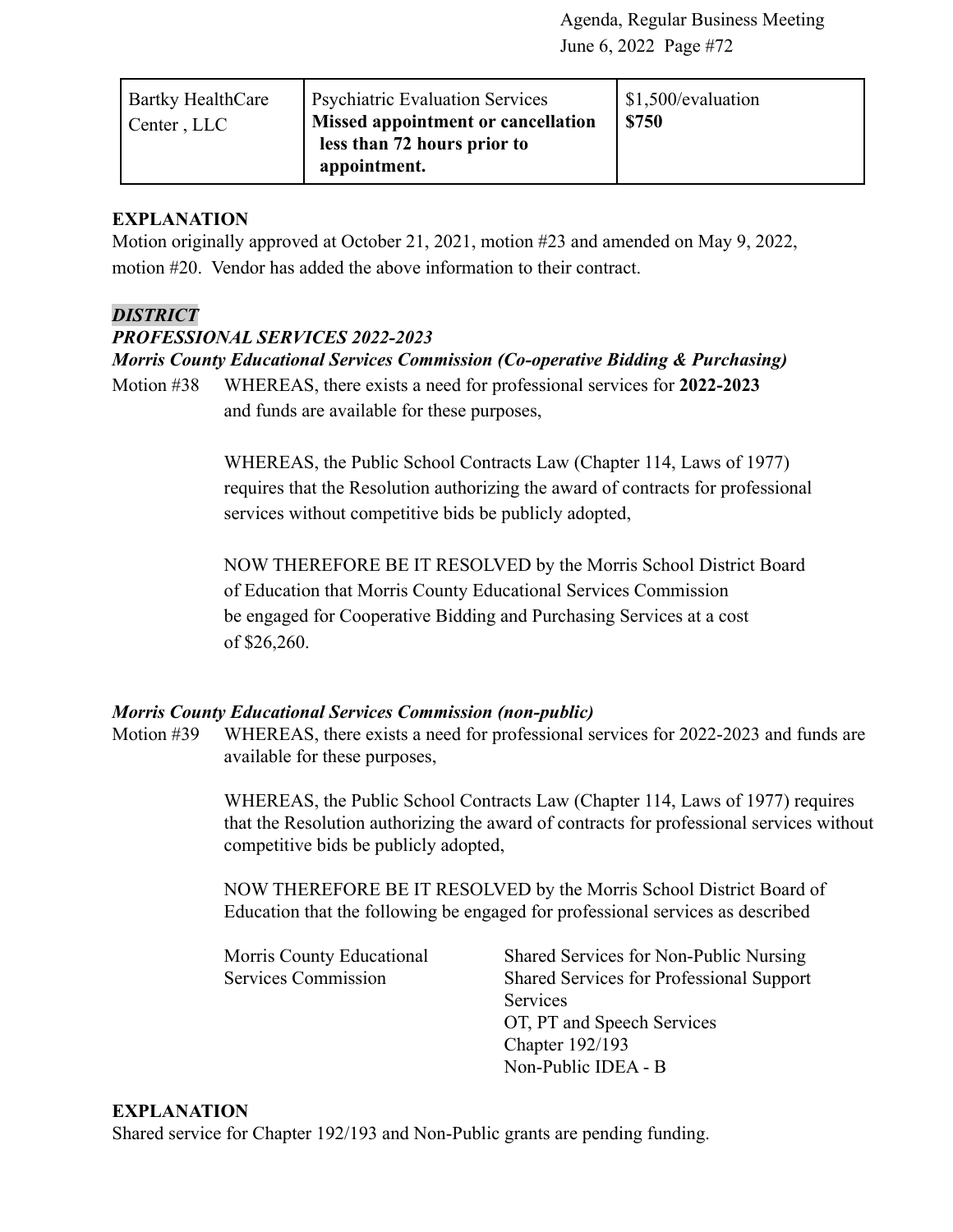Motion #40 WHEREAS there exists a need for professional services for 2022-2023 and funds are available for these purposes,

> WHEREAS the Public School Contracts Law (Chapter 114, Laws of 1977) requires that the Resolution authorizing the award of contracts for professional services without competitive bids be publicly adopted,

NOW THEREFORE BE IT RESOLVED by the Morris School District Board of Education that the following be engaged as follows:

| Energy for America              | <b>Energy Professional</b><br><b>Engineering and Facilities</b><br>Management services | \$107,136 |
|---------------------------------|----------------------------------------------------------------------------------------|-----------|
| <b>Strauss Esmay Associates</b> | Policy Alert & Support System<br>with online access                                    | \$4,835   |

| <b>Bartky HealthCare</b><br>Center, LLC | <b>Psychiatric Evaluation Services</b><br>Missed appointment or cancellation<br>less than 72 hours prior to<br>appointment.                                                                                                                                                                                                  | \$1,500/evaluation<br>\$750                                                        |
|-----------------------------------------|------------------------------------------------------------------------------------------------------------------------------------------------------------------------------------------------------------------------------------------------------------------------------------------------------------------------------|------------------------------------------------------------------------------------|
| <b>Behavior Analysts</b><br>of NJ, LLC  | Direct and Indirect Services<br><b>BCBA-D - Consultative Services</b><br><b>BCBA-D</b> - Professional Development<br><b>BCBA</b><br>Direct Instructor<br>Direct Intensive Instruction                                                                                                                                        | \$175/hour<br>\$150/hour<br>\$125/hour<br>\$100/hour<br>\$75/hour                  |
| Barbara C. Miller PT,<br>PA             | General Physical Therapy Consultation<br>Services<br><b>Direct Physical Therapy Services</b>                                                                                                                                                                                                                                 | \$129/hour                                                                         |
| <b>CL</b> Educational<br>Services, LLC  | Direct and Indirect Behavioral Analytic<br><b>Consultative Services</b>                                                                                                                                                                                                                                                      | \$150/hour                                                                         |
| Fast ER Urgent Care                     | <b>Basic Student Medical Exam</b><br>Complex Student Medical Exam<br>Extended panel urine drug collection with<br>ETG/S with MRO review<br>Breath alcohol test with confirmation of all<br>positives<br>On call fee - 3 hour min. (if outside normal<br>business hours)<br>Review of student's sports forms - 2<br>hour min. | \$75/exam<br>$$175$ /exam<br>\$70<br>\$25<br>\$50/hour<br>\$100/hour<br>\$200/hour |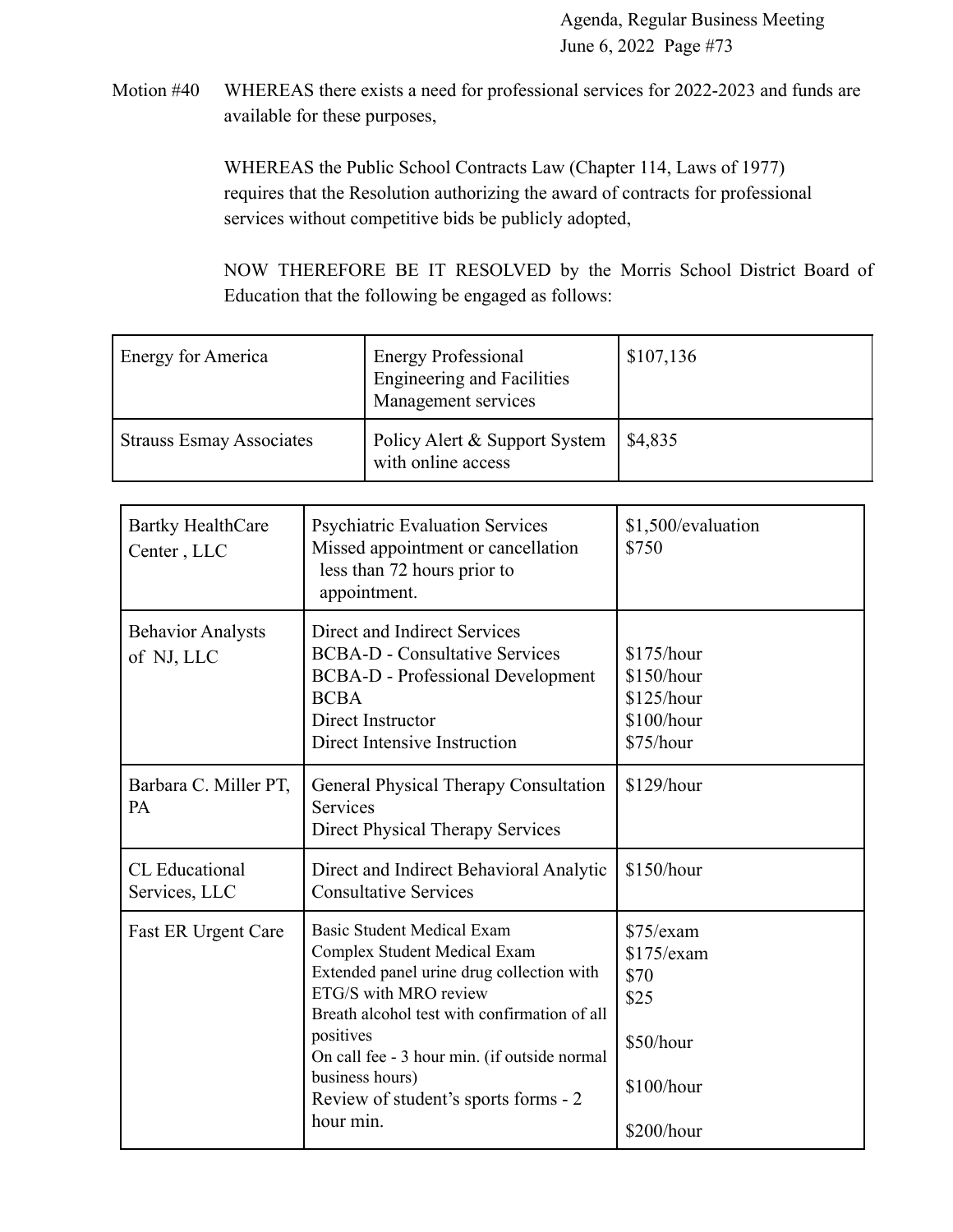|                                                                | Review of employee work<br>accommodations                                                                                                                                                                                                                                                                                                                                                             |                                |
|----------------------------------------------------------------|-------------------------------------------------------------------------------------------------------------------------------------------------------------------------------------------------------------------------------------------------------------------------------------------------------------------------------------------------------------------------------------------------------|--------------------------------|
| Glasberg Behavioral<br>Consulting Services,<br><b>LLC</b>      | <b>Behavioral Consultation</b>                                                                                                                                                                                                                                                                                                                                                                        | \$165/hour                     |
| Go for Bodywork<br><b>Manual Physical</b><br>Therapy           | <b>Physical Therapy Services</b><br>Physical Therapy Evaluations                                                                                                                                                                                                                                                                                                                                      | \$111/hour<br>\$250/evaluation |
| Goryeb Children's<br>Hospital-Atlantic<br><b>Health System</b> | Neurodevelopmental Evaluation                                                                                                                                                                                                                                                                                                                                                                         | \$675/evaluation               |
| Hillmar, LLC                                                   | Bilingual and monolingual<br>speech-language, psychological,<br>educational, social, BDI evaluations<br>CST evaluations for Hearing impaired<br>- speech-language, psychological,<br>educational, and social evaluations<br>Occupational and Speech Therapy<br>Services<br><b>Applied Behavior Services</b><br>Counseling Services,<br>Participation in IEP meetings, Oral<br>and written translation | See Hillmar rate sheet         |

| Intensive<br>Therapeutics, Inc.     | Occupational Services<br><b>Physical Therapy Services</b><br><b>Speech Services</b>                                                                               | \$65/hour<br>\$65/hour<br>\$65/hour                 |
|-------------------------------------|-------------------------------------------------------------------------------------------------------------------------------------------------------------------|-----------------------------------------------------|
| Lauren Baldonado<br>Ph.D., BCBA-D   | <b>Direct Services</b><br><b>Indirect Services</b>                                                                                                                | \$150/hour<br>\$150/hour                            |
| Morris-Union<br>Jointure Commission | Occupational Therapy Services w/<br><b>OTR</b><br><b>Physical Therapy Services</b><br>Speech / Language Services                                                  | \$265/hour<br>\$295/hour<br>\$315/hour              |
| <b>PG Chambers School</b>           | Physical, Occupational, and Speech<br><b>Therapy Evaluations</b><br>Assistive Technology/Alternative<br><b>Augmentative Communication</b><br>(AT/AAC) Evaluations | \$545/evaluation<br>\$1,290/evaluation<br>\$98/hour |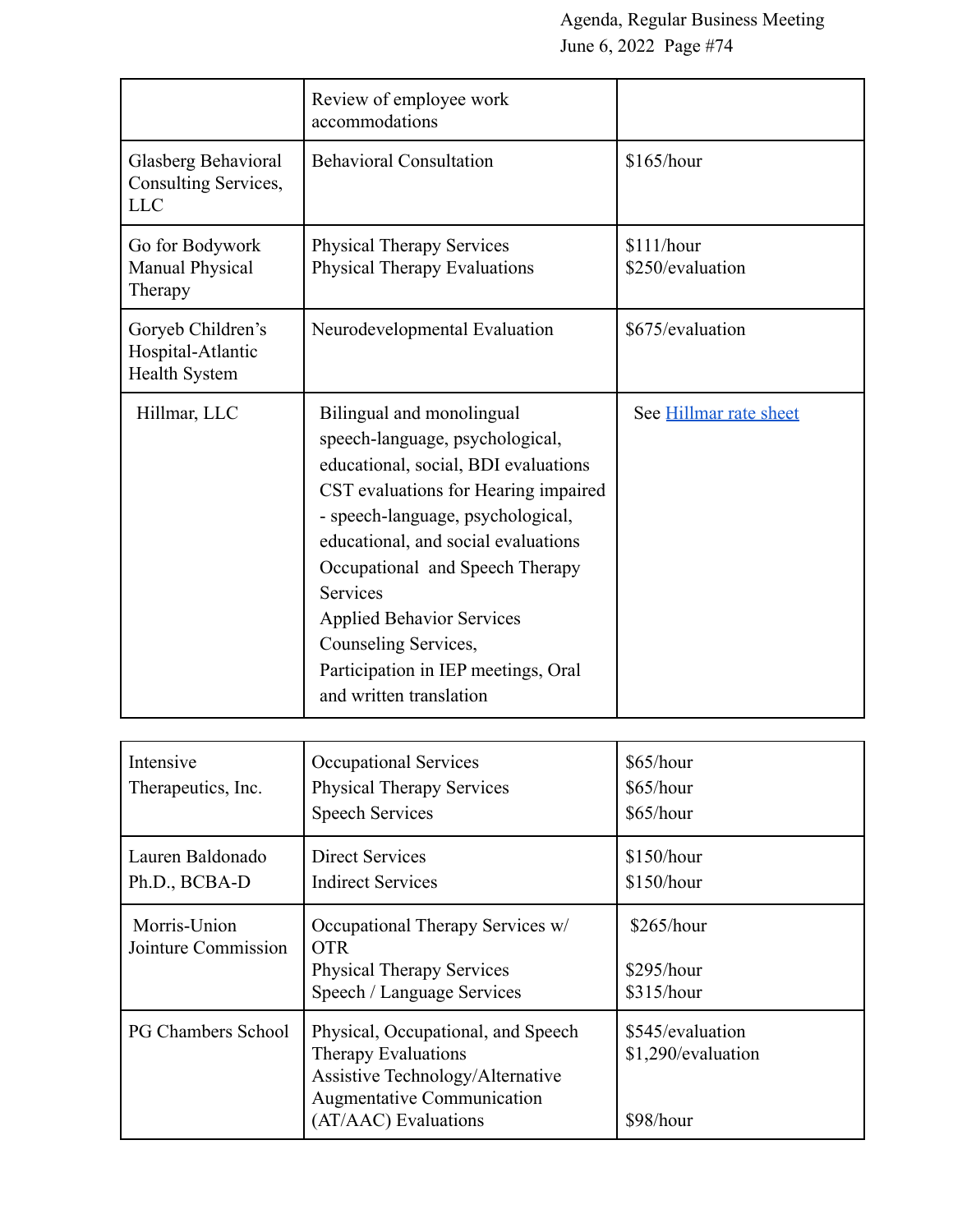|                                  | District Contracted Physical,<br>Occupational, or Speech Therapy<br>Single Physical, Occupational and<br><b>Speech Therapy Sessions</b> | \$81/half hour                     |
|----------------------------------|-----------------------------------------------------------------------------------------------------------------------------------------|------------------------------------|
| Saint Clare's Hospital           | <b>Behavior Health Assessments</b>                                                                                                      | \$250/Back to School<br>Evaluation |
| <b>SALL Solutions, LLC</b>       | Teacher of the Deaf/Hard of Hearing<br><b>Services</b>                                                                                  | $$100/h$ our                       |
| Jennifer Weber,<br>Ph.D., BCBA-D | <b>Direct Services</b><br><b>Indirect Services</b>                                                                                      | \$150/hour<br>\$150/hour           |

# *PAYMENTS*

# *PK-8*

- Motion #41 that upon the recommendation of the Interim Superintendent, the Board of Education approve Payment #1 in the amount of \$58,793.38 to Centralpack Engineering Corporation for the work done on Alfred Vail Exhaust System Installation through April 30, 2022.
- Motion #42 that upon the recommendation of the Interim Superintendent, the Board of Education approve payment to Parette Somjen Architects for professional services for the following:

| Project                                       | Amount      |
|-----------------------------------------------|-------------|
| $PK-8$                                        |             |
| Woodland HVAC Improvements                    | \$6,503.69  |
| <b>Woodland Window Replacement</b>            | \$4,500.00  |
| $9 - 12$                                      |             |
| MHS Turf Lighting & Replacement<br>Scoreboard | \$12,338.00 |
| <b>DISTRICT</b>                               |             |
| District Capital Improvement Plan             | \$7,305.97  |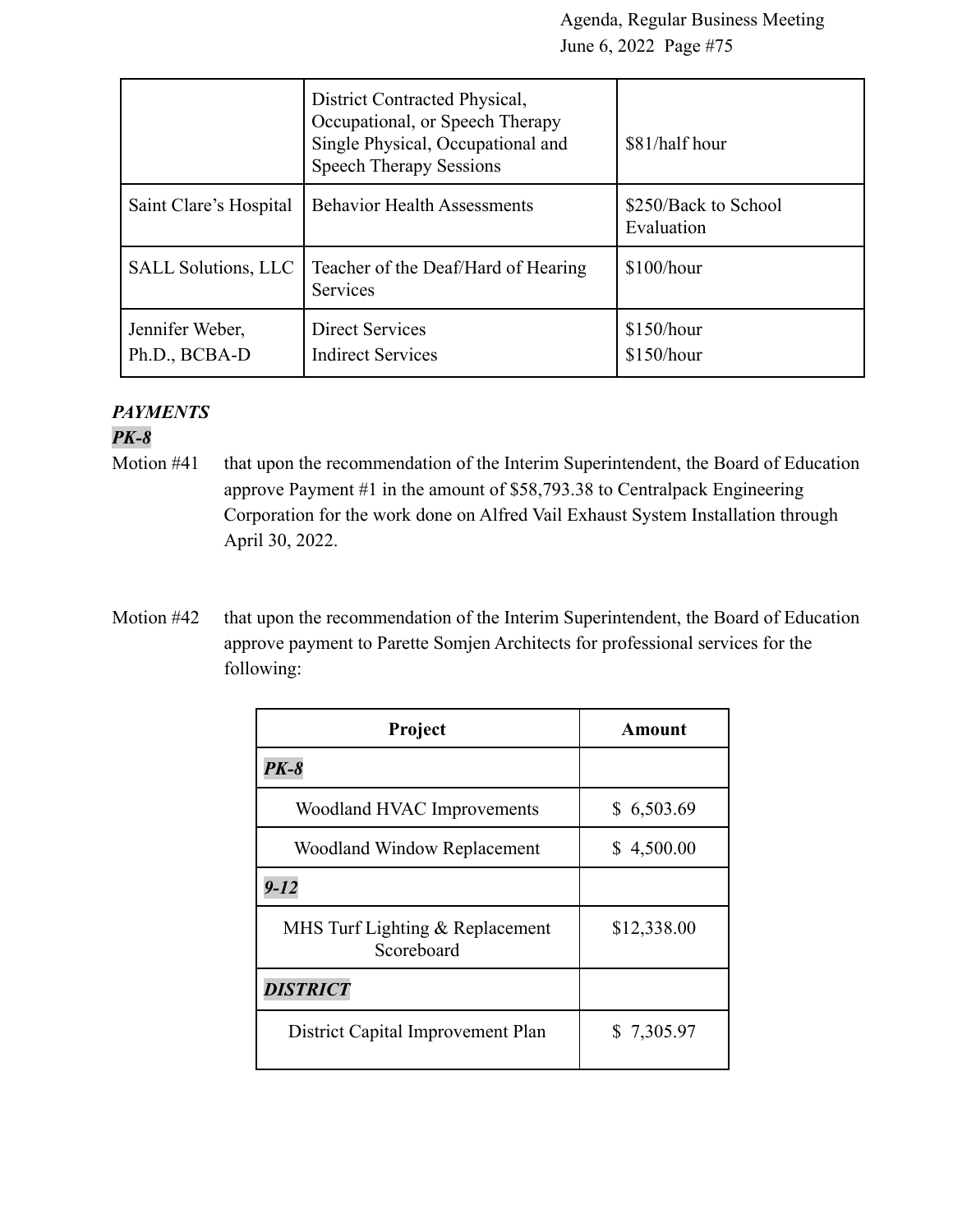# *TRAVEL & REIMBURSEMENT*

Motion #43 that upon the recommendation of the Interim Superintendent, the Board of Education approve the following resolution:

> WHEREAS, employees are attending conferences, conventions, staff training seminars or workshops as depicted on **attachment**: and

WHEREAS, the attendance at stated functions was previously approved by the chief school administrator as work related and within the scope of the work responsibilities of the attendees; and

WHEREAS, the attendance at the functions was approved as critical to the instructional needs of the school district or furthering the efficient operation of the school district; and

WHEREAS, the travel and related expenses particular to attendance at these functions are in compliance with the state travel payment guidelines established by the Department of Treasury and with guidelines established by the Federal Office of Management and Budget; be it

RESOLVED, that the board approves the travel and related expenses particular to attendance at these functions

# *DISTRICT*

# *ORGANIZATIONAL MOTIONS*

Motion #44 that upon the recommendation of the Interim Superintendent, the Board of Education approve the reorganization motions #1 - 45 as follows:

# **BOARD ORGANIZATION**

# 1. **Board Secretary**

Motion, that Anthony LoFranco be appointed Board Secretary for the 2022-2023 school year.

# 2. **Assistant Board Secretary**

Motion, that Joan Frederick be appointed Assistant Board Secretary for the 2022-2023 school year.

# 3. **Purchasing Agent**

Motion that the Board approve the Business Administrator/ Board Secretary as the Purchasing Agent for the Morris School District for the 2022-2023 school year.

#### 4. **Affirmative Action**

Motion that the Business Administrator/Board Secretary and the Director of Human Resources, Personnel & Equity be appointed as the Affirmative Action Officers for the district for the 2022-2023 school year.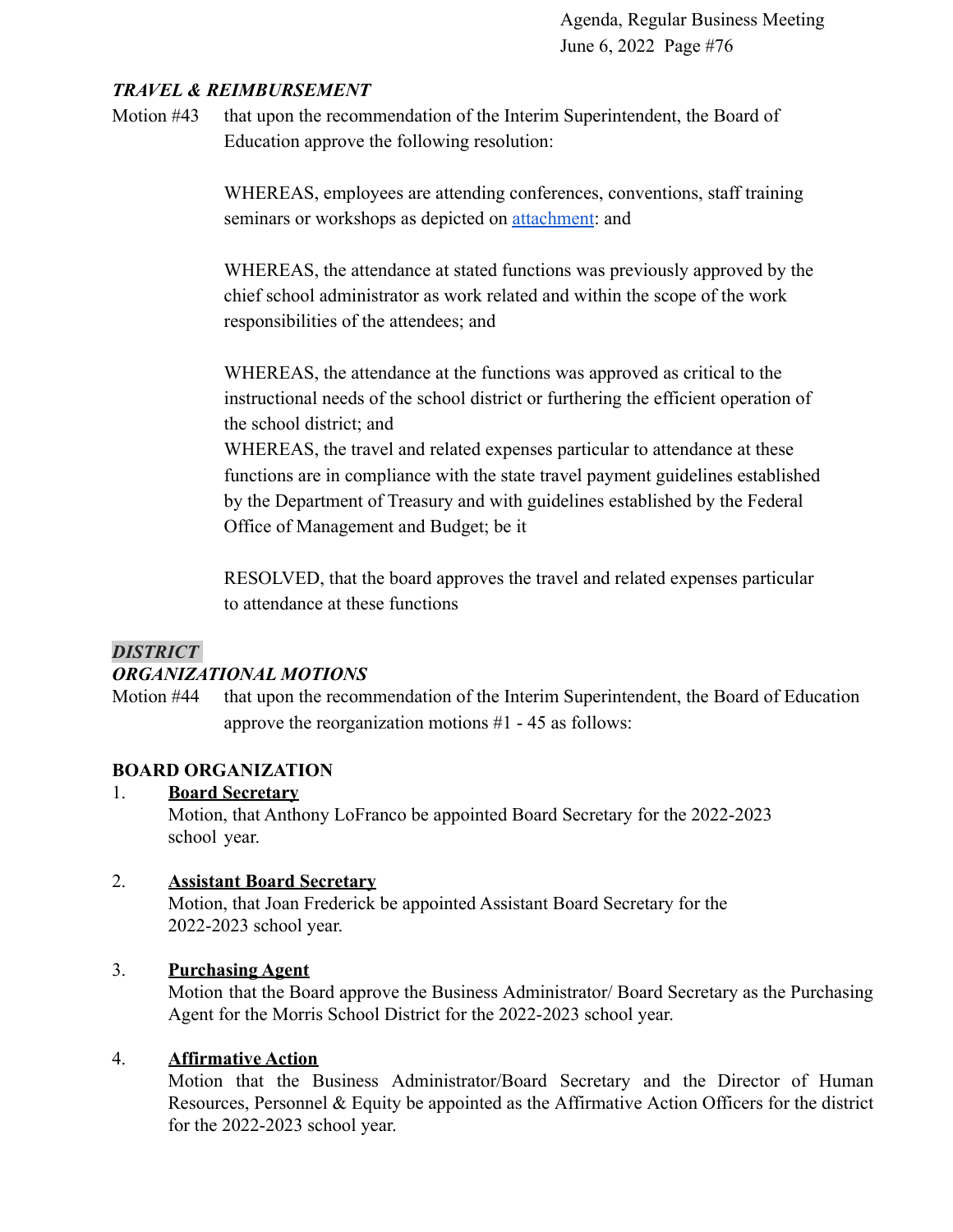# 5. **Public Agency Compliance Officer (P.A.C.O.)**

Motion, that the Business Administrator/Board Secretary, be appointed as the Public Agency Compliance Officer for the district for the 2022-2023 school year.

# 6. **Custodian of School Records**

Motion, that the Business Administrator/Board Secretary be appointed the Custodian of School Records in accordance with the State of New Jersey Open Public Records Act (P.L. 2001,c.404,N.J.S.A. 47:1A-et seq) for the 2022-2023 school year.

# 7**. Auditor**

Motion that the firm of Hodulik & Morrison, a division of PKF O'Connor Davies, LLP be appointed the Auditor for the 2022-2023 school year.

# 8. **Architects of Record**

Motion that the firm, Parette Somjen Architects be appointed as the Architects of Record for the 2022-2023 school year. Rate schedule on file in the Business Administrator's office.

# 9. **Attorney**

Motion that the firm, Wiley, Malehorn, Sirota & Raynes be appointed Board Attorneys for the period July 1, 2022 - June 30, 2023 at the rates of: Attorney \$195/hr.; Counsel/Associates \$160/hr; Paralegal \$100/hr.

# 10. **Special Counsel**

Motion that the following firms be appointed as Special Counsel for the period July 1, 2022- June 30, 2023: Porzio, Bromberg & Newman at rates of: Attorney \$210/hr; Paralegal \$145/hr. Cleary Giacobbe Alfieri Jacobs LLC at rates of:Partners/Counsel/Associates \$165/hr, Paralegal \$90/hr Schenck Price Smith & King LLP at rates of: Partner/Counsel \$185/hr, Associates \$165/hr, Paralegals \$100/hr

# 11. **School Physician**

Motion that Morristown Memorial Hospital Center of Atlantic Health Systems be appointed to provide physicians to the school district for the 2022-2023 school year.

# 12. **Orthopedic Doctor**

Motion that Dr. Berton Taffet be appointed the Orthopedic Doctor of Record for the 2022-2023 school year.

# 13. **Insurance Broker for Dental, Long Term Disability Benefits**.

Motion, that Brown & Brown of Livingston, N.J. be appointed the Insurance Broker for Dental, and Long Term Disability for the 2022-2023 school year.

# 14. **Insurance Broker**

Motion, that The Morville Agency, Newton, New Jersey be appointed Insurance Agent of Record for the 2022-2023 school year for property, casualty and liability insurance.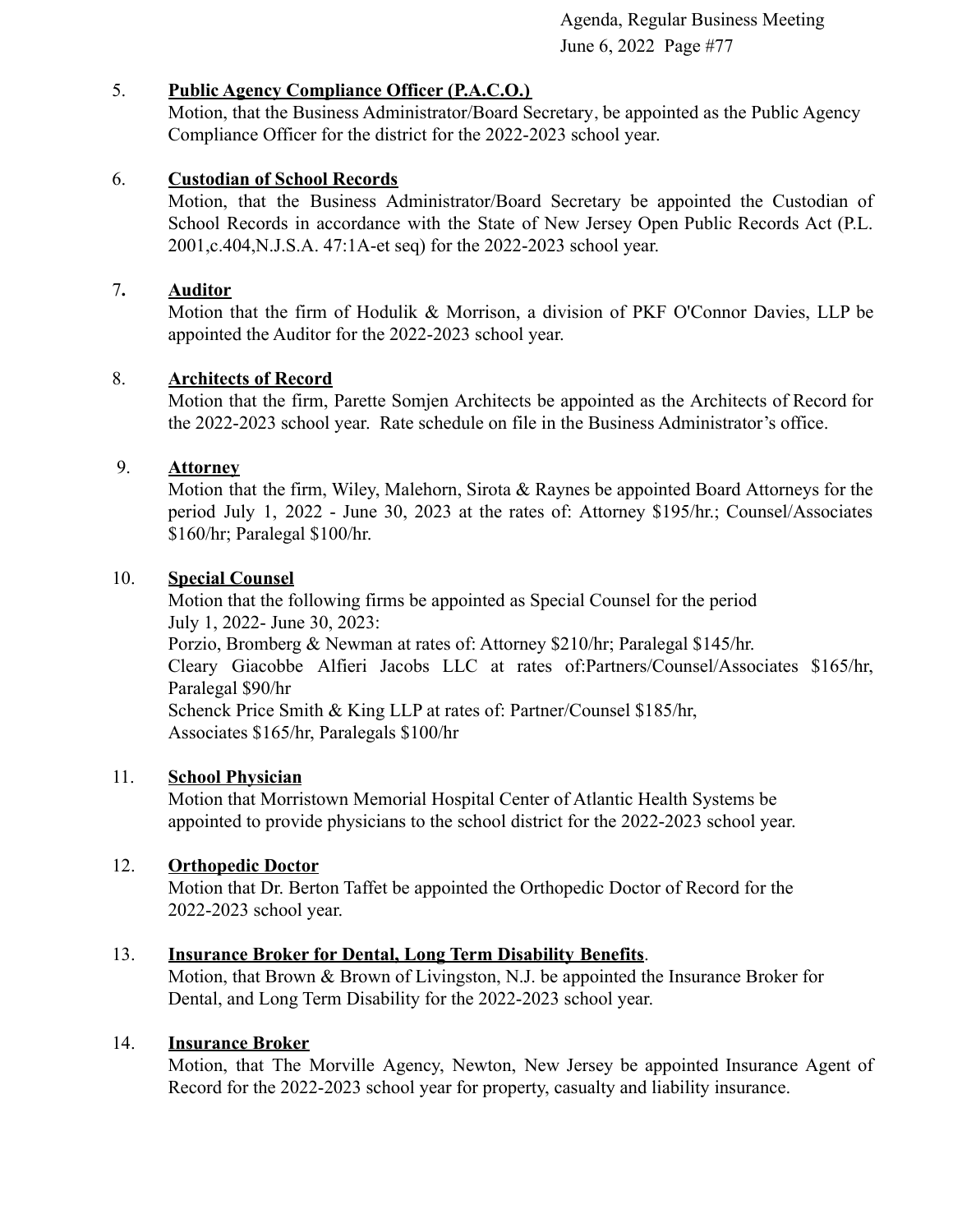#### 15. **Tax Shelter Annuities 403 (b) providers**

Motion, that the following be approved as authorized Tax Shelter Annuity Providers for the 2022-2023 school year.

Great West Lincoln Financial Lincoln Investment Valic Equitable (Formerly Axa Equitable) Security Benefit Advisors

# 16. **403(b) Plan Signers**

Motion, that the following individuals be authorized signers related to administrative functions pertaining to the same plan:

Business Administrator Assistant Business Administrator Payroll Supervisor

# 17. **457 Plan Provider**

Motion, that the following be approved as an authorized 457 Plan Provider for the 2022-2023 school year:

Lincoln Financial Lincoln Investment Valic Equitable (Formerly Axa Equitable) Security Benefit Advisors

# 18. **457 Plan Authorized Signers**

Motion that the following individuals be authorized signers related to administrative functions pertaining to the 457 plan:

Business Administrator Assistant Business Administrator Payroll Supervisor

# 19. **Library Representative**

Motion, that the Superintendent of Schools be appointed representative to the Morristown/ Morris Township library for the 2022-2023 school year with Debra Gottsleben, as his designee.

# 20. **504 Coordinator**

Motion, that the Board approve the Director of Pupil Services as the 504 Coordinator for the 2022-2023 school year.

# 21. **Asbestos Management Officer**

Motion, that the Director of Facilities be appointed as the Asbestos Management and PEOSH Officer/Coordinator for the district for the 2022-2023 school year.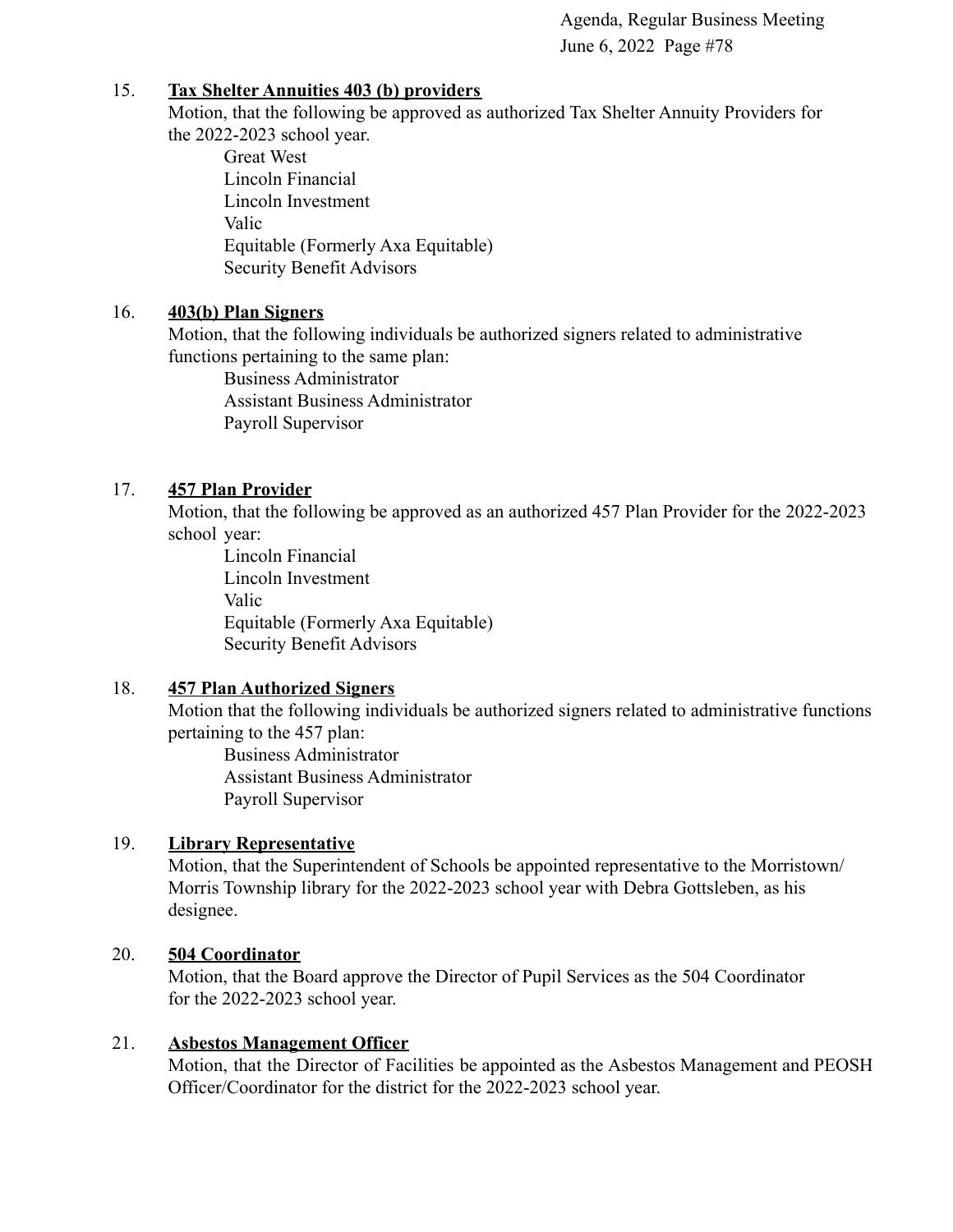# 22. **Indoor Air Quality Officer**

Motion, that the Director of Facilities be appointed as the Indoor Air Quality Officer for the district for the 2021-2022 school year.

# 23. **Integrated Pest Management Officer**

Motion, that the Integrated Pest [Management](https://drive.google.com/file/d/1gvwbVCXXyEu_mAy_SAG5RTTiAQESUILr/view?usp=sharing) Plan be approved and that the Director of Facilities be appointed as the Integrated Pest [Management](https://drive.google.com/file/d/1o6rqq6zqHpGVxI3_DNxOWrr69B5zb6zw/view?usp=sharing) Officer for the district for the 2022-2023 school year.

# 24. **Right to Know Officer**

Motion, that the Director of Facilities be appointed as the Right to Know Officer for the district for the 2022-2023 school year.

# 25. **Title IX Coordinator**

Motion that the Board approve Debora Engelfried as the Title IX Coordinator for the Morris School District for the 2022-2023 school year.

# 26. **Authorizations**

Motion, that the Assistant Board Secretary or in his/her absence, the President, or the Vice President, act as Board Secretary in the absence of the Board Secretary.

# 27. **Business Administrator Authorization**

Motion that the Board of Education approve the Business Administrator/Board Secretary to do account transfers, pay bills and approve travel in accordance with policies #0147, 0147A, 3440 and 4440, Board Member Travel Expenses; Staff Travel Expenses and N.J.S.A. 18A:11-12, in between board meetings on an emergency basis with list of such transfers, payments and travel subject to presentation and ratification at the next business meeting of the board.

# 28. **Superintendent's Authorization**

Motion that the Board of Education approve the Superintendent of Schools or his designee to employ school personnel to fill vacancies in existing job classifications as they may occur in between board meetings on an emergency basis with a list of those employed subject to presentation and ratification at the next business meeting of the board.

# 29. **Charges for Reproducing Public Documents**

Motion, that the Board of Education approves the following rates for photocopying of public documents in compliance with NJSA 47:1A-1

| Letter size or smaller | $$0.05$ /page |
|------------------------|---------------|
| Legal size or larger   | $$0.07$ /page |

# 30. **Investments**

Motion, that the Board of Education authorize the Board Secretary and Assistant Board Secretary to invest district funds to maximize interest.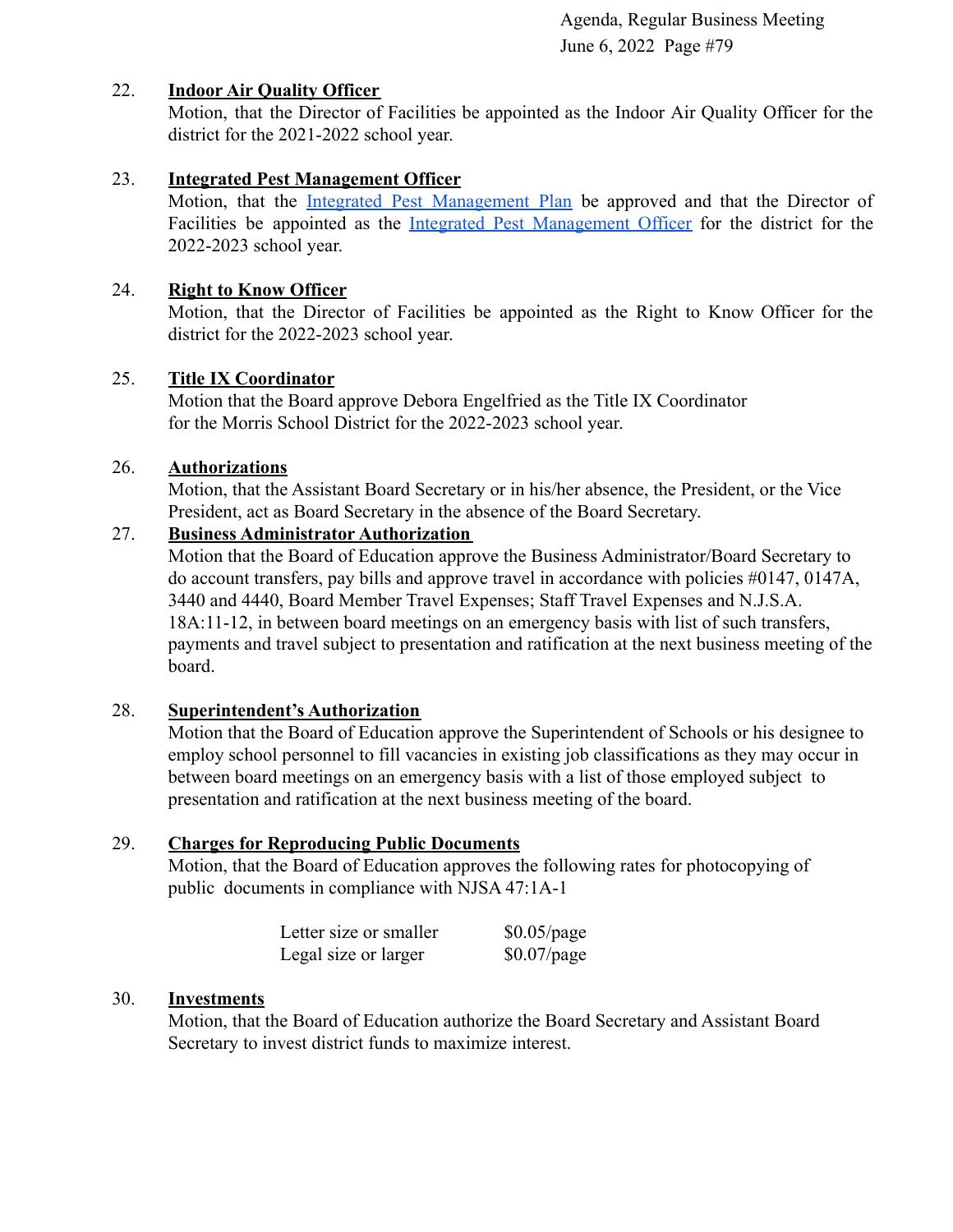#### 31. **Depositories**

Motion, that the following be named as depositories of public funds for Morris School District for the purpose of investments for the school year 2022-2023, effective July 1, 2022:

Provident Bank New Jersey Cash Management Fund

# 32. **Wire Transfers**

Motion, that the Board of Education authorize wire transfer money between the following accounts with Authorized Signatories as listed below.

| <b>SIGNATURE</b>                              |                                     | <b>AUTHORIZED</b>                                                        |
|-----------------------------------------------|-------------------------------------|--------------------------------------------------------------------------|
| <b>Provident General Operating</b><br>Account | N.J.Cash Management Fund<br>Account | <b>Business Administrator</b><br>Superintendent                          |
| Provident Agency Account                      | Visions Federal Credit Union        | <b>Business Administrator</b><br><b>Assistant Business Administrator</b> |

#### 33. **Petty Cash**

Motion, that the Board approve the following petty cash funds for the 2022-2023 school Year as per Policy 6620

| <b>Account Title</b>           | Custodian(s)                                               | <b>Amount</b> | <b>Maximum Single</b><br><b>Expenditure</b> |
|--------------------------------|------------------------------------------------------------|---------------|---------------------------------------------|
| High School Office             | Principal                                                  | \$450         | \$50                                        |
| Alexander Hamilton<br>School   | Principal                                                  | \$200         | \$50                                        |
| <b>Hillcrest School</b>        | Principal                                                  | \$200         | \$50                                        |
| <b>Sussex Avenue School</b>    | Principal                                                  | \$200         | \$50                                        |
| Thomas Jefferson School        | Principal                                                  | \$200         | \$50                                        |
| Alfred Vail School             | Principal                                                  | \$200         | \$50                                        |
| Woodland School                | Principal                                                  | \$200         | \$50                                        |
| Normandy Park Magnet<br>School | Principal                                                  | \$200         | \$50                                        |
| Lafayette Learning Center      | Principal                                                  | \$200         | \$50                                        |
| Cafeteria Change Fund          | Food Services                                              | \$1,000       | \$0                                         |
| Maintenance                    | Supervisor of Buildings<br>and Grounds                     | \$200         | \$50                                        |
| <b>Administration Offices</b>  | <b>School Business</b><br>Administrator/Board<br>Secretary | \$1,000       | \$500                                       |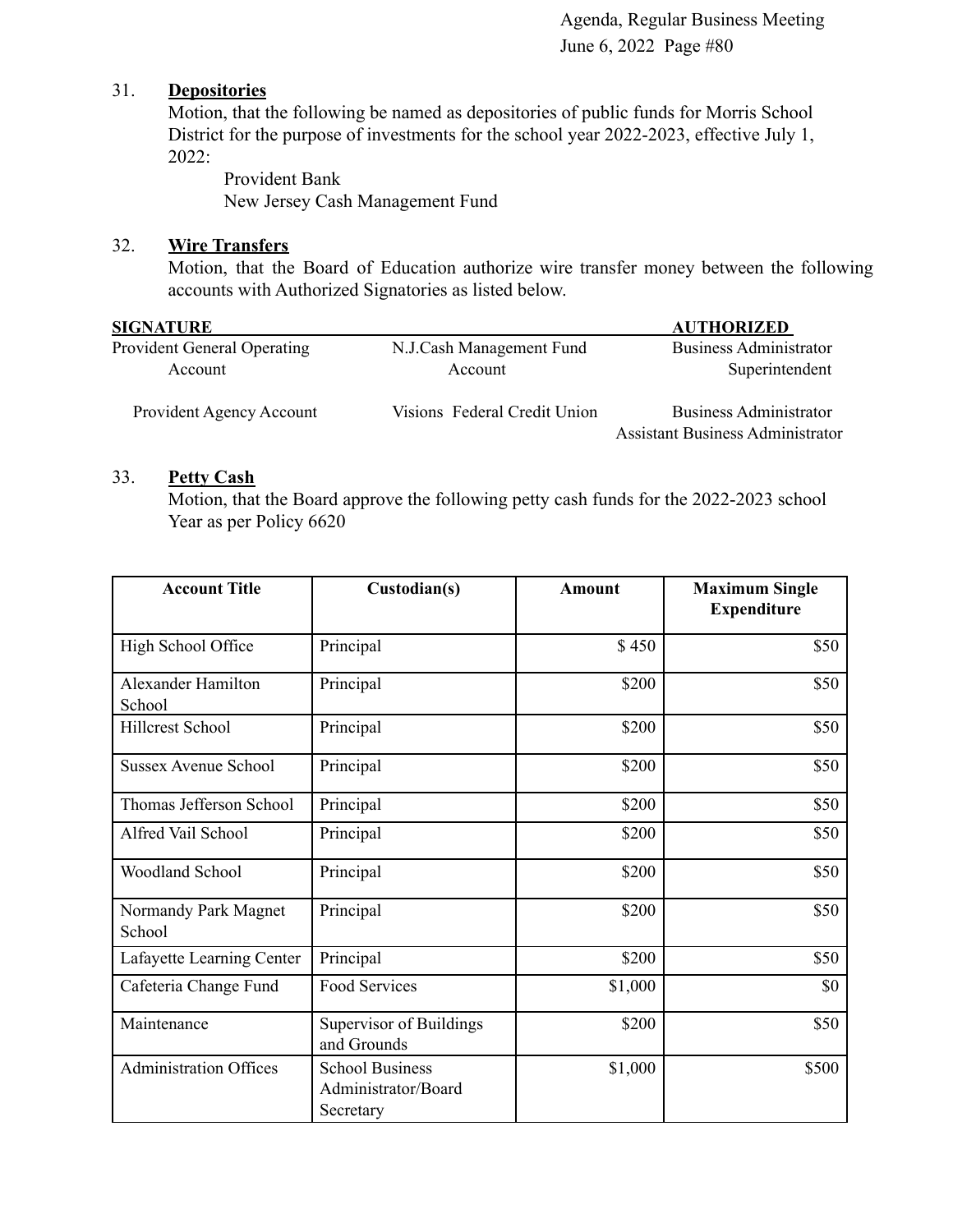| Frelinghuysen Middle            | Principal                       | \$200   | \$50  |
|---------------------------------|---------------------------------|---------|-------|
| School                          |                                 |         |       |
| Transportation                  | Supervisor of<br>Transportation | \$200   | \$50  |
| <b>Pupil Services</b>           | Director of Pupil Services      | \$400   | \$100 |
| <b>Community School</b>         | Director of Community<br>School | \$3,000 | \$200 |
| Community School Office<br>Fund | Director of Community<br>School | \$1,000 | \$200 |

Requests for reimbursement must be made at least every three months. (May be requested sooner, if needed.)

# 34. **Designation of Depositories for School Funds**

Motion, that the depositories for General School funds for the Morris School District, for the school year 2022-2023, effective July 1, 2022, are as follows:

# **PROVIDENT BANK**

| 1. General Account           | 3 Signatures Required<br>1. Board President<br>2. Board Vice President<br>3. Business Administrator<br>4. Assistant Business Administrator                            |
|------------------------------|-----------------------------------------------------------------------------------------------------------------------------------------------------------------------|
| 2. Payroll Account           | 2 Signatures Required<br>1. Board President<br>2. Business Administrator<br>3. Assistant Business Administrator<br>4. Payroll Supervisor                              |
| 3. Payroll Deduction Account | 2 Signatures Required<br>1. Business Administrator<br>2. Assistant Business Administrator<br>3. Payroll Supervisor                                                    |
| 4. Petty Cash Account        | <u>1 Signature Required</u><br>1. Business Administrator<br>2. Assistant Business Administrator<br>3. Superintendent<br>4. Assistant Superintendent for<br>Curriculum |
| 5. Coins for A Cause         | 2. Signature Required<br>1. Principal<br>2. Secretary                                                                                                                 |

3. Helping Teacher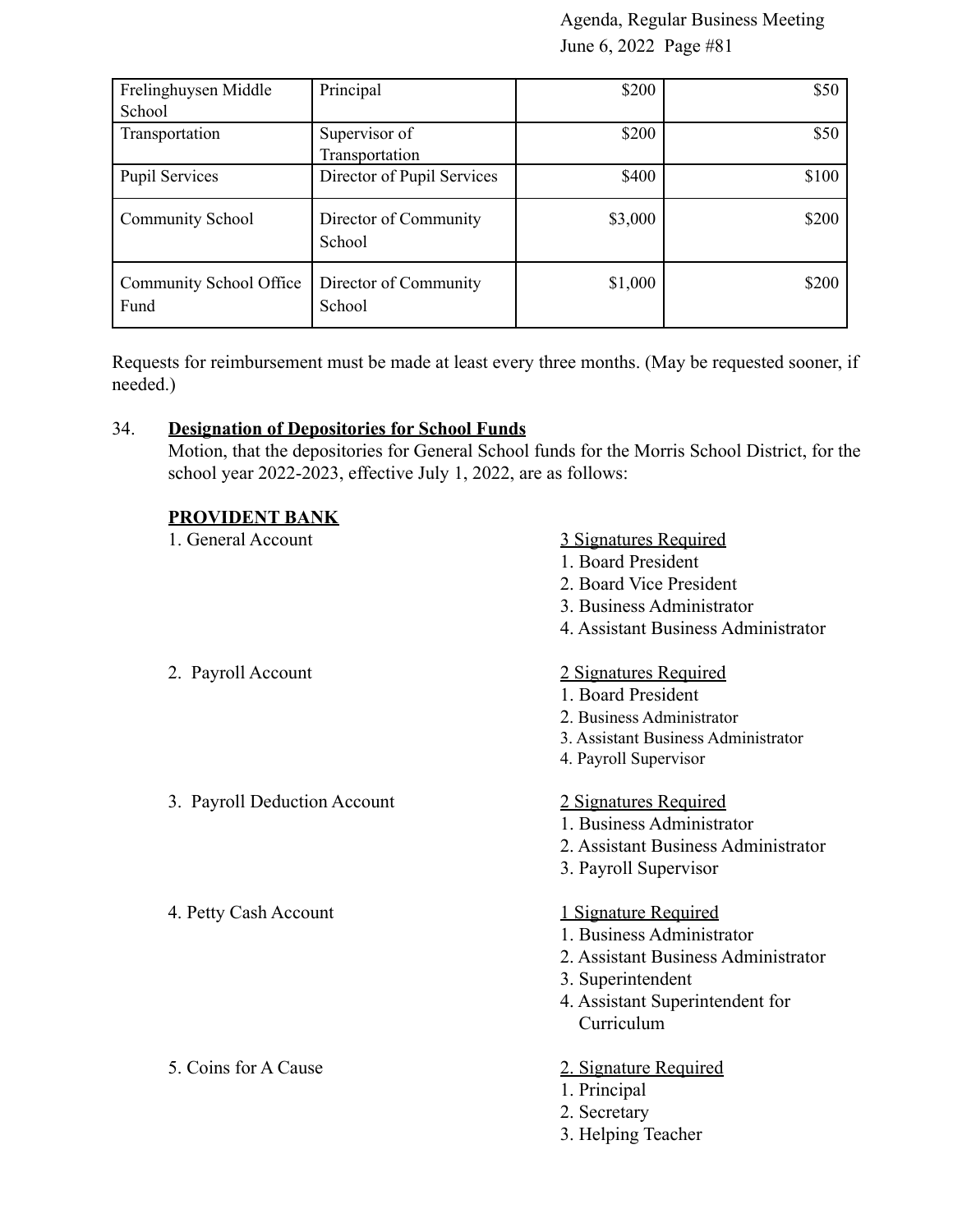| 6. J. Burton Wiley Scholarship Fund       | 1 Signature Required<br>1. Business Administrator<br>2. Assistant Business Administrator<br>3. Superintendent<br>4. Assistant Superintendent for<br>Curriculum  |
|-------------------------------------------|-----------------------------------------------------------------------------------------------------------------------------------------------------------------|
| 7. Morristown HS Scholarship Fund         | 1 Signature Required<br>1. Business Administrator<br>2. Assistant Business Administrator<br>3. Superintendent<br>4. Assistant Superintendent for<br>Curriculum  |
| 8. Dorothy F. Johnson Scholarship Account | 1. Signature Required<br>1. Business Administrator<br>2. Assistant Business Administrator<br>3. Superintendent<br>4. Assistant Superintendent for<br>Curriculum |
| 9. Alfred Vail Activity Fund              | 2. Signatures Required<br>1. Principal<br>2. Secretary<br>3. Helping Teacher                                                                                    |
| 10. Alexander Hamilton Activity Fund      | 2. Signatures Required<br>1. Principal<br>2. Secretary<br>3. Helping Teacher                                                                                    |
| 11. Sussex Activity Fund                  | 2. Signatures Required<br>1. Principal<br>2. Secretary<br>3. Helping Teacher                                                                                    |
| 12. Thomas Jefferson Activity Fund        | 2. Signatures Required<br>1. Principal<br>2. Secretary<br>3. Helping Teacher                                                                                    |
| 13. Woodland Activity Fund                | 2. Signatures Required<br>1. Principal<br>2. Secretary<br>3. Helping Teacher                                                                                    |

.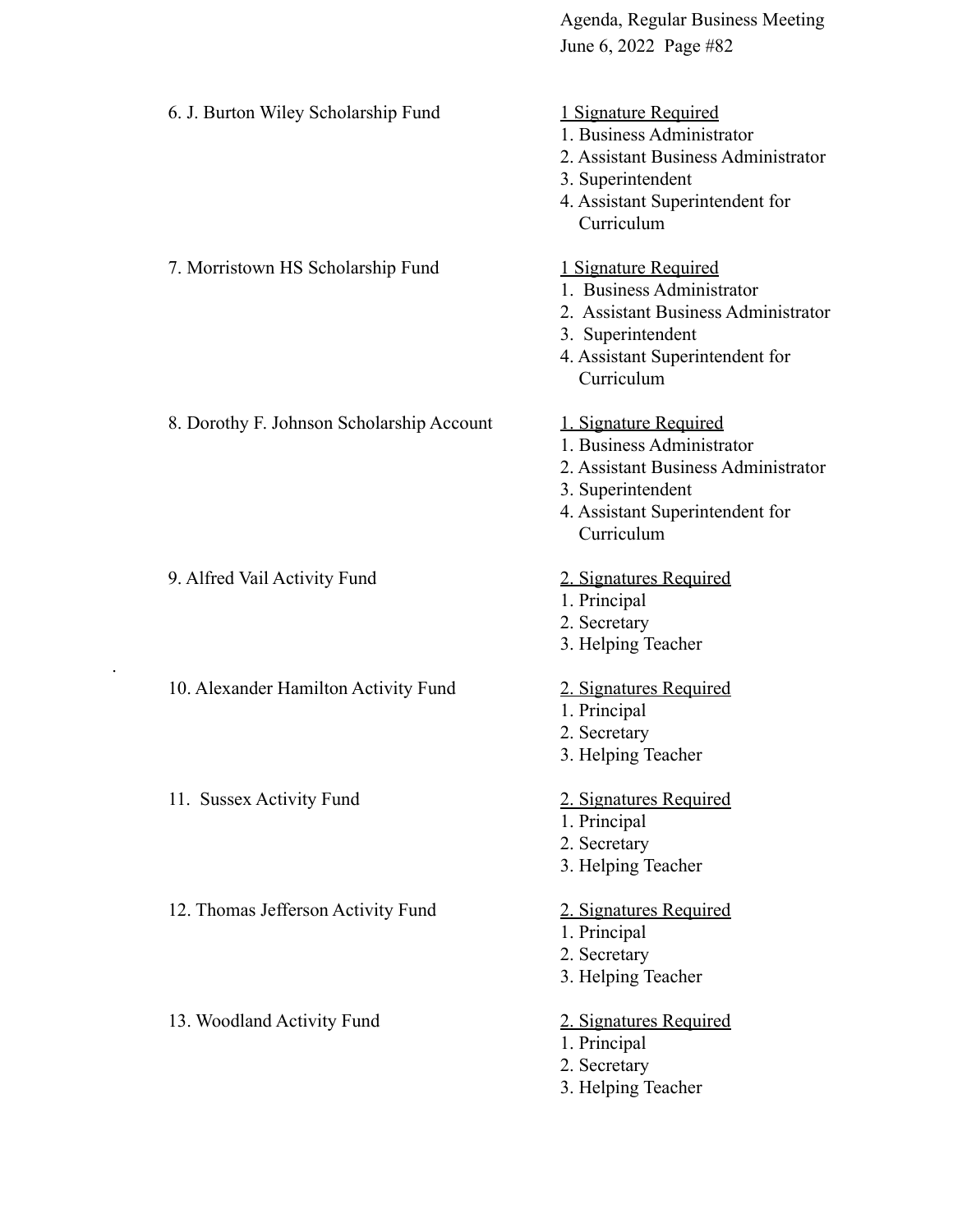|                                                                        | Agenda, Regular Business Meeting<br>June 6, 2022 Page #83                                                                                            |
|------------------------------------------------------------------------|------------------------------------------------------------------------------------------------------------------------------------------------------|
| 14. Frelinghuysen Activity Fund                                        | 2. Signatures Required<br>1. Principal<br>2. Supervisor of Instruction<br>3. School Treasurer                                                        |
| 15. Frelinghuysen Athletic Account                                     | 2. Signatures Required<br>1. Principal<br>2. Supervisor of Instruction<br>3. School Treasurer                                                        |
| 16. Hillcrest Activity Fund                                            | 2. Signatures Required<br>1. Principal<br>2. Secretary<br>3. Helping Teacher                                                                         |
| 17. Normandy Park Activity Fund                                        | 2. Signatures Required<br>1. Principal<br>2. Secretary<br>3. Helping Teacher                                                                         |
| 18. Morristown High School Athletic Account                            | 2. Signature Required<br>1. Principal<br>2. Athletic Director<br>3. Director of Accts. Administration                                                |
| 19. Morristown High School Activity Fund                               | 2. Signature Required<br>1. Principal<br>2. Vice-Principal<br>3. Director of Accts. Administration                                                   |
| 20. Morris School District<br>Cafeteria Account                        | 2. Signatures Required<br>1. District Food Service Liaison<br>2. Business Administrator<br>3. Assistant Business Administrator                       |
| 21. Morris School District Ann McGiffin's<br><b>Small Miracle Fund</b> | 1. Signature Required<br>1. Business Administrator<br>2. Assistant Business Administrator                                                            |
| 22. Morris School District Salary Redirection<br>Account               | 1. Signature Required<br>1. Business Administrator<br>2. Assistant Business Administrator<br>3. Payroll Supervisor<br>4. Any one of three AFLAC REP. |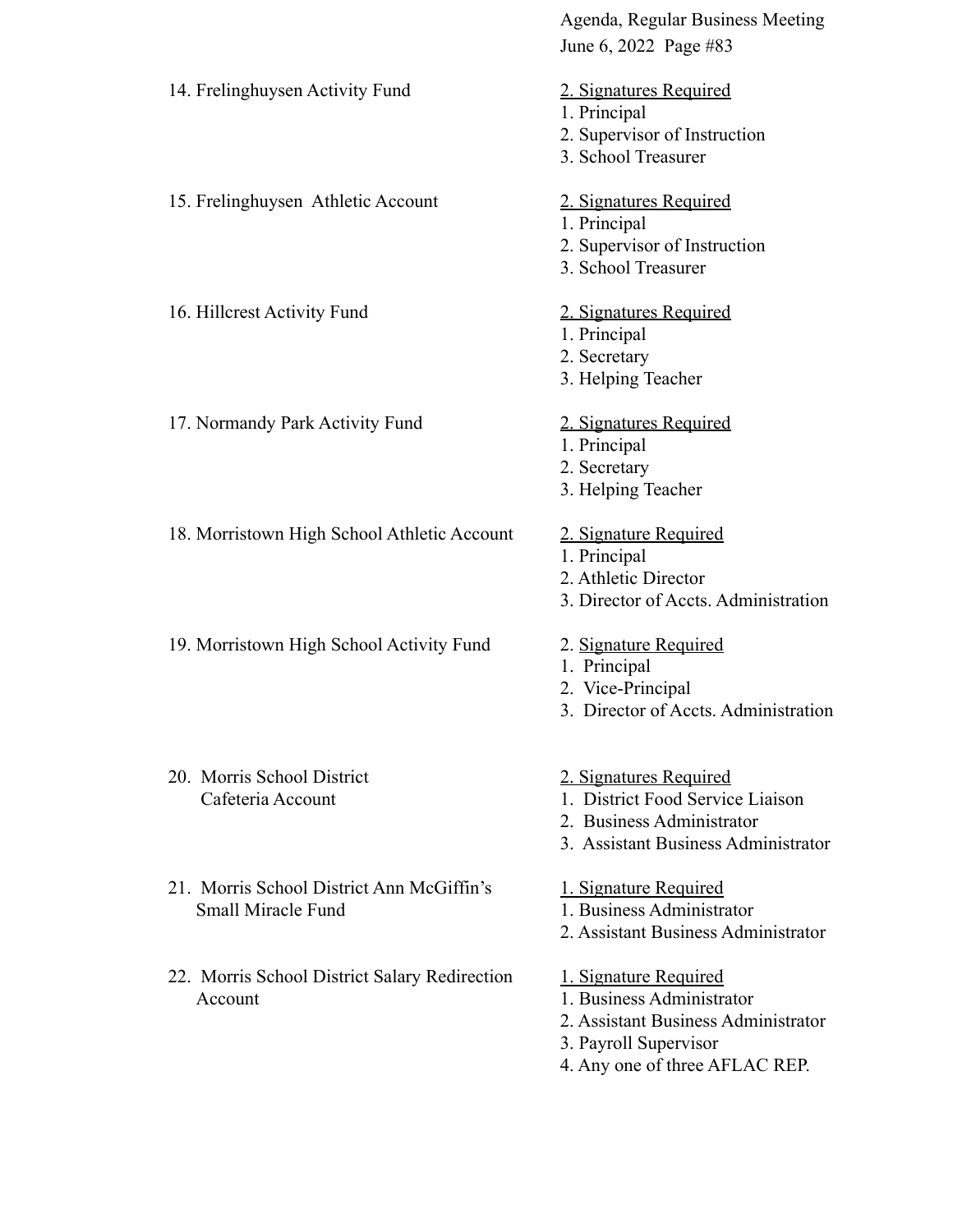June 6, 2022 Page #84 23. Morris School District Capital Reserve 2. Signatures Required Accounts 1. Business Administrator 2. Assistant Business Administrator 3. Superintendent 4. Assistant Superintendent for Curriculum 24. Morris School District Maintenance Reserve 2. Signatures Required Account **1. Business Administrator** 2. Assistant Business Administrator 3. Superintendent 4. Assistant Superintendent for Curriculum 25. Community School 2. Signatures Required Checking Account 1. Director 2. Business Administrator 3. Assistant Business Administrator 26. Community School 2. Signature Required Petty Cash Account 1. Director 2. Business Administrator 3. Assistant Business Administrator 27. Morris School District 1 Signature Required SUI Account 1. Business Administrator 2. Assistant Business Administrator

Agenda, Regular Business Meeting

# 35. **Official Newspaper**

Motion, that the Daily Record be designated as the official newspaper of the Morris School District. Other notices, which require a broader circulation, shall also be published in The Star Ledger.

# 36. **Official Station**

Motion, that FOX TV (Channel 5) be designated as the official Television Station of Morris School District.

# 37. **Policy**

Motion, that all policies, rules, regulations, handbooks and other legislative or regulatory action of this Board, in force immediately prior to this reorganization meeting, are hereby continued in force as if the school year had not changed.

# 38. **Curriculum**

Motion, that existing courses of study, course guides, instructional materials, handbooks, textbooks, curriculum, educational programs and services, and the five-year curriculum planning and evaluation schedule which all were in force immediately prior to this reorganization meeting are hereby continued in force as if the school year had not changed.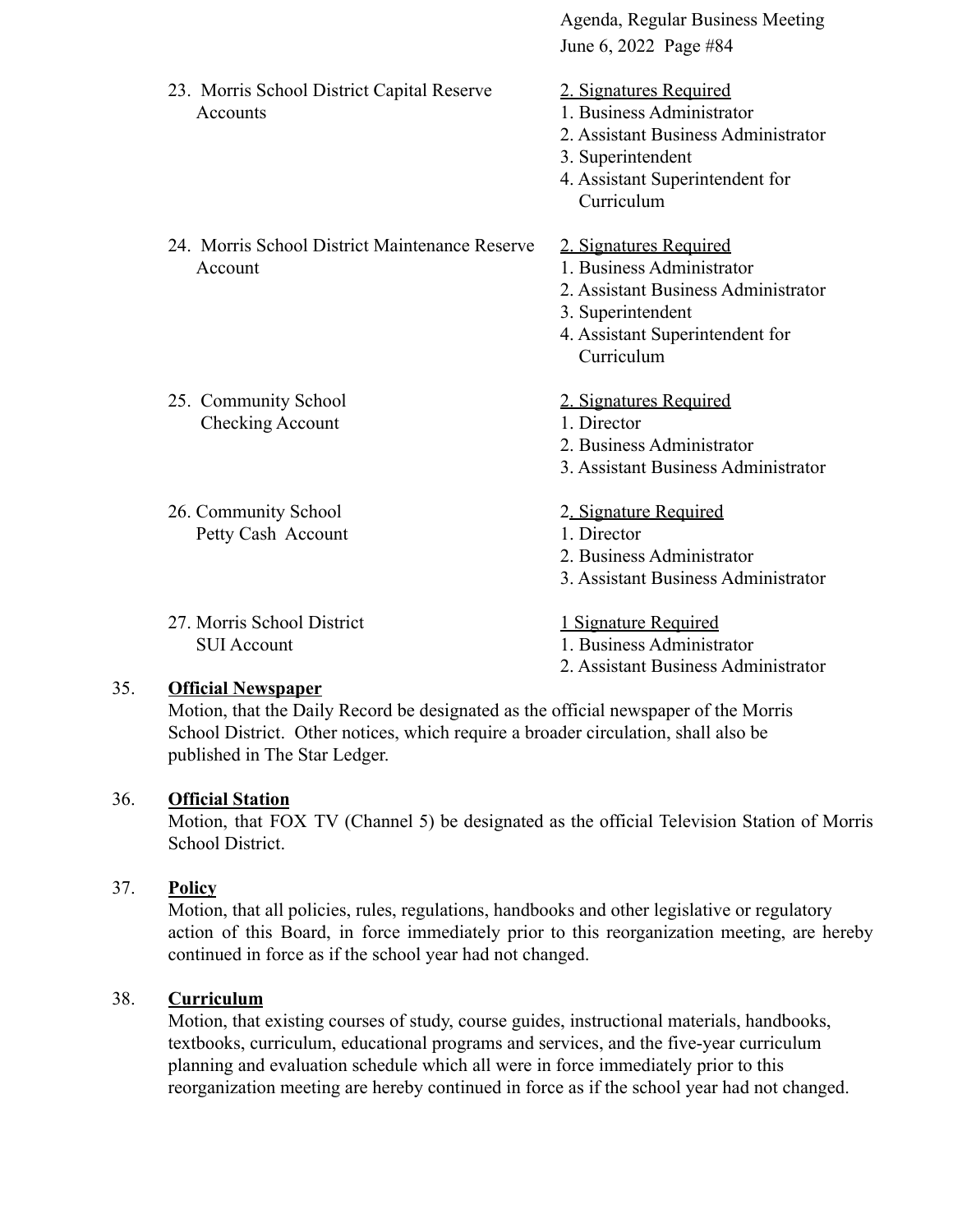#### 39. **Chart of Accounts**

Motion, that the Board approve the Chart of Accounts for the 2022-2023 school year as on file in the office of the Business Administrator.

#### 40. **Award of Purchases, Contracts or Agreements**

Motion that the Board of Education approve, in accordance with Title 18A:18A-37(c), the authorization of the Business Administrator to award contracts that are in the aggregate less than 15 percent of the bid threshold without soliciting competitive quotes.

#### 41. **Purchasing Limits**

Motion that the Board of Education according to NJSA 18A:18A-3 (a) and NJAC 5:34-5.4 approve the quote threshold to be \$6,600. and the bid threshold to be \$44,000.

#### 42. **Tax Schedules**

Motion that the Board of Education approve the Tax Schedules for the [Town of Morristown](https://drive.google.com/file/d/1kTKOhTYwr8ZeLSBjb6DBpoSCm_Dkc-w9/view?usp=sharing) and [Morris Township](https://drive.google.com/file/d/1p-8LstZECyR35ltSllZMgkVZ-CBTXkXm/view?usp=sharing) for the 2022-2023 school year.

#### 43. **Authorization of Procurement of Goods/Services through Joint Purchasing Agreements for 2022-2023 School Year**

WHEREAS Title 18A:18A-11 provides that, "The Boards of Education, of two or more districts may provide jointly by agreement for the provision and performance of good and services for their respective districts, or one or more boards of education may provide for such provision or performance of goods or services by joint agreement with the governing body of any municipality or county, and

WHEREAS, the Morris School District has the need, on a timely basis, to procure goods and services utilizing Joint Purchasing Agreements, and

WHEREAS, the Morris School District desires to authorize its purchasing agent for the 2022-2023 school year to make any and all purchases necessary to meet the needs of the school district throughout the school year,

NOW THEREFORE BE IT RESOLVED that the Morris School District Board of Education does hereby authorize the district purchasing agent to make purchases of goods and services utilizing joint purchasing agreements.

# 44. **Authorization of Procurement of Goods/Services through State Contracts for 2022-2023 School Year**

WHEREAS Title 18A:18A-10 provides that, "A Board of Education, without advertising for bids, or after having rejected all bids obtained pursuant to advertising therefore, by resolution may purchase any goods or services pursuant to a contract or contracts for such goods or services entered into on behalf of the state by the Division of Purchase and Property, and